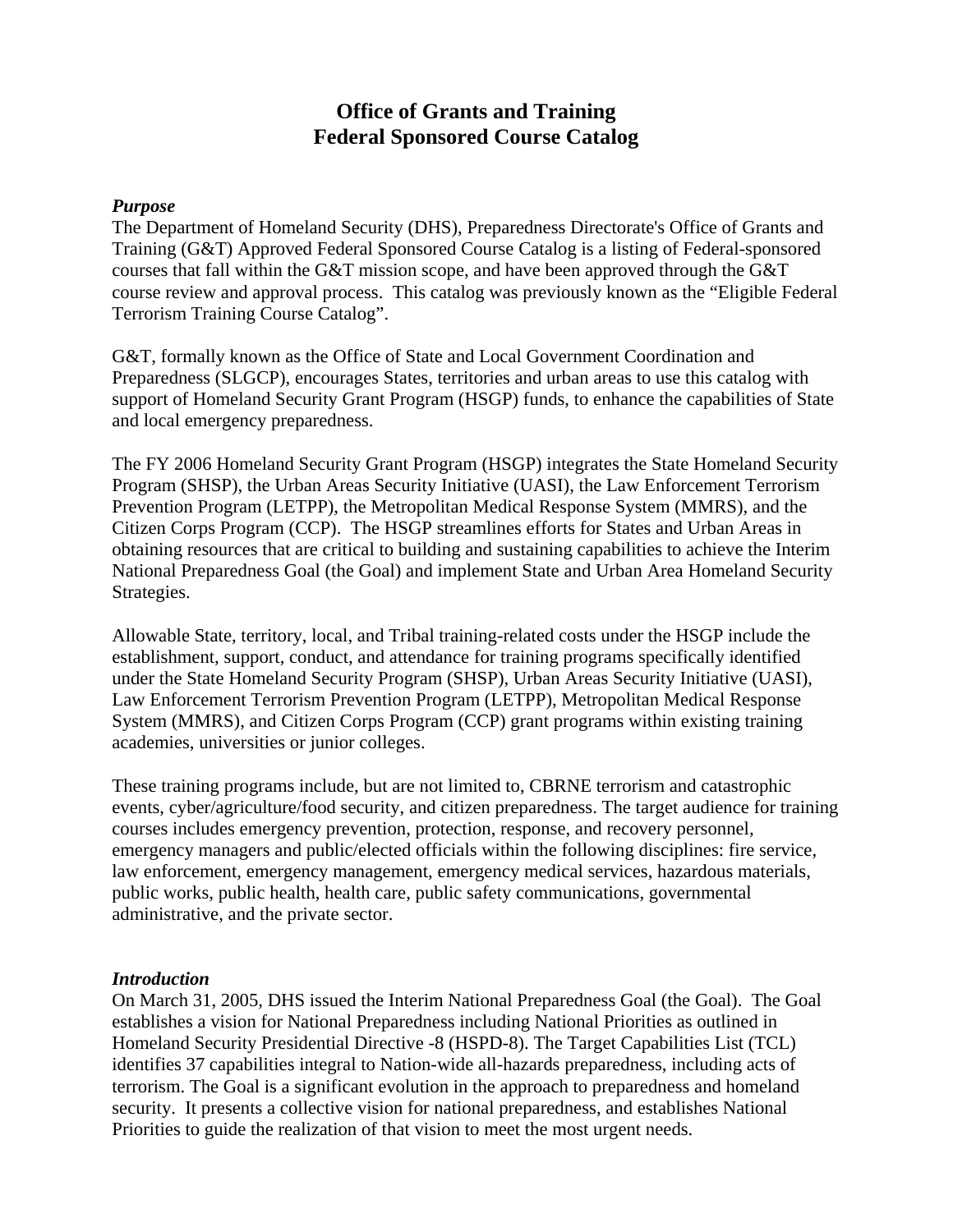The Goal is a companion document to the National Response Plan (NRP), National Incident Management System (NIMS), and the interim National Infrastructure Protection Plan (NIPP). The Goal establishes a framework that guides entities at all levels of government in the development and maintenance of the capabilities to prevent, protect against, respond to, and recover from major events, including Incidents of National Significance as defined in the NRP. Additionally, the Goal will assist entities at all levels of government in the development and maintenance of the capabilities to identify, prioritize, and protect critical infrastructure and key resources as described in the NIPP.

The Goal encompasses the full spectrum of activities necessary to address the entire range of threats and hazards. In addition to a number of common activities that support preparedness (e.g., planning, interoperable communications, risk management, and citizen preparedness and participation), four mission areas help create a framework for developing the subset of national capabilities that will be supported by DHS preparedness grant program funding. Some capabilities fall outside the scope of HSGP funding and are the responsibility of other Federal agencies or State and local governments. The four mission areas are prevent, protect, respond, and recover. As stated in NIMS, mitigation activities are important elements of preparedness and provide a critical foundation across the spectrum from prevention through recovery. The mission areas are discussed in further detail below.

Prevent: Actions to avoid an incident or to intervene to stop an incident from occurring. Prevention involves intelligence and deterrence operations; heightened inspections; improved surveillance and security operations; investigations; education and training; enhanced nuclear and radiological detection capabilities; public health and agricultural surveillance and testing processes; immunizations, isolation, or quarantine; and certain law enforcement operations. Public announcements, infrastructure improvements and citizen vigilance also are important, especially when considering an all-hazards approach.

**Protect:** Actions to reduce the vulnerability of critical infrastructure or key resources in order to deter, mitigate, or neutralize terrorist attacks, major disasters, and other emergencies. Protection also includes: continuity of government and operations planning; evacuation planning, awareness elevation and understanding of threats and vulnerabilities to related critical facilities, systems, and functions; promotion of effective sector-specific protection practices and methodologies; and expansion of voluntary security-related information sharing between government and private entities.

**Respond:** Activities that address the short-term, direct effects of an incident. Response includes immediate actions to save lives, protect property, and meet basic human needs. As indicated by the situation, response activities include: applying intelligence and other information to lessen the effects or consequences of an incident; increasing security and law enforcement operations; continuing investigations into the nature and source of the threat; continuing ongoing public health and agricultural surveillance and testing processes; providing immunizations; enforcing isolation or quarantine; and allowing appropriate citizen response. A prepared community will also possess sufficient capability for emergency feeding and sheltering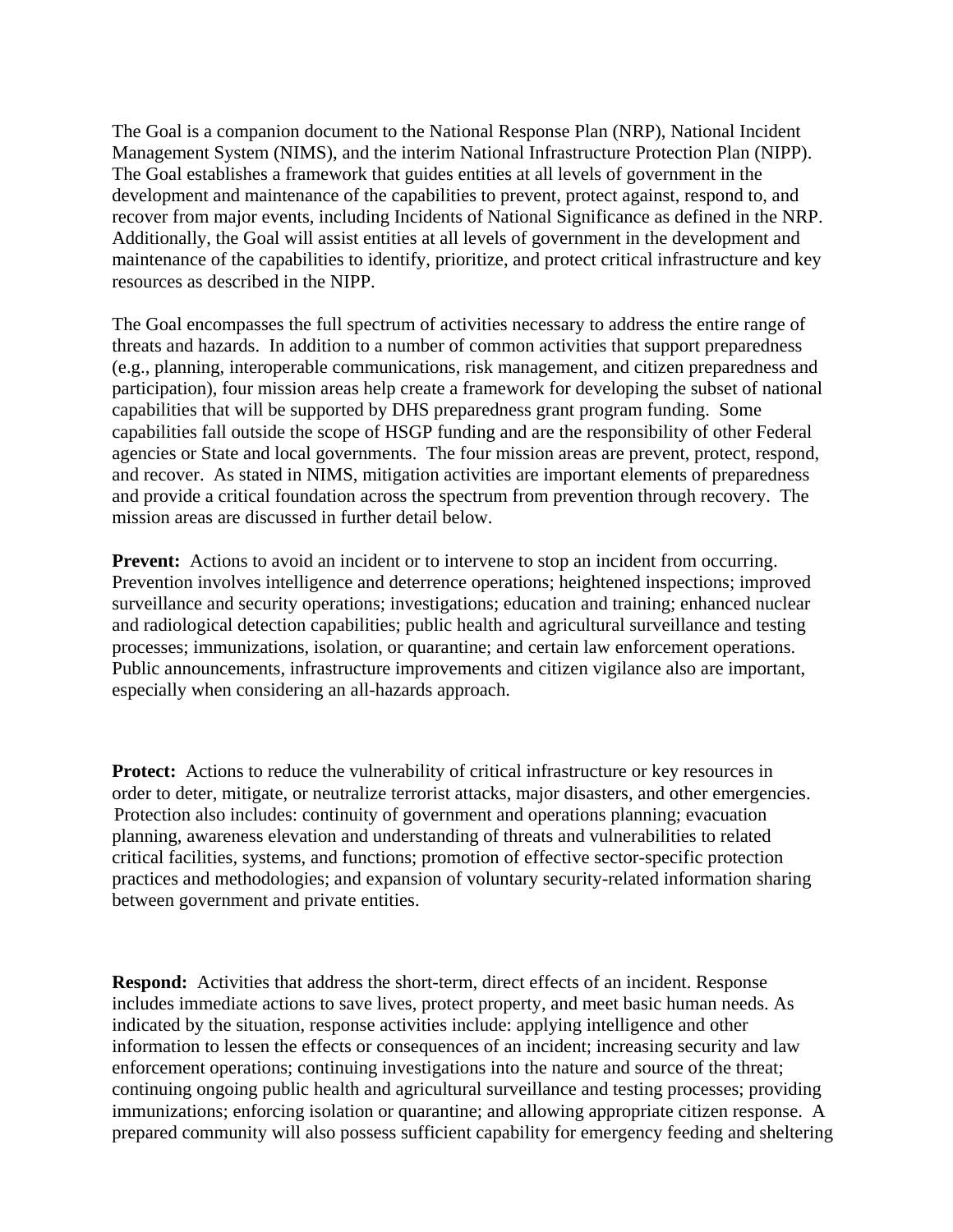of displaced personnel.

**Recover:** The development, coordination, and execution of service- and site-restoration plans; the reconstitution of government operations and services; individual, private-sector, nongovernmental, and public-assistance programs to provide housing and to promote restoration; long-term care and treatment of affected persons; additional measures for social, political, environmental, and economic restoration; evaluation of the incident to identify lessons learned; post-incident reporting; and development of initiatives to mitigate the effects of future incidents.

Each mission area includes a collection of capabilities that require integration and collaboration across multiple disciplines, jurisdictions, levels of government, processes, and procedures. Many of these capabilities support the achievement of the National Priorities listed in the Goal.

Implementing a common, shared approach to achieving national preparedness requires the Nation to re-orient its programs and efforts in support of the Goal and the National Priorities. The Goal establishes a vision for preparedness, identifies Target Capabilities, provides a description of each capability, and presents guidance on the levels of capability that Federal, State, local, and Tribal entities will be expected to develop and maintain. Capabilities-based planning is a process by which to achieve the Goal and the capabilities it outlines. Capabilitiesbased planning is defined as, "planning, under uncertainty, to provide capabilities suitable for a wide range of threats and hazards while working within an economic framework that necessitates prioritization and choice." This planning approach assists leaders at all levels to allocate resources systematically to close capability gaps, thereby enhancing the effectiveness of preparedness efforts. Capabilities-based planning will provide a means for the Nation to achieve the Goal and National Priorities by answering three fundamental questions: "*How prepared do we need to be?"*, *"How prepared are we?"*, and *"How do we prioritize efforts to close the gap?"* At the heart of the Goal and the capabilities-based planning process is the TCL. The capabilities included in the TCL are listed in Figure 1.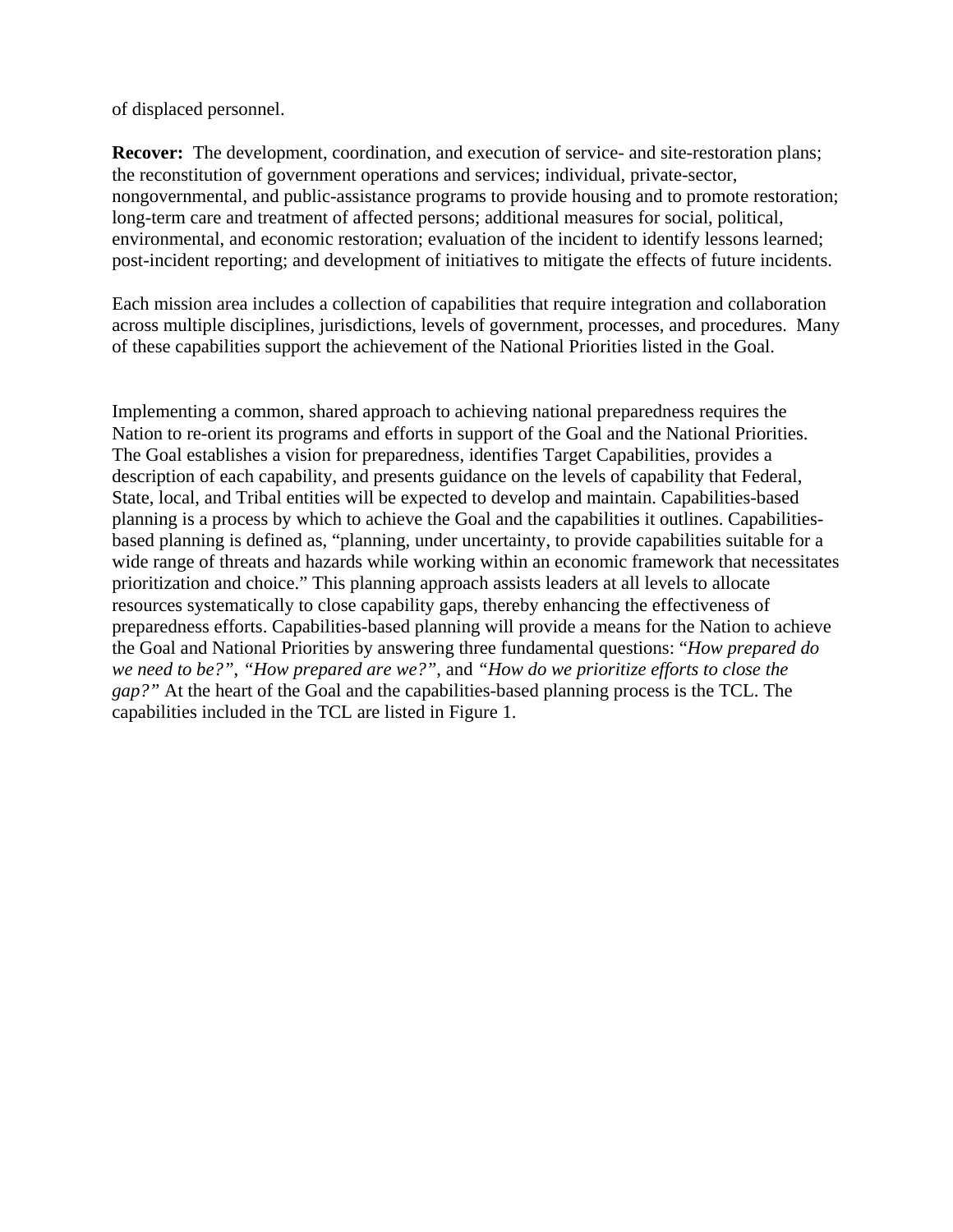| <b>37 Target Capabilities</b>                          |                                                            |  |  |
|--------------------------------------------------------|------------------------------------------------------------|--|--|
| Common                                                 | <b>Respond Mission Area</b>                                |  |  |
| •Planning                                              | •Onsite Incident Management                                |  |  |
| •Communications                                        | •Emergency Operations Center Management                    |  |  |
| •Risk Management                                       | •Critical Resource Logistics and Distribution              |  |  |
| •Community Preparedness and Participation              | •Volunteer Management and Donations                        |  |  |
| <b>Prevent Mission Area</b>                            | •Responder Safety and Health                               |  |  |
| .Information Gathering & Recognition of Indicators &   | . Public Safety and Security Response                      |  |  |
| Warnings                                               | •Animal Health Emergency Support                           |  |  |
| •Intelligence Analysis and Production                  | •Environmental Health                                      |  |  |
| . Intelligence / Information Sharing and Dissemination | •Explosive Device Response Operations                      |  |  |
| •Law Enforcement Investigation and Operations          | •Firefighting Operations/Support                           |  |  |
| •CBRNE Detection                                       | •WMD/HazMat Response and Decontamination                   |  |  |
| <b>Protect Mission Area</b>                            | .Citizen Protection: Evacuation and/or In-Place Protection |  |  |
| •Critical Infrastructure Protection (CIP)              | •Isolation and Quarantine                                  |  |  |
| •Food & Agriculture Safety & Defense                   | •Urban Search & Rescue                                     |  |  |
| •Epidemiological Surveillance and Investigation        | •Emergency Public Information and Warning                  |  |  |
| .Public Health Laboratory Testing                      | •Triage and Pre-Hospital Treatment<br>•Medical Surge       |  |  |
| <b>Recover Mission Area</b>                            | •Medical Supplies Management and Distribution              |  |  |
| •Structural Damage and Mitigation Assessment           | •Mass Prophylaxis                                          |  |  |
| •Restoration of Lifelines                              | •Mass Care (Sheltering, Feeding, and Related Services)     |  |  |
| •Economic & Community Recovery                         | •Fatality Management                                       |  |  |

**Figure 1 – Target Capabilities List** 

The capabilities-based planning process makes significant use of the TCL which provides additional levels of detail on the underlying tasks and resources for achieving these capabilities. Each level of government or geographic area will not be expected to develop and maintain all 37 capabilities to the same level. Capability-based planning necessitates the prioritization of resources and initiatives among the various capabilities. Given limited time and resources, jurisdictions will be expected to target their planning efforts on the most critical capability gaps. The expectation will vary based upon the risk and needs of different levels of government and geographic areas. For example, basic capability levels may be expected of a low-population jurisdiction, while more advanced levels of capability may be expected of a group of jurisdictions, an entire State, or the Federal government. Consequently, incremental organizational and operational change is required across agencies, disciplines and jurisdictions – and across State lines. Mutual aid agreements, inter-organizational linkages (including authorities, agencies, non-governmental partners and individual citizens), information sharing, and collaboration become critical elements of the new preparedness landscape.

The Goal represents an all-hazards approach to preparedness. This all-hazards approach takes into consideration the special emphasis the NRP places in preparing for threats with the greatest risk of mass casualties, massive property loss, and immense social disruption, having significant national impact, requiring significant information sharing, resource coordination and assistance. As described above, catastrophic events in particular are defined in the NRP as any natural, technical, or manmade incident, including terrorism, that results in extraordinary levels of mass casualties, damage, or disruption severely affecting the population, infrastructure, environment, economy, national morale, and/or government functions. All catastrophic events are considered Incidents of National Significance.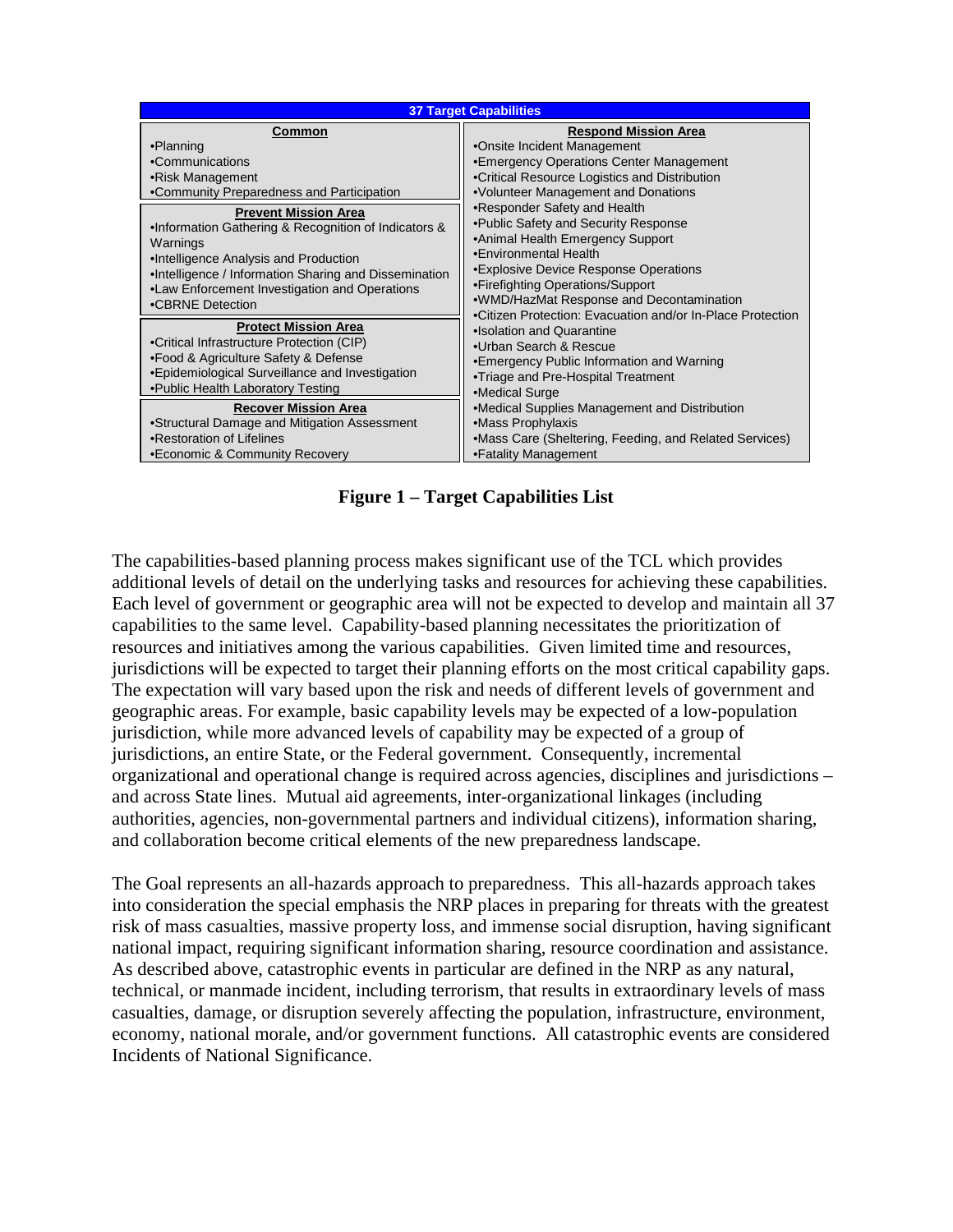# *Attending Training Not Provided by G&T (State or Federal Sponsored Courses)*

States, territories, and urban areas are not required to request prior approval from the G&T for personnel to attend training not provided by the G&T (State or Federal Sponsored courses) provided that the training is coordinated and approved by the State Administrative Agency (SAA) or State/Territory Training Point of Contact (TPOC) and falls within the G&T mission scope of preparing state and local personnel to prevent, protect, respond to, and recover from acts of terrorism or catastrophic events. States, territories, and urban areas are required, after attendance, to submit information through the SAA or TPOC to G&T's Training Division. This information will consist of course title, course description, mission area, level of training, the training provider, the date of the course, the number and associated disciplines of the individuals, and the sponsoring jurisdiction. States, territories, and urban areas intending to use G&T funds to support attendance at training not provided by G&T must ensure these courses:

- 1. Fall within the G&T mission scope to prepare state and local personnel to prevent, protect, respond to, and recover from acts of terrorism and catastrophic events
- 2. Build additional capabilities that a) support a specific training need identified by the State, territory, and urban area, and b) comport with the State, territory, or Urban Area Homeland Security Strategy
- 3. Address specific tasks and/or competencies articulated in G&T's *Emergency Responder Guidelines* and the *Homeland Security Guidelines for Prevention and Deterrence*
- 4. Address specific capabilities and related tasks articulated in the Target Capabilities List (TCL) and the Universal Task List (UTL)
- 5. Comport with all applicable Federal, State, and local regulations, certifications, guidelines, and policies deemed appropriate for the type and level of training.

Several broad categories of courses will automatically qualify for support G&T funds and, as they become identified, will be included in the catalogs of approved training not provided by the G&T. Examples of these broad categories are:

- 1. All NIMS training approved by the NIMS Integration Center (NIC).
- 2. All Incident Command System (ICS) training offered through the National Fire Academy (NFA) and the Emergency Management Institute (EMI).

# *Allowable Training Costs*

.

Allowable State, territory, local, and tribal training-related costs include, but are not limited to, the following:

1. Costs to develop, deliver, and evaluate training, to include costs related to administering the training; planning, scheduling, facilities, materials and supplies, reproduction of materials, and equipment.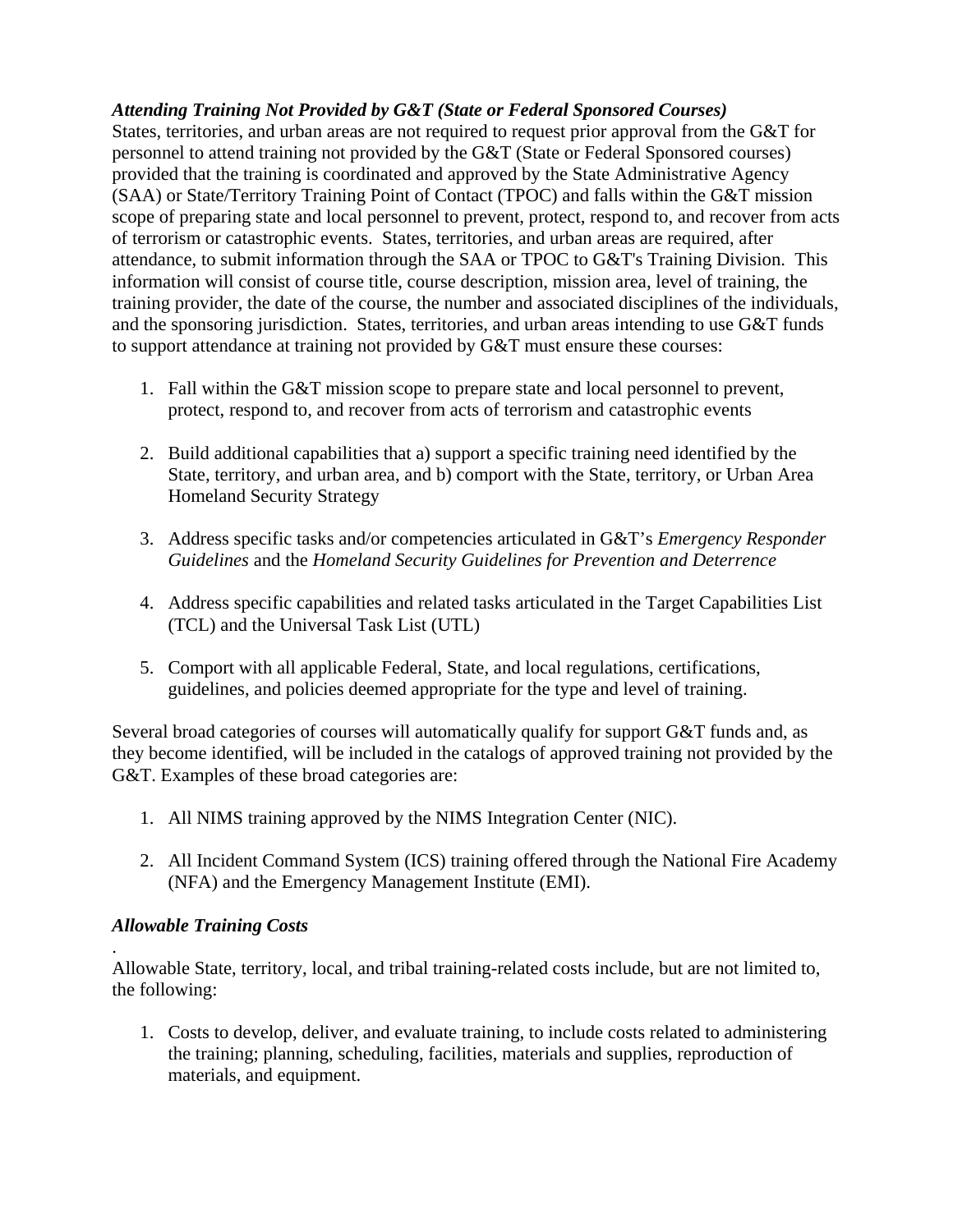- 2. Overtime and backfill costs associated with attendance at G&T-sponsored and/or approved training courses and programs.
- 3. Costs associated with the certification and re-certification of instructors.
- 4. Travel costs (i.e., airfare, mileage, per diem, hotel, etc.) are allowable as expenses by employees who are on travel status for official business related to approved training.
- 5. Hiring of Full or Part-Time Staff or Contractors/Consultants. Full or part-time staff may be hired to support training-related activities. Payment of salaries and fringe benefits must be in accordance with the policies of the State or unit(s) of local government and have the approval of the State or awarding agency, whichever is applicable.

To assist in the use of this catalog, training courses have been identified by mission area. Courses specific to Incident Command have also been identified as a subcategory in the respond mission area. Course descriptions and point-of-contact information can be found in the course catalog, following the course index.

Questions about accessing the courses listed in this catalog, or other questions about G&T's training programs can be sent to [firstrespondertraining@dhs.gov.](mailto:firstresponsertraining@dhs.gov) Questions about specific training courses listed in this catalog should be sent to that course's point of contact.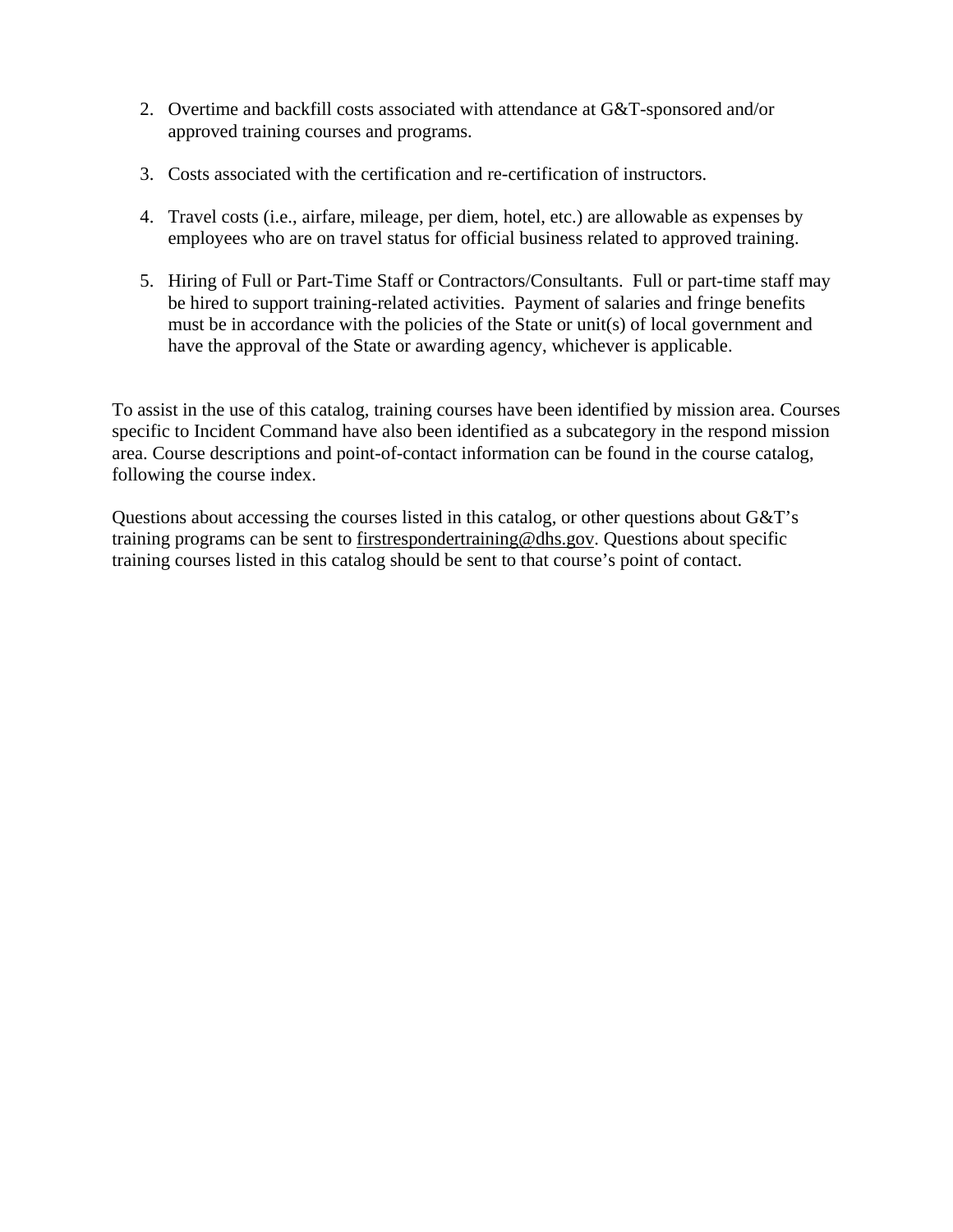| <b>Course</b><br><b>Number</b> | <b>Mission</b><br>Area | <b>Course Title</b>                                                                                                             |
|--------------------------------|------------------------|---------------------------------------------------------------------------------------------------------------------------------|
|                                | <b>PREVENT</b>         |                                                                                                                                 |
|                                |                        |                                                                                                                                 |
| DHS-001-PREV                   | Prevent                | Advanced Safety Operations and Management                                                                                       |
| DHS-002-PREV                   | Prevent                | OPSEC for Public Safety Agencies Counterterrorism Training Program (OPSACTP)                                                    |
| DOT-001-PREV                   | Prevent                | Crime Prevention Through Environmental Design                                                                                   |
| DOJ-001-PREV                   | Respond                | Neighborhood Watch Toolkit                                                                                                      |
|                                | <b>PROTECT</b>         |                                                                                                                                 |
| DHS-001-PROT                   | Protect                | Senior Officials Workshop: Preparedness and Response for Terrorist Incidents Involving<br>Weapons of Mass Destruction (G250.12) |
| DHS-002-PROT                   | Protect                | Homeland Security Planning for Local Governments (G408)                                                                         |
| DHS-004-PROT                   | Protect                | Weapons of Mass Destruction Courses (G310)                                                                                      |
| DHS-005-PROT                   | Protect                | Soft Target Awareness Course                                                                                                    |
| DoD-001-PROT                   | Protect                | Preparing for and Managing the Consequences of Terrorism                                                                        |
| DoD-002-PROT                   | Protect                | WMD/Terrorism Chapter Leadership Course                                                                                         |
| DOT-001-PROT                   | Protect                | <b>Transit System Security</b>                                                                                                  |
| DHS-006-PROT                   | Protect                | Hazardous Materials Contingency Planning (G311)                                                                                 |
| DHS-007-PROT                   | Protect                | Evacuation and Re-entry Planning Course (G358)                                                                                  |
| DHS-008-PROT                   | Protect                | Homeland Security Planning for Local Governments (G408)                                                                         |
|                                | <b>RESPOND</b>         |                                                                                                                                 |
| DHS-001-RESP                   | Respond                | Advanced Life Support Response to Hazardous Material Incidents                                                                  |
| DHS-002-RESP                   | Respond                | Agent Characteristics and Toxicity-First Aid and Special Treatment (ACTFAST)                                                    |
| DHS-003-RESP                   | Respond                | Emergency Response to Criminal/Terrorist Incidents (G357)                                                                       |
| DHS-004-RESP                   | Respond                | <b>Emergency Response to Terrorism: Awareness</b>                                                                               |
| DHS-005-RESP                   | Respond                | Emergency Response to Terrorism: Basic Concepts                                                                                 |
| DHS-006-RESP                   | Respond                | Emergency Response to Terrorism: Self-Study                                                                                     |
| DHS-007-RESP                   | Respond                | Emergency Response to Terrorism: Strategic Concepts for Chief Officers                                                          |
| DHS-008-RESP                   | Respond                | Emergency Response to Terrorism: Tactical Considerations - Company Officers                                                     |
| DHS-009-RESP                   | Respond                | Emergency Response to Terrorism: Tactical Considerations for EMS                                                                |
| DHS-010-RESP                   | Respond                | Emergency Response to Terrorism: Tactical Considerations for Hazardous Materials                                                |
| DHS-011-RESP                   | Respond                | Fundamentals Course for Radiological Response (G320)                                                                            |
| DHS-012-RESP                   | Respond                | Health Care Leadership (B960)                                                                                                   |
| DHS-013-RESP                   | Respond                | Hospital Emergency Response Training for Mass Casualty Incidents Train-the-Trainer<br>(B461)                                    |
| DHS-016-RESP                   | Respond                | Personal Protective Equipment                                                                                                   |
| DHS-017-RESP                   | Respond                | Preparation for the Suicide Homicide Bomber                                                                                     |
| DHS-018-RESP                   | Respond                | Re-ACT FAST II Video/DVD (Refresher of Agent Characteristics and Toxicology First Aid<br>and Special Treatment)                 |
| DHS-020-RESP                   | Respond                | Use of Auto-Injectors by Civilian Emergency Medical Personnel                                                                   |
| DHS-041-RESP                   | Respond                | Radiological Accident Assessment Concepts (RAAC), (E341)                                                                        |
| DHS-042-RESP                   | Respond                | Emergency Management Framework for Tribal Governments (E580)                                                                    |
| DHS-043-RESP                   | Respond                | Emergency Management Operations for Tribal Governments (E581)                                                                   |
| DHS-044-RESP                   | Respond                | Continuity of Operations (COOP) Program Manager Course (E/L/B550) (G549)                                                        |
|                                |                        |                                                                                                                                 |
| DHS-045-RESP                   | Respond                | Continuity of Operations (COOP) Program Manager's Train-the-Trainer Course<br>(E/L/B548)                                        |
| DHS-046-RESP                   | Respond                | Surveillance Detection Training for Municipal Officials, State/Local Law Enforcement                                            |
| DHS-047-RESP                   | Respond                | Emergency Management Assistance Compact (EMAC) Operations Course (E430)                                                         |
| DHS-066-RESP                   | Respond                | Orientation to Community Disaster Exercises (IS-120)                                                                            |
| DHS-067-RESP                   | Respond                | Boat Operator's Anti-Terrorism Training Course                                                                                  |
| DHS-068-RESP                   | Respond                | Surveillance Detection for Commercial Infrastructure Operators and Security Staff                                               |
| DHS-071-RESP                   | Respond                | Radiological Emergency Response Operations (B301)                                                                               |
| DHS-072-RESP                   | Respond                | Advanced Radiological Incident Operations (B302)                                                                                |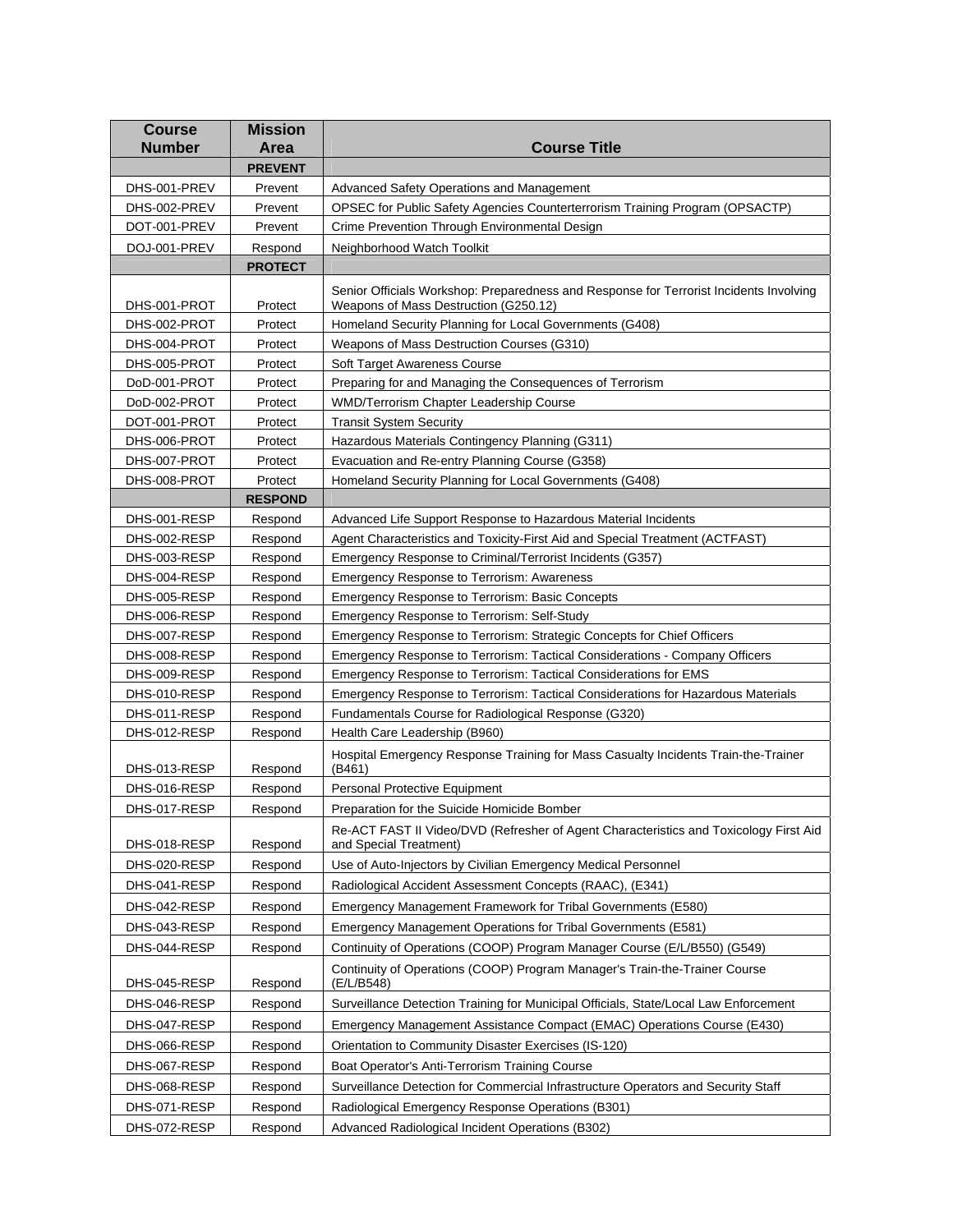| DHS-073-RESP                 | Respond            | Homeland Security Planning for Local Governments Train-the-Trainer (E407)                                                     |
|------------------------------|--------------------|-------------------------------------------------------------------------------------------------------------------------------|
| DHS-074-RESP                 | Respond            | Radiological Series Train-the-Trainer (B425)                                                                                  |
| DHS-076-RESP                 | Respond            | Continuity of Operations Program Managers Train-the-Trainer Course (B528)                                                     |
| DHS-077-RESP                 | Respond            | Continuity of Operations (COOP) Planning (B550)                                                                               |
| DHS-078-RESP                 | Respond            | Emergency Operations Center (EOC) Management and Operations (G275)                                                            |
| DHS-079-RESP                 | Respond            | Emergency Operations Center's (EOC) Role in Community Preparedness, Response<br>and Recovery Operations (IS-275)              |
| DHS-080-RESP                 | Respond            | Resource Management (G276)                                                                                                    |
| DHS-081-RESP                 | Respond            | Introduction to Hazardous Materials Preparedness (G301)                                                                       |
| DHS-082-RESP                 | Respond            | Introduction to Hazardous Materials (IS-5.A)                                                                                  |
|                              |                    |                                                                                                                               |
| DHS-083-RESP                 | Respond            | Hospital Emergency Department Management of Hazardous Materials Accidents (G346)                                              |
| DHS-084-RESP                 | Respond            | Orientation to Hazardous Materials for Medical Personnel IS-346                                                               |
| DHS-085-RESP                 | Respond            | Who's in Charge Here? Exercising Leadership in an Emergency or Disaster (G351)                                                |
| DHS-086-RESP                 | Respond            | Introduction to Continuity of Operations (COOP) (IS-547)                                                                      |
| DHS-087-RESP                 | Respond            | Advanced Public Information Officers (E388)                                                                                   |
| DHS-088-RESP                 | Respond            | Basic Public Information Officers (G290)                                                                                      |
| DHS-089-RESP                 | Respond            | Fundamentals of Healthcare Emergency Management (B965)                                                                        |
| DHS-090-RESP                 | Respond            | Healthcare Leadership and Administrative Decision Making in Response to Weapons of<br>Mass Destruction (WMD) Incidents (B960) |
| DHS-091-RESP                 | Respond            | Advanced Public Information Officers Course: Health and Hospital Emergencies (B966)                                           |
| DHS-092-RESP                 | Respond            | Mulit-Hazard Emergency Planning for Schools (IS362)                                                                           |
| DHS-093-RESP                 | Respond            | Emergency Operations Center (EOC) Management and Operations (G275)                                                            |
| DHS-094-RESP                 | Respond            | Community Mass Care Management (EMOC) (G108)                                                                                  |
| DHS-095-RESP                 | Respond            | Emergency Management Operations Course (EMOC) for Local Governments (G110)                                                    |
| DHS-096-RESP                 | Respond            | Emergency Planning and Special Needs Populations (G197)                                                                       |
| DHS-097-RESP                 | Respond            | Mass Fatalities Incident Response (G386)                                                                                      |
| DHS-098-RESP                 | Respond            | Recovery from Disaster: The Local Government Role (E210)                                                                      |
| DHS-099-RESP                 | Respond            | IEMC/Homeland Security (E915)                                                                                                 |
| DHS-100-RESP                 | Respond            | IEMC/Food and Agriculture Terrorism (E916)                                                                                    |
| DHS-101-RESP                 | Respond            | IEMC/Metropolitian Medical Response System (MMRS) (B/L970)                                                                    |
|                              |                    | Hospital Emergency Response Training for Mass Casualty Incidents 24 Hour Course<br>(B462)                                     |
| DHS-102-RESP<br>DoD-001-RESP | Respond<br>Respond | Critical Response Team (CRT) Training                                                                                         |
| DoD-002-RESP                 | Respond            | Field Management of Chemical and Biological Casualties                                                                        |
| DoD-003-RESP                 | Respond            | Medical Management of Chemical and Biological Casualties                                                                      |
| DoD-004-RESP                 |                    | Weapons of Mass Destruction/Terrorism: An Overview (ARC 3079-2)                                                               |
|                              | Respond            |                                                                                                                               |
| DOE-001-RESP                 | Respond            | Modular Emergency Response Radiological Transportation Training (MERRTT):<br>Assessing Package Integrity                      |
| DOE-002-RESP                 | Respond            | WMD AIM CBT Application Disk 1: Incident Commander and Staff                                                                  |
| DOE-003-RESP                 | Respond            | WMD AIM CBT Application Disk 2: HazMat - First Responder                                                                      |
| DOE-004-RESP                 | Respond            | WMD AIM CBT Application Disk 3: Hospital and EMS - First Responder                                                            |
| DOE-005-RESP                 | Respond            | WMD AIM CBT Application Disk 4: General Education                                                                             |
| DOE-006-RESP                 | Respond            | WMD CBT Disk 1: Chemical Exercise                                                                                             |
| DOE-007-RESP                 | Respond            | WMD CBT Disk 2: Biological Exercise                                                                                           |
| DOE-008-RESP                 | Respond            | WMD CBT Disk 3: High Explosive Exercise                                                                                       |
| DOE-009-RESP                 | Respond            | WMD CBT Disk 4: Radiological Exercise                                                                                         |
| DOE-010-RESP                 | Respond            | Modular Emergency Response Radiological Transportation Training (MERRTT):<br>Biological Effects of Ionizing Radiation         |
| DOE-011-RESP                 | Respond            | Modular Emergency Response Radiological Transportation Training (MERRTT):<br>Decontamination, Disposal, and Documentation     |
| DOE-012-RESP                 | Respond            | Modular Emergency Response Radiological Transportation Training (MERRTT): Hazard<br>Recognition                               |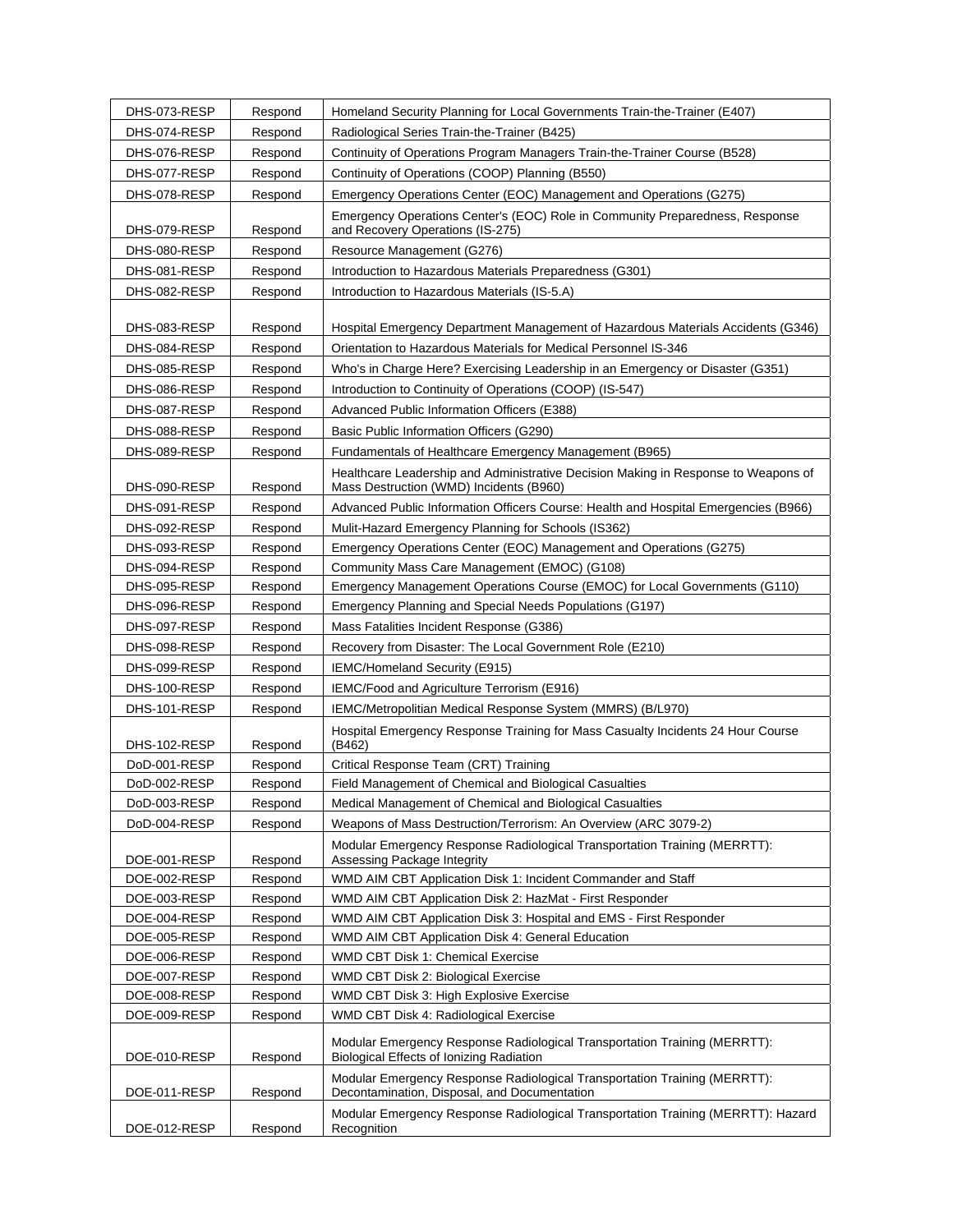| DOE-015-RESP                 | Respond                                        | Modular Emergency Response Radiological Transportation Training (MERRTT):<br><b>Information Resources</b>                          |
|------------------------------|------------------------------------------------|------------------------------------------------------------------------------------------------------------------------------------|
| DOE-016-RESP                 | Respond                                        | Modular Emergency Response Radiological Transportation Training (MERRTT): Initial<br>Response Actions                              |
| DOE-017-RESP                 | Respond                                        | Modular Emergency Response Radiological Transportation Training (MERRTT): Patient<br>Handling                                      |
| DOE-018-RESP                 | Respond                                        | Modular Emergency Response Radiological Transportation Training (MERRTT): Pre-<br><b>Hospital Practices</b>                        |
| DOE-019-RESP                 | Respond                                        | Modular Emergency Response Radiological Transportation Training (MERRTT): Public<br><b>Information Officer</b>                     |
| DOE-020-RESP                 | Respond                                        | Modular Emergency Response Radiological Transportation Training (MERRTT):<br>Radioactive Material Shipping Packages                |
| DOE-021-RESP                 | Respond                                        | Modular Emergency Response Radiological Transportation Training (MERRTT):<br>Radiological Basics                                   |
| DOE-022-RESP                 | Respond                                        | Modular Emergency Response Radiological Transportation Training (MERRTT):<br>Radiological Survey Instruments and Dosimetry Devices |
| DOE-023-RESP                 | Respond                                        | Modular Emergency Response Radiological Transportation Training (MERRTT):<br>Radiological Terminology Units                        |
| DOE-024-RESP                 | Respond                                        | Modular Emergency Response Radiological Transportation Training (MERRTT): Scene<br>and Incident Control                            |
| DOE-025-RESP                 | Respond                                        | Modular Emergency Response Radiological Transportation Training (MERRTT):<br>Shipments by DOE                                      |
| DOE-026-RESP                 | Respond                                        | Modular Emergency Response Radiological Transportation Training (MERRTT): Tactics<br>and Strategies                                |
| DOJ-001-RESP                 | Respond                                        | Weapons of Mass Destruction HazMat Evidence Collection                                                                             |
| DOJ-002-RESP                 | Respond                                        | Large Vehicle Bomb Advanced Post Blast Investigations                                                                              |
| DOL-001-RESP                 | Respond                                        | Disaster Site Worker Course #7600                                                                                                  |
| DOT-001-RESP                 | Respond                                        | Security Training Courses: Response to Weapons of Mass Destruction                                                                 |
| EPA-001-RESP                 | Respond                                        | Emergency Response to Hazardous Materials Incidents                                                                                |
|                              |                                                |                                                                                                                                    |
|                              |                                                |                                                                                                                                    |
| EPA-002-RESP                 | Respond                                        | Air Monitoring for Emergency Responders                                                                                            |
|                              | (Respond)<br><b>On-Site</b><br><b>Incident</b> |                                                                                                                                    |
|                              | <b>Management</b>                              |                                                                                                                                    |
| DHS-014-RESP                 | Respond                                        | Incident Command for Highrise Operations                                                                                           |
| DHS-015-RESP                 | Respond                                        | Incident Command for Structural Collapse Incidents                                                                                 |
| DHS-021-RESP                 | Respond                                        | Advanced Incident Command System (ICS)                                                                                             |
| DHS-022-RESP                 | Respond                                        | Advanced Radiation Incident Operations (ARIO), (B302)                                                                              |
| DHS-023-RESP                 | Respond                                        | All-Hazards Incident Management Team (O305)                                                                                        |
| DHS-024-RESP                 | Respond                                        | <b>Basic Incident Command</b>                                                                                                      |
| DHS-025-RESP                 | Respond                                        | Command and Control for Fire Department Operations at Target Hazards                                                               |
| DHS-026-RESP                 | Respond                                        | Command and Control of Incident Operations                                                                                         |
| DHS-027-RESP                 | Respond                                        | Command and Control of Operations at Multi-Alarm Incidents (R304)                                                                  |
| DHS-028-RESP                 | Respond                                        | Command and Control of Operations at Natural and Man-Made Disasters                                                                |
| DHS-029-RESP                 | Respond                                        | Command and General Staff Functions in ICS (R317)                                                                                  |
| DHS-030-RESP                 | Respond                                        | Command and General Staff Functions in the Incident Command System                                                                 |
| DHS-031-RESP                 | Respond                                        | Incident Command System (ICS) Curricula Train-the-Trainer (E449)                                                                   |
| DHS-032-RESP                 | Respond                                        | Incident Command Systems for Law Enforcement Agencies                                                                              |
| DHS-033-RESP                 | Respond                                        | Incident Command System for Public Works                                                                                           |
| DHS-034-RESP                 | Respond                                        | Incident Command System Self-Study                                                                                                 |
| DHS-035-RESP<br>DHS-036-RESP | Respond<br>Respond                             | Incident Command System/Emergency Operations Center (ICS/EOC) Interface                                                            |
| DHS-037-RESP                 | Respond                                        | Incident Safety Officer<br>Intermediate Incident Command System (ICS)                                                              |
| DHS-038-RESP                 | Respond                                        | Introduction to Unified Command for Multi-Agency and Catastrophic Incidents (F315)                                                 |
| DHS-039-RESP                 | Respond                                        | NIMS ICS for Emergency Medical Services (F163)                                                                                     |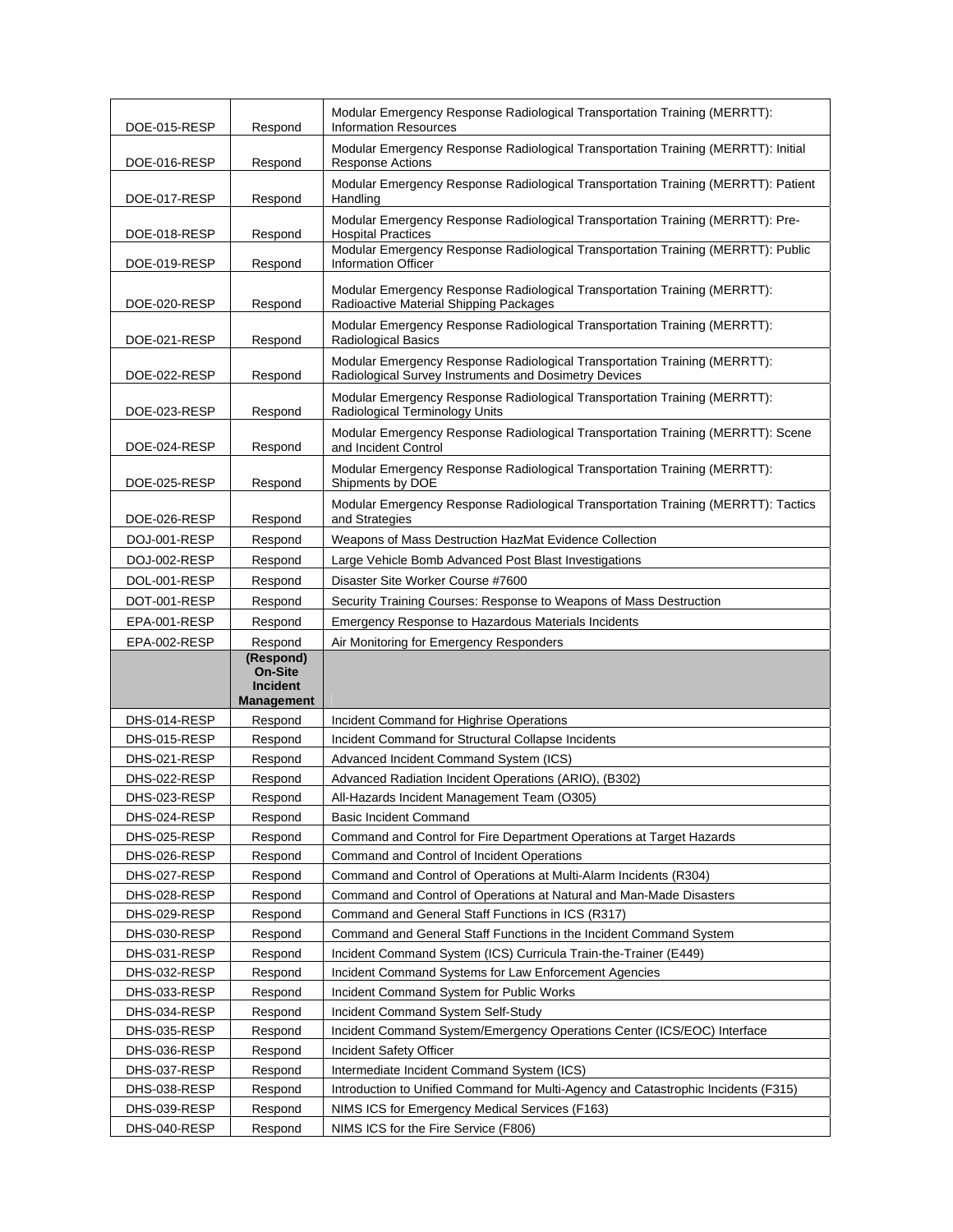| DHS-048-RESP | Respond | NIMS ICS-100 Introduction to ICS                                                                               |
|--------------|---------|----------------------------------------------------------------------------------------------------------------|
| DHS-049-RESP | Respond | NIMS ICS-200 Basic ICS                                                                                         |
| DHS-050-RESP | Respond | NIMS ICS-300 Intermediate ICS                                                                                  |
| DHS-051-RESP | Respond | NIMS ICS-400 Advanced ICS                                                                                      |
| DHS-052-RESP | Respond | NIMS ICS-700 National Incident Management System                                                               |
| DHS-053-RESP | Respond | NIMS ICS-800 National Response Plan                                                                            |
| DHS-054-RESP | Respond | IS100 Introduction to ICS (I100) for Federal Disaster Workers                                                  |
| DHS-055-RESP | Respond | IS200 Basic ICS (I200) for Federal Disaster Workers                                                            |
| DHS-056-RESP | Respond | Introduction to ICS (I100) - NFA                                                                               |
| DHS-057-RESP | Respond | Basic ICS for Single Resources and Initial Action Incidents (I200)                                             |
| DHS-058-RESP | Respond | Intermediate ICS: ICS for Expanding Incidents and Supervisors (I300)                                           |
| DHS-059-RESP | Respond | Advanced ICS: ICS for Command and General Staff and Complex Incidents (I400)                                   |
| DHS-060-RESP | Respond | Executive Analysis of Fire Service Operations in Emergency Management (R306)                                   |
| DHS-061-RESP | Respond | Strategy and Tactics for Initial Company Operations (F455)                                                     |
| DHS-062-RESP | Respond | Introduction to Wildland/Urban Interface Firefighting for the Structural Company Officer<br>(F610)             |
| DHS-063-RESP | Respond | Command and Control of Wildland/Urban Interface Operations for Structural Company<br>Chief Officer (F612)      |
| DHS-064-RESP | Respond | Fire Protection Systems for Incident Commanders (F827)                                                         |
| DHS-065-RESP | Respond | Incident Command and Control Simulation Series                                                                 |
| DHS-069-RESP | Respond | <b>ICS-300</b>                                                                                                 |
| DHS-070-RESP | Respond | <b>ICS-400</b>                                                                                                 |
| DHS-075-RESP | Respond | Incident Command System Curricula Train-the-Trainer (E449)                                                     |
| DHS-103-RESP | Respond | Incident Command System (ICS) for Single Resource and Initial Action Incidents                                 |
| DHS-104-RESP | Respond | Advanced Incident Command System (ICS) Command and General StaffComplex<br>Incidents (G400)                    |
| DOE-013-RESP | Respond | Modular Emergency Response Radiological Transportation Training (MERRTT): Incident<br>Command - Recovery Phase |
| DOE-014-RESP | Respond | Modular Emergency Response Radiological Transportation Training (MERRTT): Incident<br>Command - Response Phase |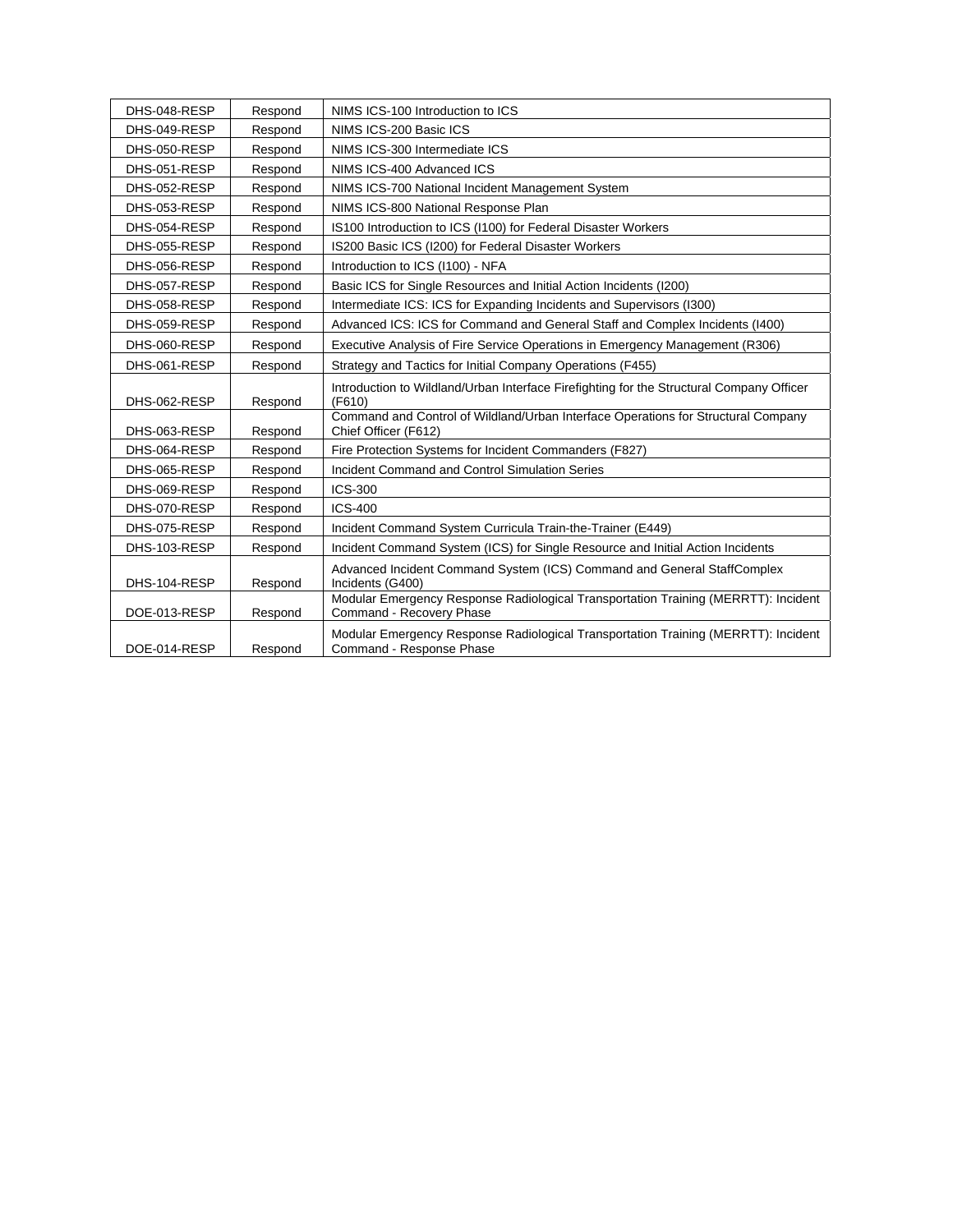# **Federal Sponsored Course Catalog Course Descriptions**

**DHS-001-PREV PREVENT** 

# *Advanced Safety Operations and Management*

# **Sponsoring Federal Agency**

DHS/FEMA/ National Fire Academy

#### **Course Description**

This 6-day course focuses on applying the risk management model to health and safety aspects of emergency services operations, including program management, day-to-day operations, and incident safety. Content areas include firefighter and emergency services fatality and injury problem; the risk management process; safety responsibilities of department members; regulations, standards, and policies affecting emergency services safety; and appropriate documentation and recordkeeping pertaining to firefighter and emergency services health and safety.

# **Course Length**

6 Days

**Prerequisites**  Pre-course work assignment

# **Target Audience/Discipline**

Fire Service Emergency Medical Services

# **Type of Delivery**

Classroom

# **POC:**

John Brasko National Fire Academy, 16825 S. Seton Avenue Emmitsburg, MD 21727 Phone: 301-447-1837 Fax: 301-447-1178 Email: [john.brasko@dhs.gov](mailto:john.brasko@dhs.gov) Website: [http://www.usfa.fema.gov](http://www.usfa.fema.gov/)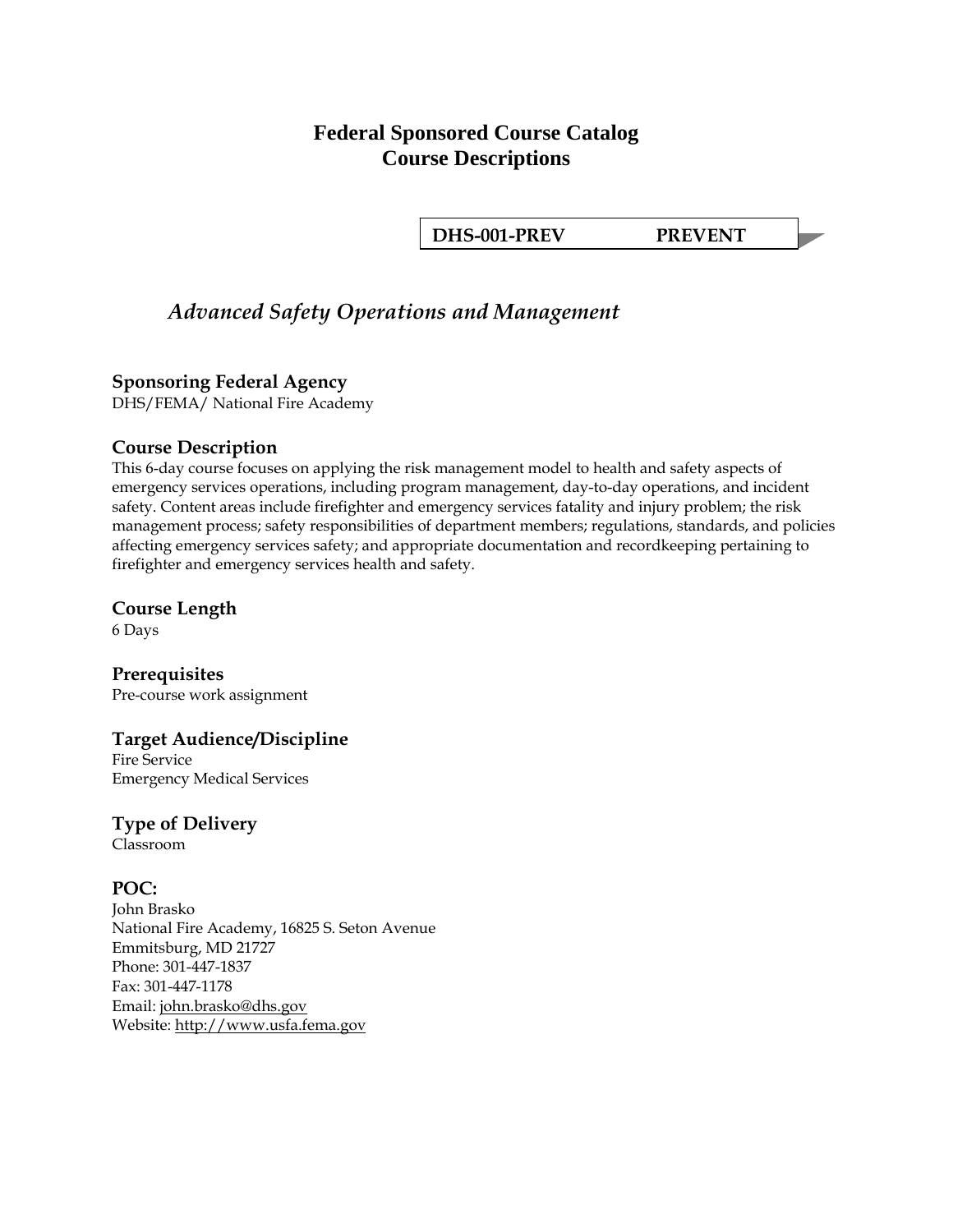**DHS-002-PREV PREVENT** 

# *Operations Security (OPSEC) for Public Safety Agencies*

*\*OPSACTP for Public Safety Agencies Counterterrorism Training Program* 

# **Sponsoring Federal Agency**

DHS – Federal Law Enforcement Training Center

# **Course Description**

Criminals and terrorists are becoming increasingly effective in collecting intelligence against U.S. agencies and corporations. To be successful, they need specific information about personnel, response plans, capabilities, and infrastructures. Operations Security (OPSEC) is a five-step risk management tool used by security professionals and the military that public safety agencies could use to deny our adversaries the sensitive information they need to plan their crimes and attacks. The OPSACTP is designed for public safety and special operations teams such as hazmat/WMD, bomb squads, tactical teams, arson and gang investigations, and the like. The OPSACTP teaches public safety officers from the law enforcement, fire-rescue, EMS and emergency management communities how to use OPSEC to protect you, your mission, and your family. Students who successfully complete this training will be able to apply OPSEC to emergency and special event planning; special operations such as SWAT, HazMat, WMD, Bomb Squad; intelligence, counter terrorism, arson, and narcotics task forces; and criminal investigations.

#### **Course Length**

3 Days

#### **Prerequisites**

None

#### **Target Audience/Discipline**

This course is designed specifically for U.S. agencies with law enforcement, emergency management, fire and rescue, and critical infrastructure/key resource (CI/KR) protection missions.

# **Type of Delivery**

Classroom

#### **POC:**  Program Specialist Counterterrorism Division FLETC-CounterterrorismDivision@dhs.gov (912) 267-2539

\*Alternate title used primarily by Federal Law Enforcement Training Center (FLETC)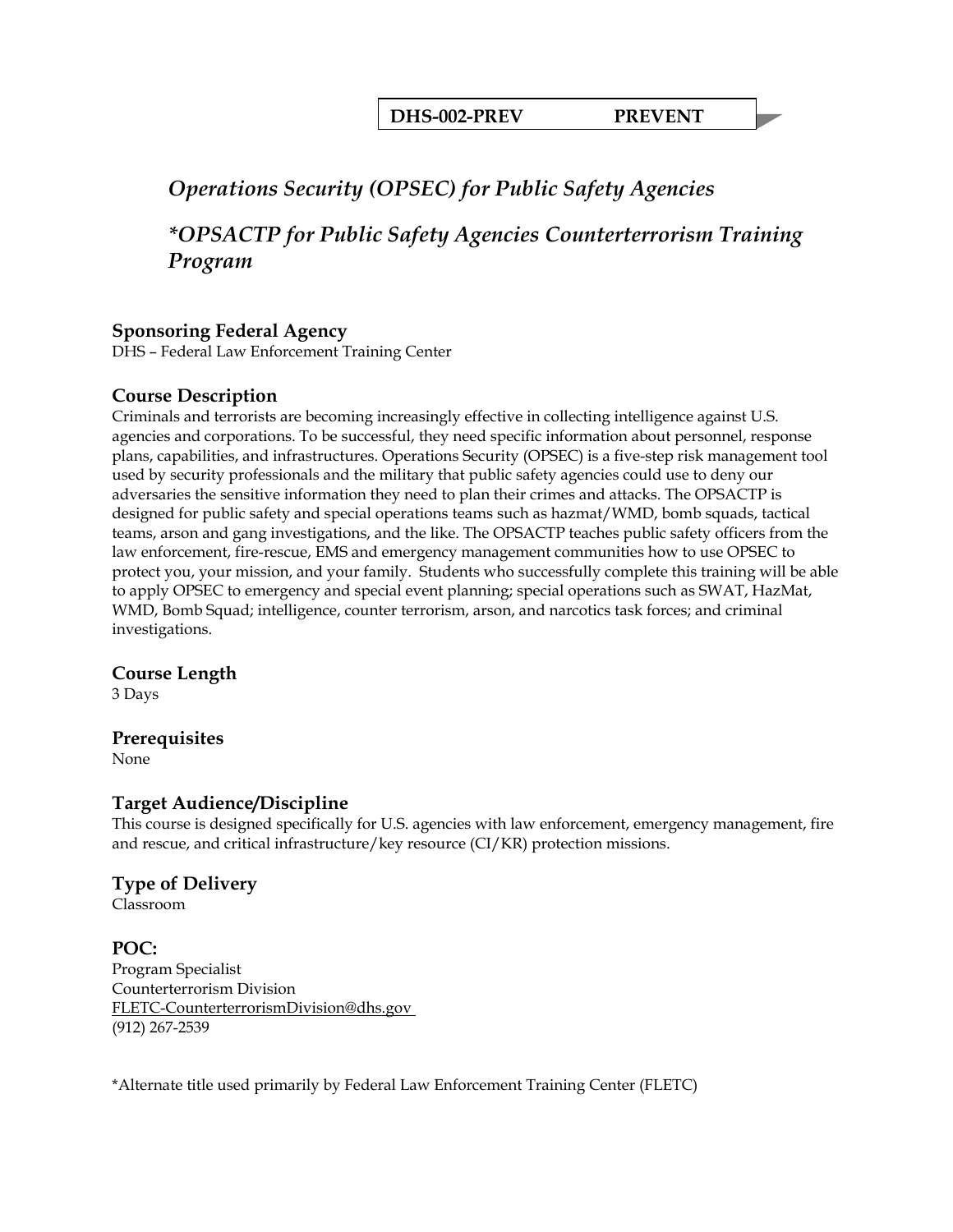**DOT-001-PREV PREVENT** 

# *Crime Prevention through Environmental Design*

#### **Sponsoring Federal Agency**

Department of Transportation/ Federal Transit Administration/Transportation Safety Institute

# **Course Description**

Crime Prevention through Environmental Design (CPTED) links system security concepts and initiatives to the system safety program plan early in the transit life cycle. The course emphasizes and enhances industry training by incorporating preventive measures into the facilities design and operations planning, for agencies to be in compliance with the State Safety Oversight regulation. It is critical to plan and design safety and security into all aspects of physical and operational systems.

# **Course Length**

2 Days

# **Prerequisites**

Transit System Security: Design Review

# **Target Audience/Discipline**

Transit Managers (Executive, Safety, Risk), Safety Supervisors, Engineers, Security Program Planners/Developers/Administrators/Implementers, Auditors, and Corrective Action Personnel

# **Type of Delivery**

Classroom

# **POC:**

Radonna Snider USDOT/Transportation Safety Institute/Transit Safety & Security Division Phone: (405) 954-4799 Email: [rsnider@tsi.jccbi.gov](mailto:rsnider@tsi.jccbi.gov)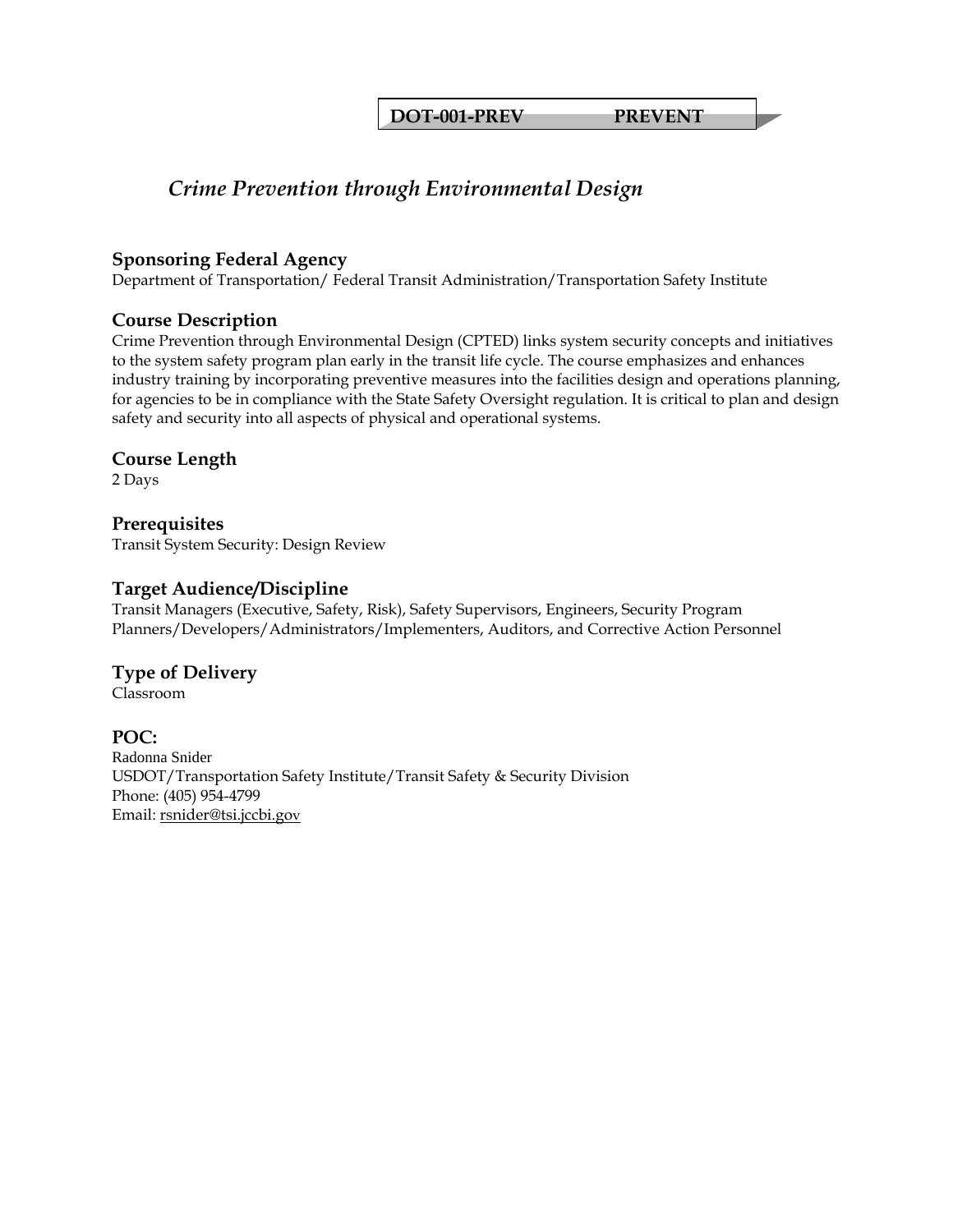**DOJ-001-PREV PREVENT** 

# *Neighborhood Watch Toolkit*

#### **Sponsoring Federal Agency**

Department of Justice/Office of Justice Programs/Bureau of Justice Administration

# **Course Description**

The new Neighborhood Watch Toolkit enhances Neighborhood Watch activities by providing formal training for law enforcement, Block Captains, and community volunteers. The Toolkit provides information and training on a wide variety of public and community safety-based topics, including volunteer management, partnerships and conducting effective meetings. In addition there specialized presentations for Area Coordinators and Block Captains and informative community-based presentations that are supplemented by numerous action-oriented Neighborhood Watch tools. The tools, templates and forms can be easily replicated or tailored to meet the individual needs of a local Neighborhood Watch organization.

# **Course Length**

N/A

# **Prerequisites**

Transit System Security: Design Review

# **Target Audience/Discipline**

Law Enforcement

# **Type of Delivery**

Classroom

# **POC:**

Michelle Shaw DOJ/OJP/BJA Phone: (202) 514-9354 Email: [michelle.a.shaw@usdoj.gov](mailto:michelle.a.shaw@usdoj.gov)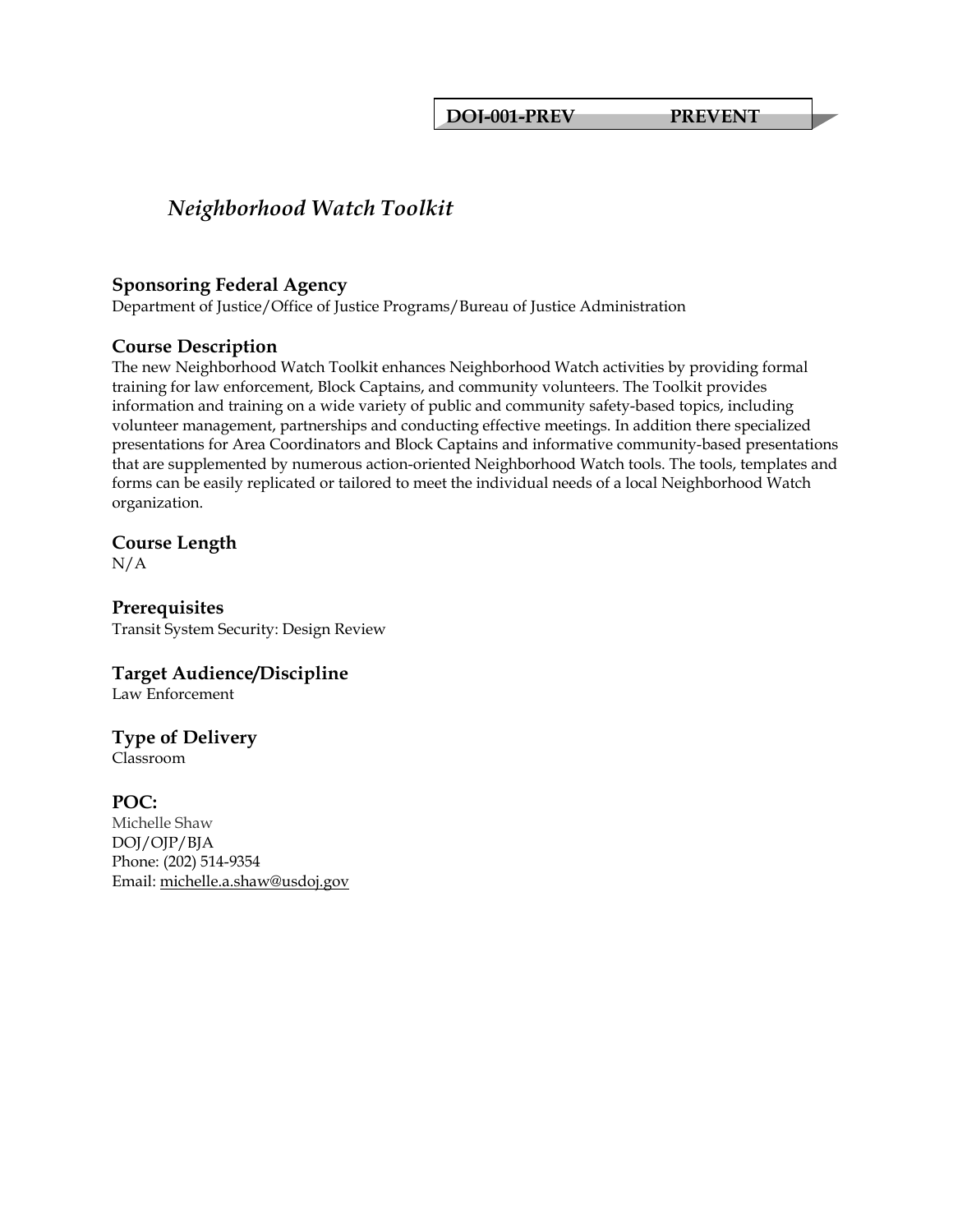**DHS-001-PROT PROTECT** 

# *Senior Officials Workshop: Preparedness and Response for Terrorism Incidents Involving Weapons of Mass Destruction (EMI Course Number: G250.1)*

#### **Sponsoring Federal Agency**  DHS/FEMA/ EMI

# **Course Description**

This course prepares senior city officials (mayor and cabinet members/department heads) for making policy and planning decisions necessary to prepare for and respond to a terrorist incident involving weapons of mass destruction. The first half of the workshop discusses policy and planning issues, along with local, State, and Federal capabilities. The second half is a tabletop exercise involving terrorist use of NBC agents in the local jurisdiction. Objectives include: 1.) Recognize probable WMD situations and the implications these situations have for the community. 2.) Describe the difference between crisis and consequence management and the coordination between the two systems. 3.) Interact with the appropriate State and Federal personnel so that operations assets can be assembled, assigned, and employed with maximum effectiveness. 4.) Employ media strategies to calm public fears and maintain public confidence in local government during a WMD incident. 5.) Conduct an exercise to determine the capability of local policies, plans, and procedures for managing a WMD incident. 6.) Identify changes required to local policies and procedures, and initiate an action plan to address the changes.

# **Course Length**

4-6 Hours

# **Prerequisites**

None

# **Target Audience/Discipline**

Emergency Management Emergency Operations Emergency Medical Fire Hazardous Materials Law Enforcement Elected Official

# **Type of Delivery**

Classroom

# **POC:**

Tom Marlowe Phone: 301-447-1060 Email: tom.marlowe@dhs.gov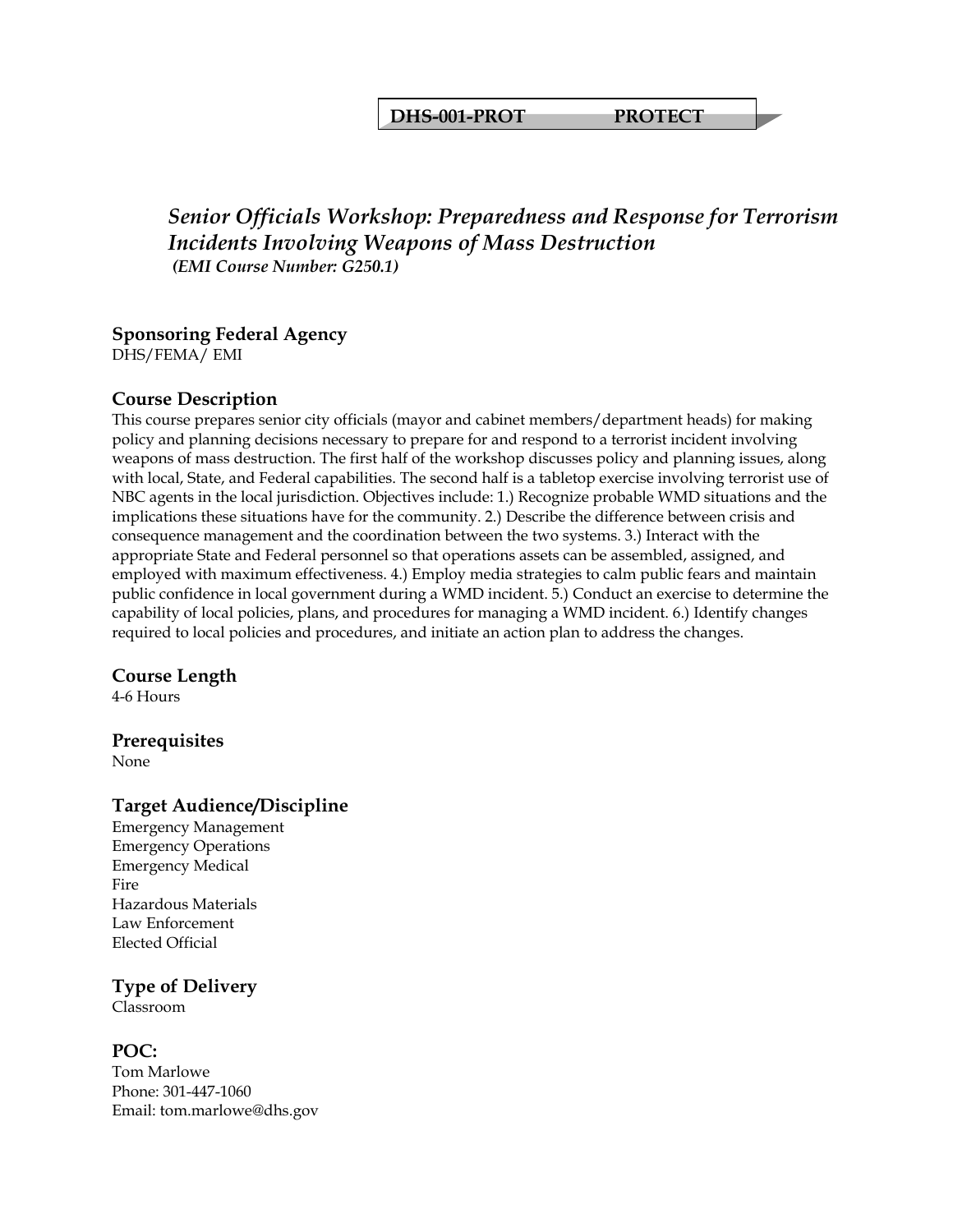**DHS-002-PROT PROTECT** 

# *Terrorism Planning Course*

**Sponsoring Federal Agency**  DHS/FEMA/ EMI

#### **Course Description**

This course uses lectures, exercises, and job aids in teaching participants to develop, evaluate, or revise a terrorism annex for the community's emergency operating plan (EOP). The course revisits such key issues as vulnerability and command and control in terrorism response environment. In keeping with recommendations of the Gilmore Commission, this course builds the existing emergency response system as articulated by the EOP. Participants must bring a current copy of their EOP.

#### **Course Length**

4 Days

#### **Prerequisites**

None

### **Target Audience/Discipline**

Law Enforcement Emergency Medical Services Emergency Management Agency Fire Service Public Works Public Health

# **Type of Delivery**

Classroom

#### **POC:**

Tom Marlowe Emergency Management Institute, S. Seton Avenue Emmitsburg, MD 21727 Phone: 301-447-1060 Email: [Tom.Marlowe@dhs.gov](mailto:Tom.Marlowe@dhs.gov) Website: [http://www.training.fema.gov](http://www.training.fema.gov/)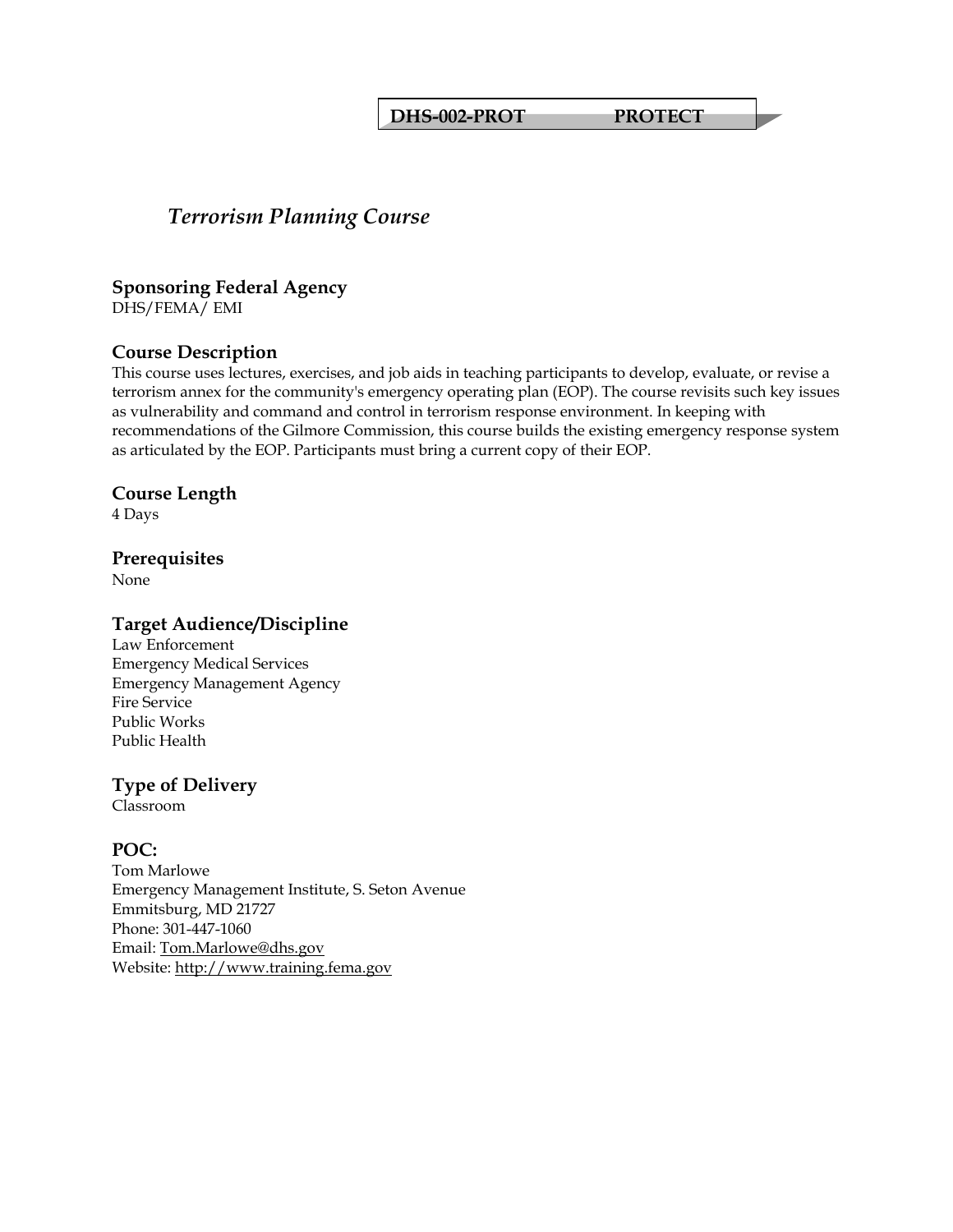#### **DHS-004-PROT PROTECT**

# *Weapons of Mass Destruction Courses (EMI Course Number: G310)*

#### **Sponsoring Federal Agency**

DHS /FEMA/ EMI

#### **Course Description**

This series of facilitator-led courses is intended to help senior local government officials prepared for and improve their ability to manage and respond to mass casualty terrorism incidents involving the use of Weapons of Mass Destruction (WMD). Each course has the same five objectives and each uses a different scenario to enable participants to accomplish them. The objectives are stated below. At the completion of the training local government officials should be able to: exercise greater leadership in preparing for and managing response to WMD mass casualty terrorism incidents through a better understanding of their jurisdiction's response capabilities; analyze the appropriateness of plans, policies, procedures, and other preparedness elements currently in place to respond to and recover from a mass casualty terrorist incident; determine the adequacy and the level of training of jurisdictional disaster and emergency management staff; determine the adequacy of the jurisdiction's resources (e.g., personnel, materials, and personal protective and other equipment) for response and recovery from a mass casualty incident; and identify the coordination requirements among local, State and Federal governments for response to WMD terrorist incidents. There are no Student Manuals; the facilitator must tailor the course for the specific community.

- G310.1 Weapons of Mass Destruction: Nuclear Scenario
- G310.2 Weapons of Mass Destruction: Radiological Scenario
- G310.3 Weapons of Mass Destruction: Chemical-Sarin Scenario
- G310.4 Weapons of Mass Destruction: Chemical –Vx Scenario
- G310.5 Weapons of Mass Destruction: Anthrax Scenario
- G310.6 Weapons of Mass Destruction: Suicide Bomber Scenario

**Course Length** 

4-6 Hours

#### **Prerequisites**

None

# **Target Audience/Discipline**

Law Enforcement Emergency Medical Services Emergency Management Agency Fire Service Hazardous Materials Public Works Public Health

#### **Weapons of Mass Destruction, continued...**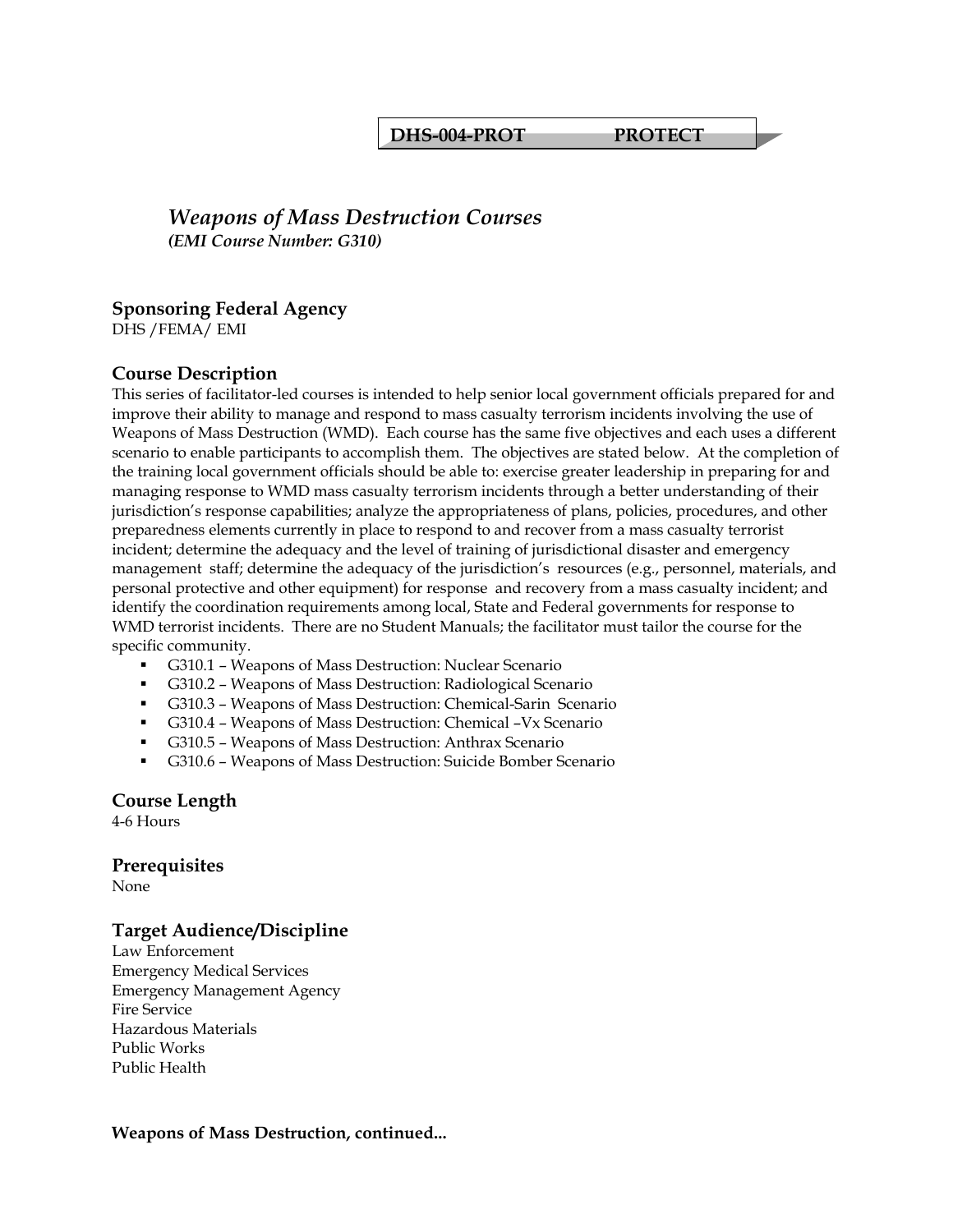# **Type of Delivery**

Classroom

# **POC:**

Tom Marlowe Emergency Management Institute, 16825 S. Seton Avenue Emmitsburg, MD 21727 Phone: 301-447-1060 Email: [Tom.Marlowe@dhs.gov](mailto:Tom.Marlowe@dhs.gov) Website: <u>http://www.training.fema.gov</u>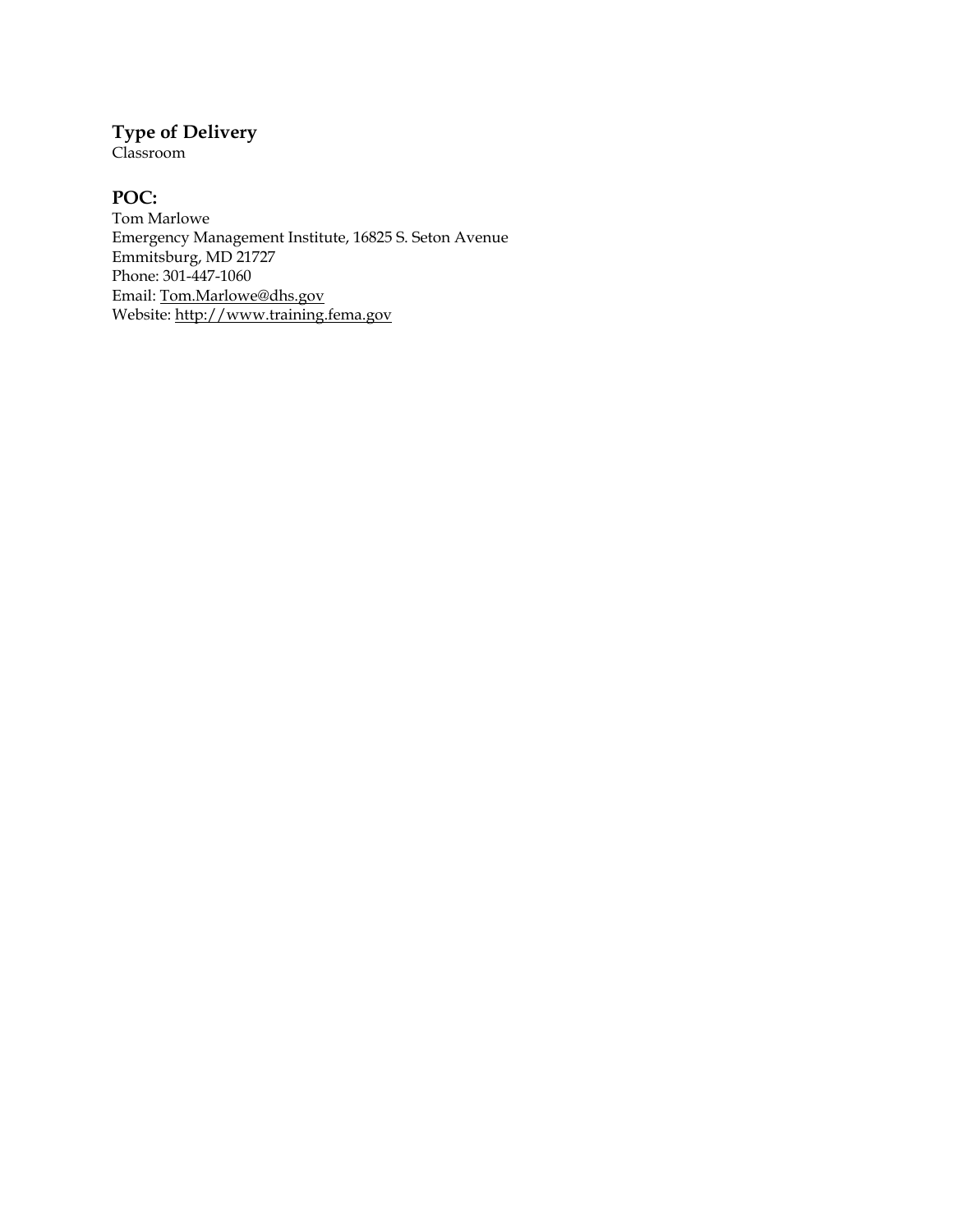**DHS-005-PROT PROTECT** 

# *Soft Target Awareness Course*

#### **Sponsoring Federal Agency**

DHS/ Preparedness Directorate

#### **Course Description**

This program provides facility managers, supervisors, and security and safety personnel with a venue to receive and share baseline terrorism awareness, prevention and protection information and is intended to enhance individual and organizational awareness. Participants learn to be proactive and better understand their roles deterring, detecting, and defending their facilities from terrorism. This awareness program is approximately 4 hours in duration and includes five modules of informal lecture and capstone guided discussion where participants gain an appreciation of why, when and how their facility, industry or sector is likely to be targeted.

#### **Course Length**

4 hours

# **Prerequisites**

None

# **Target Audience/Discipline**

Facility managers **Supervisors** Security Safety Personnel

# **Type of Delivery**

Classroom

# **POC:**

W. Keith Nix Work Phone: 202-282-9796 Cell Phone: 202-557-5344 Email: [WKeith.Nix@dhs.gov](mailto:WKeith.Nix@dhs.gov)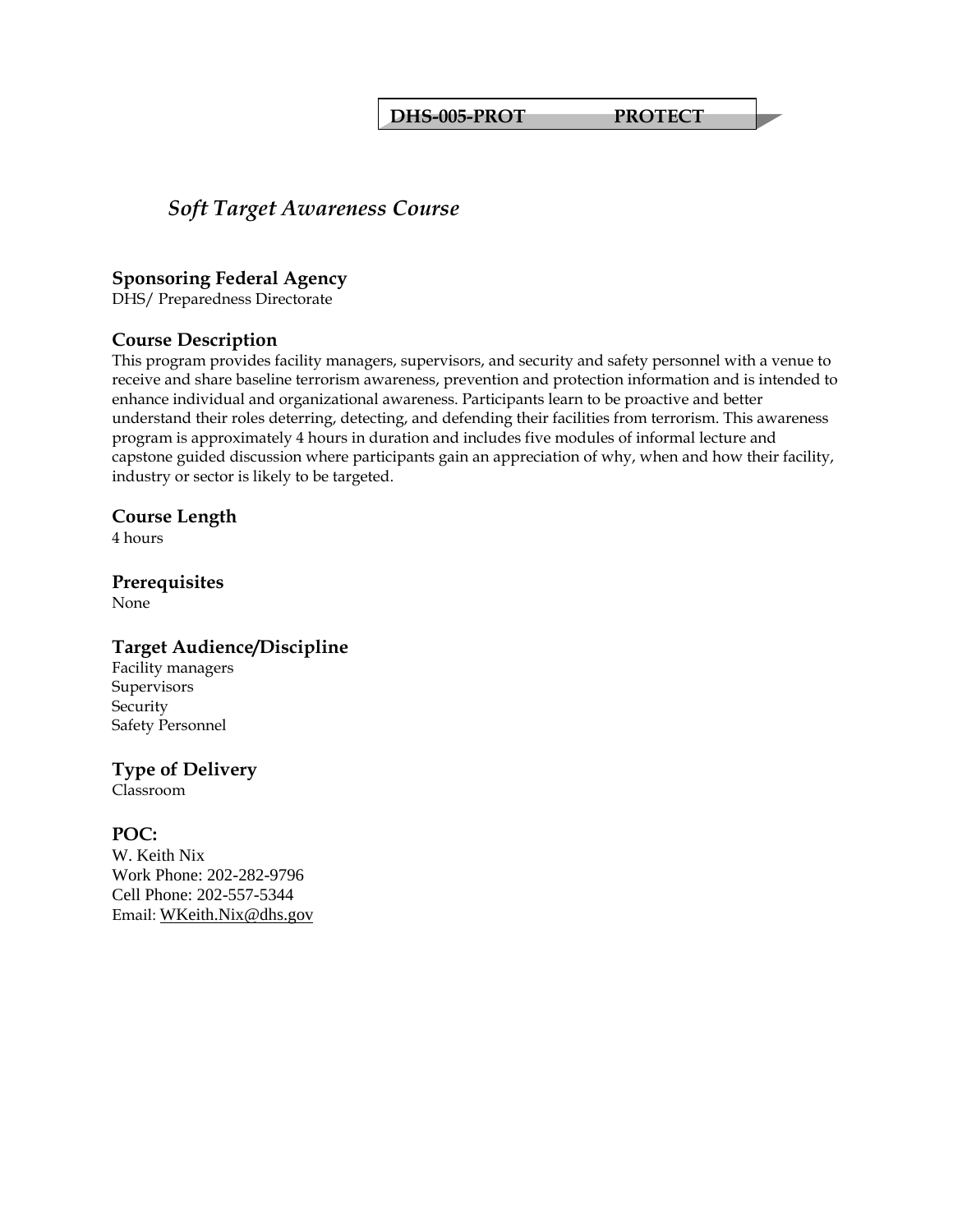# *Hazardous Materials Contingency Planning*

*(EMI Course Number: G-311)*

#### **Sponsoring Federal Agency**

DHS/FEMA/EMI

# **Course Description**

This 4.5 day course is for emergency management personnel responsible for hazardous materials planning and coordination. It covers emergencies including transportation, use, storage, and disposal of hazardous materials and episodic releases of air toxic chemicals from fixed-site facilities. Emphasis is placed on interagency cooperation and the identification of available technical assistance. Topics include local, State, and Federal mechanisms to assist in planning and response, tactical requirements, hazardous materials characteristics, and regulatory compliance. This course is co-sponsored by the EPA, the U.S. Department of Transportation, and FEMA.

#### **Course Length**

4.5 Course

#### **Prerequisites**

None

#### **Target Audience/Discipline**

Hazardous Materials Fire Service Emergency Management Agency Public Works

#### **Type of Delivery**

Classroom

**POC:**  <http://www.training.fema.gov/emiweb/emicourses>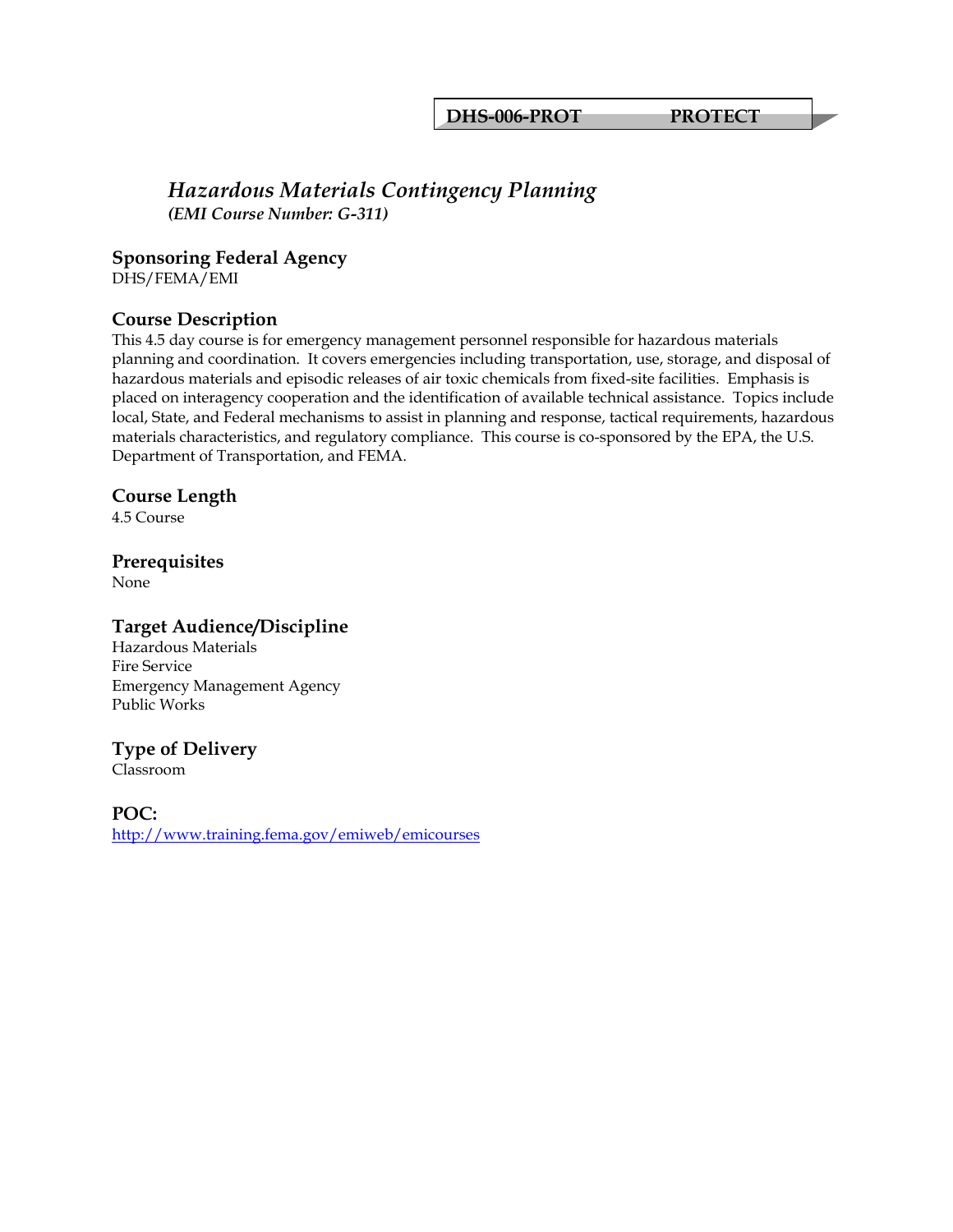**DHS-007-PROT PROTECT** 

# *Evacuation and Re-entry Planning Course*

*(EMI Course Number: G-358)*

#### **Sponsoring Federal Agency**

DHS/FEMA/EMI

# **Course Description**

This 12 hour course is designed to provide participation with knowledge and skills needed to design and implement and evacuation and re-entry plan for their jurisdictions. It uses a community's vulnerability analysis and evacuation plan. It also addresses evacuation behavior and recommends methods to make evacuation and re-entry more efficient.

#### **Course Length**

12 Hours

# **Prerequisites**

None

# **Target Audience/Discipline**

Hazardous Materials Fire Service Emergency Management Agency Public Works Law Enforcement Public Safety Communications

# **Type of Delivery**

Field Delivered

**POC:**  <http://www.training.fema.gov/emiweb/emicourses>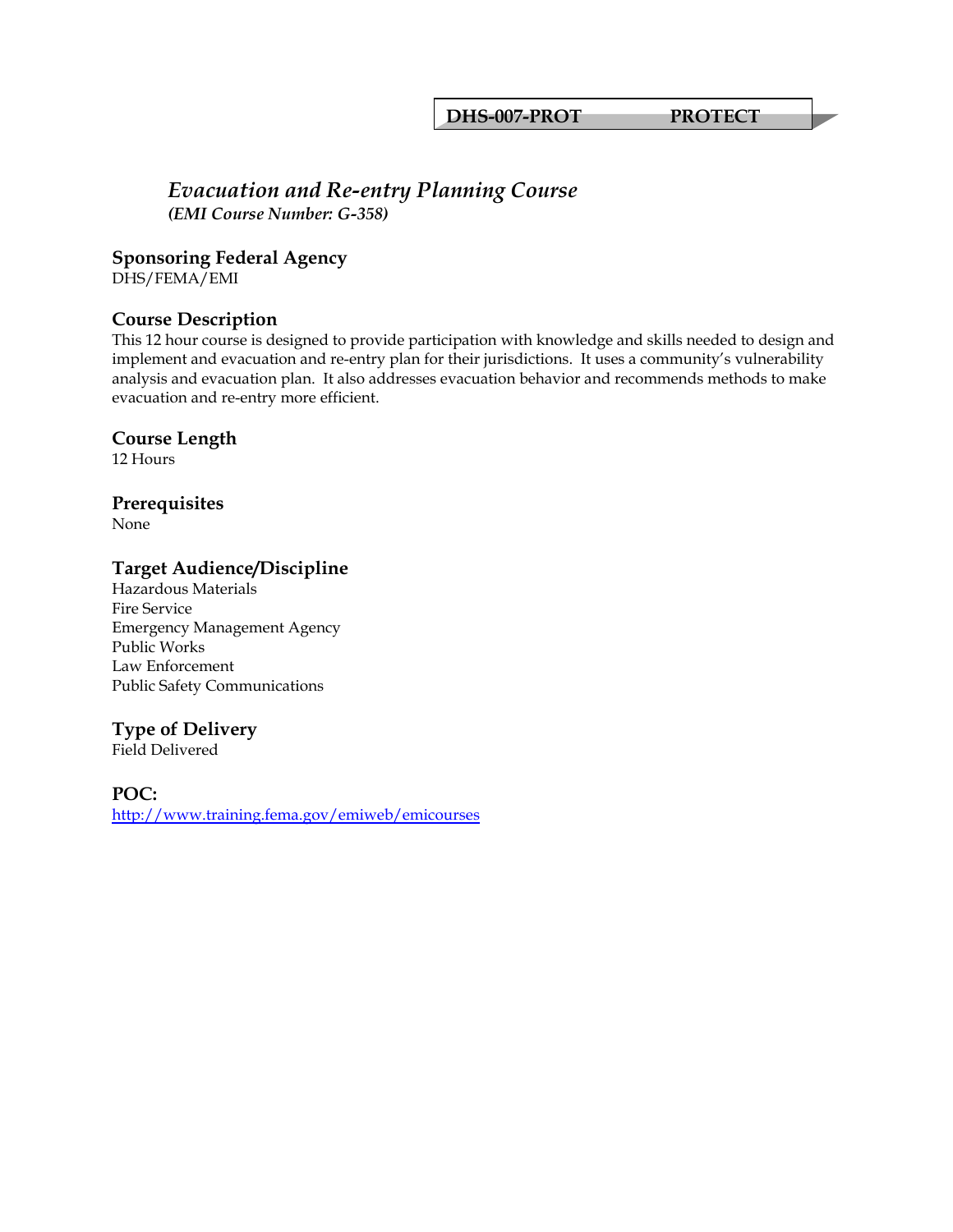**DHS-008-PROT PROTECT** 

# *Homeland Security Planning for Local Governments (EMI Course Number: G-408)*

#### **Sponsoring Federal Agency**

DHS/FEMA/EMI

#### **Course Description**

This course teaches participants to evaluate, revise, or develop a homeland security appendix to their jurisdiction's existing EOP. The course addresses such key issues as vulnerability analysis and command and control for homeland security events. In keeping with recommendations of the Gilmore Commission, this course builds on existing emergency response systems as articulated by the local EOP.

#### **Course Length**

3 Days

#### **Prerequisites**

Participants should have a working knowledge of emergency planning, the ICS, and/or EOC operations.

#### **Target Audience/Discipline**

Hazardous Materials Fire Service Emergency Management Agency Public Works Law Enforcement Public Safety Communications

# **Type of Delivery**

Field Delivered

**POC:**  <http://www.training.fema.gov/emiweb/emicourses>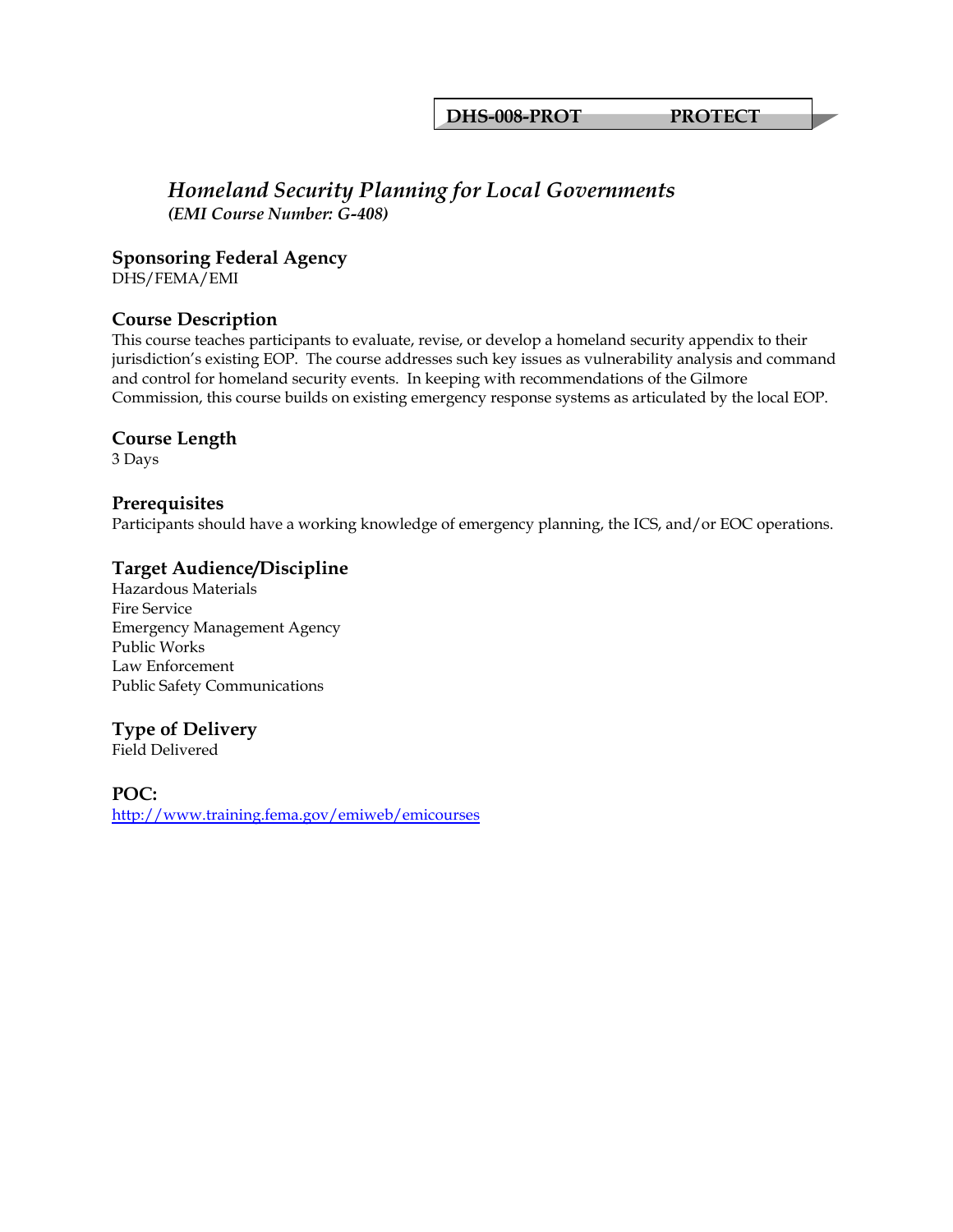**DoD-001-PROT PROTECT** 

# *Preparing for and Managing the Consequences of Terrorism*

### **Sponsoring Federal Agency**

National Interagency Civil-Military Institute (NICI)

#### **Course Description**

This course trains civilian emergency managers, first responders, and military personnel to work together in planning and conducting emergency responses to terrorism. It also includes practical exercises.

#### **Course Length**

5 Days

#### **Prerequisites**

Involvement in organizations that plan for, mitigate, respond to, and promote the recovery of terrorist acts.

# **Target Audience/Discipline**

Fire Service Hazardous Materials

# **Type of Delivery**

Classroom

# **POC:**

Lieutenant Colonel Bonnie Gosney NICI, P.O. Box 4209, San Luis Obispo, CA 93403 Phone: 805-782-6701 Email: [gosneyb@nici.org](mailto:gosneyb@nici.org)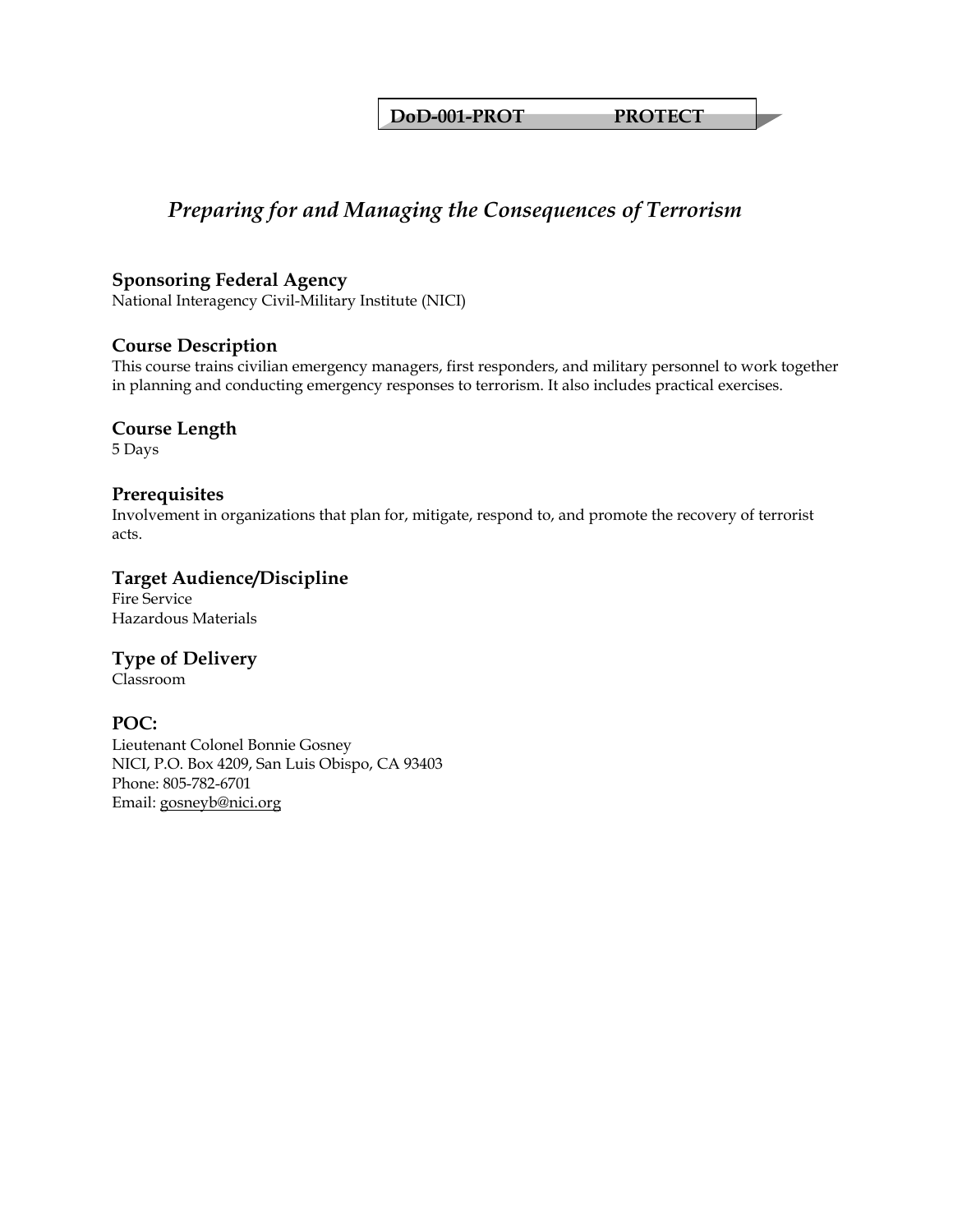**DoD-002-PROT PROTECT** 

# *WMD/Terrorism Chapter Leadership Course*

#### **Sponsoring Federal Agency**

Department of Defense/Clara Barton Center for Domestic Preparedness, Pine Bluff Arsenal, American Red Cross, and General Physics Corporation

# **Course Description**

The purpose of this course is to provide Red Cross paid and volunteer staff the knowledge, skills, and abilities that enable them to develop response plans, conduct preparedness and mitigation activities, and initiate the response to a weapons of mass destruction/terrorist (WMD/T) incident within their unit's jurisdiction.

#### **Course Length**

3.5 Days

#### **Prerequisites**

Students must have a role and responsibilities in the local planning, preparedness, and initial response to a WMD/Terrorist incident.

# **Target Audience/Discipline**

Non-Government Organizations

# **Type of Delivery**

Classroom

# **POC:**

Tim Jones Manager, WMD/Terrorism Training Program, ARC 2025 E Street NW, Washington, DC 20006 Phone: 202-303-7271 Email: [JonesTim@usa.redcross.org](mailto:JonesTim@usa.redcross.org) Website: [http://www.redcross.org](http://www.redcross.org/)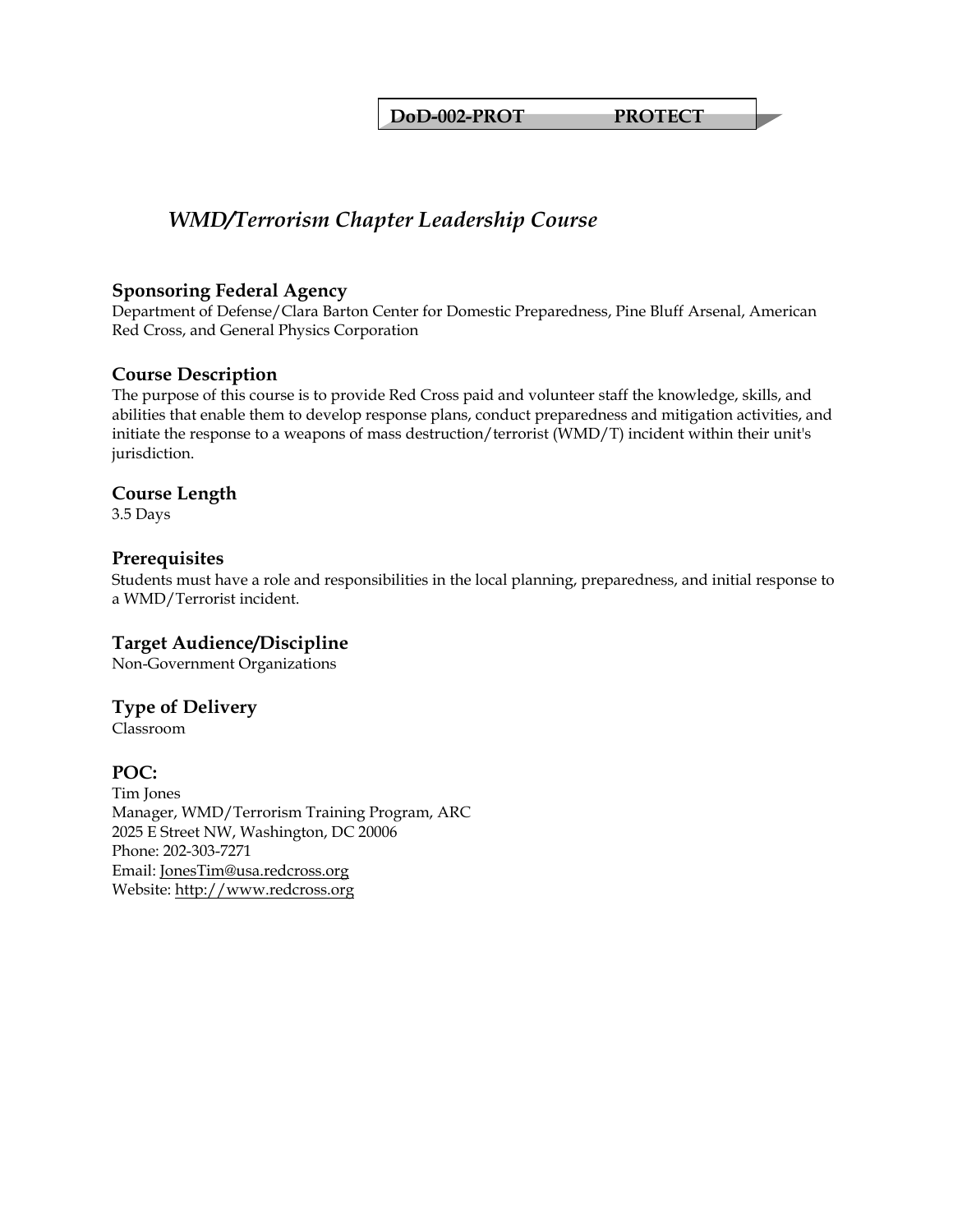**DOT-001-PROT PROTECT** 

# *Transit System Security*

#### **Sponsoring Federal Agency**

Department of Transportation/ Federal Transit Administration/Transportation Safety Institute

#### **Course Description**

Participants will receive the necessary information on how to develop a System Security Program Plan (SSPP) and how to implement the program. They will be shown how to use resources to reduce crime and improve passenger and employee security. The course provides a uniform format for developing and implementing security policies and procedures through a SSPP with crime prevention as the major component. Included are basic security terms, the eight steps in threat and vulnerability identification, and resolution process. The course addresses security in system planning, design, and construction; agency policies and procedures; managing special security issues; and various types of transit security staffing. Incident command system and coordination of response efforts and resources (NIMS/NRP) are also included.

# **Course Length**

4.5 Days

# **Prerequisites**

NA

# **Target Audience/Discipline**

Transit Security Plan Developers/Administrators/Implementers, Transit Security Personnel, Federal/State/Local Officials, State Safety Oversight Personnel, Safety Directors, General Managers, Transit Personnel (Law Enforcement, Maintenance, Risk Management, Operations, Procurement, Human Resource), Security Technology Vendors, Transit Consultants, Transit Insurance Providers.

#### **Type of Delivery** Classroom

**POC:**  Radonna Snider USDOT/Transportation Safety Institute/Transit Safety & Security Division Phone: (405) 954-4799 Email: [rsnider@tsi.jccbi.gov](mailto:rsnider@tsi.jccbi.gov)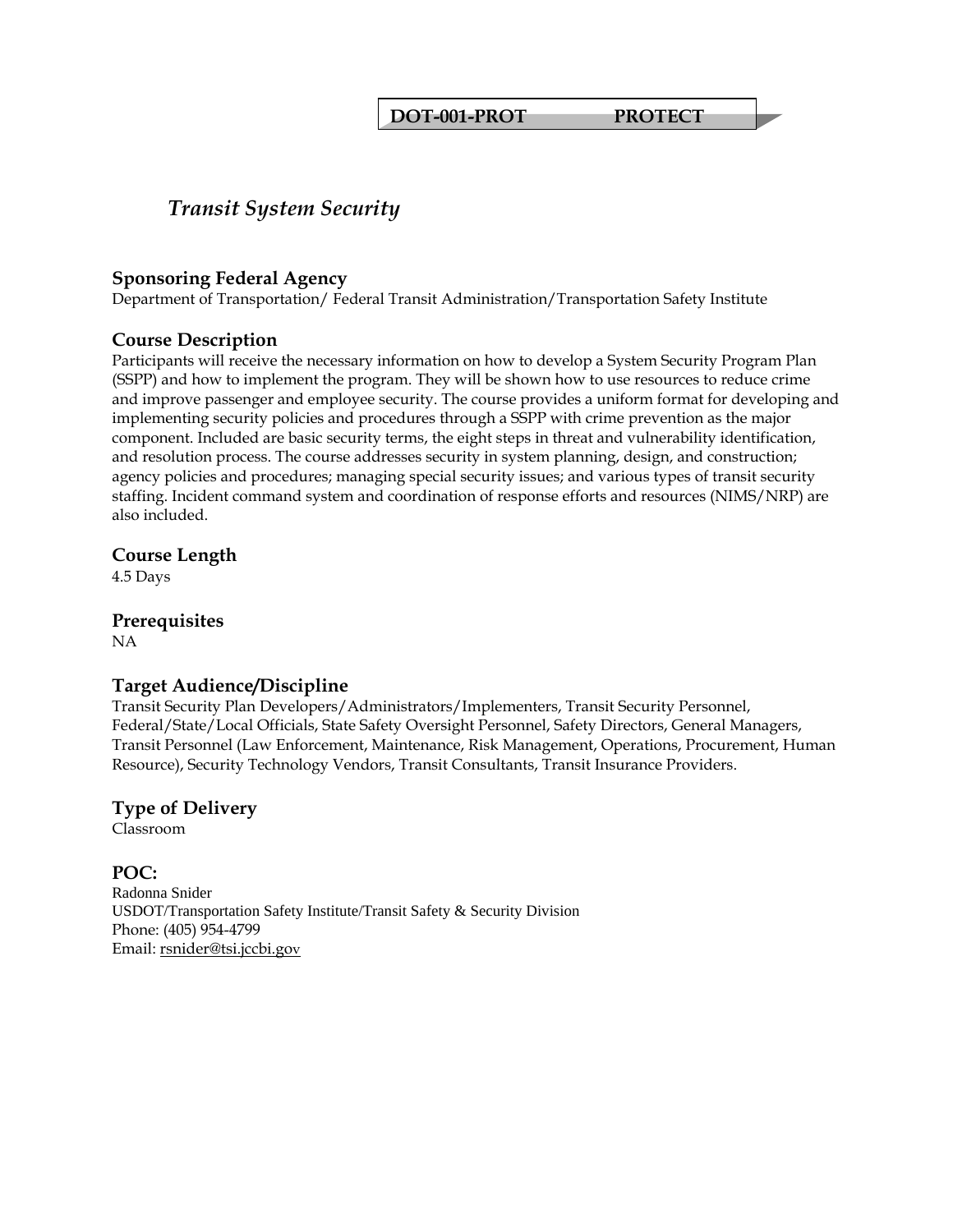#### **DHS-001-RESP RESPOND**

# *Advanced Life Support Response to Hazardous Materials Incidents*

#### **Sponsoring Federal Agency**

DHS/FEMA/National Fire Academy

#### **Course Description**

The course is directed at paramedics who are tasked with providing medical support at HAZMAT incidents. The course assumes that participants are trained to the "first responder-operations level" as defined by NFPA 472 and 29 CFR 1910.120.

#### **Course Length**

2 Weeks

#### **Prerequisites**

Must currently be Advanced Life Support Provider (Paramedic), HazMat First Responder Operations

#### **Target Audience/Discipline**

Law Enforcement Emergency Medical Services Emergency Management Fire Service Hazardous Materials

#### **Type of Delivery**

Classroom

#### **POC:**

Wayne Yoder National Fire Academy, 16825 S. Seton Avenue Emmitsburg, MD 21727 Phone: 301-447-1594 Fax: 301-447-1178 Email: [wayne.yoder@dhs.gov](mailto:wayne.yoder@dhs.gov) Website: [http://www.usfa.fema.gov](http://www.usfa.fema.gov/)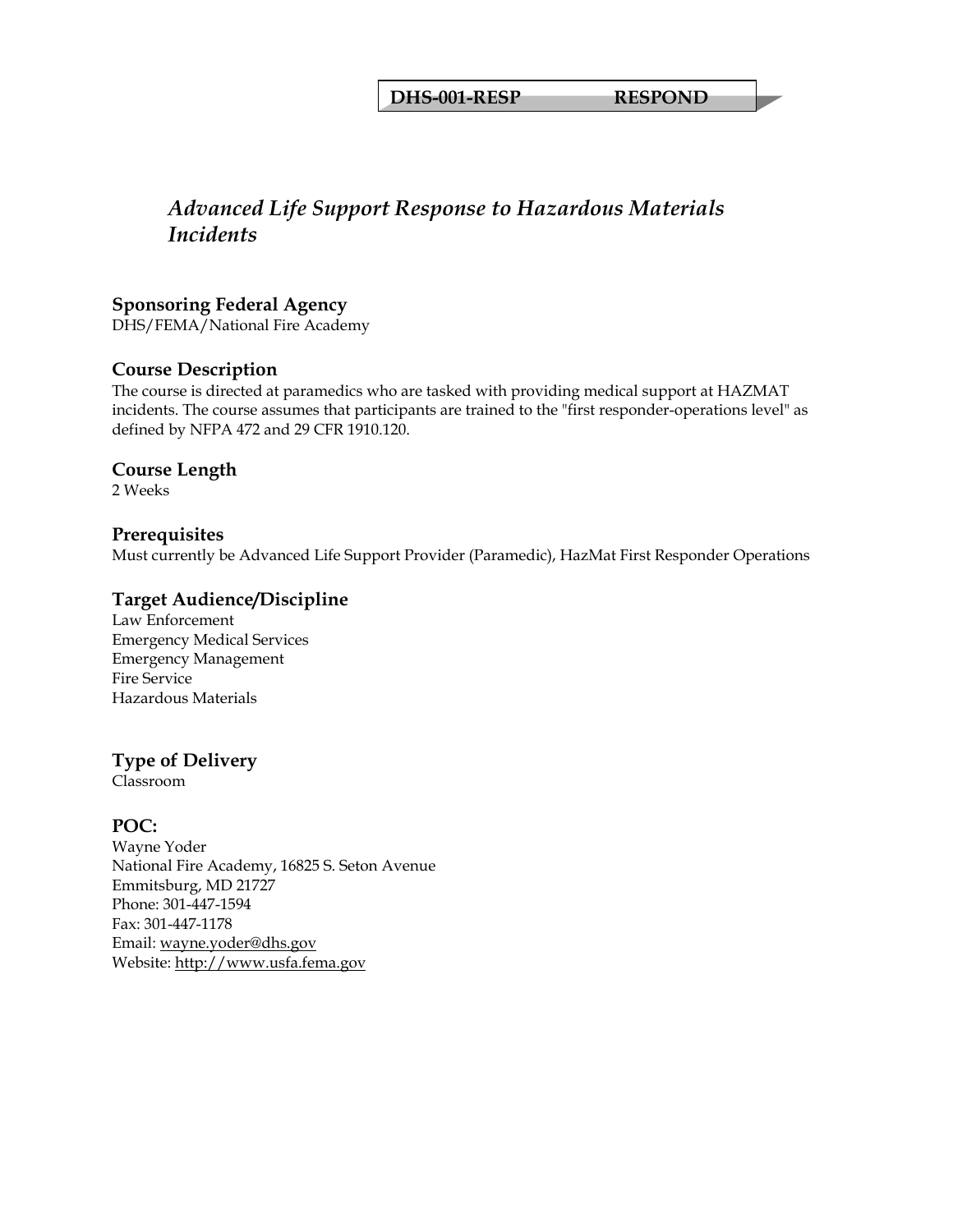**DHS-002-RESP RESPOND** 

# *Agent Characteristics and Toxicity – First Responder Treatment (ACTFAST)*

# **Sponsoring Federal Agency**

DHS/FEMA/CSEPP

# **Course Description**

A course designed to prepare emergency medical personnel to recognize and provide first responsible treatment to personnel exposed to nerve and blister agents. It can be presented in three ways: self-study, classroom with prior material review by trainees, or classroom with no prior material review. In addition, Chemical Stockpile Agent Characteristics and Effects is a video designed to accompany this course in a classroom setting. This course does not address the nuclear or biological components.

#### **Course Length**

8 Hours

# **Prerequisites**

None

# **Target Audience/Discipline**

Law Enforcement Emergency Medical Services Emergency Management Fire Service Hazardous Materials

# **Type of Delivery**

Classroom

# **POC:**

Mr. Robert Norville 500 C Street SW, Suite 629C Washington, DC 20472 Phone: 202-646-2734 Email: [Robert.Norville@dhs.gov](mailto:Robert.Norville@dhs.gov)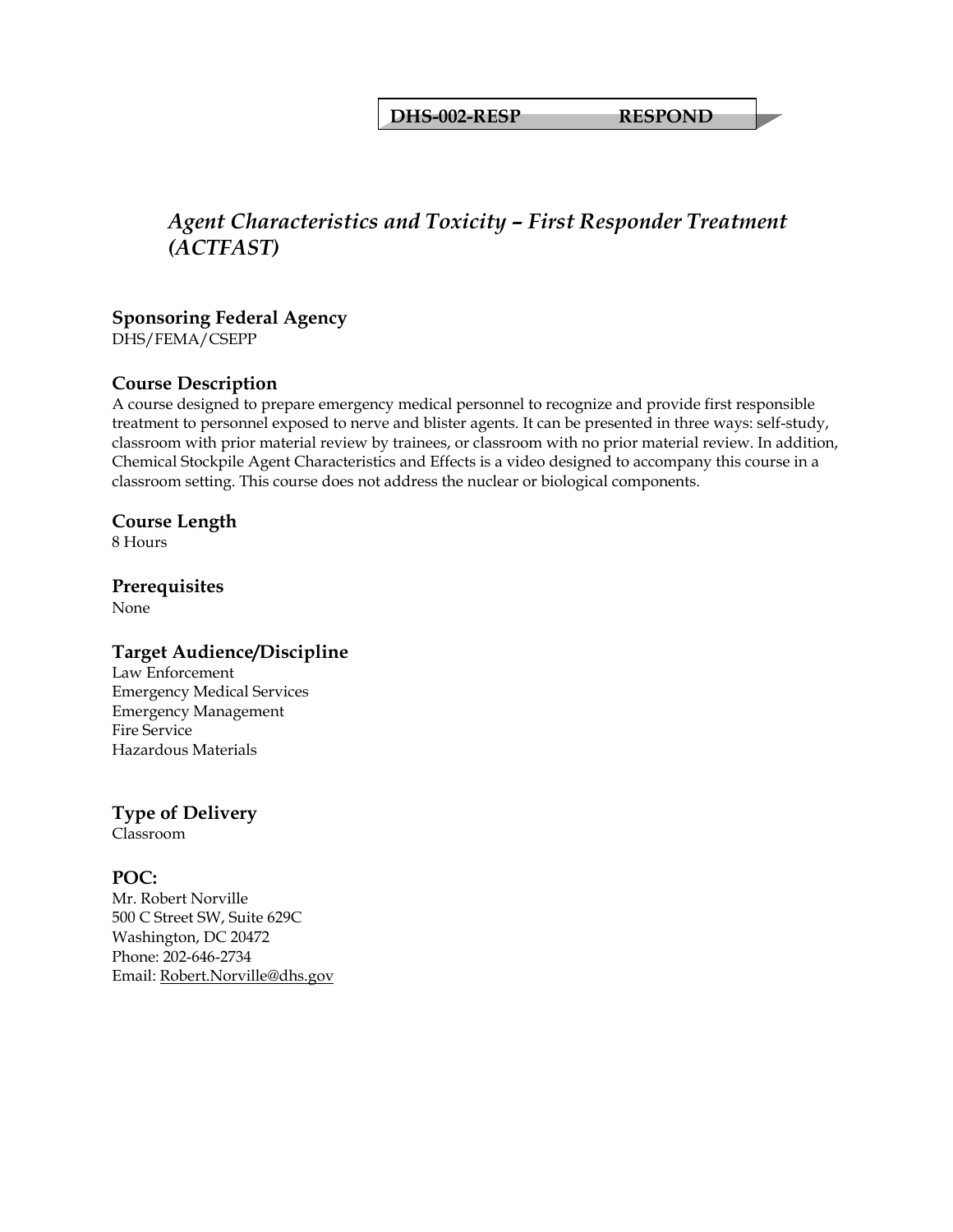**DHS-003-RESP RESPOND** 

# *Emergency Response to Criminal/Terrorist Incidents (EMI Course Number: G357)*

# **Sponsoring Federal Agency**

DHS/FEMA/EMI

# **Course Description**

This course increases the local emergency responder's ability to preserve evidence while performing rescue and fire suppression activities. It encourages students to foster a cooperative working relationship while working together in response to criminal incidents. It prepares local emergency responders for incidents when Federal responders are involved. This course is designed to be delivered to the responders in a community/jurisdiction. It will work best when delivered in that environment. If multiple jurisdictions are represented in the course, they should be grouped by jurisdiction.

#### **Course Length**

6 Hours

# **Prerequisites**

None

# **Target Audience/Discipline**

Law Enforcement Emergency Medical Services Emergency Management Agency Fire Service Hazardous Material

# **Type of Delivery**

Classroom

# **POC:**

Tom Marlowe Emergency Management Institute, 16825 S. Seton Avenue Emmitsburg, MD 21727 Phone: 301-447-1060 Email: [Tom.Marlowe@dhs.gov](mailto:Tom.Marlowe@dhs.gov) Website: [http://www.training.fema.gov](http://www.training.fema.gov/)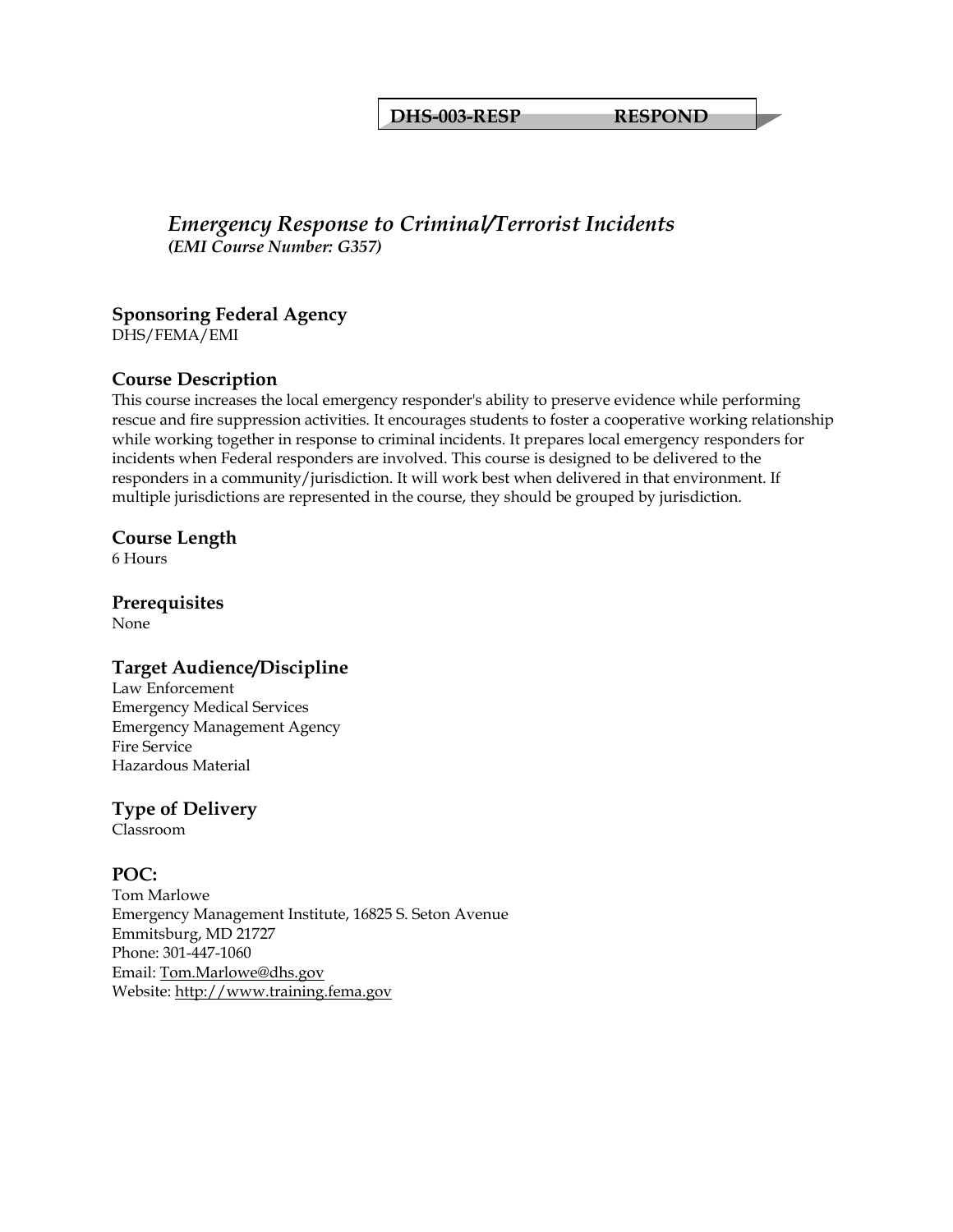#### **DHS-004-RESP RESPOND**

# *Emergency Response to Terrorism: Awareness*

#### **Sponsoring Federal Agency**

DHS/FEMA/National Fire Academy

#### **Course Description**

This course is designed to prepare first responder personnel to recognize the signs of, and take the appropriate initial courses of action at the scene of, a potential terrorist incident. The course provides specialized information concerning such topics as: current Department of Justice definitions of terrorism; a history of terrorism; agents utilized by terrorists; suspicious circumstances; self-protection at potential terrorist scenes; crime scene considerations; and specialized incident command issues.

#### **Course Length**

8 Hours

#### **Prerequisites**

None

#### **Target Audience/Discipline**

Law Enforcement Emergency Medical Services Emergency Management Agency Fire Service Hazardous Material Public Works Public Health

# **Type of Delivery**

Classroom

# **POC:**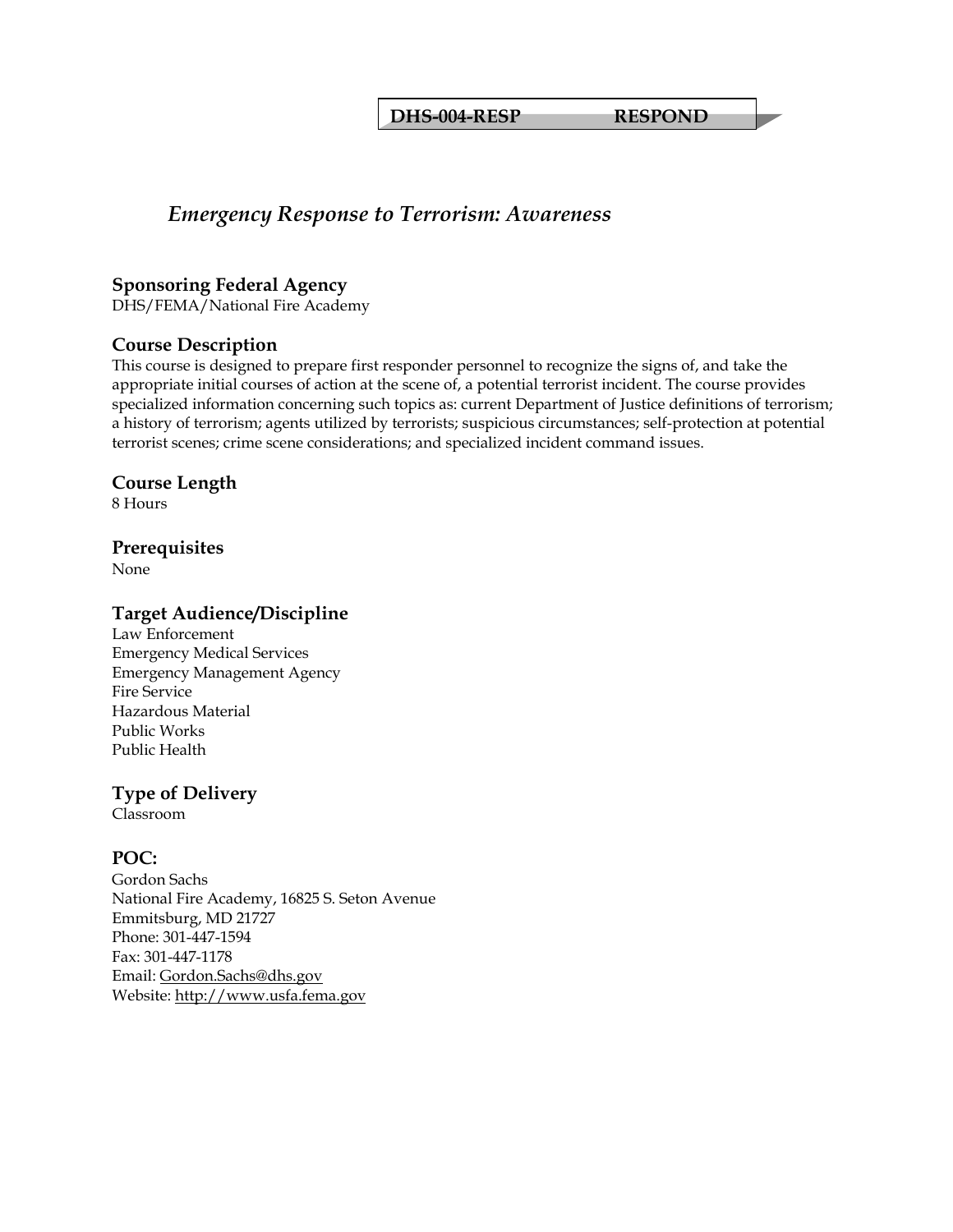**DHS-005-RESP RESPOND** 

# *Emergency Response to Terrorism: Basic Concepts*

#### **Sponsoring Federal Agency**

DHS/FEMA/National Fire Academy

#### **Course Description**

To prepare first responders for terrorist incidents dealing primarily with life safety and self-preservation within the areas of biological, nuclear, incendiary, chemical, and explosive attacks. This focus includes information on detection and monitoring for the above-mentioned topics.

# **Course Length**

16 Hours

#### **Prerequisites**

None

#### **Target Audience/Discipline**

Law Enforcement Emergency Medical Services Emergency Management Agency Fire Service Hazardous Material

# **Type of Delivery**

Classroom

# **POC:**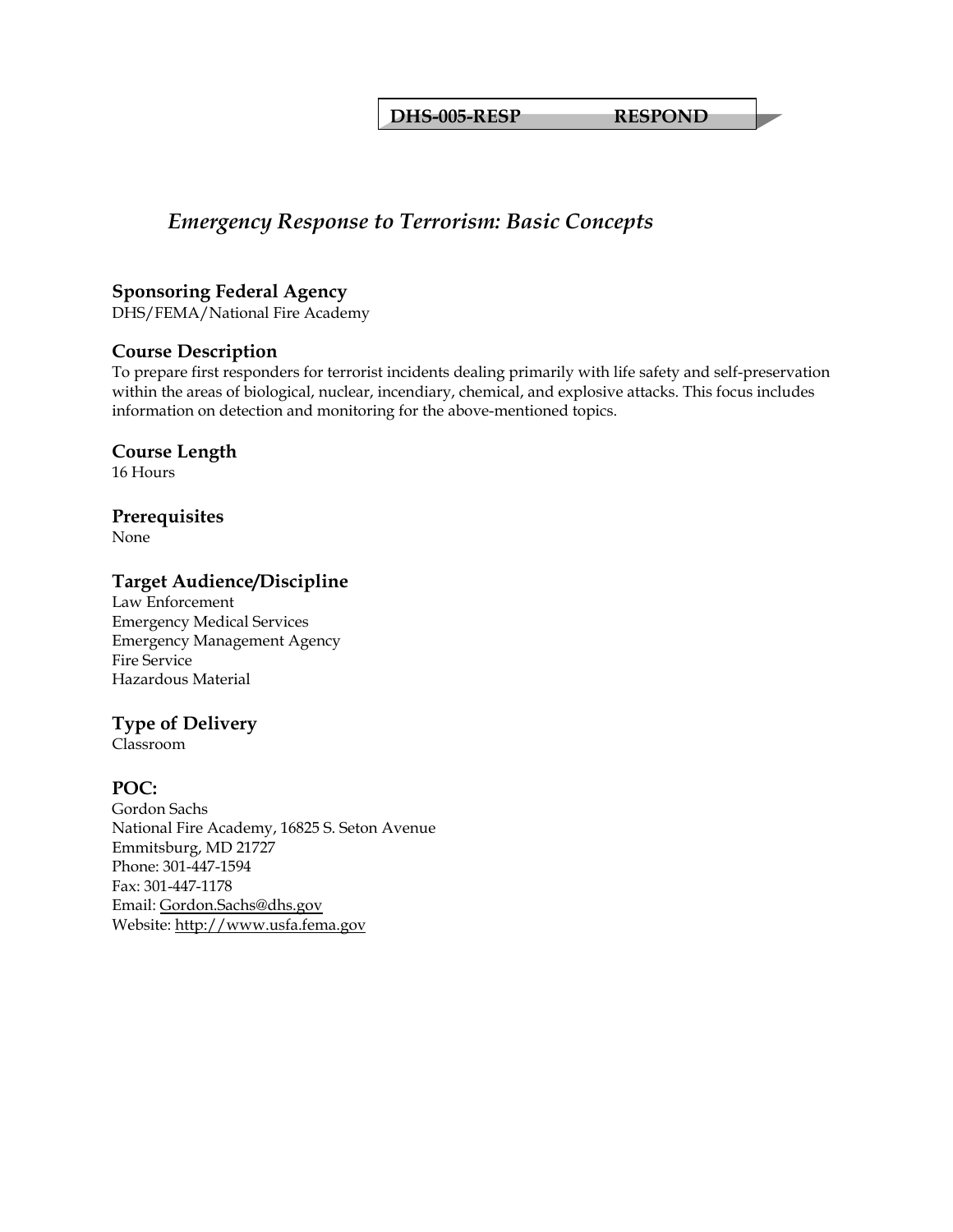**DHS-006-RESP RESPOND** 

# *Emergency Response to Terrorism: Self-Study*

# **Sponsoring Federal Agency**

DHS/FEMA/National Fire Academy

# **Course Description**

This self-study course is designed to provide a general introduction to the basic concepts for first responder awareness at the scene of a potential terrorist incident.

# **Course Length**

Self-Paced

# **Prerequisites**

None

# **Target Audience/Discipline**

Law Enforcement Emergency Medical Services Emergency Management Agency Fire Service Hazardous Material

# **Type of Delivery**

Independent Study

# **POC:**

Training Webmaster National Fire Academy, 16825 S. Seton Avenue Emmitsburg, MD 21727 Phone: 301-447-1089 Website: [http://www.training.fema.gov](http://www.training.fema.gov/)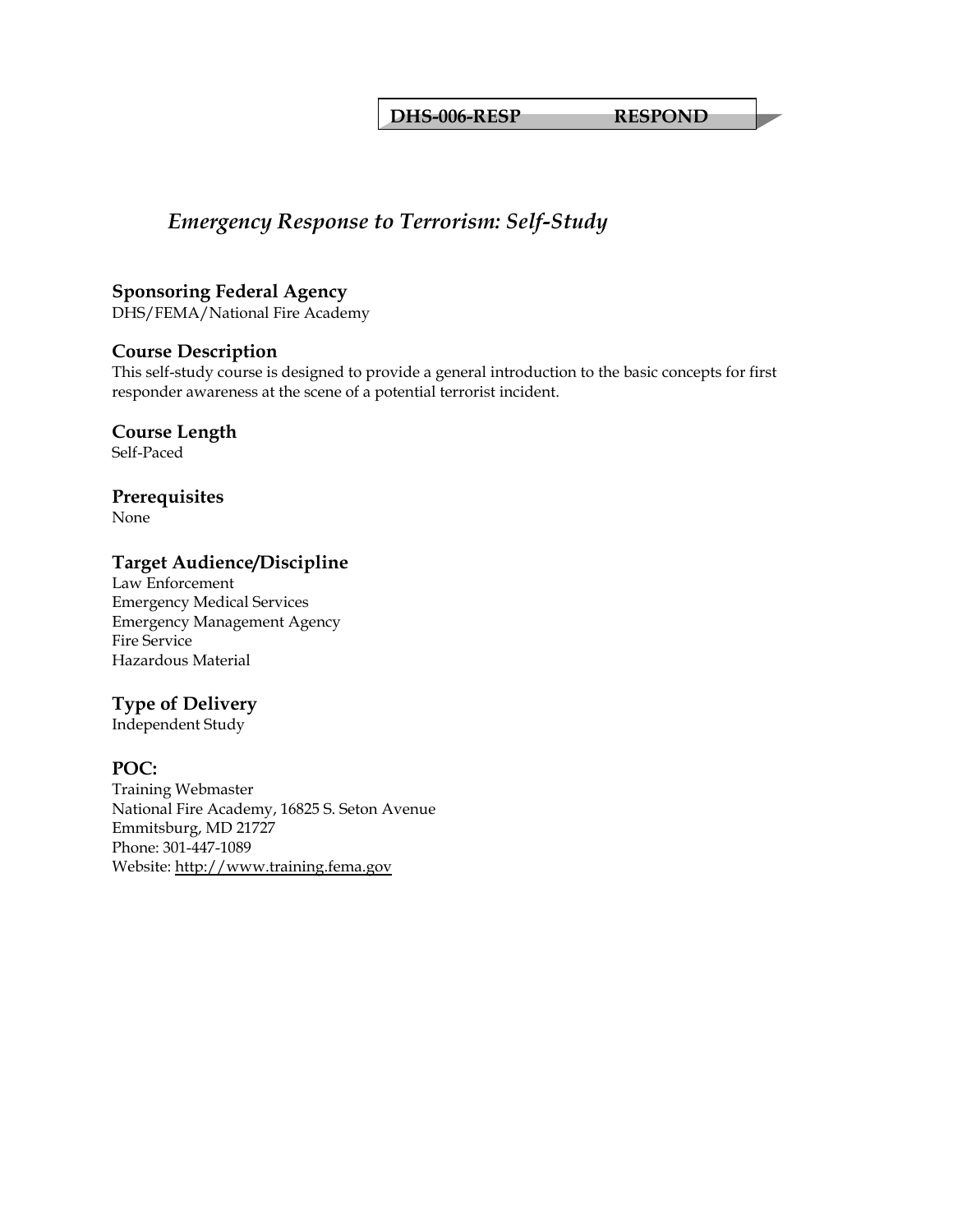**DHS-007-RESP RESPOND** 

# *Emergency Response to Terrorism: Strategic Concepts for Chief Officers*

# **Sponsoring Federal Agency**

DHS/FEMA/National Fire Academy

# **Course Description**

This 2-day course is designed for the senior-level officer(s) who may be responsible for command of incidents involving terrorism. It is intended to build upon existing skills as an Incident Commander and knowledge of terrorism from professional experience or from the Emergency Response to Terrorism: Basic Concepts (ERT:BC) course. The class will assist the command officer in preparing an effective response to the consequences of terrorism. To address the command and control challenges that likely will confront the Incident Commander. The class consists of lecture supported by case studies and practice scenarios.

#### **Course Length**

16 Hours

# **Prerequisites**

ERT: Basic Concepts

# **Target Audience/Discipline**

Emergency Medical Services Emergency Management Agency Fire Service Hazardous Material

# **Type of Delivery**

Classroom

# **POC:**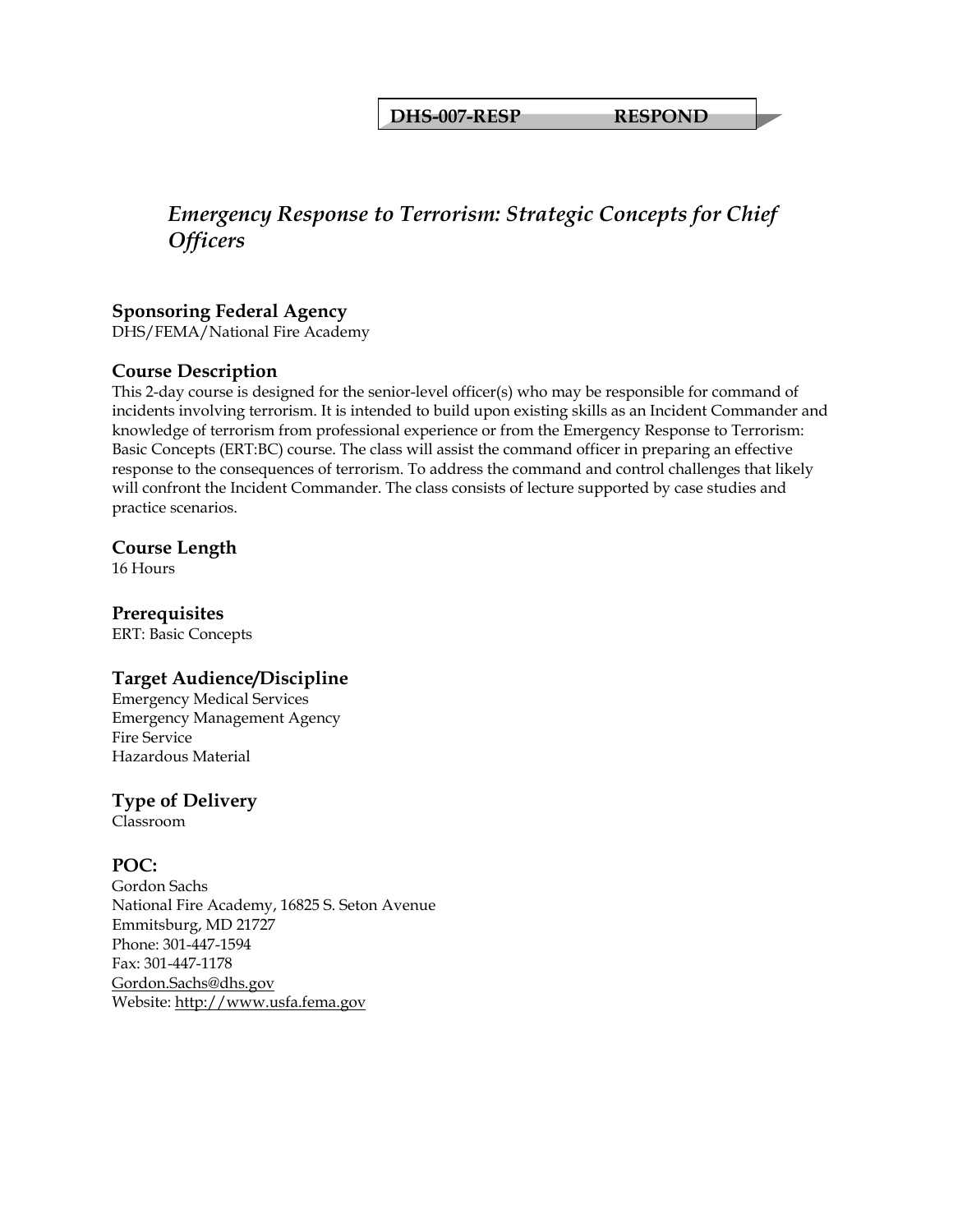#### **DHS-008-RESP RESPOND**

# *Emergency Response to Terrorism: Tactical Considerations – Company Officers*

**Sponsoring Federal Agency**  DHS/FEMA/National Fire Academy

#### **Course Description**

This 2-day course is designed to build upon the existing skills of the initial first-responding supervisor from the ERT: Basic Concepts course or ERT: Self-Study guide.

**Course Length**  16 Hours

**Prerequisites**  ERT: Basic Concepts

**Target Audience/Discipline**  Fire Service

# **Type of Delivery**

Classroom

# **POC:**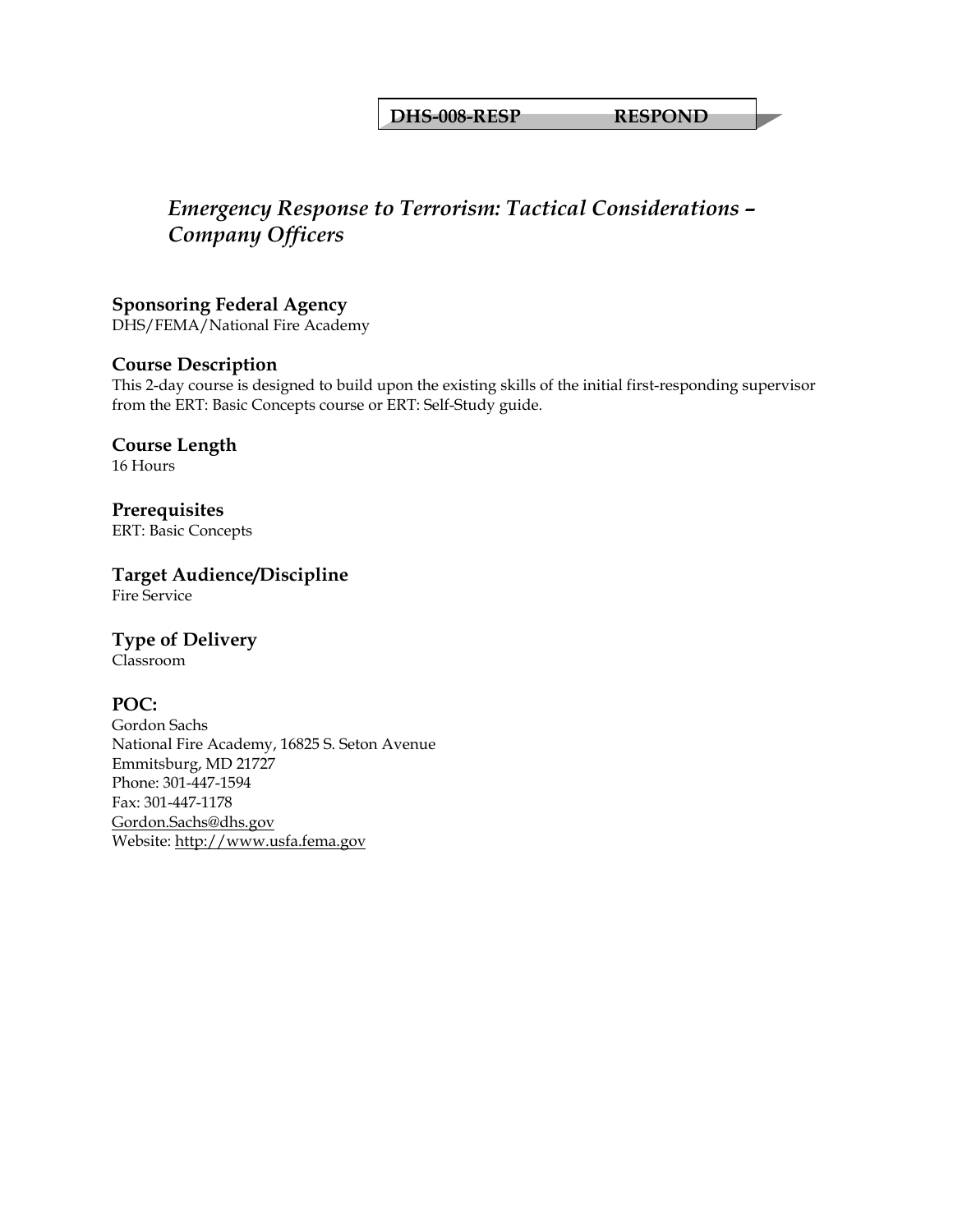**DHS-009-RESP RESPOND** 

# *Emergency Response to Terrorism: Tactical Considerations for EMS*

# **Sponsoring Federal Agency**

DHS/FEMA/National Fire Academy

# **Course Description**

This 2-day course is designed for the first on-the-scene responding to EMS personnel with the responsibility to render patient care to victims of terrorist incidents.

# **Course Length**

16 Hours

**Prerequisites**  ERT: Basic Concepts

# **Target Audience/Discipline**

Fire Service Emergency Medical Services

# **Type of Delivery**

Classroom

# **POC:**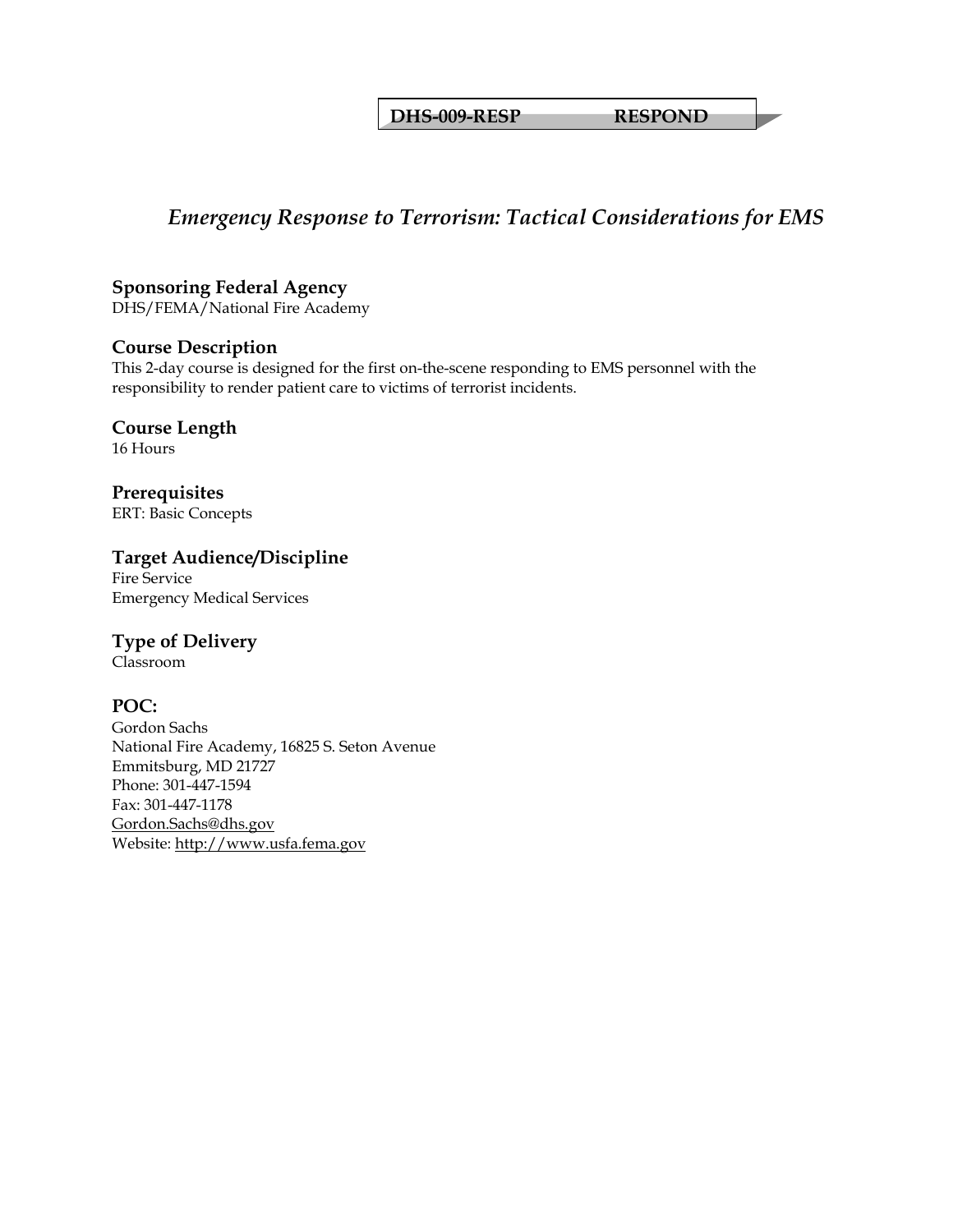#### **DHS-010-RESP RESPOND**

# *Emergency Response to Terrorism: Tactical Considerations for Hazardous Materials*

**Sponsoring Federal Agency**  DHS/FEMA/National Fire Academy

#### **Course Description**

This 2-day course is designed for the first on-the-scene responding hazardous materials technician or persons who have the responsibility of developing initial hazardous materials tactical considerations.

**Course Length**  16 Hours

**Prerequisites**  ERT: Basic Concepts, HazMat First Responder Operations Level

**Target Audience/Discipline**  Fire Service

Hazardous Materials

**Type of Delivery**

Classroom

# **POC:**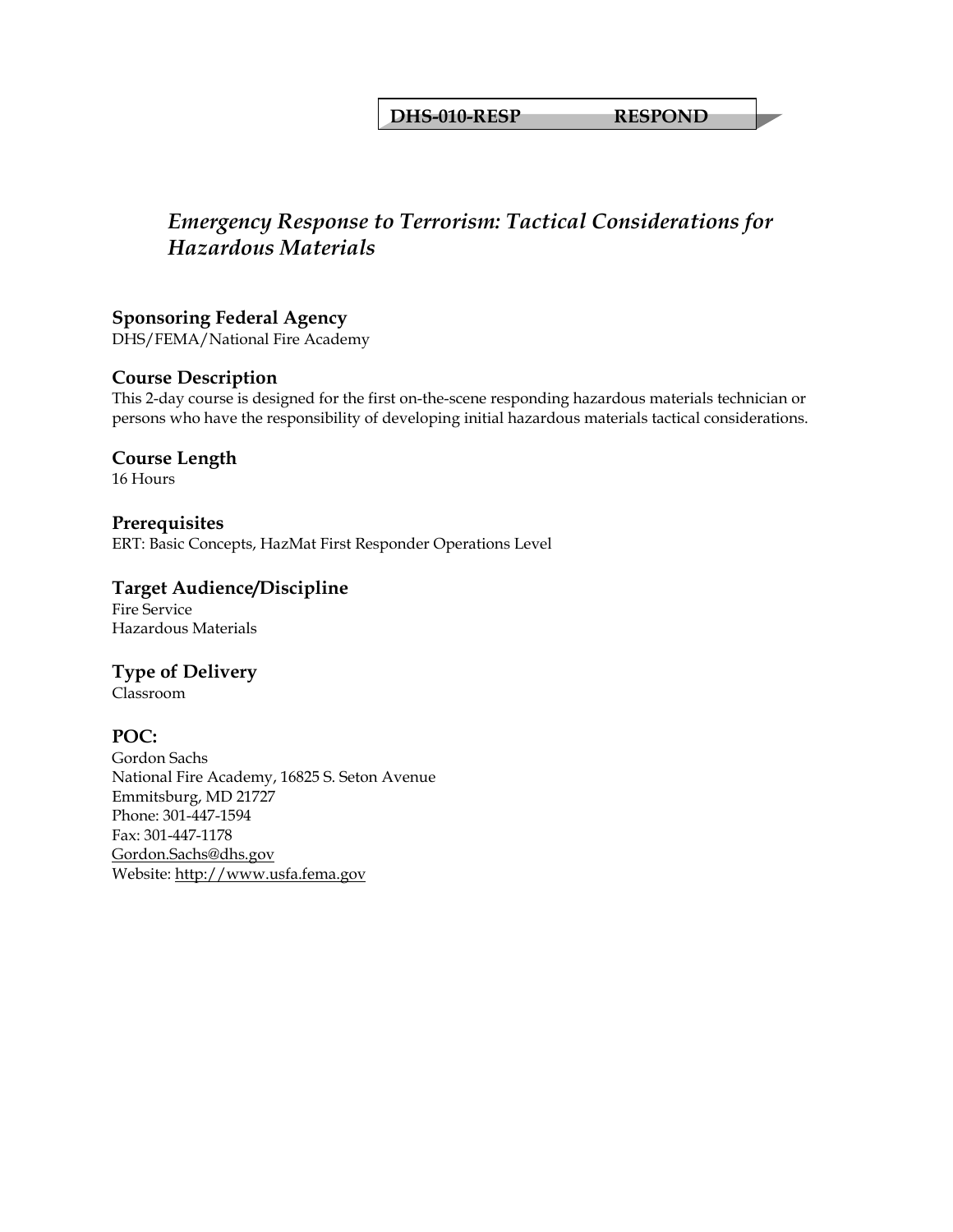#### **DHS-011-RESP RESPOND**

# *Fundamentals Course for Radiological Response (EMI Course Number: G320)*

# **Sponsoring Federal Agency**

DHS/FEMA/EMI

# **Course Description**

This course is designed to qualify participants as radiological response team members by providing them with the knowledge and skills needed to support planning, emergency, and recovery activities in the event of a radiological incident. Does not address chemical or biological components.

#### **Course Length**

3.5 Days

#### **Prerequisites**

Applicants must have previously completed the Federal Emergency Management Agency's Independent Study Course, Radiological Emergency Management (IS-3) or an equivalent Awareness level competency as listed in the Radiological Training Strategy.

#### **Target Audience/Discipline**

Fire Service Hazardous Materials Emergency Medical Services Emergency Management Health Care Public Works

# **Type of Delivery**

Classroom

# **POC:**

Bernice W. Zaidel Emergency Management Institute, 16825 S. Seton Avenue Emmitsburg, MD 21727 Phone: 301-447-1360 Email: [Bernice.Zaidel@dhs.gov](mailto:Bernice.Zaidel@dhs.gov) Website: [http://www.training.fema.gov](http://www.training.fema.gov/)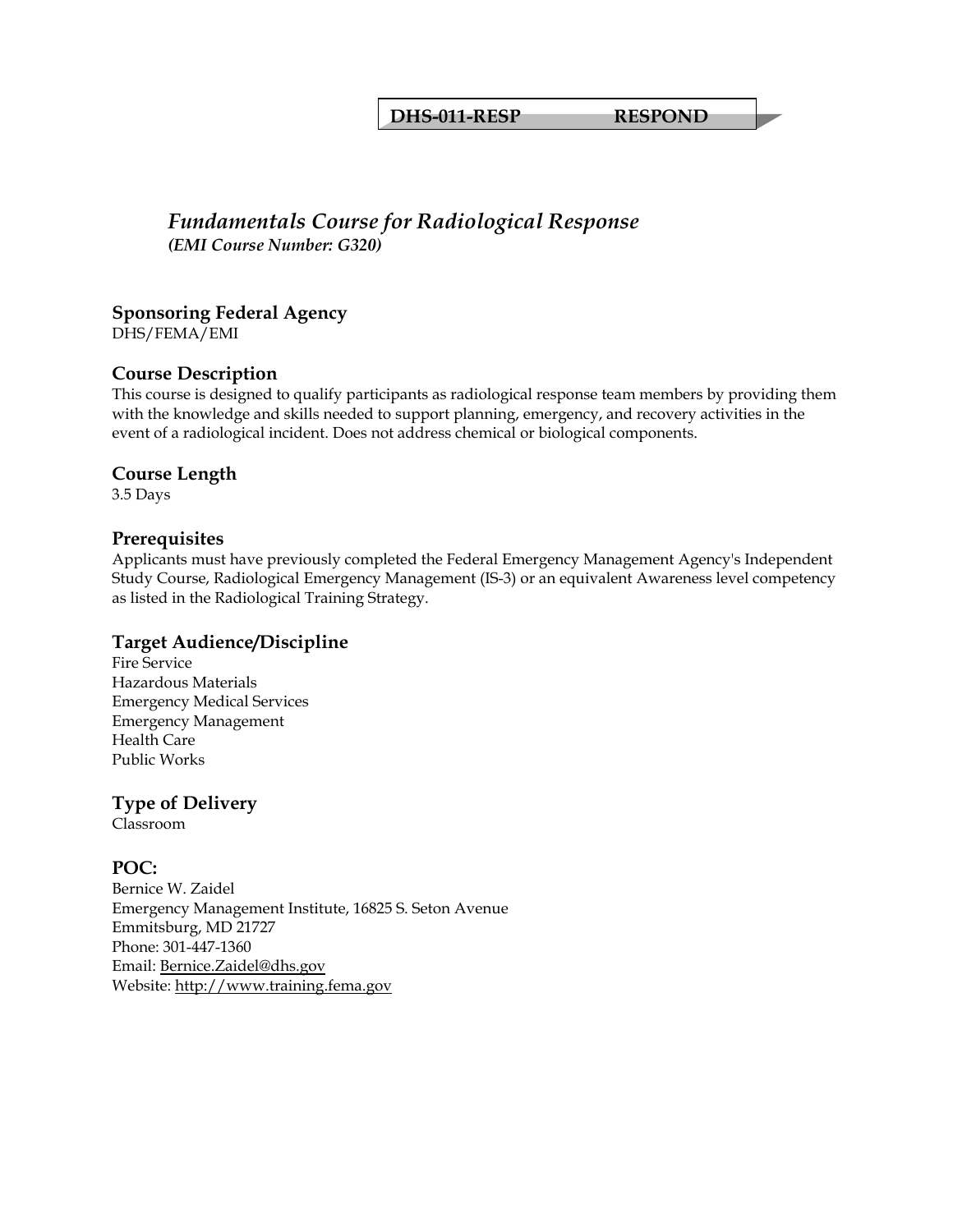#### **DHS-012-RESP RESPOND**

## *Health Care Leadership (EMI Course Number: B960)*

## **Sponsoring Federal Agency**

DHS/FEMA/EMI

## **Course Description**

This 4-day exercise-based training course provides a realistic setting in which expert instructors assist healthcare professionals to develop the appropriate decisions in response to a WMD event. Participants will learn by doing through the use of functionally realistic and technically correct scenario-based exercises. Exercises will be supported by challenging and dynamic discussions and background presentations that are current, with constantly evolving standards, protocols, and procedures.

#### **Course Length**

4 Days

#### **Prerequisites**

Recommended: FEMA IS-700 NIMS Awareness; FEMA IS-800 NRP; FEMA IS-100 Incident Command; FEMA IS-200 Incident Command

## **Target Audience/Discipline**

Fire Service Emergency Medical Services Emergency Management Public Safety Communications Public Health

## **Type of Delivery**

Classroom

## **POC:**

Al Fluman, Chief, Integrated Emergency Management Branch, EMI Emergency Management Institute, 16825 S. Seton Avenue Emmitsburg, MD 21727 Phone: 301-447-1299 Fax: 301-447-1381 Email: [al.fluman@dhs.gov](mailto:al.fluman@dhs.gov)  Website: [http://www.fema.gov](http://www.fema.gov/)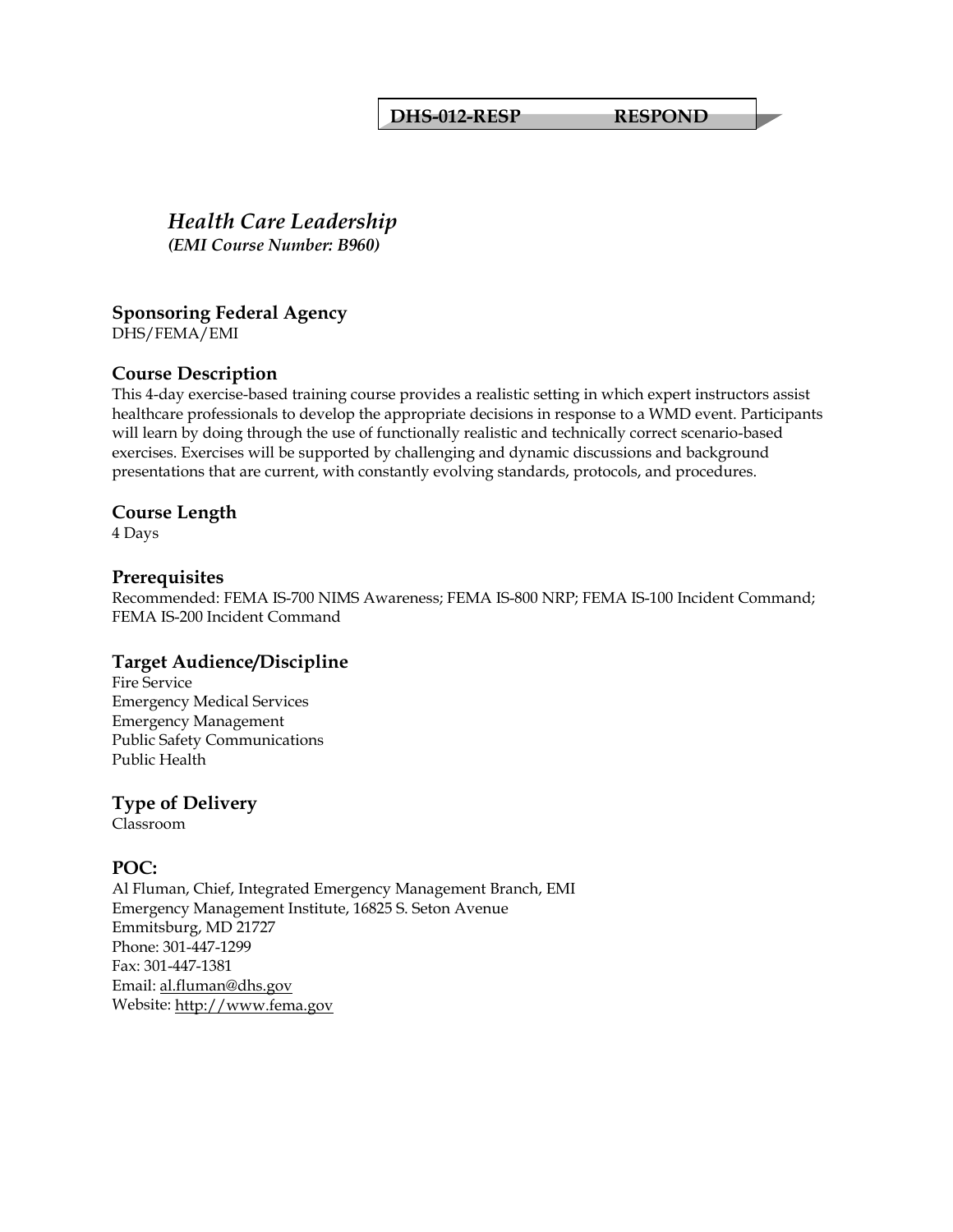#### **DHS-013-RESP RESPOND**

## *Hospital Emergency Response Training for Mass Casualty Incidents Train-The-Trainer (EMI Course Number: B461)*

## **Sponsoring Federal Agency**

DHS/FEMA/EMI

## **Course Description**

The Hospital Emergency Response Team (HERT) Training for Mass Casualty Incidents (MCI) Train-the-Trainer Course is designed to provide guidance to hospitals, EMS, health care facilities and citizens who may become involved in a mass casualty incident as a result of a hazardous materials incident (HMI) or a weapon of mass destruction (WMD) event.

#### **Course Length**

4.5 Days

#### **Prerequisites**

FEMA IS-195, Basic Incident Command System course or equivalent, and FEMA IS-346, An Orientation to Hazardous Materials for Medical Personnel.

## **Target Audience/Discipline**

Emergency Medical Services Public Health Health Care

#### **Type of Delivery**

Classroom

#### **POC:**

Ronald Freeman, Training Specialist Emergency Management Institute 16825 S. Seton Avenue Emmitsburg, MD 21727 Phone: 301-447-1082 Fax: 301-447-1381 Email: [ronald.freeman@dhs.gov](mailto:ronald.freeman@dhs.gov) Website: [http://www.fema.gov](http://www.fema.gov/)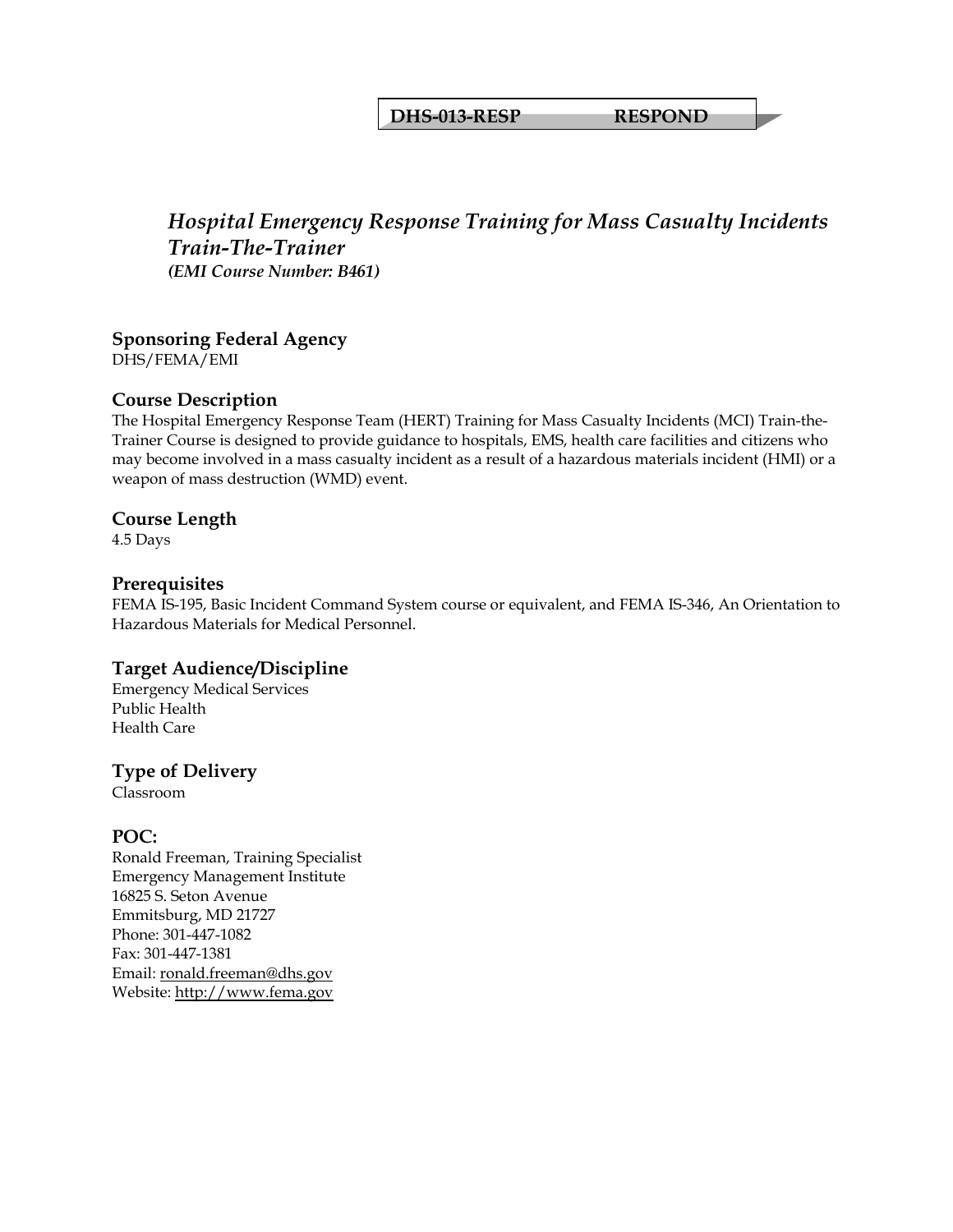**DHS-014-RESP RESPOND** 

## *Incident Command for High-rise Operations*

## **Sponsoring Federal Agency**

DHS/FEMA/National Fire Academy

#### **Course Description**

This 2-day course is designed to assist emergency response officers who have responsibility for managing high-rise incidents.

#### **Course Length**

2 Days

## **Prerequisites**

Working knowledge of basic ICS organization, strategy, and tactics for structural firefighting, building construction, and understanding the type of building systems existing in high-rise buildings.

## **Target Audience/Discipline**

Emergency Medical Services Emergency Management Agency Law Enforcement Fire Service Hazardous Material

## **Type of Delivery**

Classroom

## **POC:**

Robert Murgallis Emergency Management Institute 16825 S. Seton Avenue Emmitsburg, MD 21727 Phone: 301-447-1347 Fax: 301-447-1178 Email: [Robert.Murgallis@dhs.gov](mailto:Robert.Murgallis@dhs.gov) Website: [http://www.usa.fema.gov](http://www.usa.fema.gov/)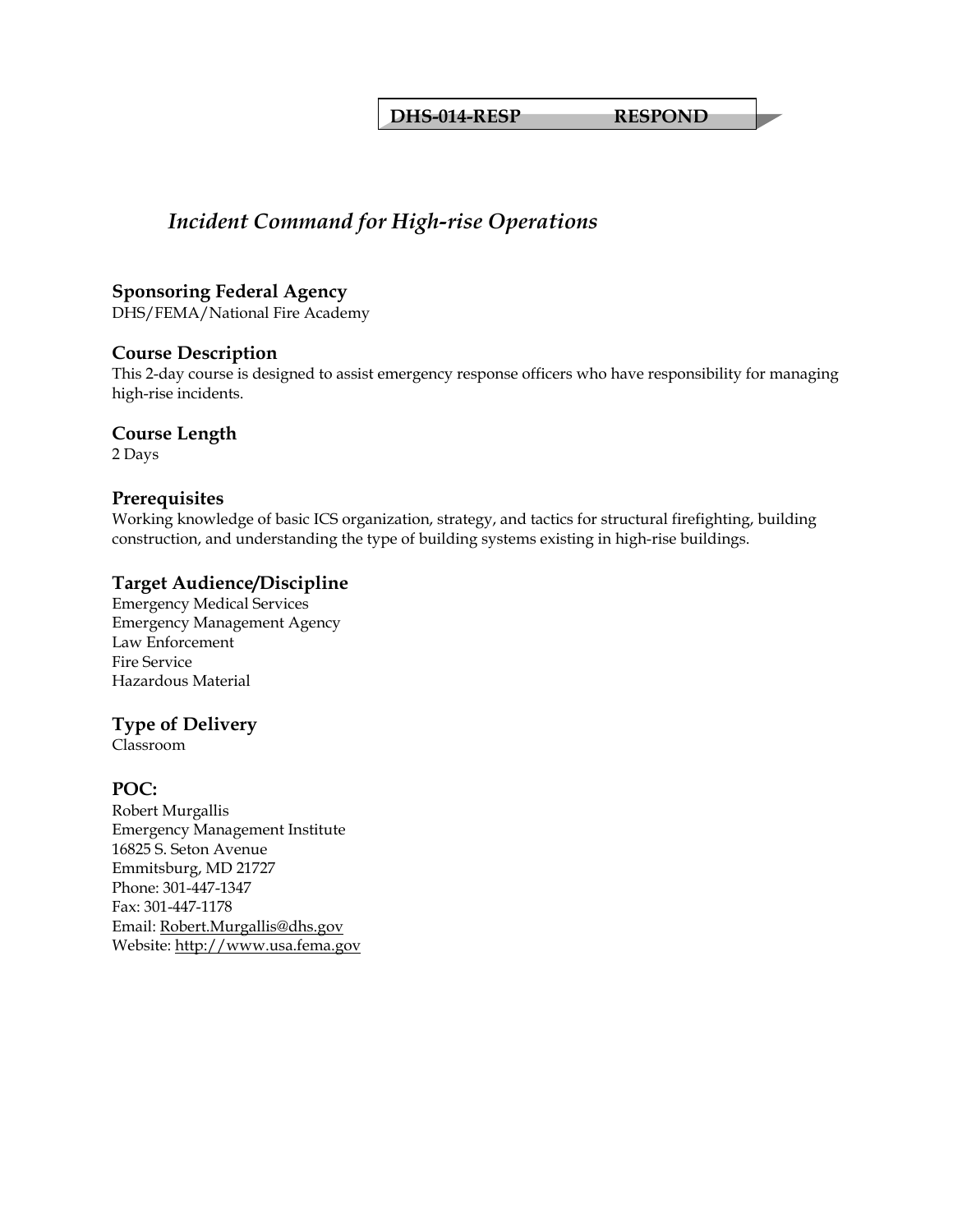**DHS-015-RESP RESPOND** 

## *Incident Command for Structural Collapse Incidents*

**Sponsoring Federal Agency** 

DHS/FEMA/National Fire Academy

#### **Course Description**

This 2-day course is designed to provide fire officers with an understanding of command operations at structural collapse incidents.

**Course Length**  2 Days

**Prerequisites** 

None

## **Target Audience/Discipline**

Emergency Medical Services Emergency Management Agency Law Enforcement Fire Service Hazardous Material

## **Type of Delivery**

Classroom

## **POC:**

Robert Murgallis Emergency Management Institute 16825 S. Seton Avenue Emmitsburg, MD 21727 Phone: 301-447-1347 Fax: 301-447-1178 Email: [Robert.Murgallis@dhs.gov](mailto:Robert.Murgallis@dhs.gov) Website: [http://www.usa.fema.gov](http://www.usa.fema.gov/)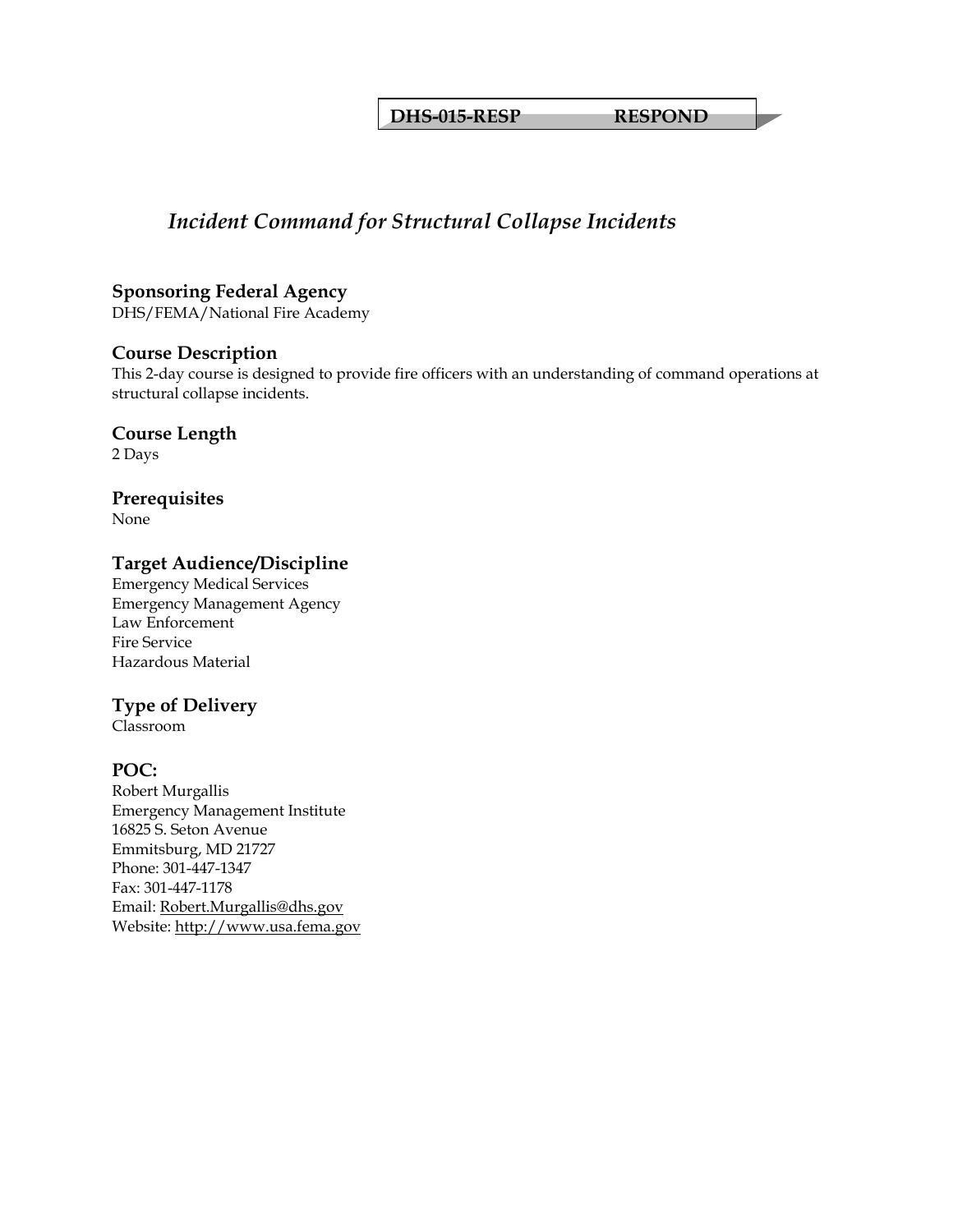**DHS-016-RESP RESPOND** 

## *Personal Protective Equipment*

#### **Sponsoring Federal Agency**

FEMA/Chemical Stockpile Emergency Preparedness Program (CSEPP)

#### **Course Description**

This course provides students with information about the role of personal protective equipment (PPE) in the CSEPP emergency response. Students are also briefed on the different types of PPE; how to use and maintain PPE; and, factors that affect work rules, policies and procedures relating to use of PPE. Certification at medical competency, and agreement to remain clean-shaven for the duration of the course required. This course does not address the nuclear or biological components.

#### **Course Length**

8 Hours

#### **Prerequisites**

None

#### **Target Audience/Discipline**

Emergency Medical Services Emergency Management Agency Law Enforcement Fire Service Hazardous Material

## **Type of Delivery**

Classroom

## **POC:**

Mr. Robert Norville 500 C Street SW, Suite 629C Washington, DC 20472 Phone: 202-646-2734 Email: [Robert.Norville@dhs.gov](mailto:Robert.Norville@dhs.gov)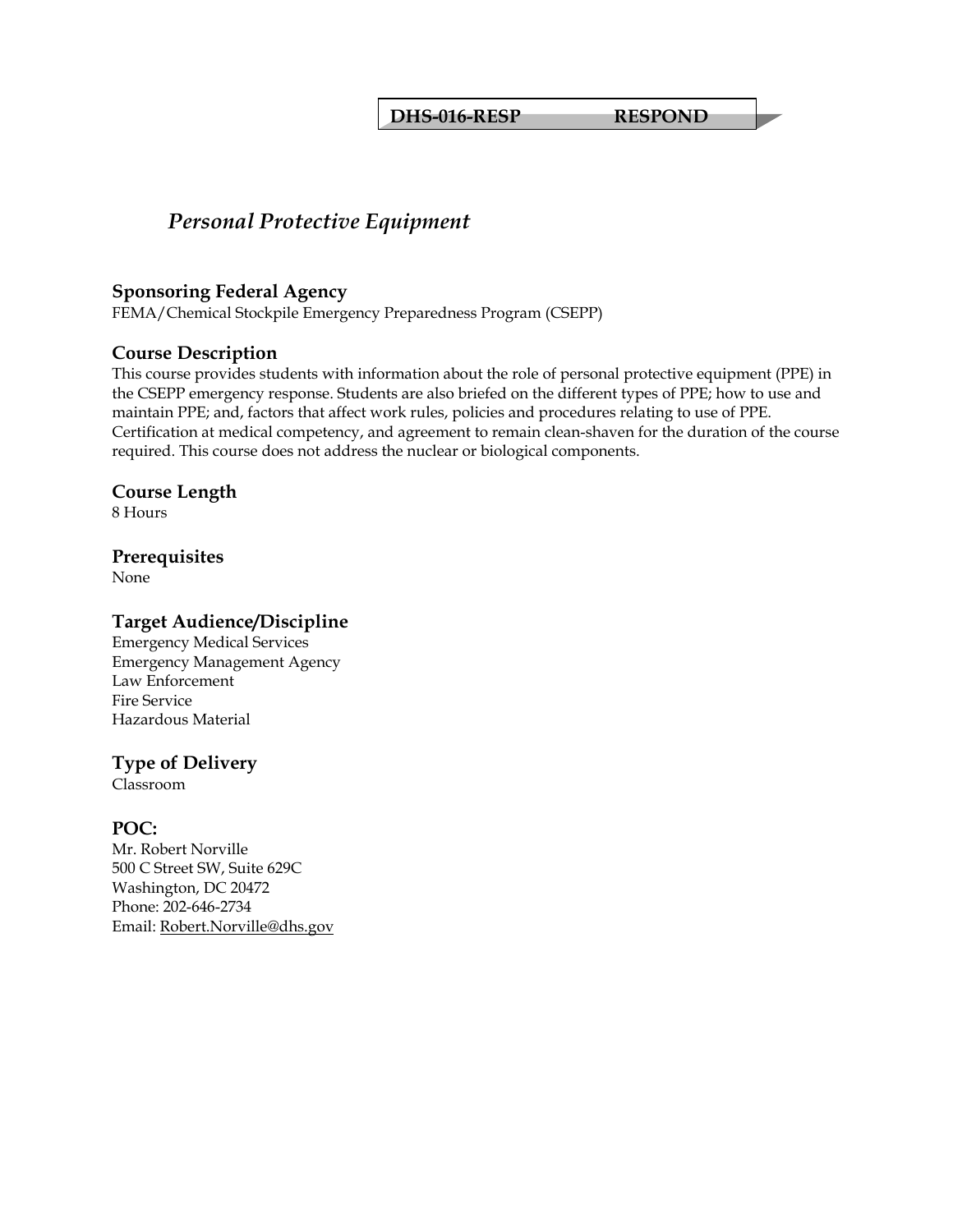**DHS-017-RESP RESPOND** 

## *Preparation for the Suicide Homicide Bomber*

#### **Sponsoring Federal Agency**  DHS/ICE/FPS

## **Course Description**

Developed in collaboration with the Federal Protective Service (FPS), the Preparation for the Suicide/Homicide Bomber training course guides participants through an examination of suicide bombings from a combating terrorism community perspective. The two-day course leads the student through three levels of training: Awareness Level, Operations Level, and Command Level. A few examples of topics addressed are: The Makings of a Suicide/Homicide Bombing, Proactive Countermeasures, Handling the Pre-detonation Scene, and an Overview of the National Incident Management System.

## **Course Length**

2 Days

#### **Prerequisites**  None

## **Target Audience/Discipline**

Emergency Medical Services Law Enforcement Fire Service Hazardous Material

## **Type of Delivery**

Classroom

## **POC:**

Joseph Trindal Department of Homeland Security Phone: 202- 359-8505 Email: [joseph.trindal@dhs.gov](mailto:joseph.trindal@dhs.gov)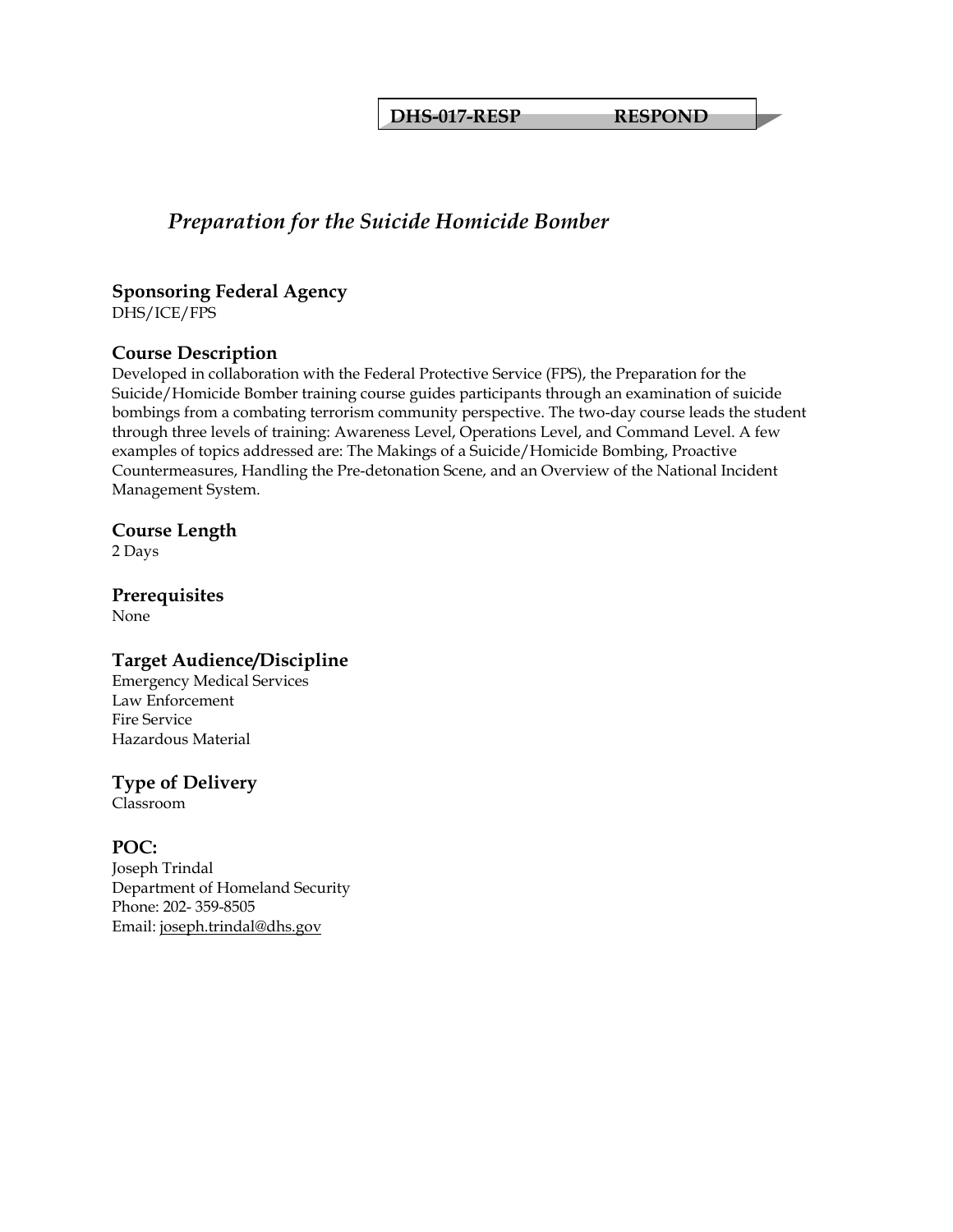**DHS-018-RESP RESPOND** 

## *Re-ACT FAST II Video/DVD (Refresher of Agent Characteristics and Toxicology First Aid and Special Treatment)*

## **Sponsoring Federal Agency**

DHS/FEMA/Chemical Stockpile Emergency Preparedness Program (CSEPP)

## **Course Description**

This video/DVD was designed for the Chemical Stockpile Emergency Preparedness Program (CSEPP) as a refresher course to prepare emergency workers to recognize and provide initial treatment to persons exposed to nerve (VX and GB) and blister (vesicant) (H, HD, and HT) agents. The target audiences are those qualified to perform emergency treatment, such as emergency medical technicians, paramedics, ambulance operators, nurses, and others who may provide assistance to persons exposed to nerve and blister agents. The video describes signs and symptoms of nerve and blister agent exposure, appropriate decontamination procedures, and the pre-hospital treatment for nerve agent poisoning using appropriate doses of atropine and 2-PAM Chloride. Certification of medical competency required. This course does not address the nuclear or biological components. Length: Video is 50 minutes. DVD is self-paced.

#### **Course Length**

50 Minutes

#### **Prerequisites**

Certification of medical competency required.

## **Target Audience/Discipline**

Emergency Medical Services Emergency Management Agency Law Enforcement Fire Service Hazardous Material Health Care

## **Type of Delivery**

Video/DVD Self-Paced

## **POC:**

Mr. Robert Norville 500 C Street SW, Suite 629C Washington, DC 20472 Phone: 202-646-2734 Email: [Robert.Norville@dhs.gov](mailto:Robert.Norville@dhs.gov)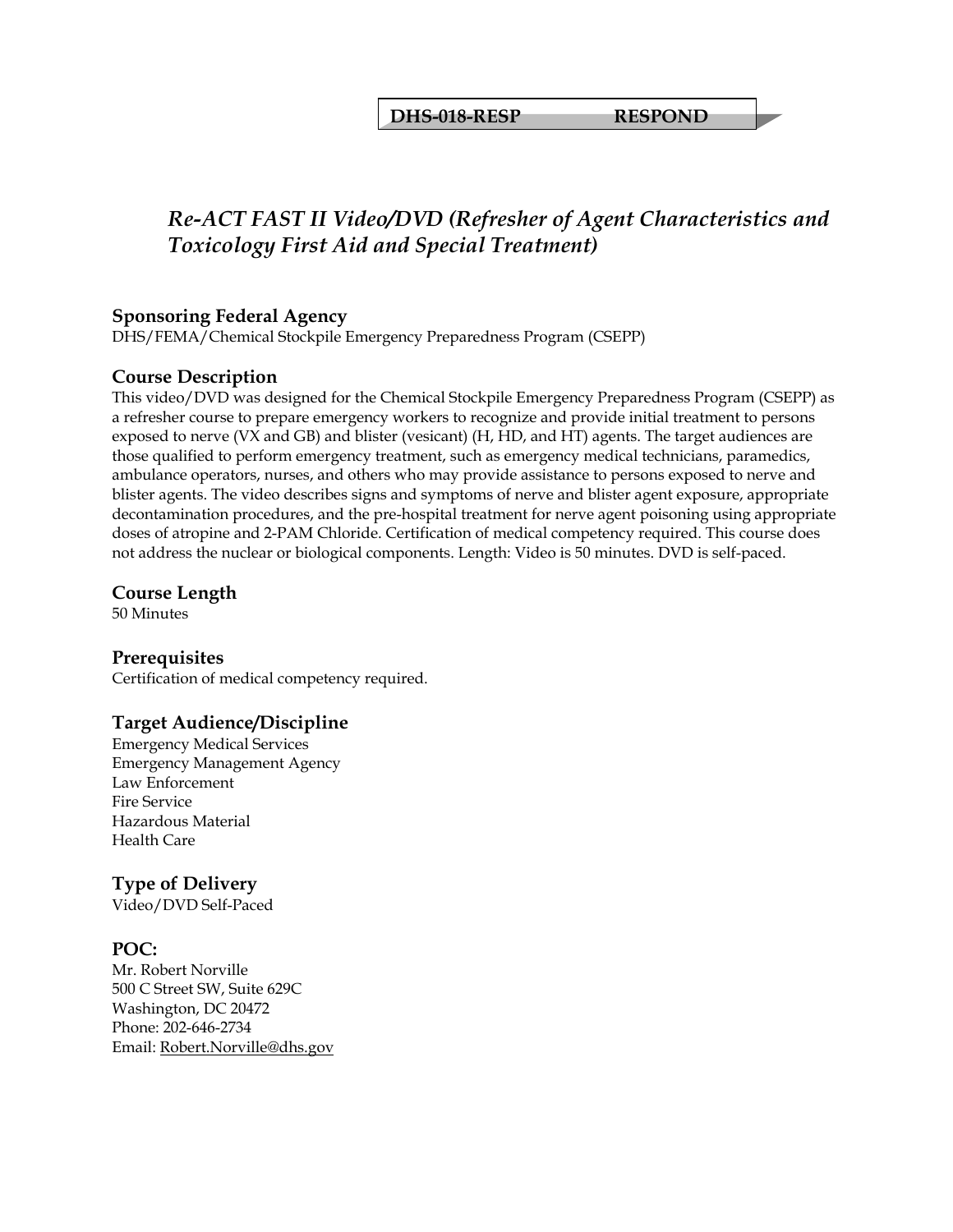**DHS-020-RESP RESPOND** 

## *Use of Auto-Injectors by Civilian Emergency Medical Personnel*

#### **Sponsoring Federal Agency**

DHS/FEMA/ Chemical Stockpile Emergency Preparedness Program

#### **Course Description**

This course is designed to prepare participants to identify antidotes to be administered in the event of nerve agent exposure; identify the conditions under which antidote auto-injectors should be used; demonstrate the use of the antidote auto-injector; and, recognize adverse reactions to the use of the antidotes. Certification of medical competency required. Does not address the nuclear or biological components.

#### **Course Length**

3 Hours

#### **Prerequisites**

None

#### **Target Audience/Discipline**

Emergency Medical Services Emergency Management Agency Law Enforcement Fire Service Hazardous Material

## **Type of Delivery**

Classroom

## **POC:**

Mr. Robert Norville 500 C Street SW, Suite 629C Washington, DC 20472 Phone: 202-646-2734 Email: [Robert.Norville@dhs.gov](mailto:Robert.Norville@dhs.gov)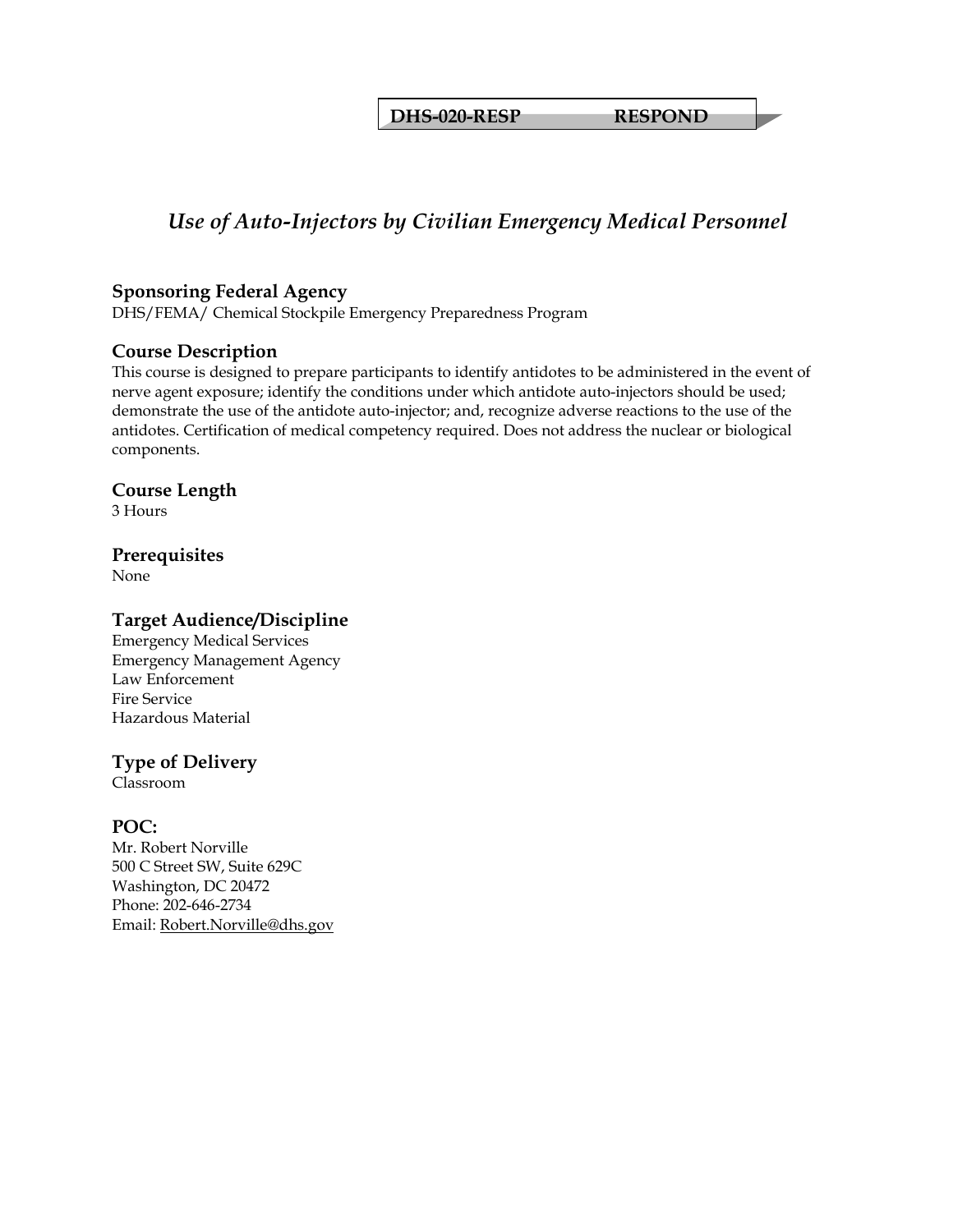**DHS-021-RESP RESPOND** 

## *Advanced Incident Command System (ICS)*

#### **Sponsoring Federal Agency**  DHS/FEMA/EMI

## **Course Description**

This 3 1/2-day course is designed for a multi-discipline audience comprised of individuals who would likely serve as Incident Commanders in an ICS structure. Topics include command and general staff, unified command, major incident management, area command, and multi-agency coordination.

## **Course Length**

3.5 days

## **Prerequisites**

None

## **Target Audience/Discipline**

Emergency Medical Services Emergency Management Agency

## **Type of Delivery**

Classroom

## **POC:**

Ronald Freeman Emergency Management Institute, 16825 Seton Ave. Emmitsburg, MD 21727 Phone: 301-447-1082 Email: [Ronald.Freeman@dhs.gov](mailto:Ronald.Freeman@dhs.gov) Website: [http://www.training.fema.gov](http://www.training.fema.gov/)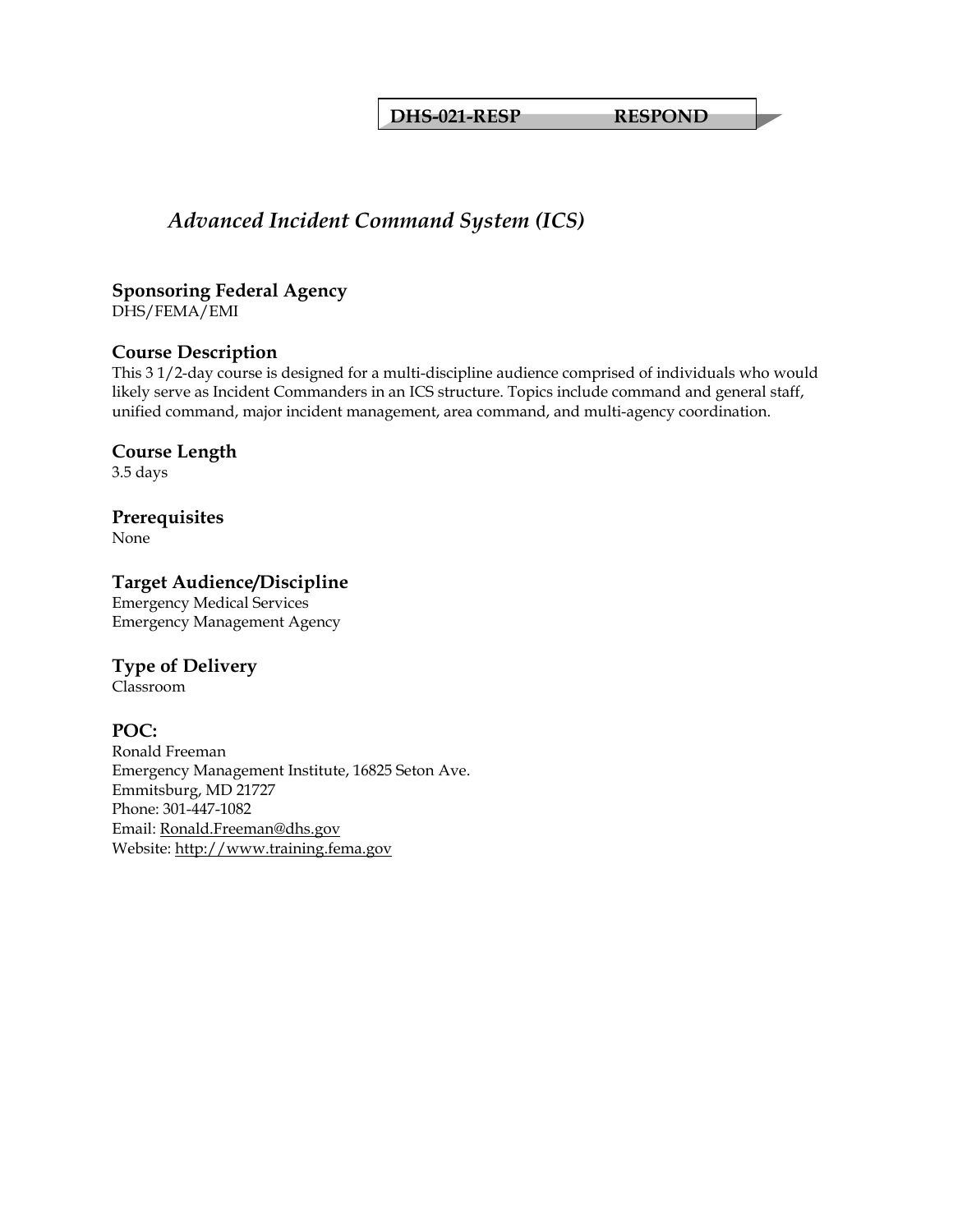**DHS-022-RESP RESPOND** 

## *Advanced Radiation Incident Operations (ARIO)*

#### **Sponsoring Federal Agency**  DHS/FEMA/EMI

## **Course Description**

The Advanced Radiation Incident Operations (ARIO) course is a performance-based course that builds on the knowledge, skills, and abilities of the Radiological Emergency Response Operations Course. Skills learned in the ARIO course will enable participants to better manage and plan for radiological operations. Students will also learn to use specialized instruments that might be available to a responder. Focus of course is on terrorism.

#### **Course Length**

4.5 days

## **Prerequisites**

None

## **Target Audience/Discipline**

Emergency Medical Services Emergency Management Agency Fire Service Hazardous Material Law Enforcement

## **Type of Delivery**

Classroom

## **POC:**

Mr. Jose Cortes Mount Weather Conference Center, 19844 Blue Ridge Mountain Road Bluemont, VA 20135 Phone: 540-542-2103 Email: [Jose.Cortes@dhs.gov](mailto:Jose.Cortes@dhs.gov) Website: [http://www.training.fema.gov](http://www.training.fema.gov/)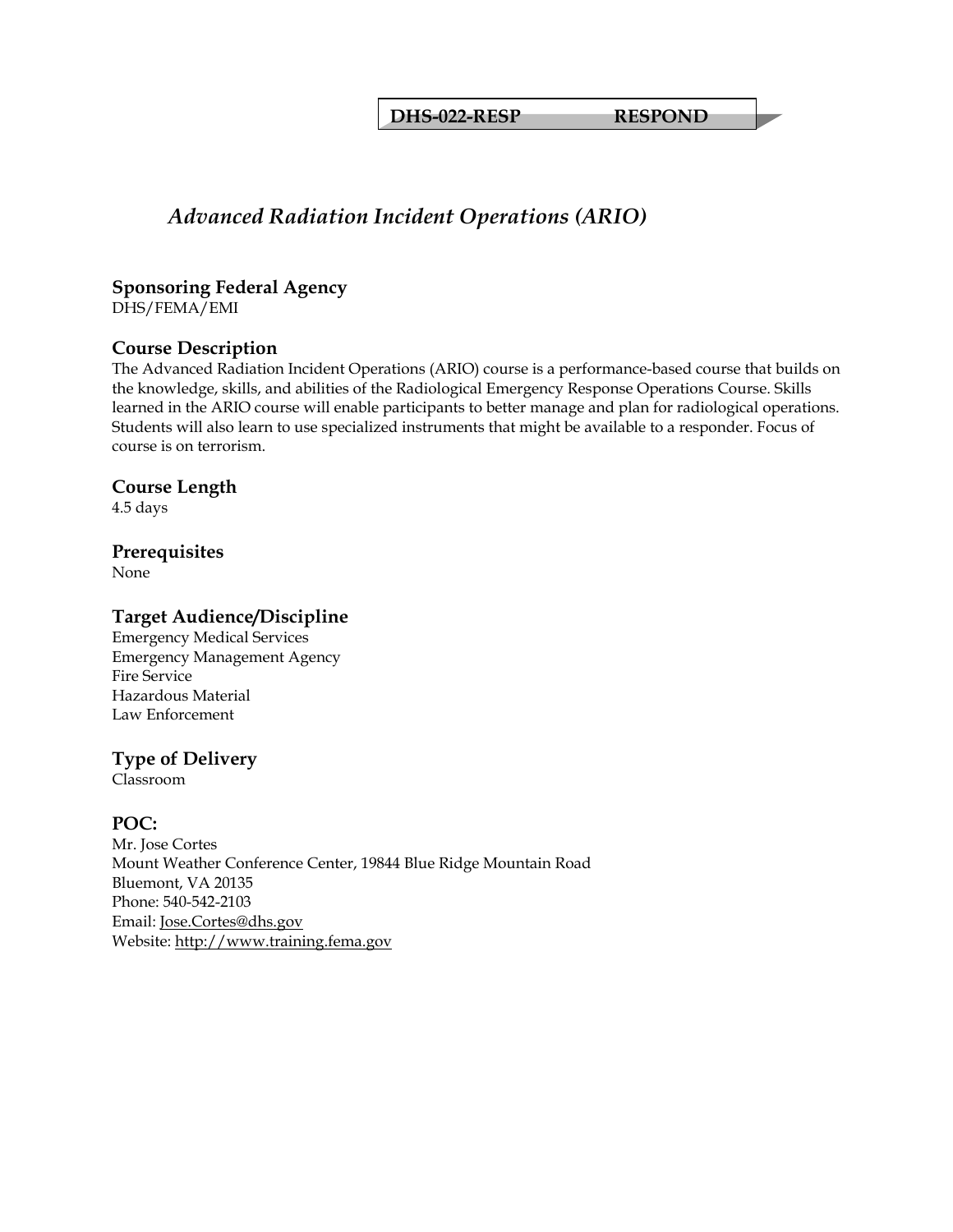#### **DHS-023-RESP RESPOND**

## *All-Hazards Incident Management Team*

*(EMI Course Number: O305)* 

**Sponsoring Federal Agency**  DHS/FEMA/National Fire Academy

## **Course Description**

This is the training portion of a Technical Assistance Program to develop State and regional Incident Management Teams (IMTs) to function under the NIMS during a large incident or a major event.

**Course Length** 

7 Days

## **Prerequisites**

Q316, Introduction to Command and General Staff

## **Target Audience/Discipline**

Emergency Medical Services Emergency Management Agency Fire Service Government Administrative Public Health Law Enforcement

## **Type of Delivery**

Classroom

## **POC:**

Gordon Sachs National Fire Academy, 16825 S. Seton Avenue Emmitsburg, Maryland 21727 Phone: 301-447-1594 Fax: 301-447-1178 Email: [gordon.sachs@dhs.gov](mailto:gordon.sachs@dhs.gov) Website: [http://www.usfa.fema.gov](http://www.usfa.fema.gov/)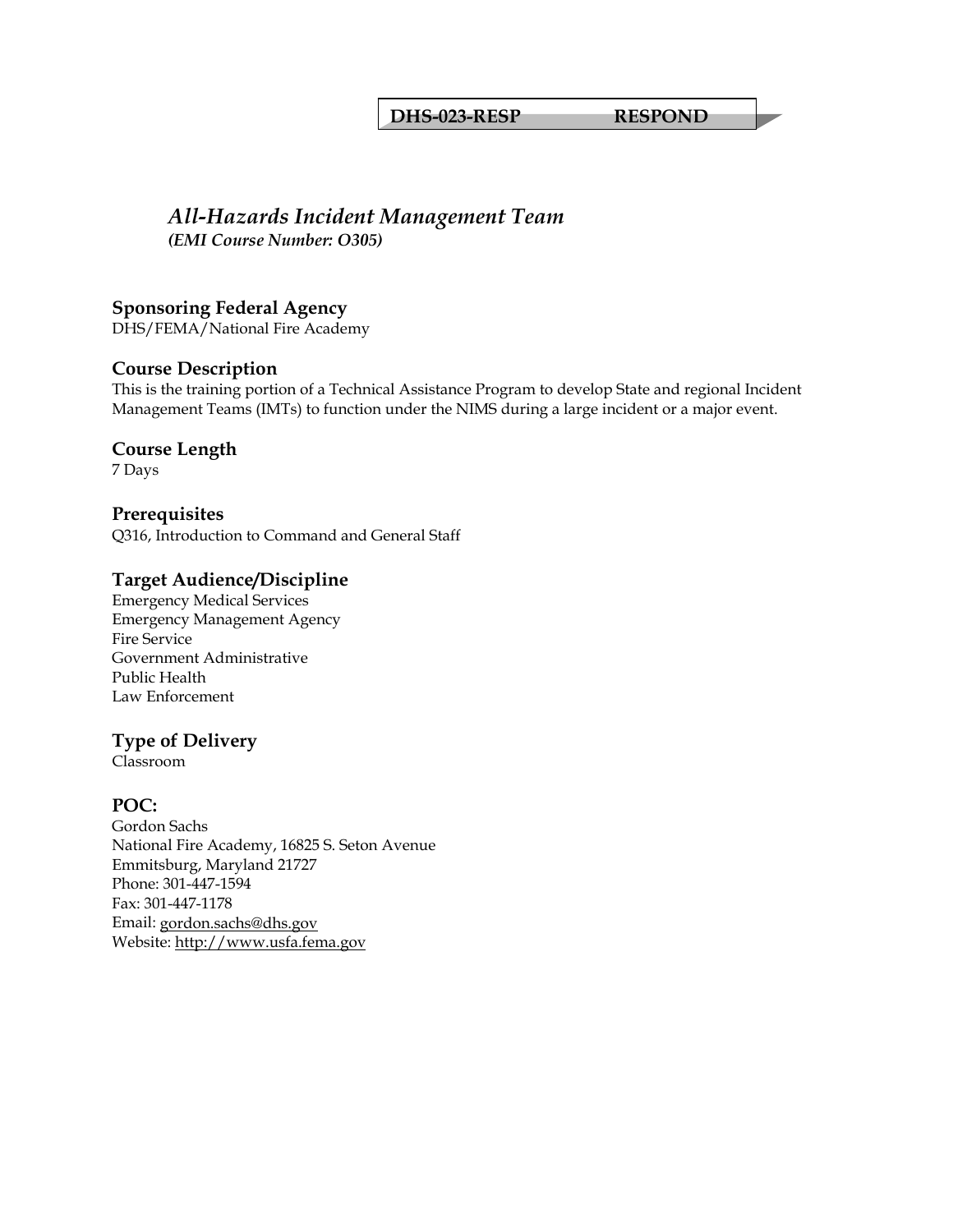#### **DHS-024-RESP RESPOND**

## *Basic Incident Command*

**Sponsoring Federal Agency**  DHS/FEMA/EMI

#### **Course Description**

This Independent Study course is designed to provide a general introduction to the Incident Command System. It is a multi-discipline course with various incident scenarios and activities. Optional classroom delivery possible.

**Course Length** 

Self-Paced

**Prerequisites** 

None

#### **Target Audience/Discipline**

Emergency Medical Services Emergency Management Agency Fire Service Law Enforcement Hazardous Materials

#### **Type of Delivery**

Independent Study

#### **POC:**

Ronald Freeman Emergency Management Institute, 16825 S. Seton Avenue Emmitsburg, MD 21727 Phone: 301-447-1082 Email: [Ronald.Freeman@dhs.gov](mailto:Ronald.Freeman@dhs.gov) Website: [http://www.training.fema.gov](http://www.training.fema.gov/)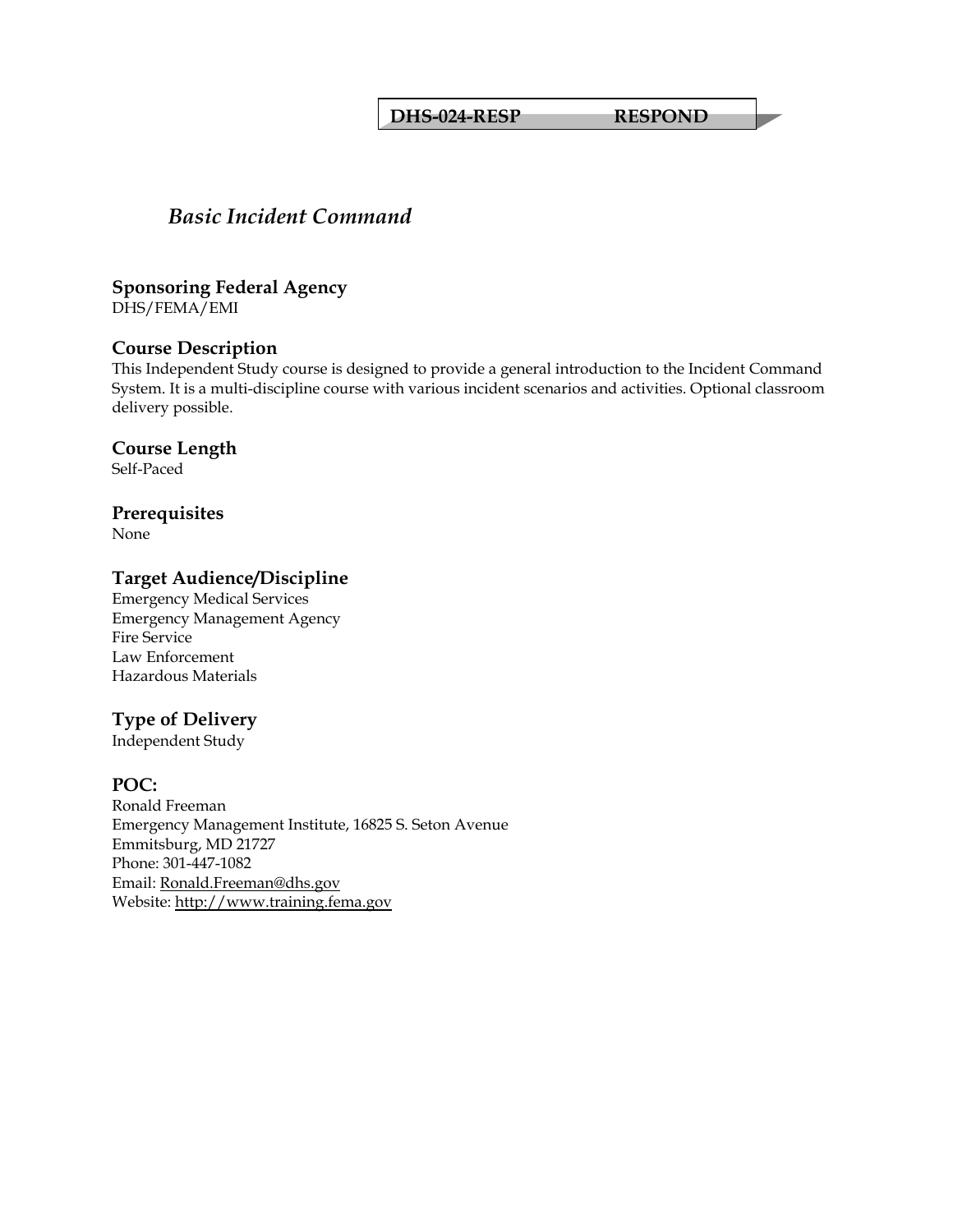**DHS-025-RESP RESPOND** 

## *Command and Control for Fire Department Operations at Target Hazards*

## **Sponsoring Federal Agency**

DHS/FEMA/ National Fire Academy

## **Course Description**

This course is designed to introduce command officers to the complexities involved in commanding incidents in high-risk areas. Students are confronted with a number of fire and rescue incidents that are influenced by high life hazard, multiple exposure, and unusual occupancy risk considerations. Demonstrated experience in Incident Command and completion of previous command is required. This course does not cover NBC type incidents.

#### **Course Length**

6 Days

#### **Prerequisites**

Demonstrated experience in ICS and completion of a previous command course.

## **Target Audience/Discipline**

Emergency Medical Services Emergency Management Agency Fire Service Law Enforcement Hazardous Materials Public Works Public Health Government Administrative

## **Type of Delivery**

Classroom

## **POC:**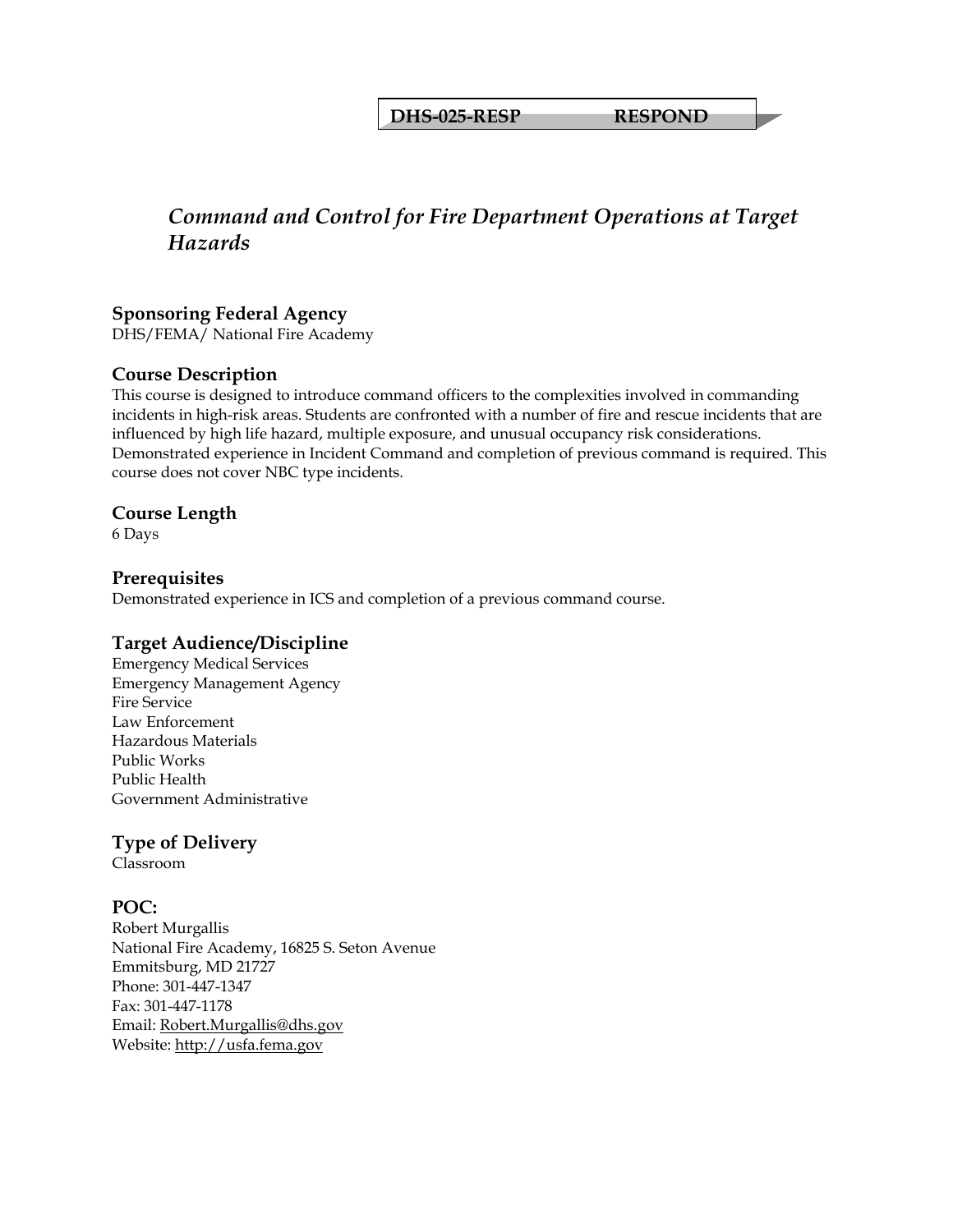**DHS-026-RESP RESPOND** 

## *Command and Control of Incident Operations*

#### **Sponsoring Federal Agency**

DHS/FEMA/ National Fire Academy

#### **Course Description**

This 6-day course introduces the ICS and proper fire command techniques for control and extinguishment of fires ranging from small, residential structures to multi-occupancy and commercial complexes for the volunteer fire officers.

#### **Course Length**

6 Days

## **Prerequisites**

None

## **Target Audience/Discipline**

Emergency Medical Services Emergency Management Agency Fire Service Law Enforcement Hazardous Materials

## **Type of Delivery**

Classroom

## **POC:**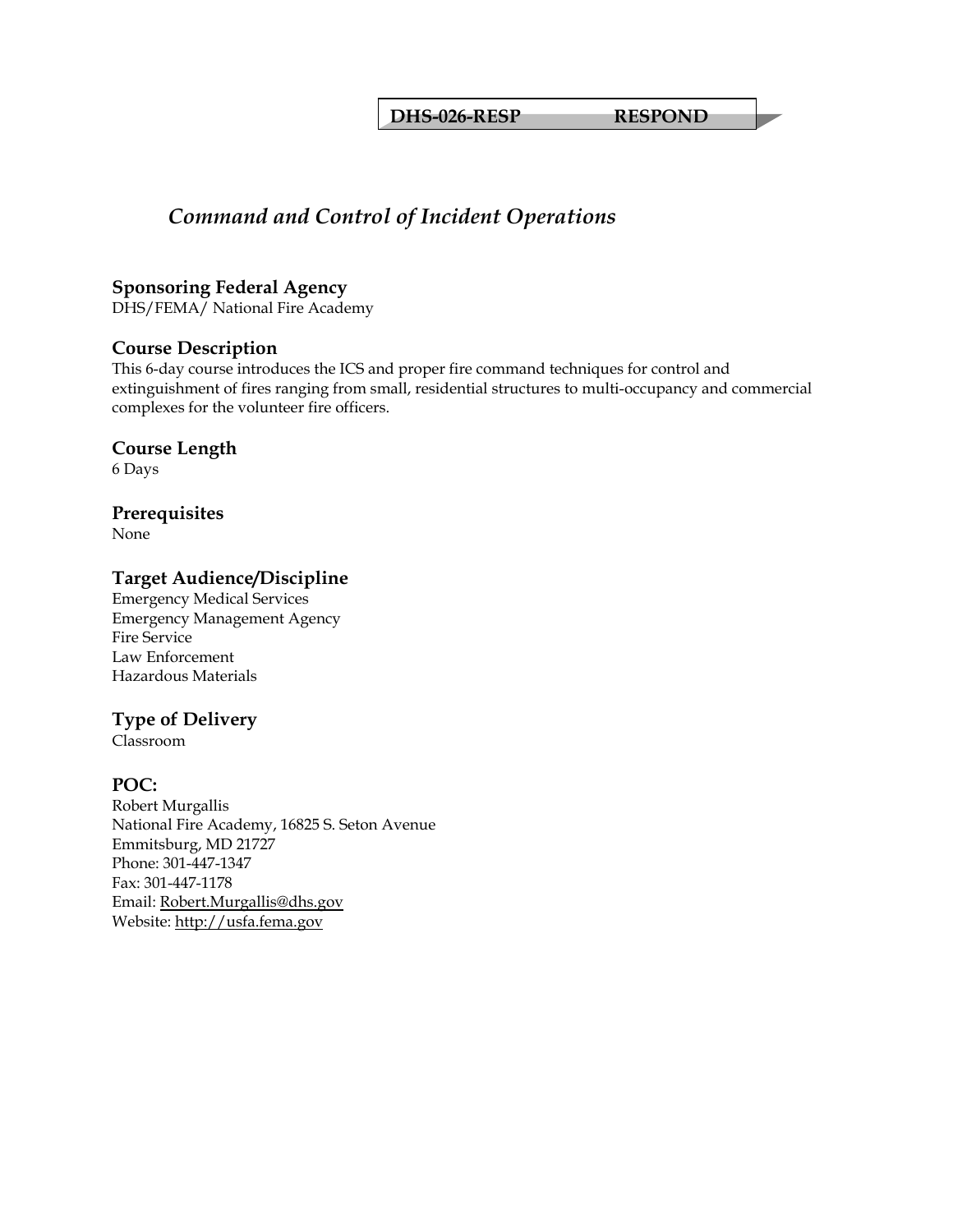#### **DHS-027-RESP RESPOND**

## *Command and Control of Operations at Multi-Alarm Incidents (EMI Course Number: R304)*

#### **Sponsoring Federal Agency**

DHS/FEMA/ National Fire Academy

#### **Course Description**

This course is simulation-intensive and focuses on the command officer's responsibility while conducting major operations involving multi-alarm units. Emphasis is placed on rapid fire ground decision making, advanced incident command, command and control, safety, personnel accountability, and communications.

#### **Course Length**

2 Weeks

#### **Prerequisites**

Pre-course self-study module on ICS, a demonstrated experience in ICS, and pass a proficiency exam in the area of ICS.

#### **Target Audience/Discipline**

Emergency Medical Services Emergency Management Agency Fire Service Law Enforcement Hazardous Materials Health Care

## **Type of Delivery**

Classroom

#### **POC:**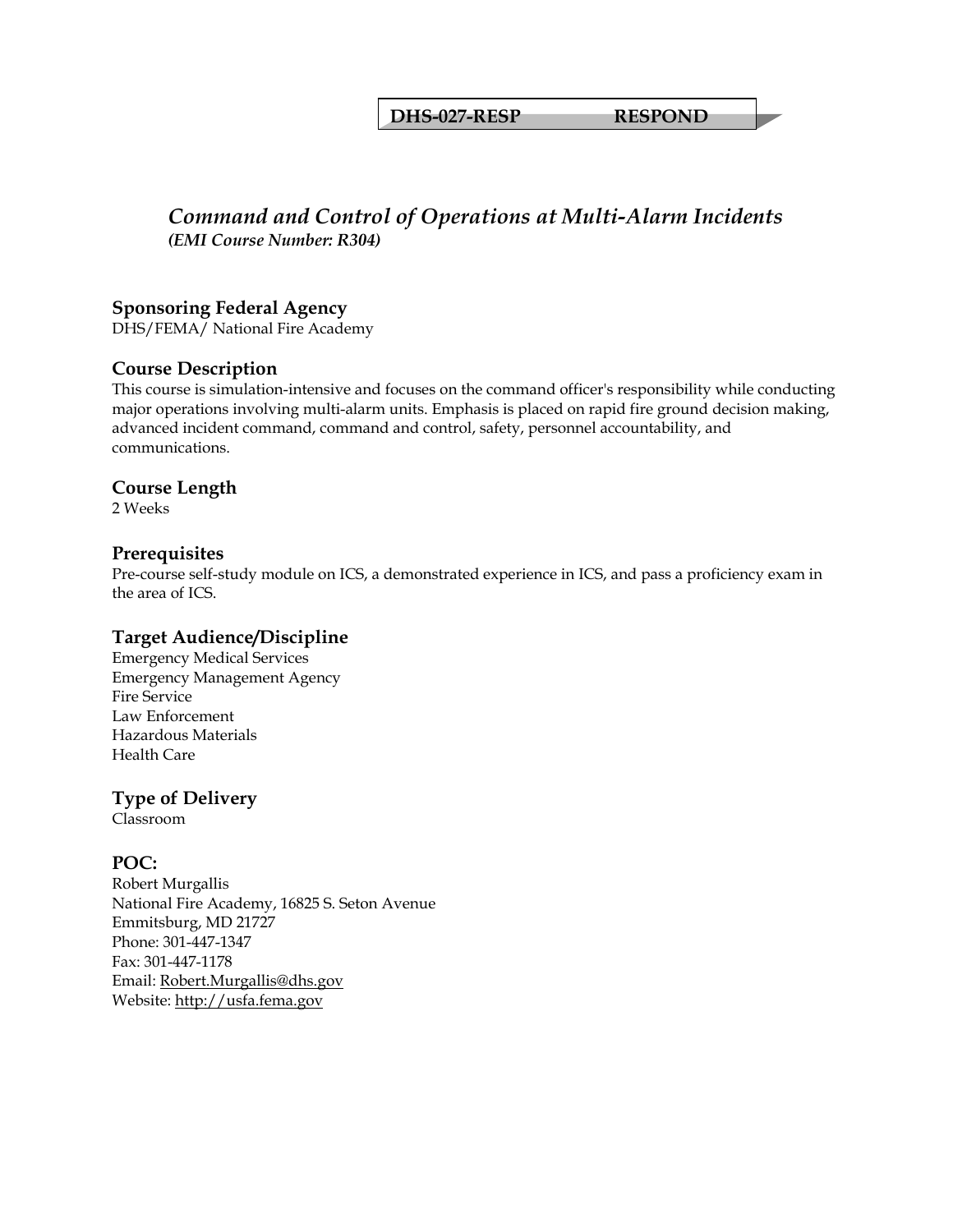**DHS-028-RESP RESPOND** 

## *Command and Control of Operations at Natural and Man-Made Disasters*

## **Sponsoring Federal Agency**

DHS/FEMA/ National Fire Academy

## **Course Description**

This course addresses fire and rescue department operations at natural and man-made disasters. Hurricanes, blizzards, civil disturbances, terrorism, hazardous material releases, tornadoes, and floods are some of the topics covered. Demonstrated experience in Incident Command required. Does not specifically cover the use of NBC type materials as a Weapon of Mass Destruction (WMD).

#### **Course Length**

2 Weeks

**Prerequisites**  Demonstrated experience in ICS.

## **Target Audience/Discipline**

Emergency Medical Services Emergency Management Agency Fire Service Law Enforcement Hazardous Materials

## **Type of Delivery**

Classroom

## **POC:**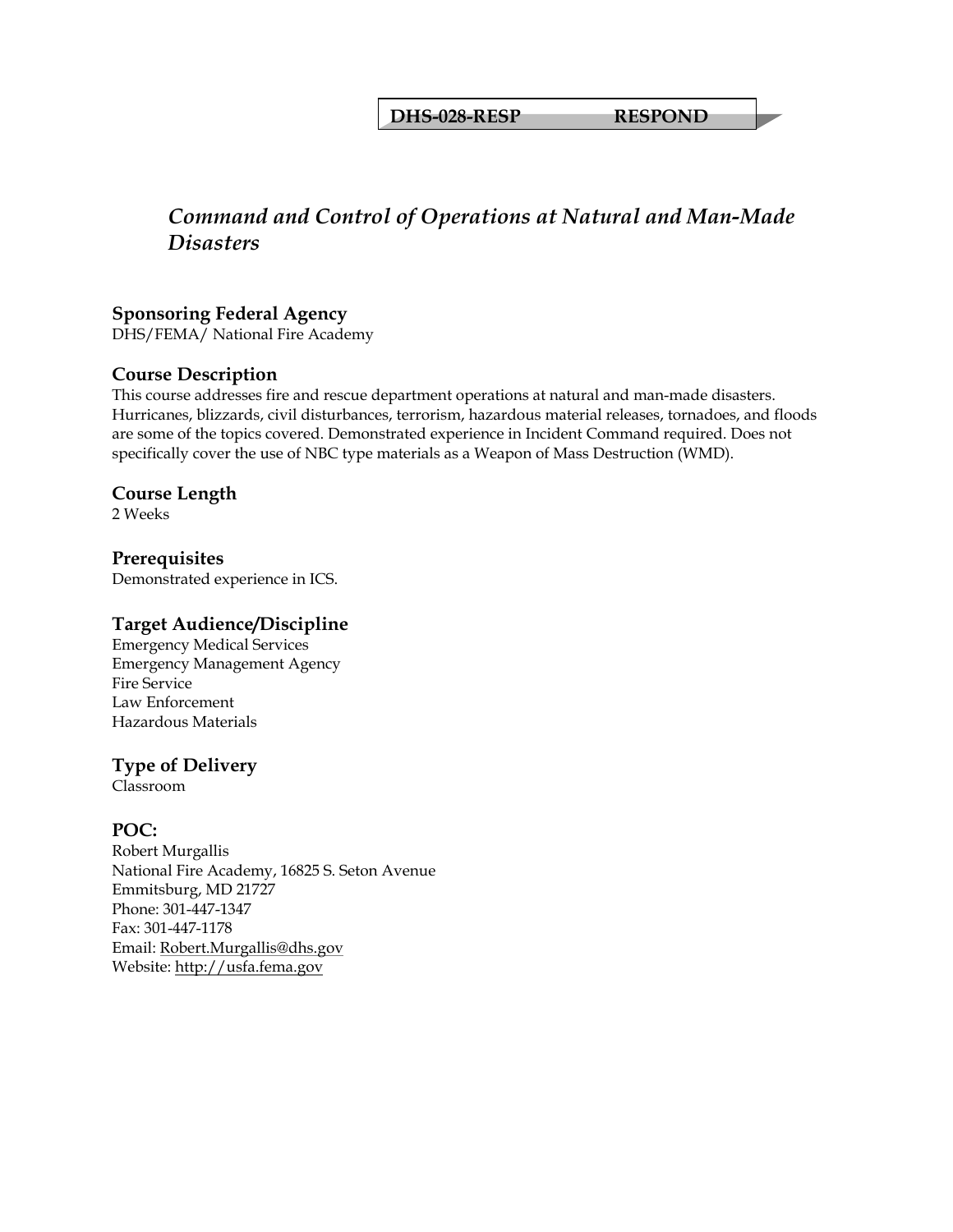#### **DHS-029-RESP RESPOND**

## *Command and General Staff Functions in ICS (EMI Course Number: R317)*

#### **Sponsoring Federal Agency**

DHS/FEMA/ National Fire Academy

#### **Course Description**

This 6-day course is activity intensive and designed to better prepare emergency response personnel to manage large, complex incidents effectively by using the functional components of the Incident Command System. The focus of the course is to enhance the skills necessary to operate as a team in various Command and General Staff positions and to promote a better understanding of team operations through application during various simulations.

#### **Course Length**

6 Days

#### **Prerequisites**

Q316 Introduction to Command and General Staff is currently the prerequisite course requirement for R317. This prerequisite course is being replaced by two web-based courses: Q462 - Introduction to All-Hazards NIMS ICS for Operational 1st Responders and Q463 - Basic All-Hazards NIMS ICS for Operational 1st Responders. These foundation level courses are interactive equivalents to NWCG I-100 and I200, respectively, integrate the NIMS guidelines, and meet the NIMS Baseline Training requirements using an all hazards, all agency approach. All who have taken Q316 will retain credit for this course and will not be required to take Q462 and Q463 to meet prerequisite requirements. Q462 and Q463 are available through the NETC Virtual Campus at [www.training.fema.gov.](http://www.training.fema.gov/)

#### **Target Audience/Discipline**

Emergency Medical Services Emergency Management Agency Fire Service Law Enforcement Hazardous Materials

#### **Type of Delivery**

Classroom

#### **POC:**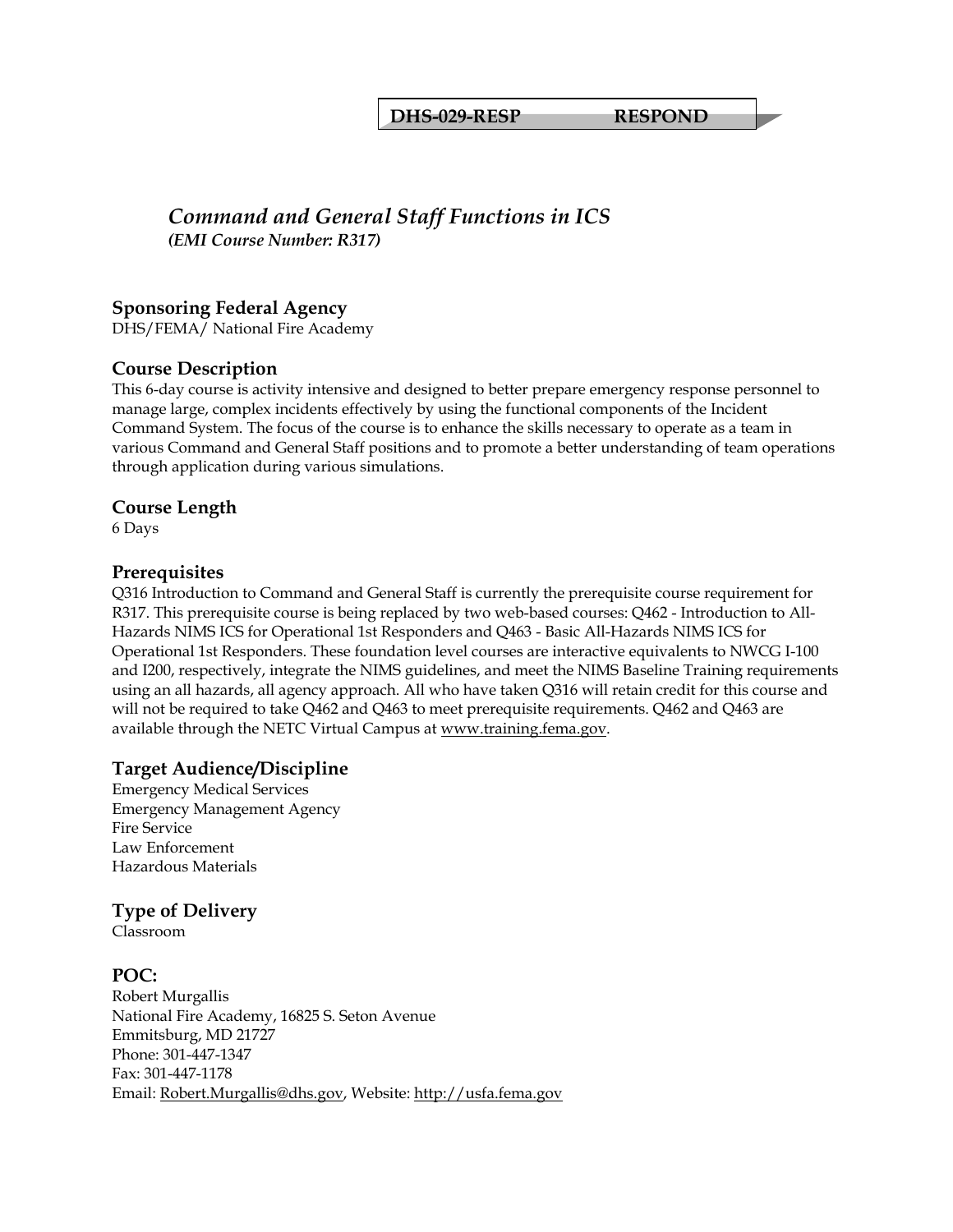**DHS-030-RESP RESPOND** 

## *Command and General Staff Functions in the Incident Command System*

## **Sponsoring Federal Agency**

DHS/FEMA/ National Fire Academy

#### **Course Description**

This course is designed for those officers who would function in a Command or General staff position during a large, complex incident, or those officers who are or would likely be part of a local or regional Incident Management Team during a major incident, whether single agency, multi-agency, or Unified Command.

#### **Course Length**

6 Days

**Prerequisites**  Introduction to Command and General Staff

#### **Target Audience/Discipline**

Emergency Medical Services Emergency Management Agency Fire Service Law Enforcement Hazardous Materials

## **Type of Delivery**

Classroom

## **POC:**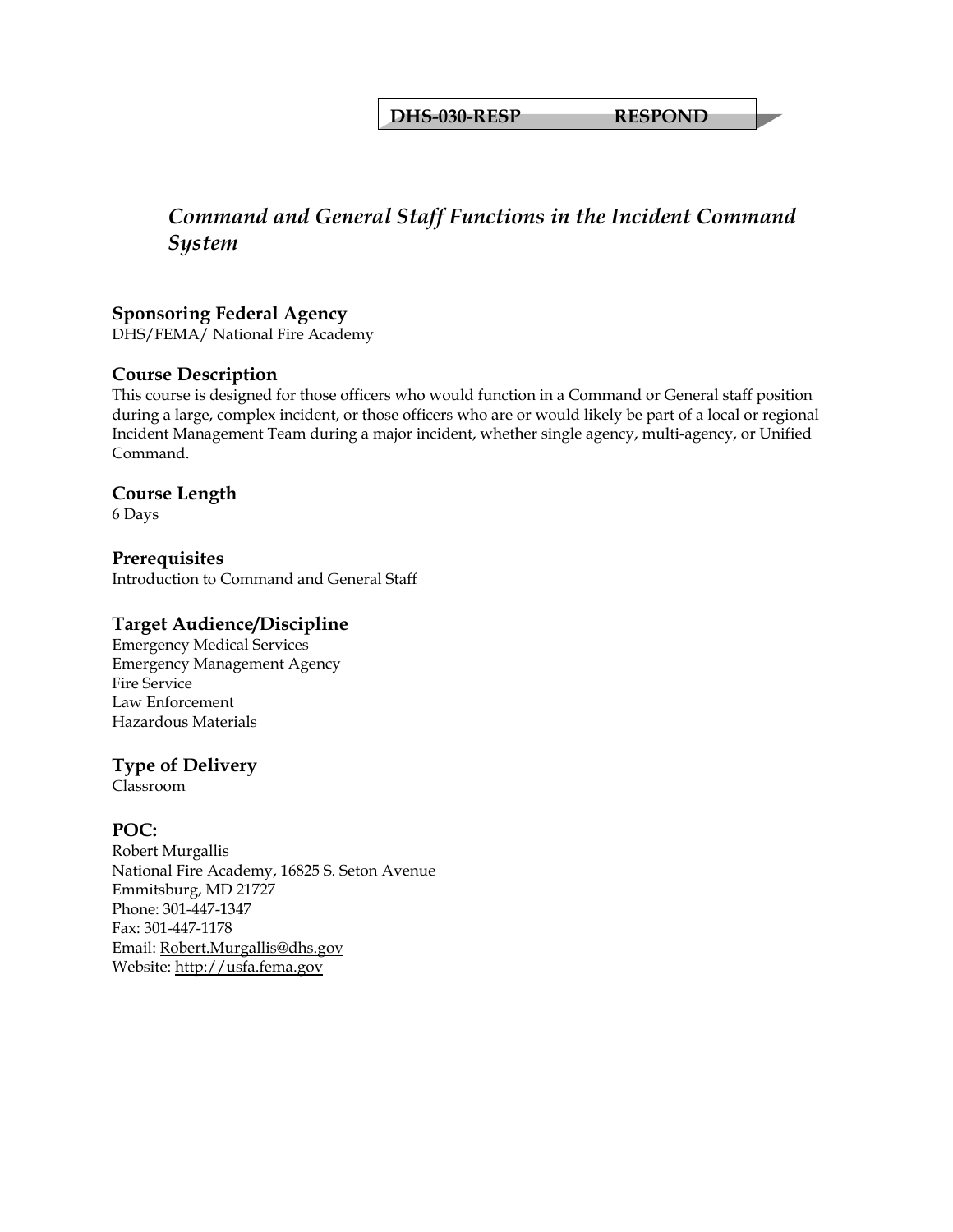#### **DHS-031-RESP RESPOND**

## *Incident Command System (ICS) Curricula Train-the-Trainer (EMI Course Number: E449)*

## **Sponsoring Federal Agency**

DHS/FEMA/EMI

#### **Course Description**

This course prepares participants to deliver EMI's ICS 300, Intermediate ICS, ICS 400, Advanced ICS, and the ICS/EOC Interface Workshop (G191). Participants must have a working knowledge of ICS through experience and training and have experience training adults. Participants must have served in one or more ICS command or general staff positions on incidents longer than one operational period or an incident that required an incident action plan, and involved multi-agency coordination.

#### **Course Length**

4 Days

#### **Prerequisites**

ICS 100, ICS 200, ICS 300, ICS 400, IS 700 and IS 800. Students must have taken the Emergency Management Institute, U.S. Department of Agriculture, National Fire Academy, or National Wildfire Coordinating Group ICS courses. Other ICS courses must be consistent with the ICS objectives prescribed by the NIMS Integration Center.

#### **Target Audience/Discipline**

Emergency Medical Services Emergency Management Agency Fire Service Law Enforcement Hazardous Materials

## **Type of Delivery**

Classroom

## **POC:**

Tom Marlowe Emergency Management Institute, S. Seton Avenue Emmitsburg, MD 21727 Phone: 301-447-1060 Email: [Tom.Marlowe@dhs.gov](mailto:Tom.Marlowe@dhs.gov) Website: [http://www.training.fema.gov](http://www.training.fema.gov/)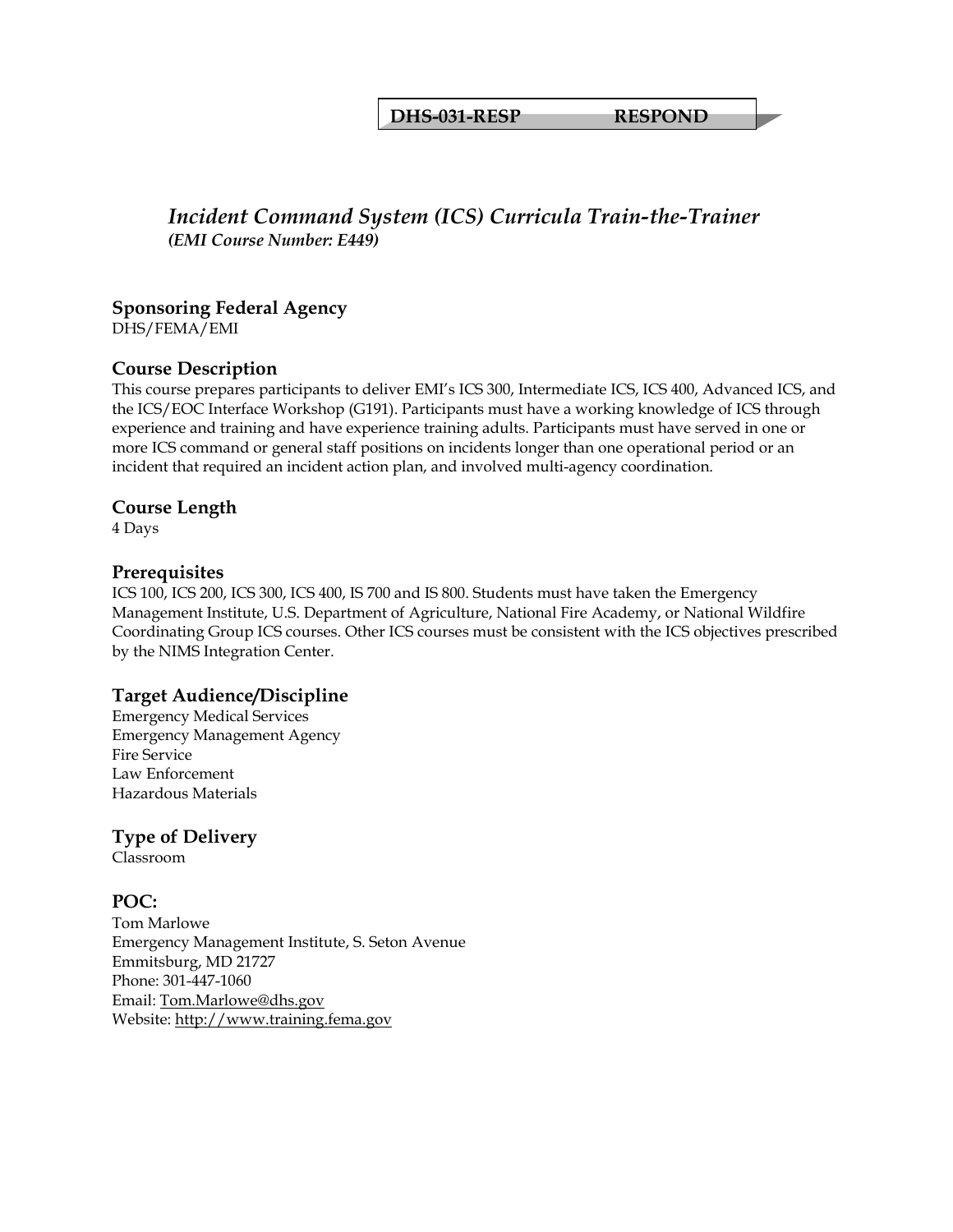**DHS-032-RESP RESPOND** 

## *Incident Command System for Law Enforcement Agencies*

**Sponsoring Federal Agency**  DHS/FEMA/EMI

## **Course Description**

This course is designed to identify elements of the Incident Command System (ICS), as well as the responsibilities of the Incident Commander.

## **Course Length**

13 Hours

## **Prerequisites**

None

## **Target Audience/Discipline**

Emergency Medical Services Fire Service Law Enforcement

## **Type of Delivery**

Classroom

## **POC:**

Ronald Freeman Emergency Management Institute, S. Seton Avenue Emmitsburg, MD 21727 Phone: 301-447-1082 Email: [Ronald.Freeman@dhs.gov](mailto:Ronald.Freeman@dhs.gov) Website: [http://www.training.fema.gov](http://www.training.fema.gov/)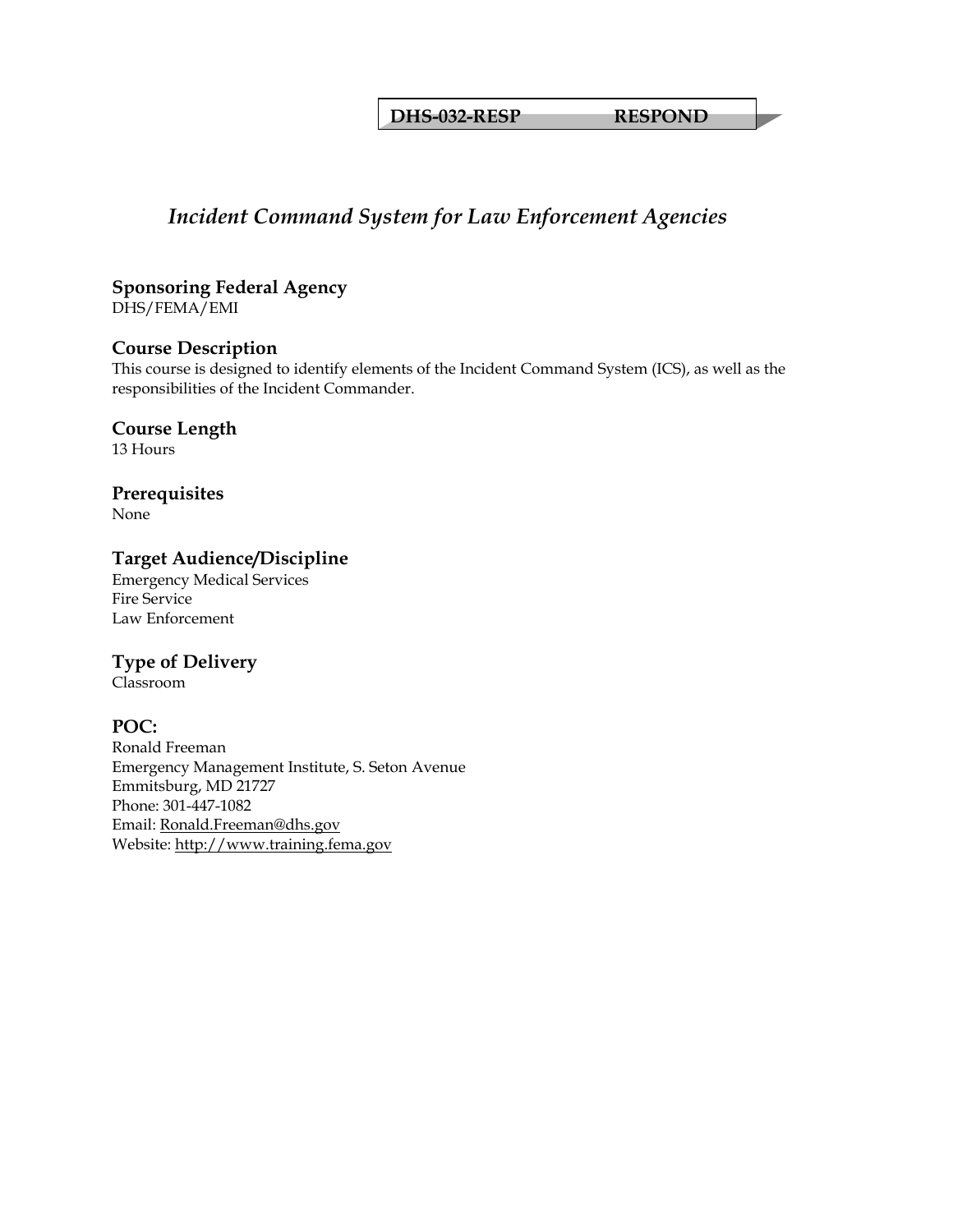**DHS-033-RESP RESPOND** 

## *Incident Command System for Law Public Works*

**Sponsoring Federal Agency**  DHS/FEMA/EMI

#### **Course Description**

This course identifies elements of the Incident Command System (ICS), as well as the responsibilities of the Incident Commander.

**Course Length** 

14 Hours

**Prerequisites** 

None

**Target Audience/Discipline**  Public Works

## **Type of Delivery**

Classroom

## **POC:**

Ronald Freeman Emergency Management Institute, S. Seton Avenue Emmitsburg, MD 21727 Phone: 301-447-1082 Email: [Ronald.Freeman@dhs.gov](mailto:Ronald.Freeman@dhs.gov) Website: [http://www.training.fema.gov](http://www.training.fema.gov/)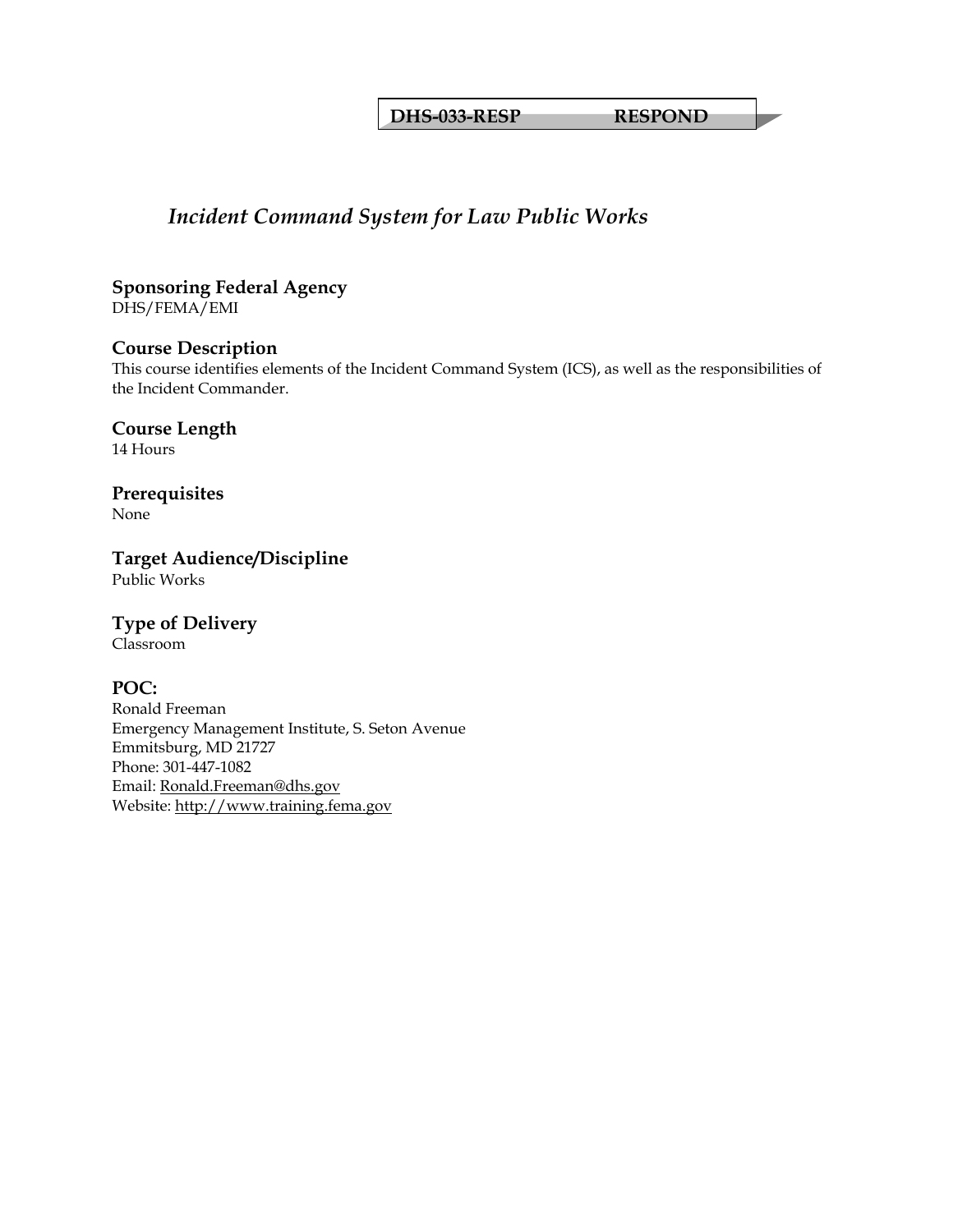**DHS-034-RESP RESPOND** 

## *Incident Command System Self-Study*

#### **Sponsoring Federal Agency**

DHS/FEMA/National Fire Academy

#### **Course Description**

This self-paced course introduces ICS to fire service officers and other emergency managers, who use, deploy, implement, and/or function within an incident command organization.

## **Course Length**

Self-Paced

# **Prerequisites**

None

#### **Target Audience/Discipline**

Emergency Medical Services Emergency Management Agency Fire Service Hazardous Materials Law Enforcement

## **Type of Delivery**

Independent Study

#### **POC:**

Training Webmaster National Fire Academy 16825 S. Seton Avenue Emmitsburg, MD 21727 Phone: 301-447-1089 Website: [http://www.training.fema.gov](http://www.training.fema.gov/)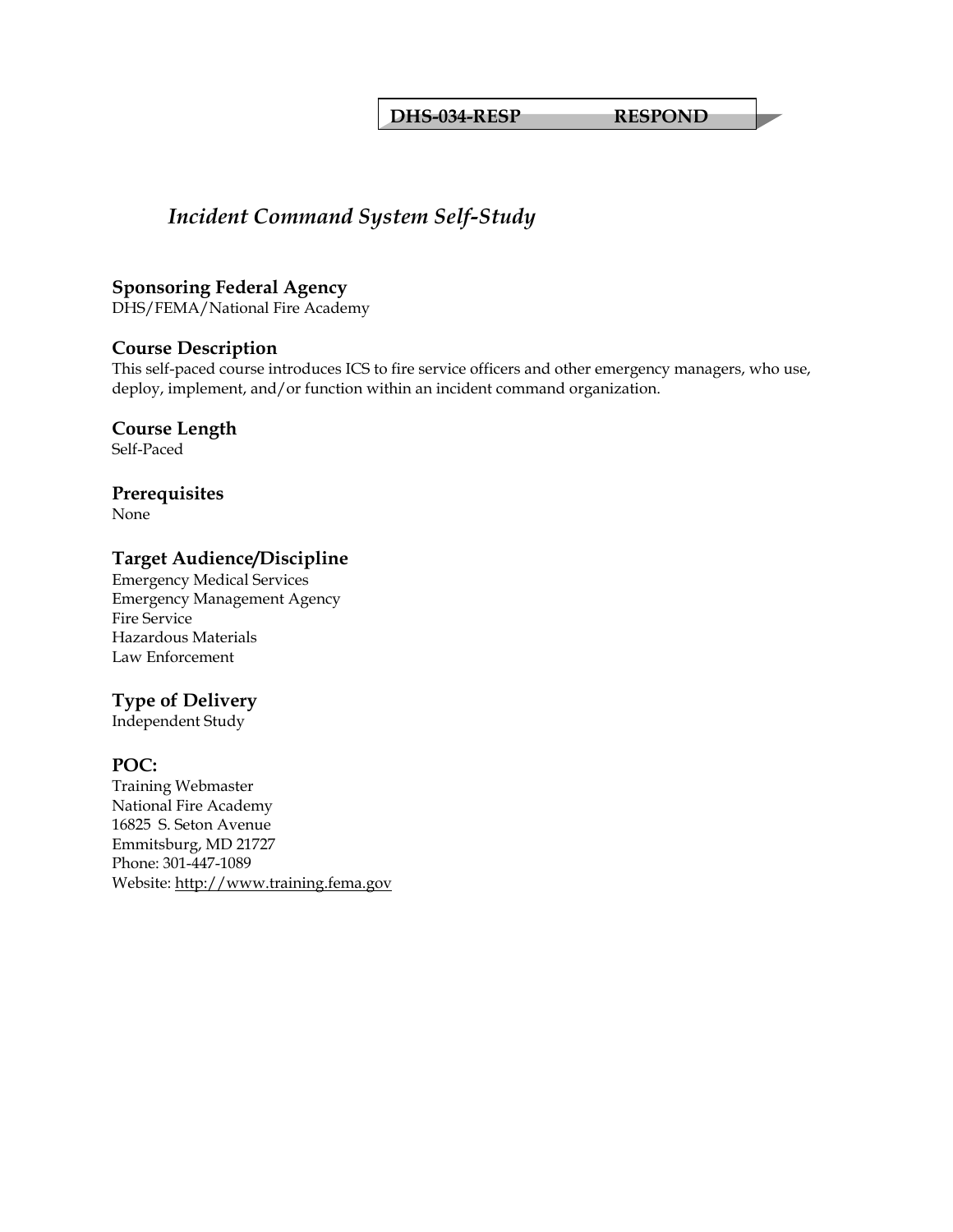**DHS-035-RESP RESPOND** 

## *Incident Command System/Emergency Operations Center (ICS/EOC) Interface*

## **Sponsoring Federal Agency**

DHS/FEMA/EMI

## **Course Description**

The course is designed to enable participants to develop ICS/EOC interface implementation strategies or action plans for their communities. The course reviews the ICS and EOC models of emergency management operations, including coordination, communications, and chief executive decision-making. It enhances knowledge and skills needed for clarifying roles, responsibilities, and relationships prior to a disaster through small group and large group exercises.

## **Course Length**

12 Hours

#### **Prerequisites**

None

#### **Target Audience/Discipline**

Emergency Medical Services Emergency Management Agency Fire Service Law Enforcement

## **Type of Delivery**

Classroom

## **POC:**

Ronald Freeman Emergency Management Institute 16825 S. Seton Avenue Emmitsburg, MD 21727 Phone: 301-447-1082 Email: [Ronald.Freeman@dhs.gov](mailto:Ronald.Freeman@dhs.gov) Website: [http://www.training.fema.gov](http://www.training.fema.gov/)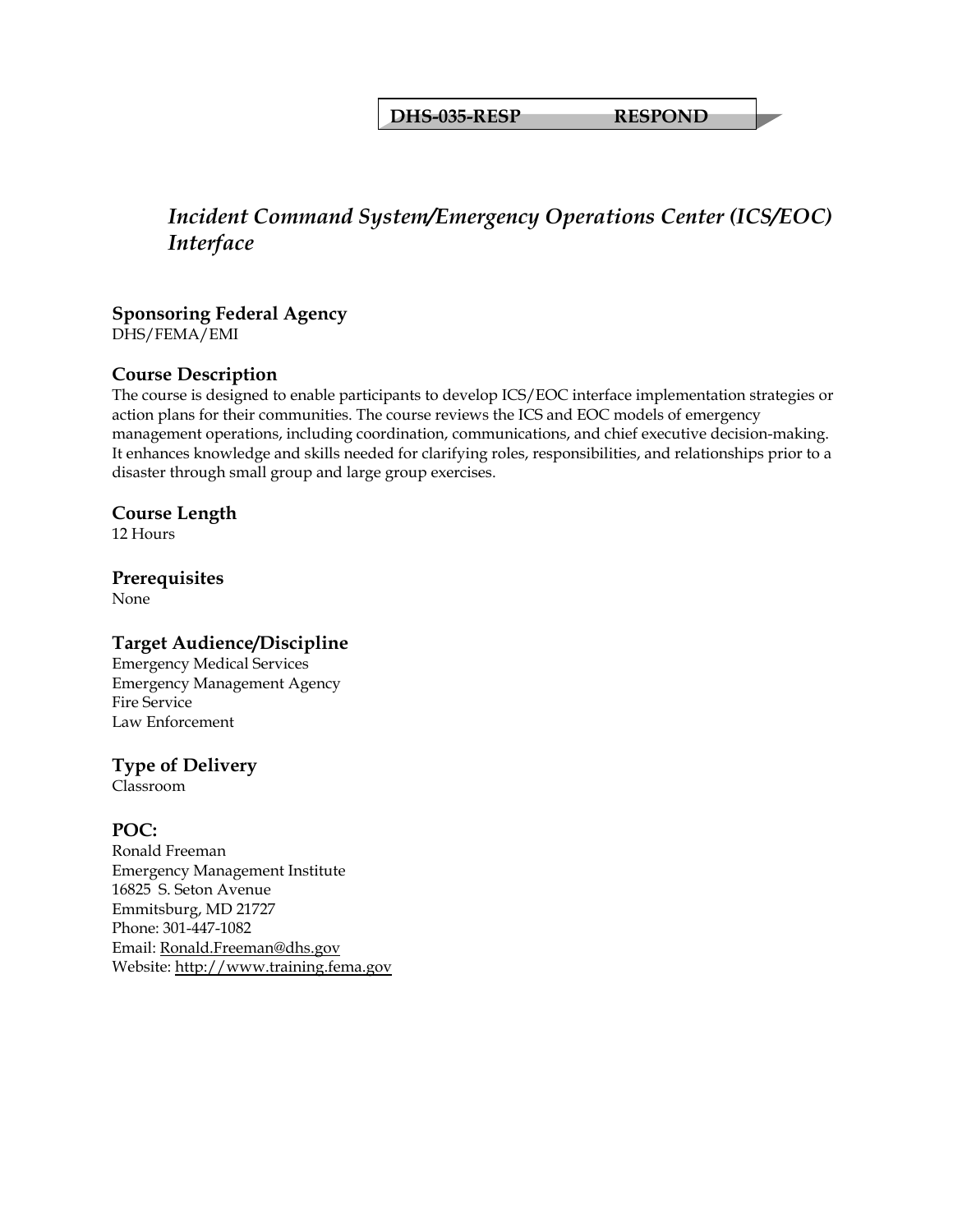#### **DHS-036-RESP RESPOND**

## *Incident Safety Officer*

#### **Sponsoring Federal Agency**

DHS/FEMA/National Fire Academy

#### **Course Description**

This 2-day course examines the Safety Officer's role at emergency responses. A specific focus on operations within an Incident Command System (ICS) as a Safety Officer is a main theme. Response to all-hazards types of situations will be emphasized.

## **Course Length**

2 Days

## **Prerequisites**

None

## **Target Audience/Discipline**

Emergency Medical Services Emergency Management Agency Fire Service Hazardous Materials

## **Type of Delivery**

Classroom

## **POC:**

John Brasko National Fire Academy 16825 S. Seton Avenue Emmitsburg, MD 21727 Phone: 301-447-1837 Fax: 301-447-1178 Email: [john.brasko@dhs.gov](mailto:john.brasko@dhs.gov) Website: [http://www.usfa.fema.gov](http://www.usfa.fema.gov/)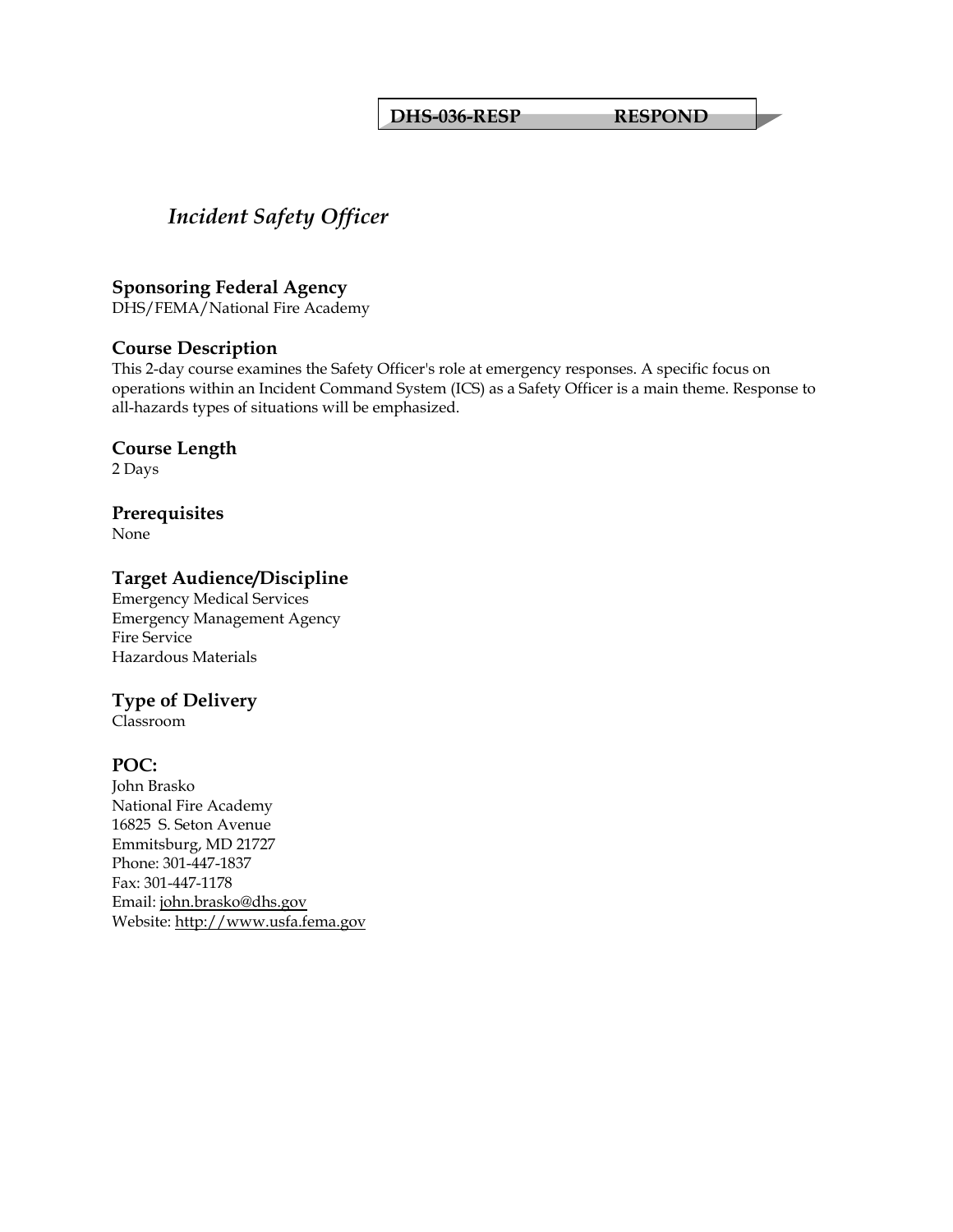**DHS-037-RESP RESPOND** 

## *Intermediate Incident Command System (ICS)*

#### **Sponsoring Federal Agency**  DHS/FEMA/EMI

## **Course Description**

This 3-day course is designed for a multi-discipline audience comprised of individuals who would likely serve as supervisors in an ICS structure. Topics include organization and staffing, incident and event planning/staffing, organizing a response to an incident or planned event, and incident resource management.

#### **Course Length**

3 Days

#### **Prerequisites**

None

## **Target Audience/Discipline**

Emergency Medical Services Emergency Management Agency Fire Service Hazardous Materials Law Enforcement

## **Type of Delivery**

Classroom

## **POC:**

Ronald Freeman Emergency Management Institute 16825 S. Seton Avenue Emmitsburg, MD 21727 Phone: 301-447-1082 Email: [Ronald.Freeman@dhs.gov](mailto:Ronald.Freeman@dhs.gov) Website: [http://www.training.fema.gov](http://www.training.fema.gov/)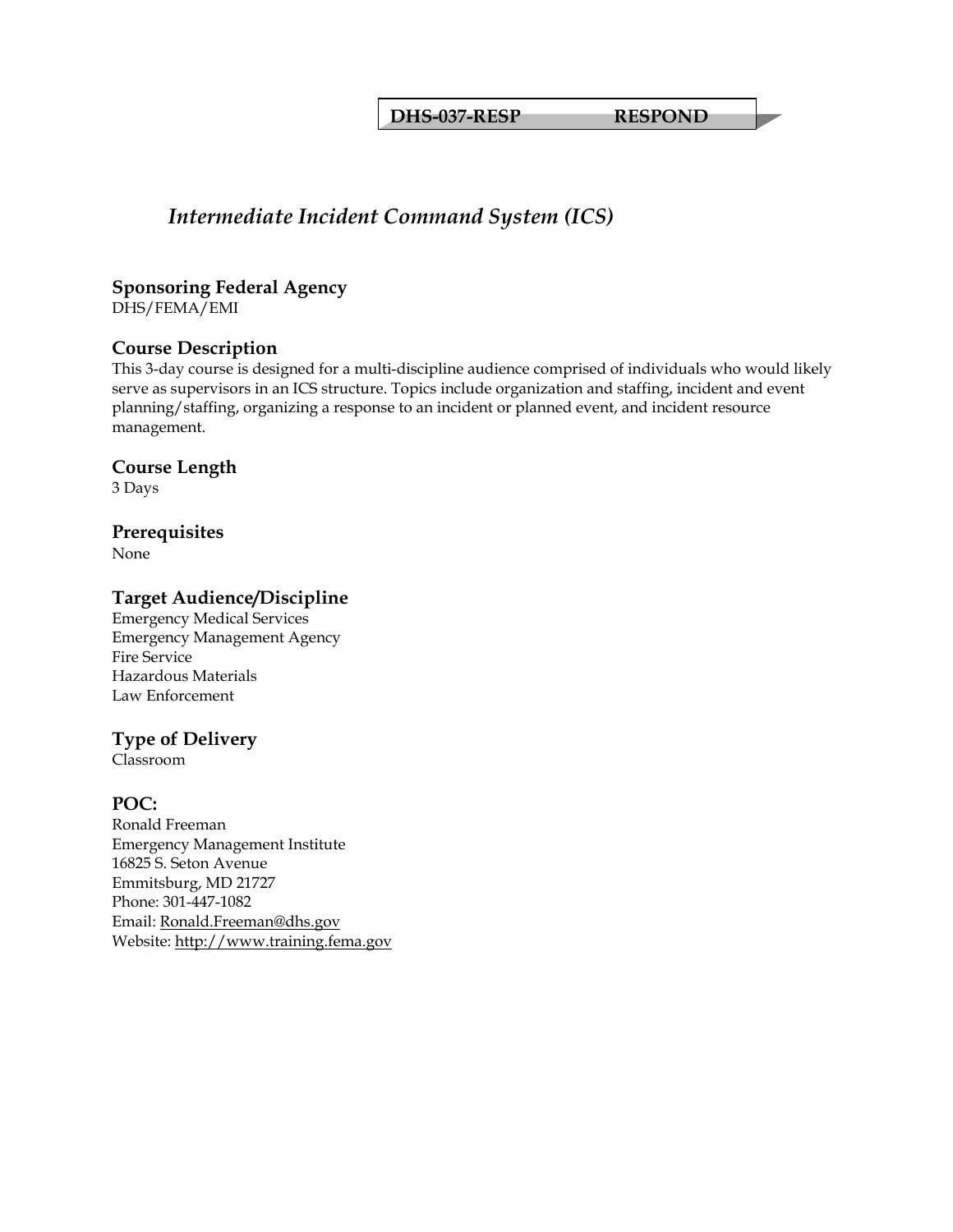#### **DHS-038-RESP RESPOND**

## *Introduction to Unified Command for Multi-Agency and Catastrophic Incidents (EMI Course Number: F315)*

#### **Sponsoring Federal Agency**

DHS/FEMA/National Fire Academy

#### **Course Description**

This course is designed for those officers who would likely function in a Command or General Staff position during a multi-agency operation. Students will be exposed to lectures and activities designed to promote a better understanding of multi-agency needs and a Unified Command structure.

## **Course Length**

2 Days

#### **Prerequisites**

None

#### **Target Audience/Discipline**

Emergency Medical Services Emergency Management Agency Fire Service Hazardous Materials Law Enforcement

#### **Type of Delivery**

Classroom

#### **POC:**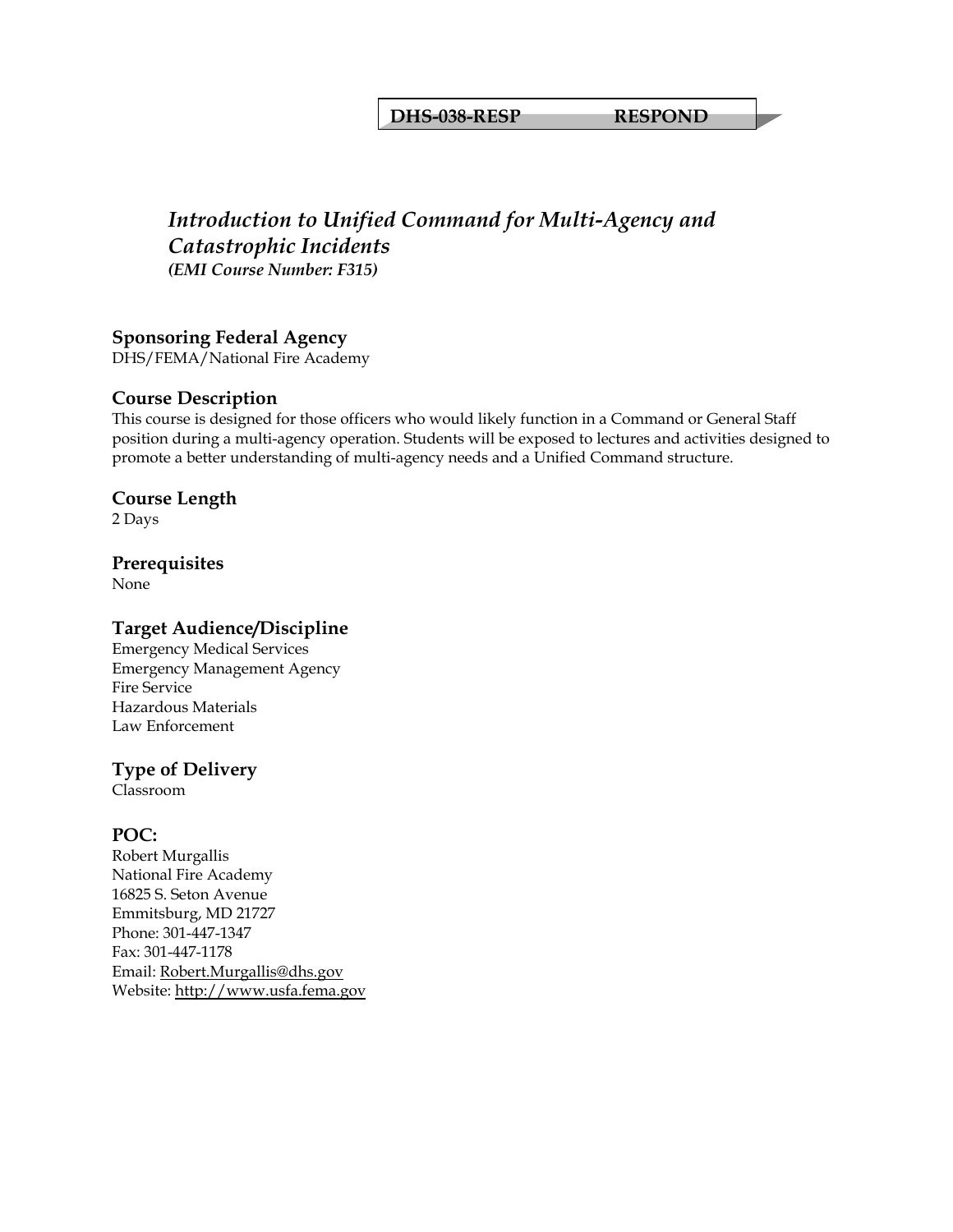#### **DHS-039-RESP RESPOND**

## *NIMS ICS for Emergency Medical Services (EMI Course Number: F163)*

**Sponsoring Federal Agency**  DHS/FEMA/National Fire Academy

## **Course Description**

This course is designed to introduce students to the concepts of the incident command system as applied in pre-hospital emergency medical services.

**Course Length**  2 Days

**Prerequisites**  None

# **Target Audience/Discipline**

Emergency Medical Services Emergency Management Agency

## **Type of Delivery**

Classroom

## **POC:**

John Brasko National Fire Academy 16825 S. Seton Avenue Emmitsburg, MD 21727 Phone: 301-447-1837 Fax: 301-447-1178 Email: [john.brasko@dhs.gov](mailto:john.brasko@dhs.gov) Website: [http://www.usfa.fema.gov](http://www.usfa.fema.gov/)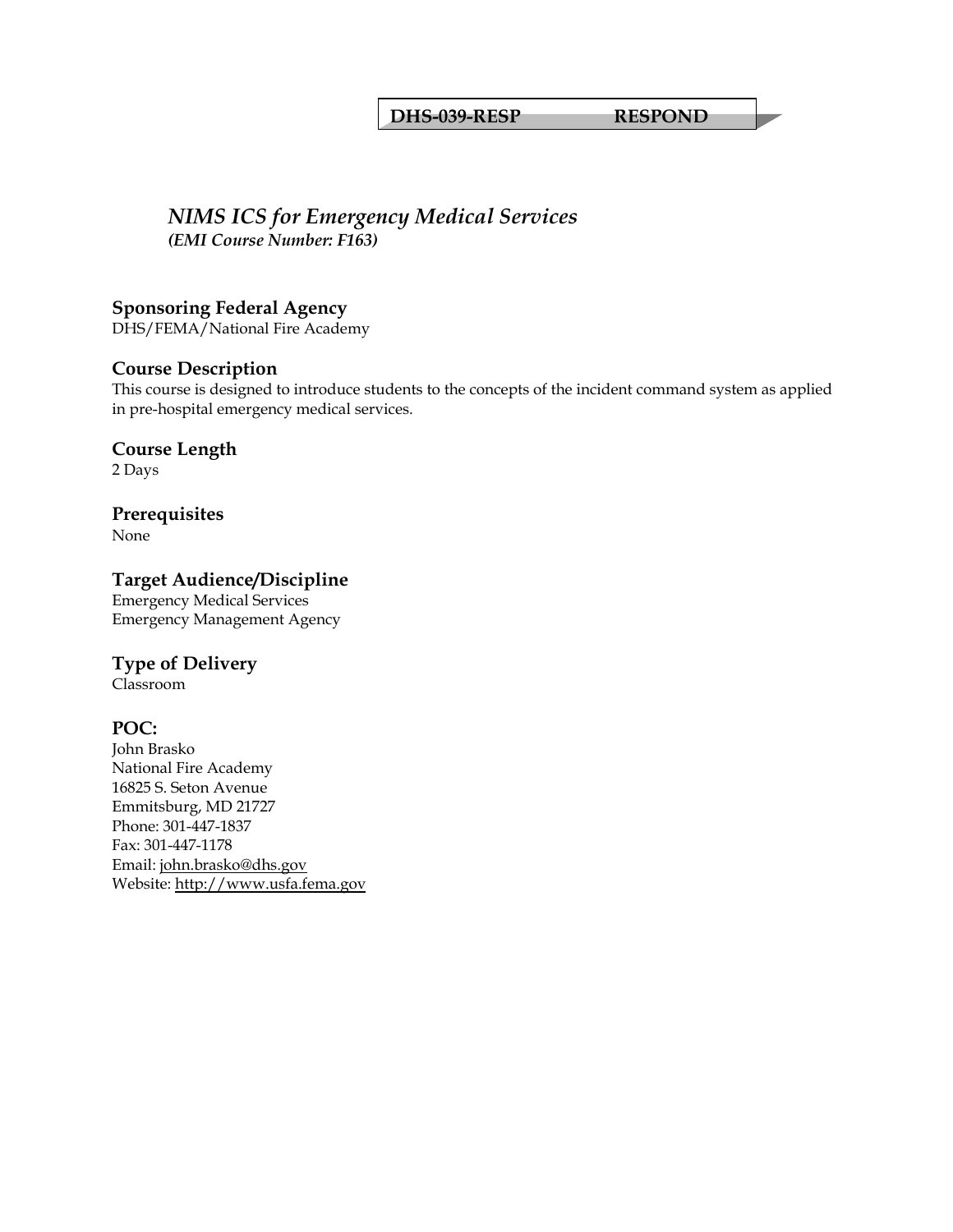#### **DHS-040-RESP RESPOND**

#### *NIMS ICS for the Fire Service (EMI Course Number: F806)*

**Sponsoring Federal Agency** 

DHS/FEMA/National Fire Academy

#### **Course Description**

This course is designed to introduce students to the concepts of the incident command system as applied in the fire service.

**Course Length**  2 Days

**Prerequisites** 

None

#### **Target Audience/Discipline**

Emergency Medical Services Emergency Management Fire Service Hazardous Materials Law Enforcement Public Works

## **Type of Delivery**

Classroom

#### **POC:**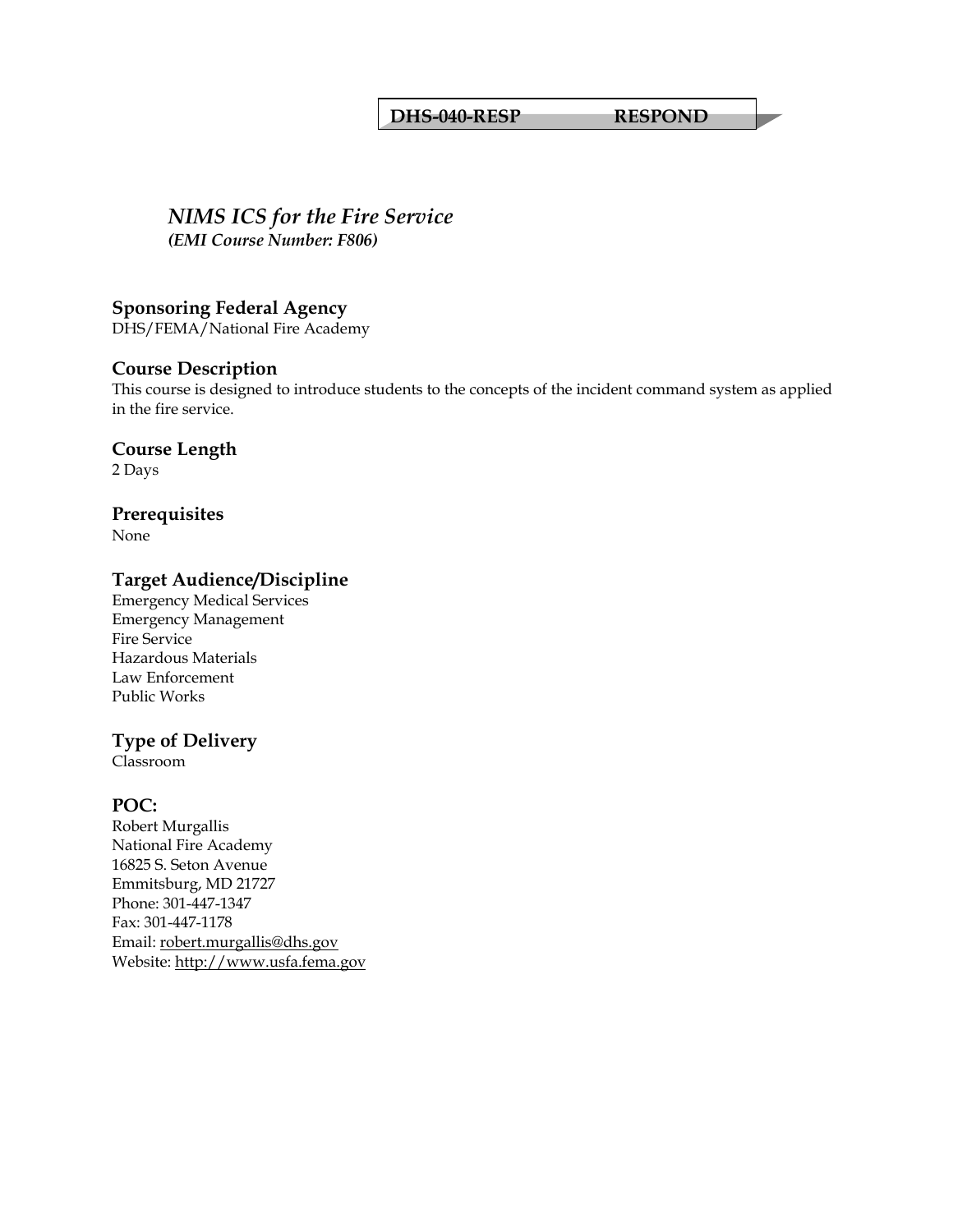#### **DHS-041-RESP RESPOND**

## *Radiological Accident Assessment Concepts (EMI Course Number: E341)*

## **Sponsoring Federal Agency**

DHS/FEMA/EMI

## **Course Description**

This course addresses the consequences of accidents involving radiological materials. Course studies include accidents or incidents involving commercial power reactors, lost sources, dispersion devices and transportation. Instruction focuses on concepts for formulating protective action recommendations following a radiological accident (i.e., dose quantities, atmospheric dispersion, dose projection, protective action guides and derived intervention levels). Participants engage in problem-solving sessions and a tabletop exercise.

#### **Course Length**

4 Days

# **Prerequisites**

None

## **Target Audience/Discipline**

Emergency Medical Services Emergency Management Agency Law Enforcement Fire Service Hazardous Material

## **Type of Delivery**

Classroom

## **POC:**

Emergency Management Institute 16825 S. Seton Avenue Emmitsburg, MD 21727 Phone: 301-447-1000 Fax: 301-447-1346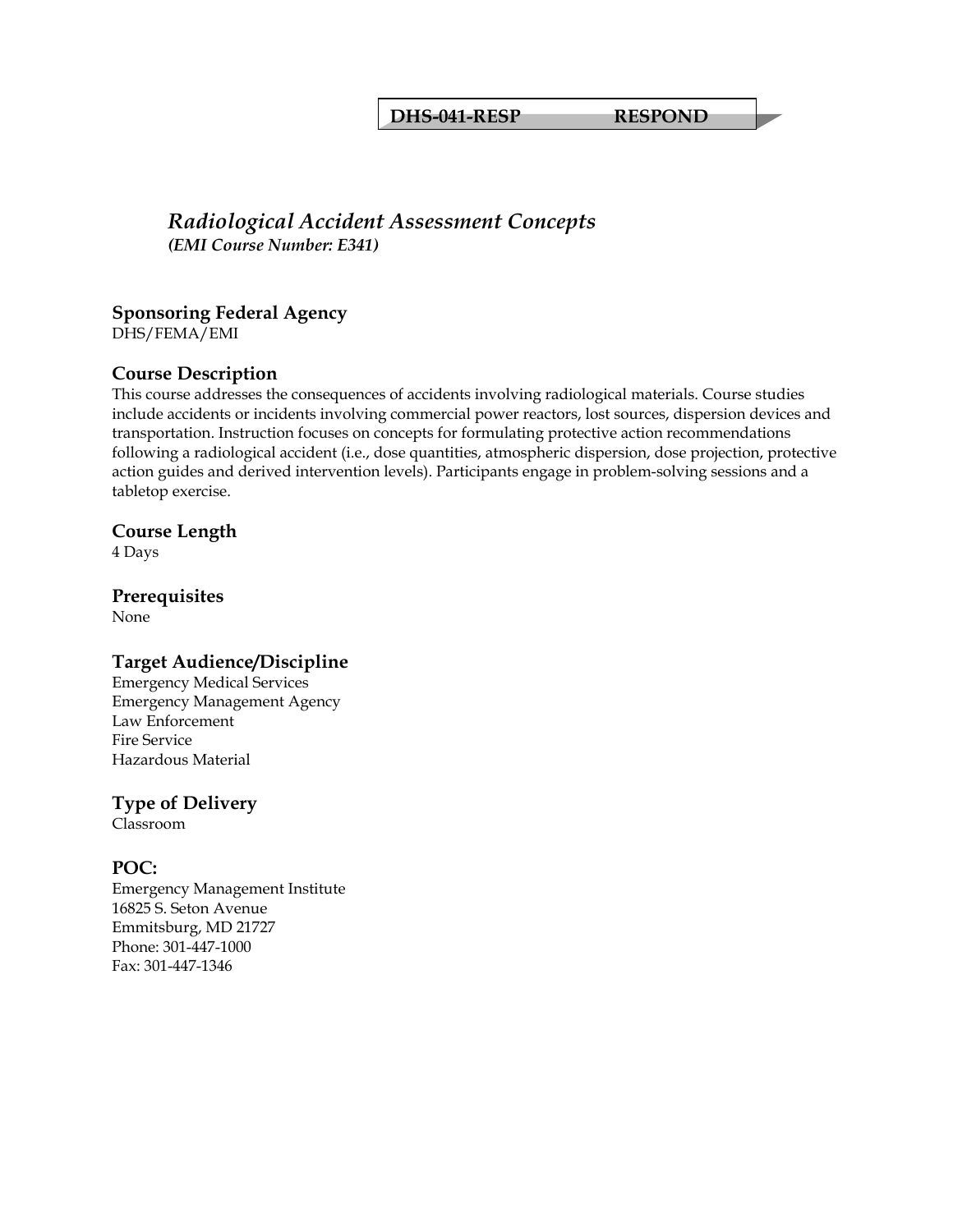#### **DHS-042-RESP RESPOND**

## *Emergency Management Framework for Tribal Governments (EMI Course Number: E580)*

#### **Sponsoring Federal Agency**

DHS/FEMA/EMI

#### **Course Description**

The course provides hands on training for tribal officials from all response disciplines to develop emergency operations plan for use in all hazards response. The course is built in compliance with NFPA 1600 standards and the Department of Homeland Security's State and Local Guidance for developing emergency operations plans. This course should be offered in conjunction with a WMD course.

#### **Course Length**

N/A

#### **Prerequisites**

None

#### **Target Audience/Discipline**

Law Enforcement Emergency Medical Services Emergency Management Agency Fire Service Hazardous Material Public Works Governmental Administrative Public Safety Communications Health Care Public Health

## **Type of Delivery**

Classroom

#### **POC:**

Linda Straka Phone: 301-447-1162 Email: [linda.straka@dhs.gov](mailto:linda.straka@dhs.gov)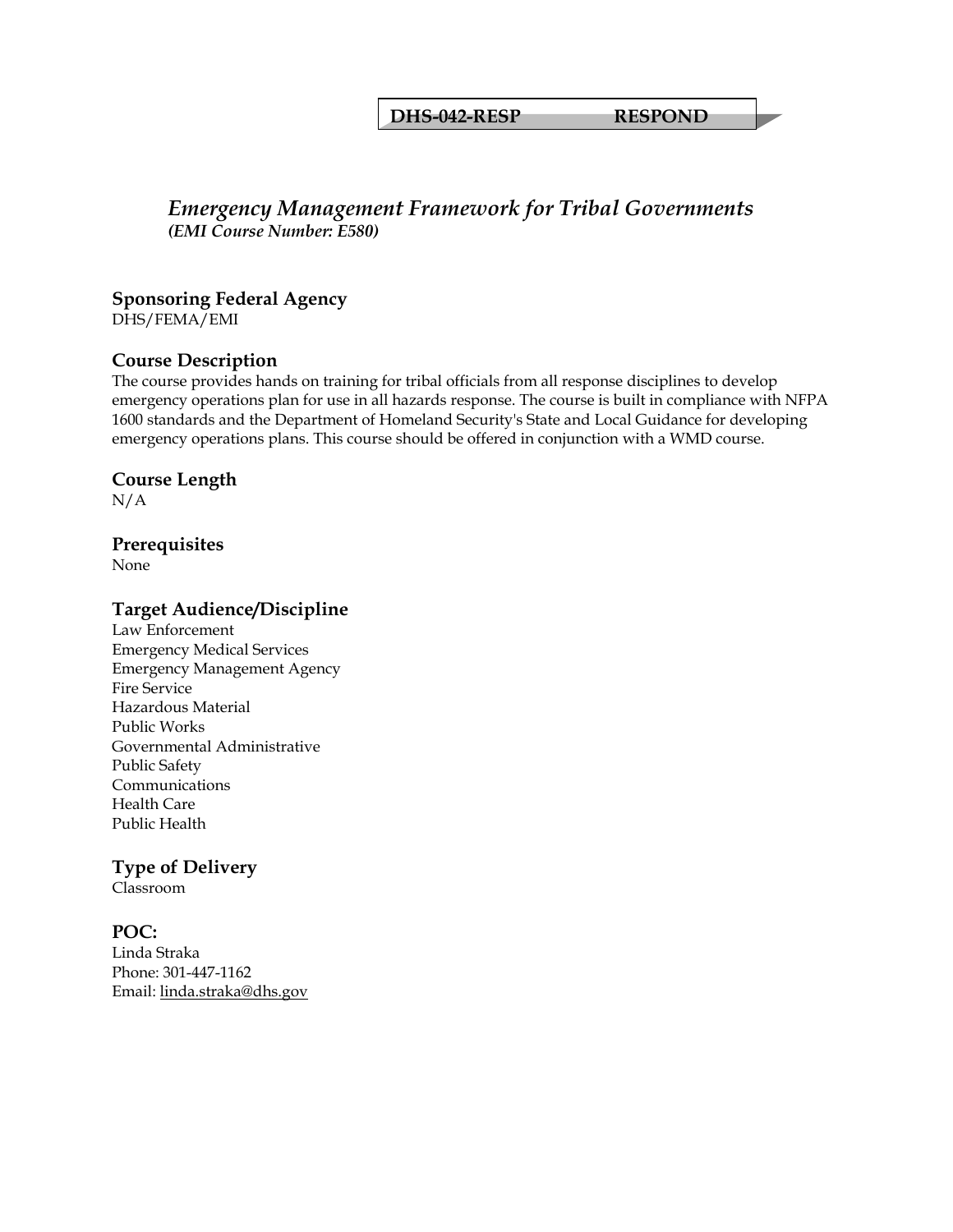#### **DHS-043-RESP RESPOND**

## *Emergency Management Operations Tribal Governments (EMI Course Number: E581)*

## **Sponsoring Federal Agency**

DHS/FEMA/EMI

#### **Course Description**

Provides hands on training for tribal emergency responders to test emergency operations plans and to assess capabilities for responding to large-scale events. The course includes NIMS, ICS, and NFPA 1600 components.

#### **Course Length**

N/A

#### **Prerequisites**

None

#### **Target Audience/Discipline**

Law Enforcement Emergency Medical Services Emergency Management Agency Fire Service Hazardous Material Public Works Governmental Administrative Public Safety Communications Health Care Public Health

## **Type of Delivery**

Classroom

#### **POC:**

Linda Straka Phone: 301-447-1162 Email: [linda.straka@dhs.gov](mailto:linda.straka@dhs.gov)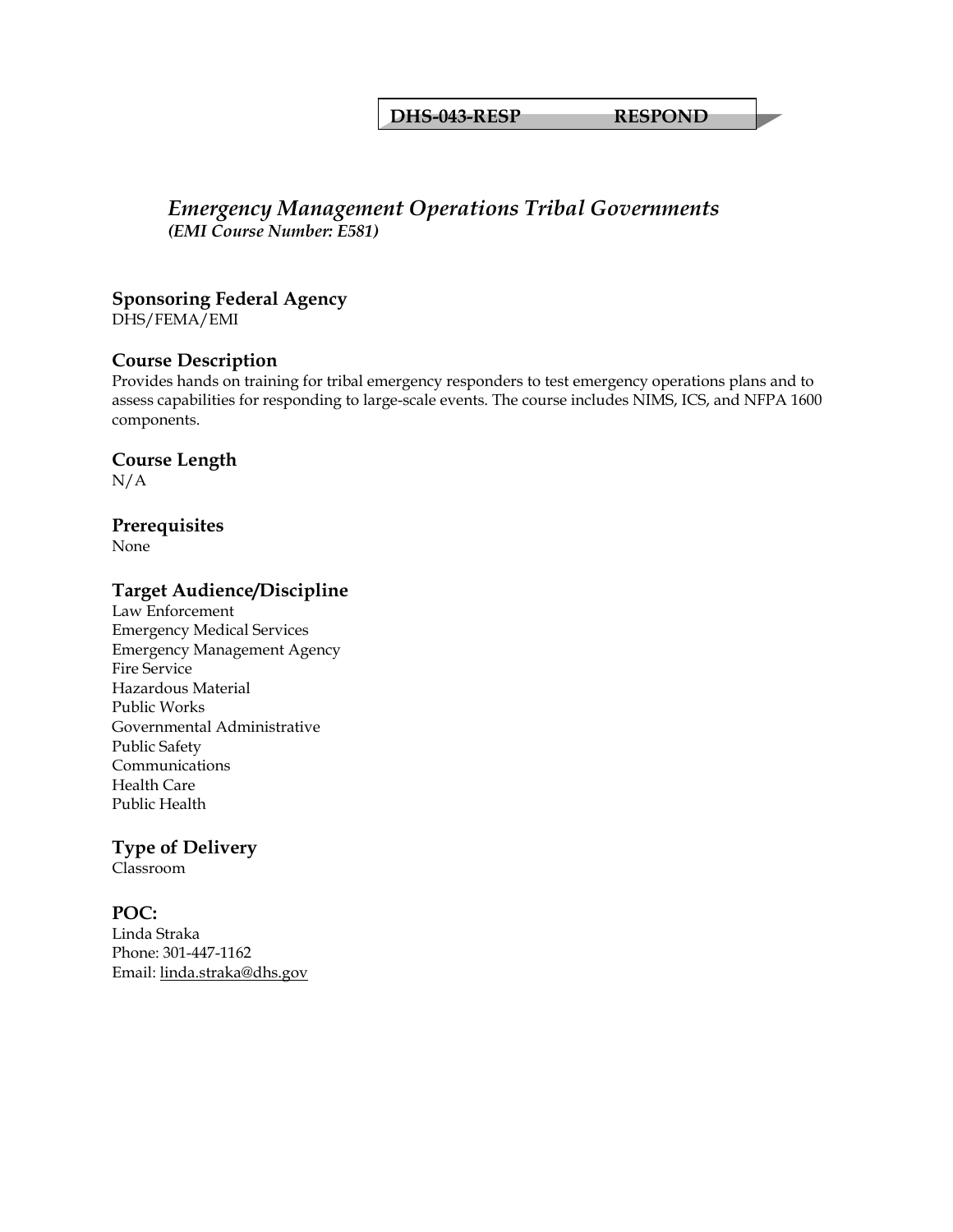#### **DHS-044-RESP RESPOND**

## *Continuity of Operations (COOP) Program Manager's Course (EMI Course Number: E/L/B550)*

## **Sponsoring Federal Agency**

DHS/FEMA/EMI

#### **Course Description**

This course is designed to acquaint experienced COOP practitioners and instructors with the Continuity of Operations (COOP) Managers Course materials. The objectives include - defining COOP, explaining the benefits of a viable COOP program and plan, identifying processes, resources, and tasks necessary to implement and manage a successful COOP program. The course will also refresh experienced instructors on instructional methodology and techniques.

#### **Course Length**

N/A

## **Prerequisites**

None

#### **Target Audience/Discipline**  Governmental Administrative

## **Type of Delivery**

Classroom

#### **POC:**

Stephen Borth Phone: 202-646-7975 Email: [stephen.borth@dhs.gov](mailto:stephen.borth@dhs.gov)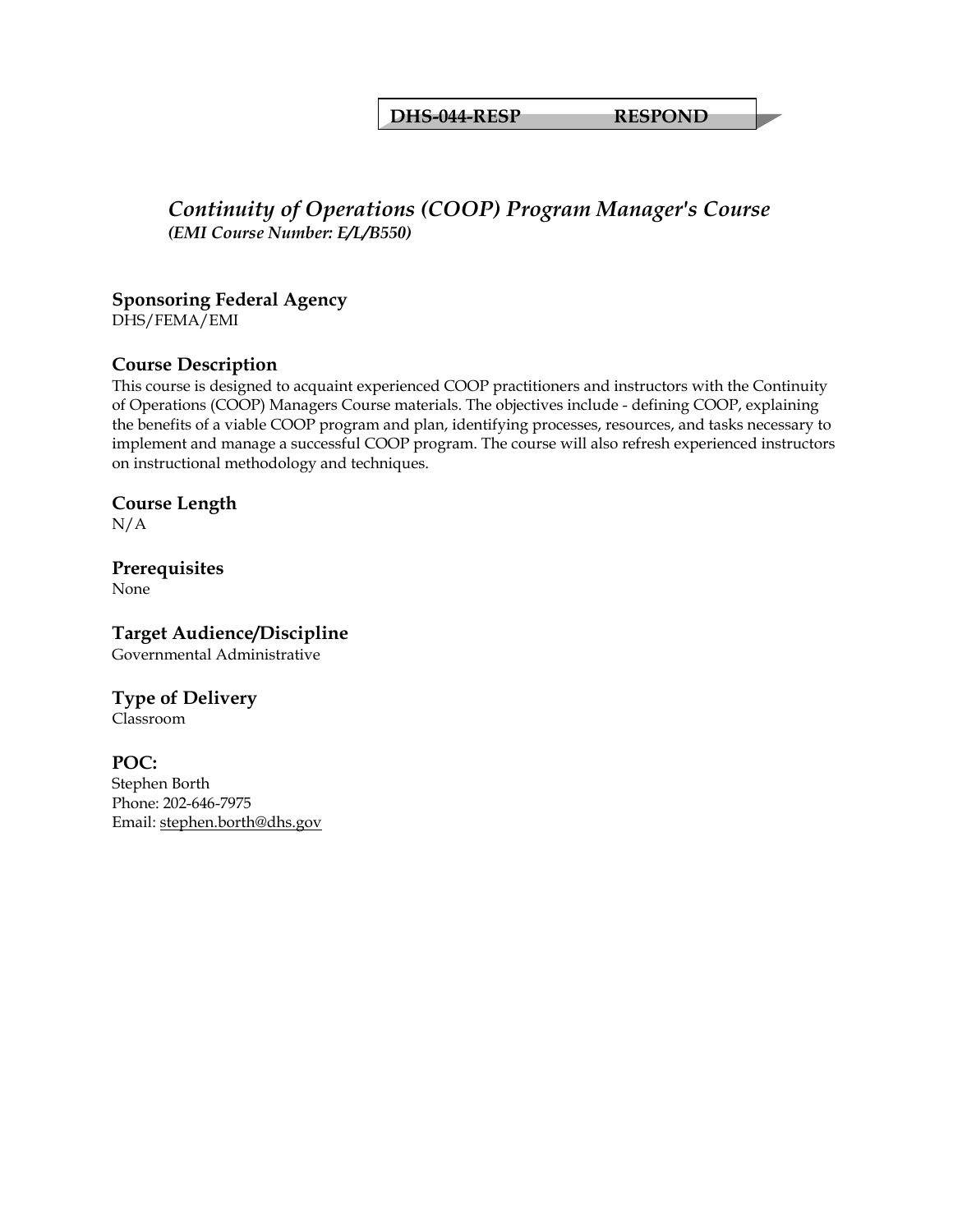#### **DHS-045-RESP RESPOND**

## *Continuity of Operations (COOP) Program Manager's Course Train-the-Trainer (EMI Course Number: E/L/B548)*

## **Sponsoring Federal Agency**

DHS/FEMA/EMI

#### **Course Description**

This Train-the Trainer course is designed to acquaint experienced COOP practitioners and instructors with the Continuity of Operations (COOP) Managers Course materials. The objectives include - defining COOP, explaining the benefits of a viable COOP program and plan, identifying processes, resources, and tasks necessary to implement and manage a successful COOP program. The course will also refresh experienced instructors on instructional methodology and techniques.

## **Course Length**

N/A

**Prerequisites**  None

**Target Audience/Discipline**  Governmental Administrative

## **Type of Delivery**

Classroom

## **POC:**

Stephen Borth Phone: 202-646-7975 Email: [stephen.borth@dhs.gov](mailto:stephen.borth@dhs.gov)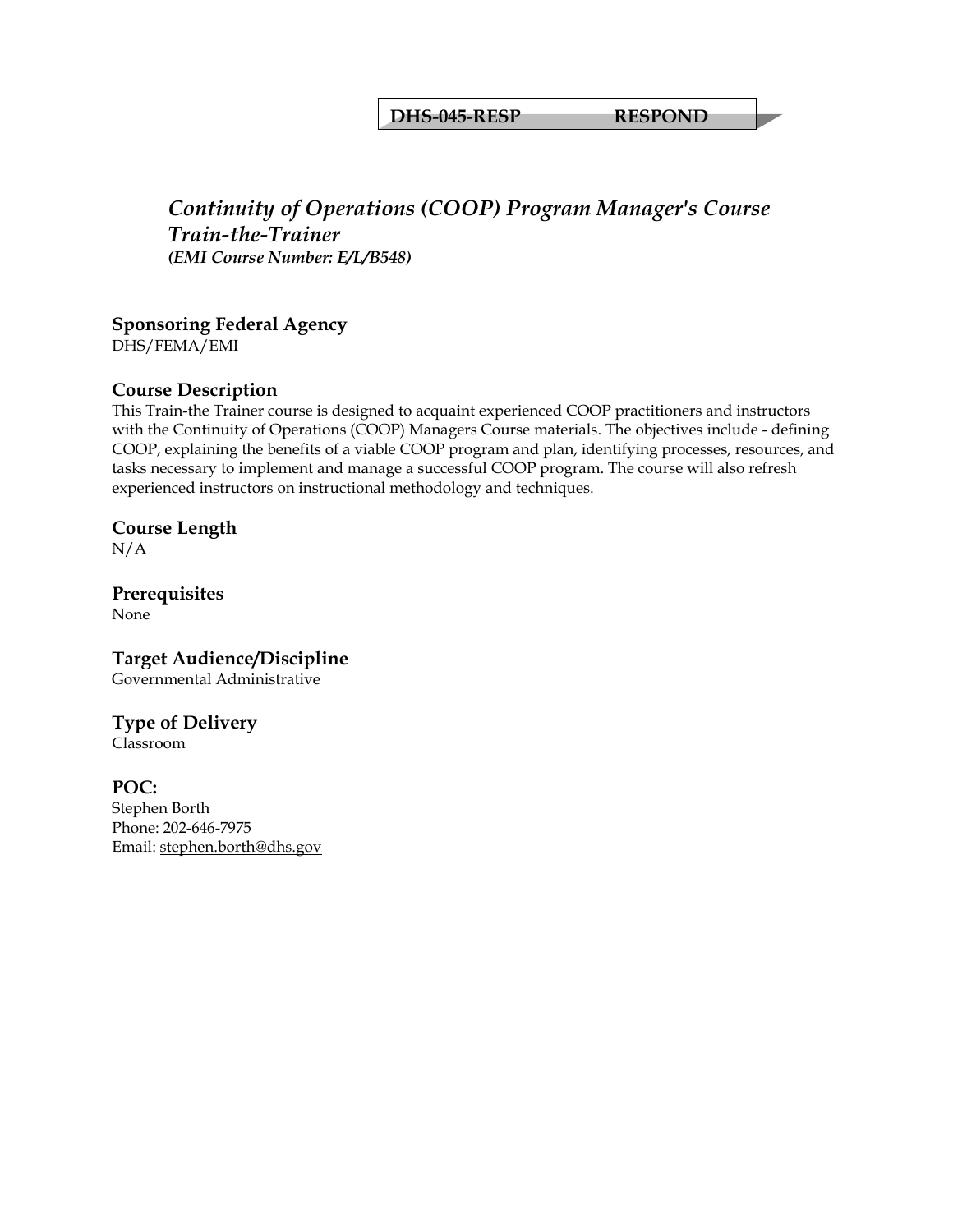**DHS-046-RESP RESPOND** 

## *Surveillance Detection Training for Municipal Officials, State/Local Law Enforcement*

#### **Sponsoring Federal Agency**

DHS – Office of Infrastructure Protection (OIP)

#### **Course Description**

This three (3) day program is offered to municipal security officials, state/local and tribal law enforcement agencies to provide the knowledge and skill necessary to establish surveillance detection teams to protect critical infrastructure and key resources during periods of elevated threats. Learning activities provide an awareness of terrorist tactics, attack history and illustrates the means and methods to detect surveillance through practical exercises at venues selected by the host agency. Participants collaborate with other security and law enforcement professionals and develop a usable surveillance detection plan.

#### **Course Length**

3 Days

#### **Prerequisites**

At minimum participants must have an understanding of basic security principles with responsibilities for facility/building security and developing plans to enhance infrastructure security during periods of elevated threats.

#### **Target Audience/Discipline**

Municipal Facility/Building Security Managers State/Local/Tribal law enforcement agencies

#### **Type of Delivery**

The program is delivered in a classroom and practical setting using five modules of informal lecture and two street exercises. The Mobile Training Team is typically supported by 3 instructors for 25 students.

#### **POC:**

Dennis Sill Training Coordinator IP/Risk Management Division Department of Homeland Security (703)235-5779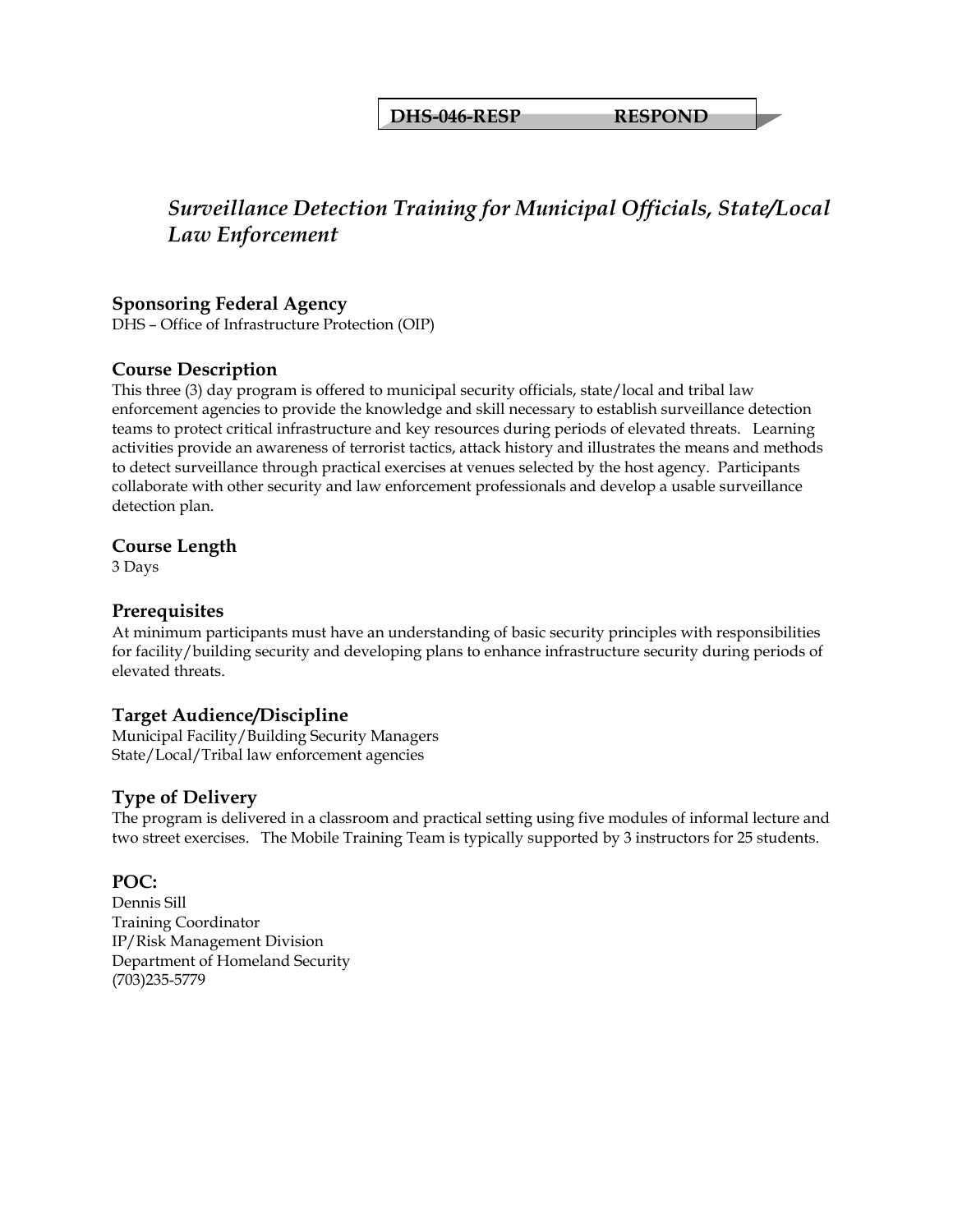**DHS-047-RESP RESPOND** 

## *Emergency Management Assistance Compact (EMAC) Operations (EMI Course Number: E430)*

#### **Sponsoring Federal Agency**

DHS/FEMA/EMI

## **Course Description**

The primary goal of this field course is to introduce state-level participants to the EMAC process and assist them in gaining enough familiarity with the EMAC process that, if an event occurs that requires their participation through EMAC, they know what is expected of them; in general, how to proceed; and what documentation and sources of information to look to for guidance. Since the EMAC process is still being perfected and, therefore, the process will continue to be fine-tuned over time, one of the goals of the field course is to ensure that participants can locate the latest information on the EMAC processes at the time at which they need them. Target Audience This course is targeted to the operational level – people who will request EMAC services and support and people who will be deployed into the field as members of an A-Team. Secondarily, this course will support the needs of others who are involved in the EMAC process, but are not deployed, including managers and support people who are not deployed into the field, by developing a basic understanding and appreciation of how the EMAC process works and the roles and responsibilities of those involved in the EMAC process. Unit Objectives: • Explain what EMAC is and its purpose • Describe the EMAC Concept of Operations • Explain the responsibilities of member states • Recognize the EMAC Process • Recognize key roles and responsibilities in the EMAC process • Recognize key documents used in the EMAC process and describe how each is used • Recognize and associate definitions of key terms • Locate information about the EMAC process, roles, and responsibilities in the EMAC Guidebook and Operating Procedures and on the EMAC website

#### **Course Length**

NA

## **Prerequisites**

NA

## **Target Audience/Discipline**

Targeted to the operational level – people who will request EMAC services and support and people who will be deployed into the field as members of an A-Team.

#### **Type of Delivery** NA

**POC:**  Maria Moore Phone: 301-447-1501 Email: maria.moore@dhs.gov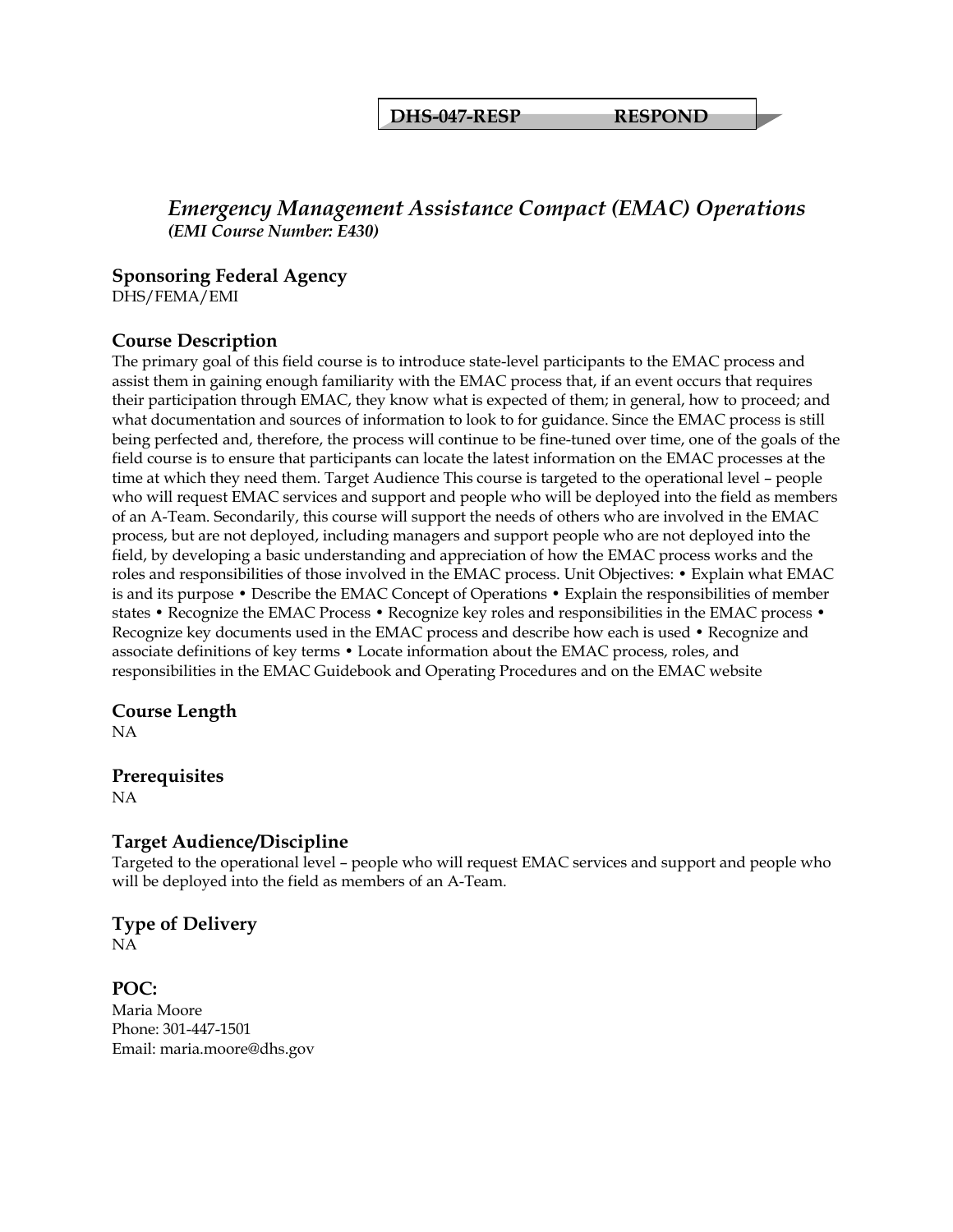**DHS-048-RESP RESPOND** 

## *ICS 100 – Introduction to ICS*

#### **Sponsoring Federal Agency**

DHS/FEMA/EMI

## **Course Description**

ICS 100, Introduction to the Incident Command System, introduces the Incident Command System (ICS) and provides the foundation for higher level ICS training. This course describes the history, features and principles, and organizational structure of the Incident Command System. It also explains the relationship between ICS and the National Incident Management System (NIMS).

#### **Course Length**

NA

# **Prerequisites**

NA

## **Target Audience/Discipline**

Emergency Management Emergency Operations Emergency Medical Fire Hazardous Materials Law Enforcement

## **Type of Delivery**

Web-based and classroom-delivered courses

## **POC:**

Ronald Freeman Emergency Management Institute 16825 S. Seton Avenue Emmitsburg, MD 21727 Phone: 301-447-1082 Email: [Ronald.Freeman@dhs.gov](mailto:Ronald.Freeman@dhs.gov) Website: [http://www.training.fema.gov](http://www.training.fema.gov/)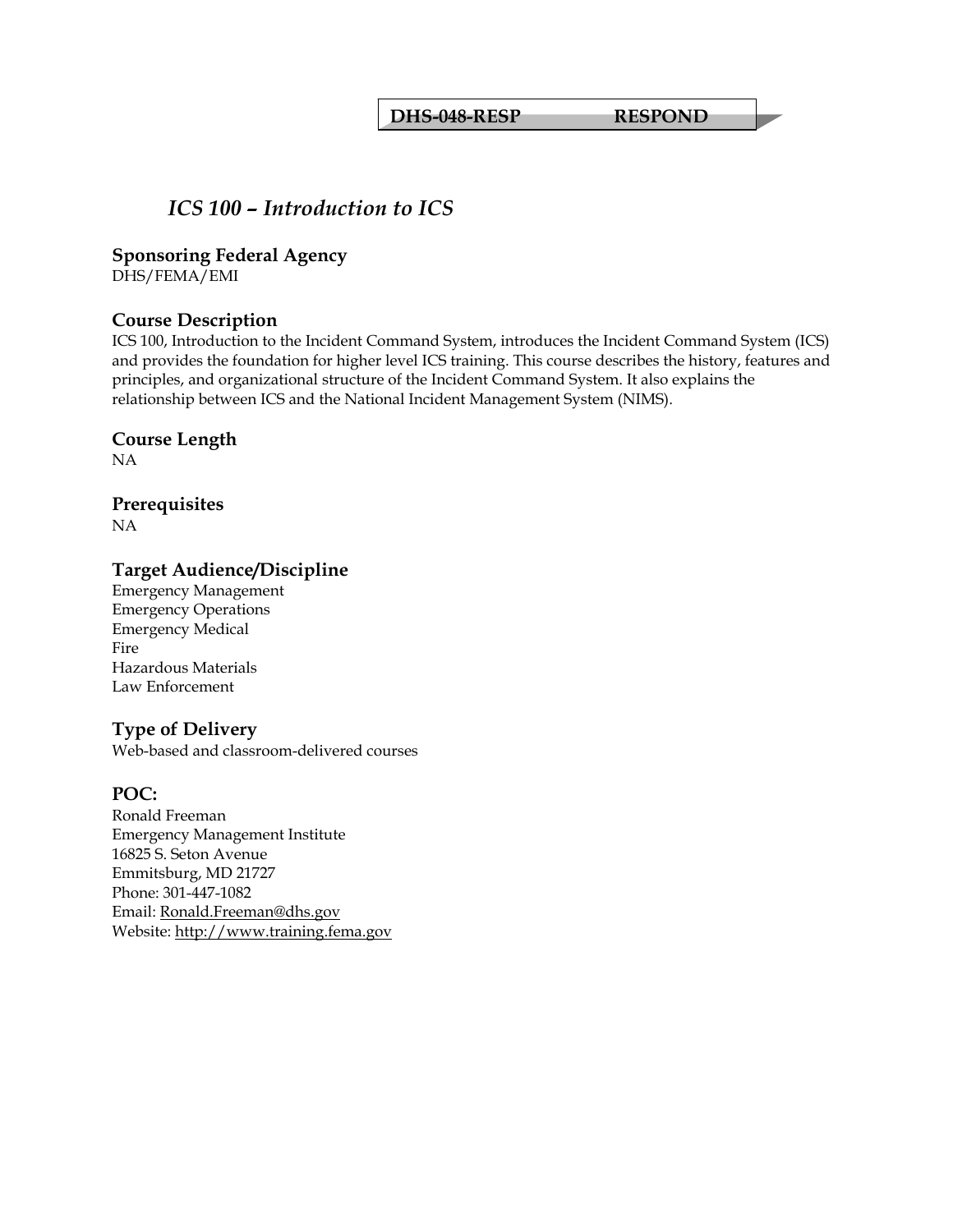**DHS-049-RESP RESPOND** 

# *ICS 200 – Basic ICS*

#### **Sponsoring Federal Agency**

DHS/FEMA/EMI

#### **Course Description**

ICS 200 is designed to enable personnel to operate efficiently during an incident or event within the Incident Command System (ICS). ICS-200 provides training on and resources for personnel who are likely to assume a supervisory position within the ICS.

The training is comprised of the following lessons: Unit 1: Course Overview Unit 2: Leadership & Management Unit 3: Delegation of Authority & Management by Objectives Unit 4: Functional Areas & Positions Unit 5: Briefings Unit 6: Organizational Flexibility Unit 7: Transfer of Command Unit 8: Course Summary

#### **Course Length**  NA

#### **Prerequisites**  ICS-100

#### **Target Audience/Discipline**

Persons involved with emergency planning, response or recovery efforts

#### **Type of Delivery**

Web-based

#### **POC:**

Ronald Freeman Emergency Management Institute 16825 S. Seton Avenue Emmitsburg, MD 21727 Phone: 301-447-1082 Email: [Ronald.Freeman@dhs.gov](mailto:Ronald.Freeman@dhs.gov) Website: [http://www.training.fema.gov](http://www.training.fema.gov/)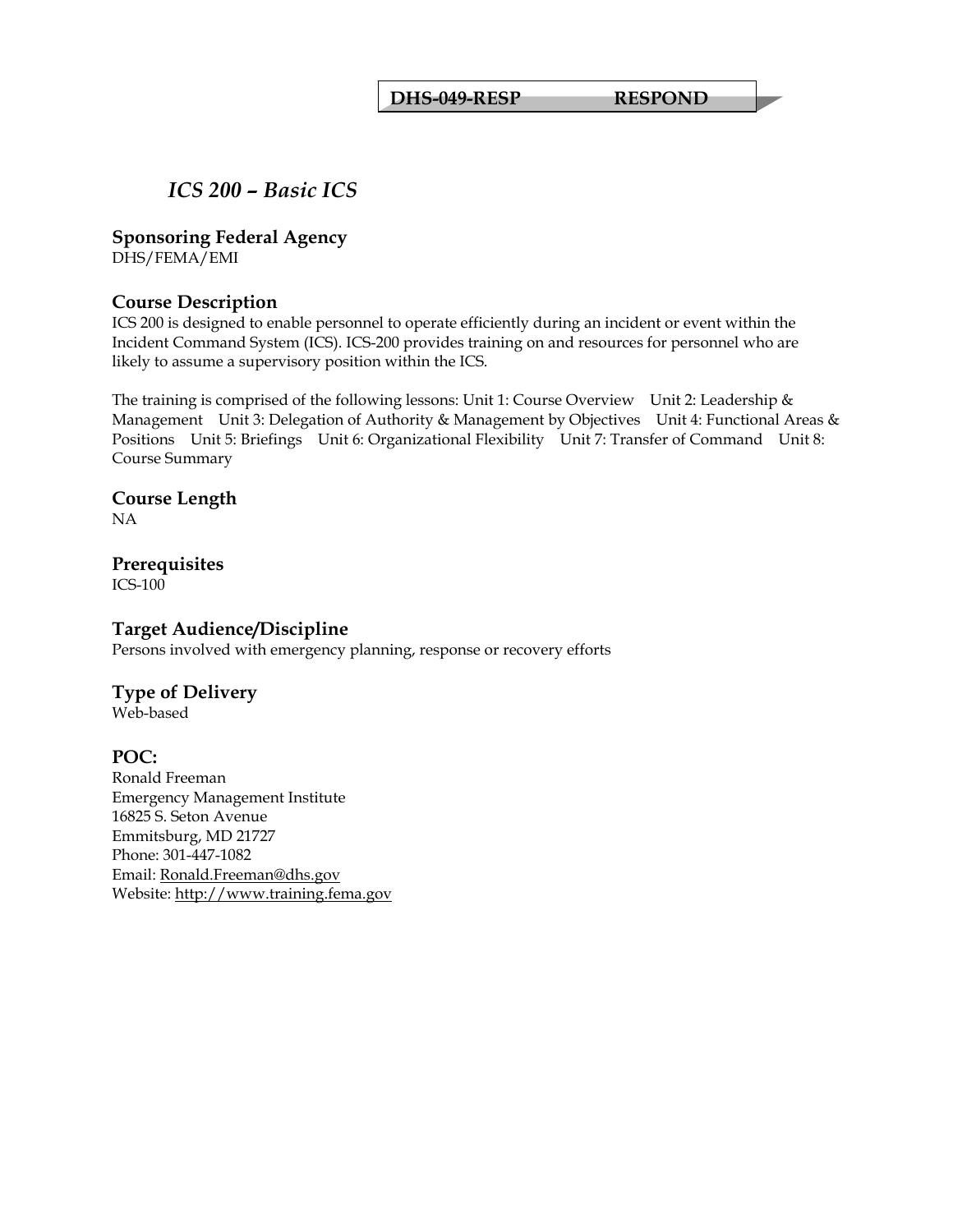# *ICS 300 Intermediate ICS*

**Sponsoring Federal Agency** 

DHS/FEMA/EMI

#### **Course Description**

This 3-day course is designed for a multi-discipline audience comprised of individuals who would likely serve as supervisors in an ICS structure. Topics include organization and staffing, incident and event planning/staffing, organizing a response to an incident or planned event, and incident resource management.

#### **Course Length**

3 Days

#### **Prerequisites**

ICS-100, ICS 200

#### **Target Audience/Discipline**

Emergency Management Emergency Operations Emergency Medical Fire Hazardous Materials Law Enforcement

## **Type of Delivery**

Classroom-delivered

#### **POC:**

Ronald Freeman Emergency Management Institute 16825 S. Seton Avenue Emmitsburg, MD 21727 Phone: 301-447-1082 Email: [Ronald.Freeman@dhs.gov](mailto:Ronald.Freeman@dhs.gov) Website: [http://www.training.fema.gov](http://www.training.fema.gov/)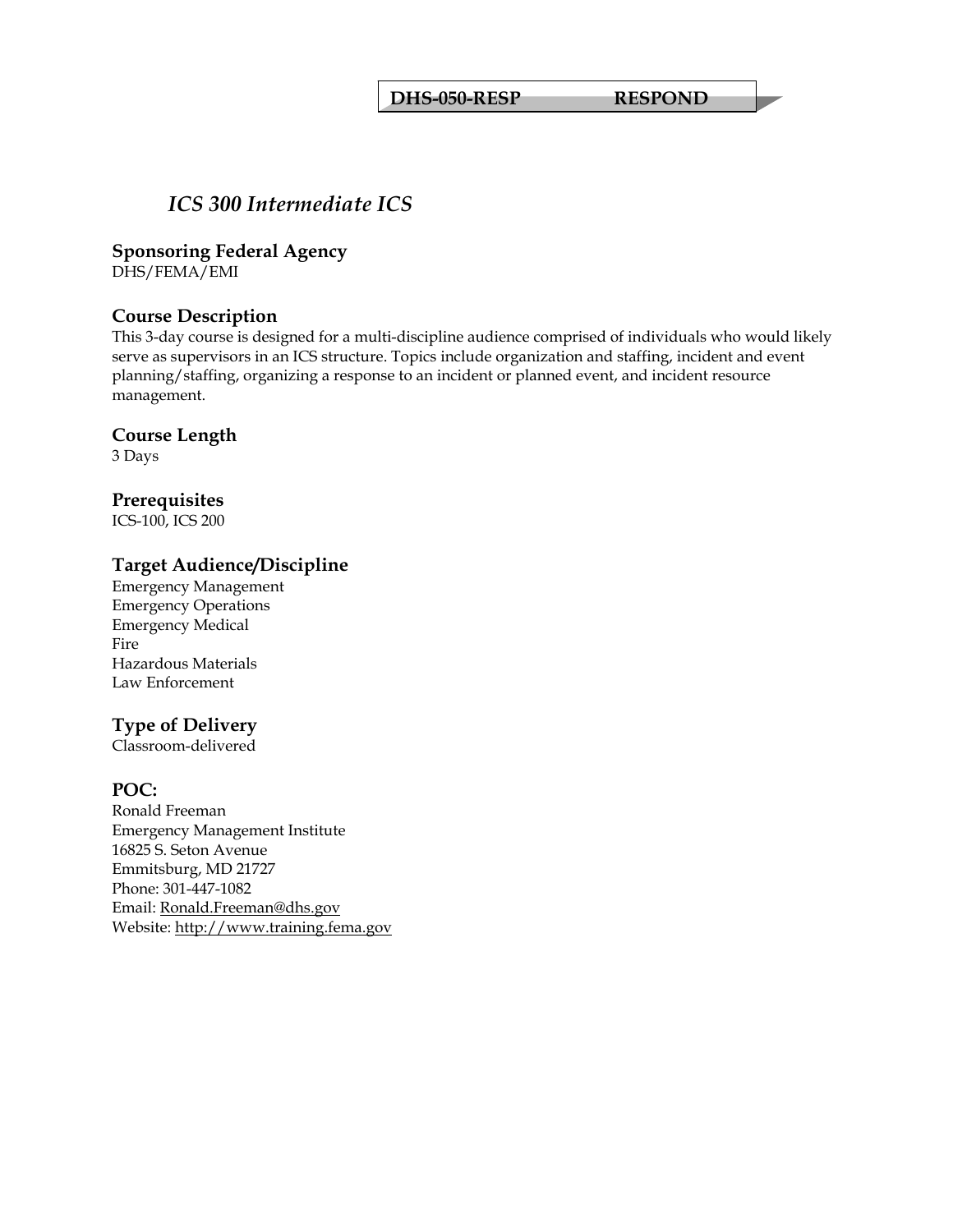#### **DHS-051-RESP RESPOND**

# *ICS 400 Advanced ICS*

**Sponsoring Federal Agency** 

DHS/FEMA/EMI

#### **Course Description**

This 3 1/2-day course is designed for a multi-discipline audience comprised of individuals who would likely serve as Incident Commanders in an ICS structure. Topics include command and general staff, unified command, major incident management, area command, and multi-agency coordination.

#### **Course Length**

3.5 Days

**Prerequisites**  ICS-100, ICS 200, ICS 300

## **Target Audience/Discipline**

Emergency Management Emergency Operations Emergency Medical

## **Type of Delivery**

Classroom-delivered

#### **POC:**

Ronald Freeman Emergency Management Institute 16825 S. Seton Avenue Emmitsburg, MD 21727 Phone: 301-447-1082 Email: [Ronald.Freeman@dhs.gov](mailto:Ronald.Freeman@dhs.gov) Website: [http://www.training.fema.gov](http://www.training.fema.gov/)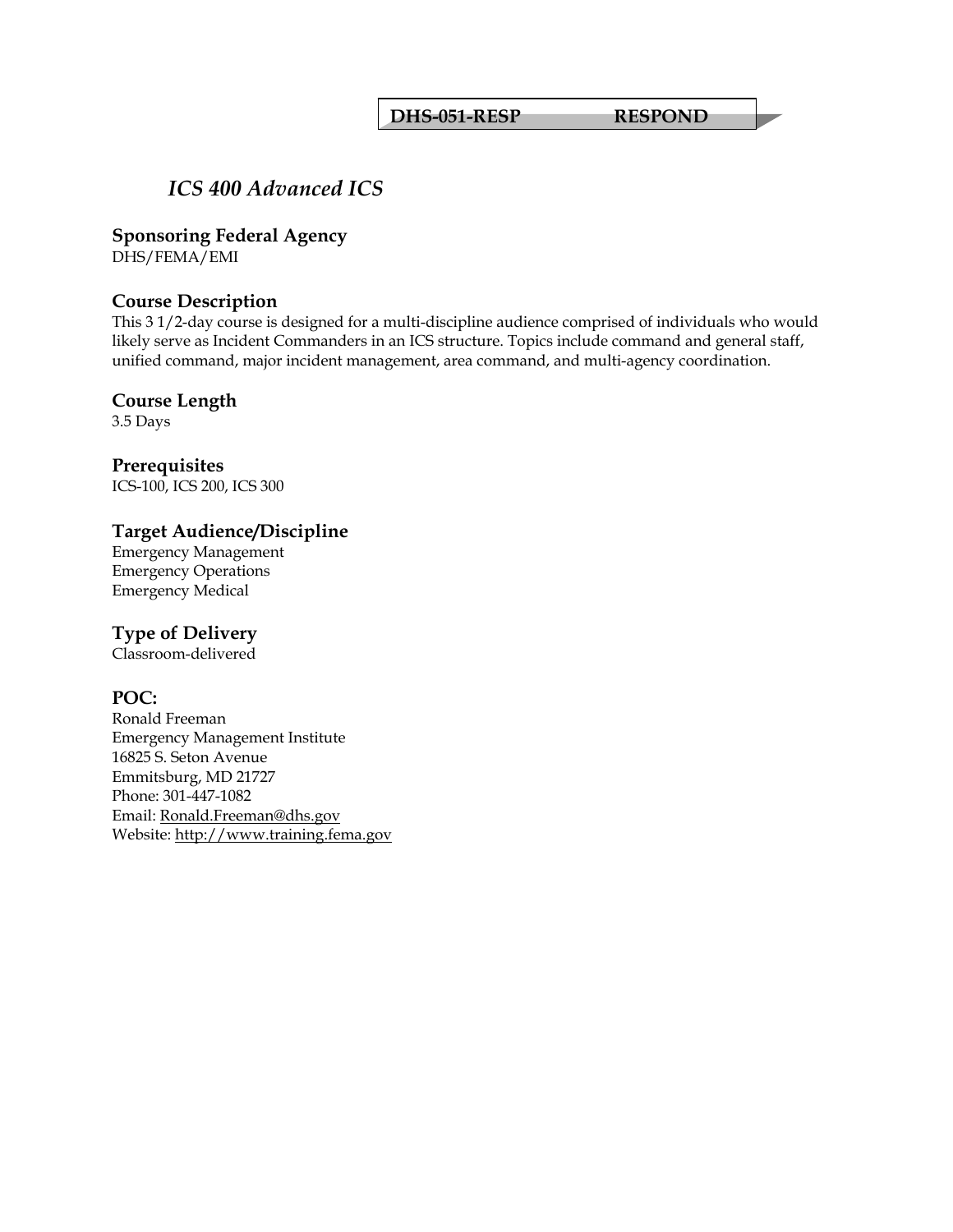**DHS-052-RESP RESPOND** 

# *IS 700 National Incident Management System (NIMS)*

**Sponsoring Federal Agency** 

DHS/FEMA/EMI

#### **Course Description**

This course introduces NIMS and takes approximately three hours to complete. It explains the purpose, principles, key components and benefits of NIMS. The course also contains "Planning Activity" screens giving you an opportunity to complete some planning tasks during this course. The planning activity screens are printable so that you can use them after you complete the course.

**Course Length** 

3 Hours

**Prerequisites**  NA

**Target Audience/Discipline** 

Persons involved with emergency planning, response or recovery efforts

**Type of Delivery** Web-based

**POC:**  <http://training.fema.gov/EMIWeb/IS/is700.asp>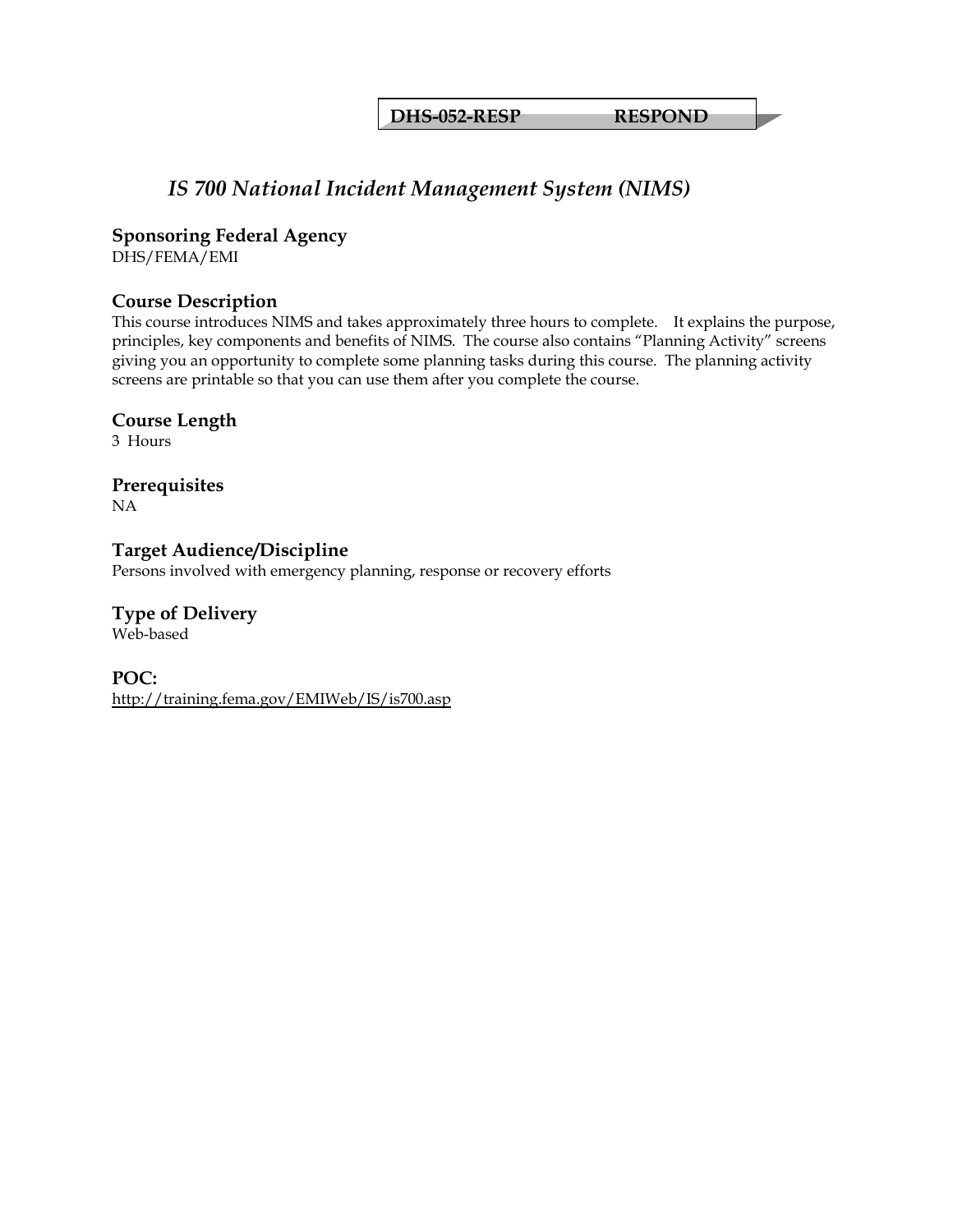**DHS-053-RESP RESPOND** 

# *IS 800 National Response Plan*

**Sponsoring Federal Agency** 

DHS/FEMA/EMI

#### **Course Description**

The National Response Plan, or (NRP), specifies how the resources of the Federal Government will work in concert with State, local, and tribal governments and the private sector to respond to Incidents of National Significance. The NRP is predicated on the National Incident Management System, NIMS. Together the NRP and NIMS provide a nationwide template for working together to prevent or respond to threats and incidents regardless of cause, size, or complexity.

This course introduces you to the NRP, including the concept of operations upon which the plan is built, roles and responsibilities of the key players, and the organizational structures used to manage these resources. The NRP provides a framework to ensure that we can all work together when our Nation is threatened.

**Course Length**  NA

**Prerequisites**  NA

#### **Target Audience/Discipline**

Persons involved with emergency planning, response or recovery efforts

#### **Type of Delivery**

Web-based

**POC:** 

<http://training.fema.gov/EMIWeb/IS/is800.asp>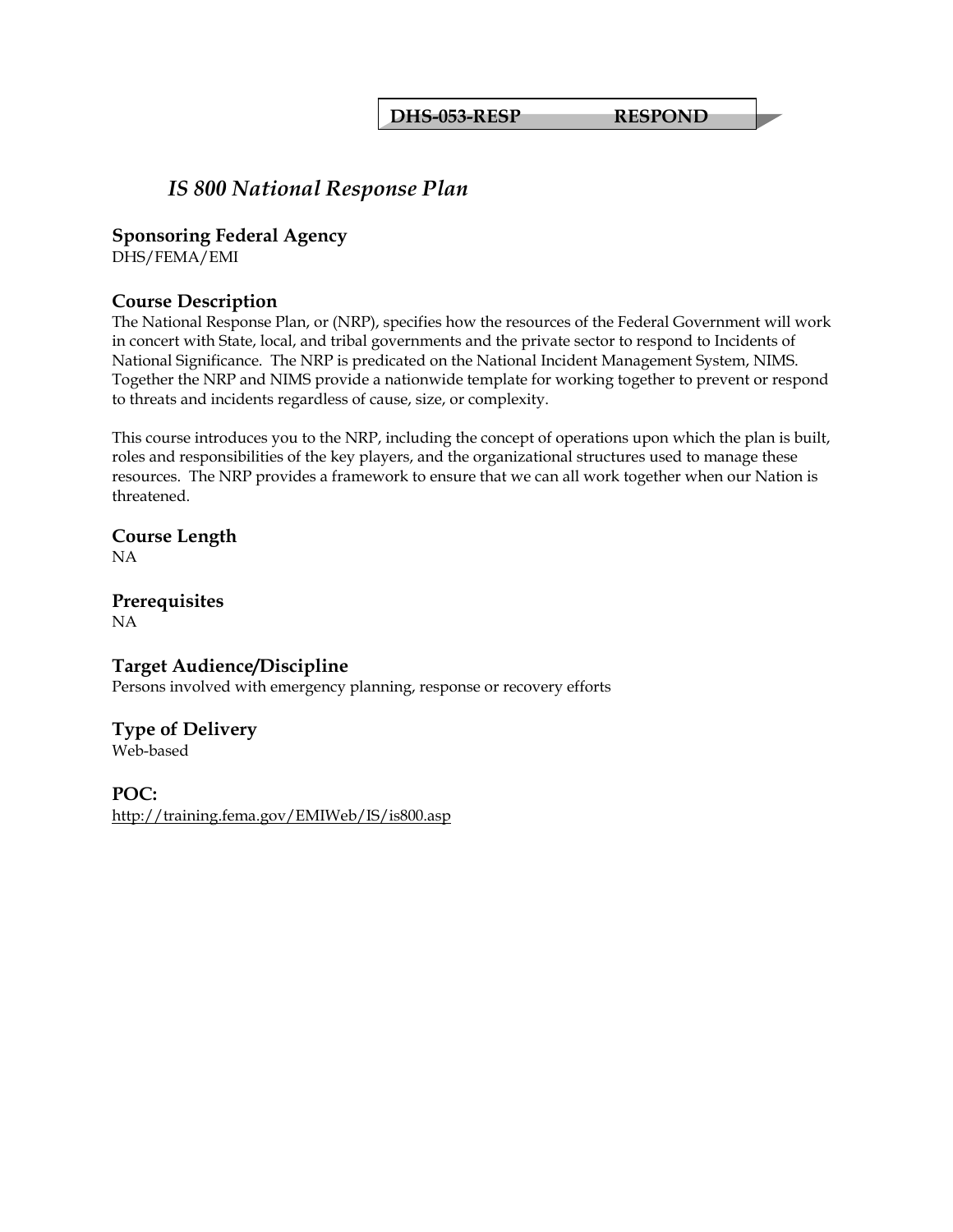**DHS-054-RESP RESPOND** 

#### *IS100 Introduction to ICS for Federal Disaster Workers (EMI Course Number: I100)*

#### **Sponsoring Federal Agency**

DHS/FEMA/EMI

#### **Course Description**

This is a web-based course, based on the National Interagency Incident Management System (NIIMS) training program, and designed for employees of FEMA and other federal departments and agencies that have disaster responsibilities.

#### **Course Length**  NA

#### **Prerequisites**  NA

**Target Audience/Discipline**  Persons involved with emergency planning, response or recovery efforts

#### **Type of Delivery** Web-based

**POC:**  [http://training.fema.gov](http://training.fema.gov/)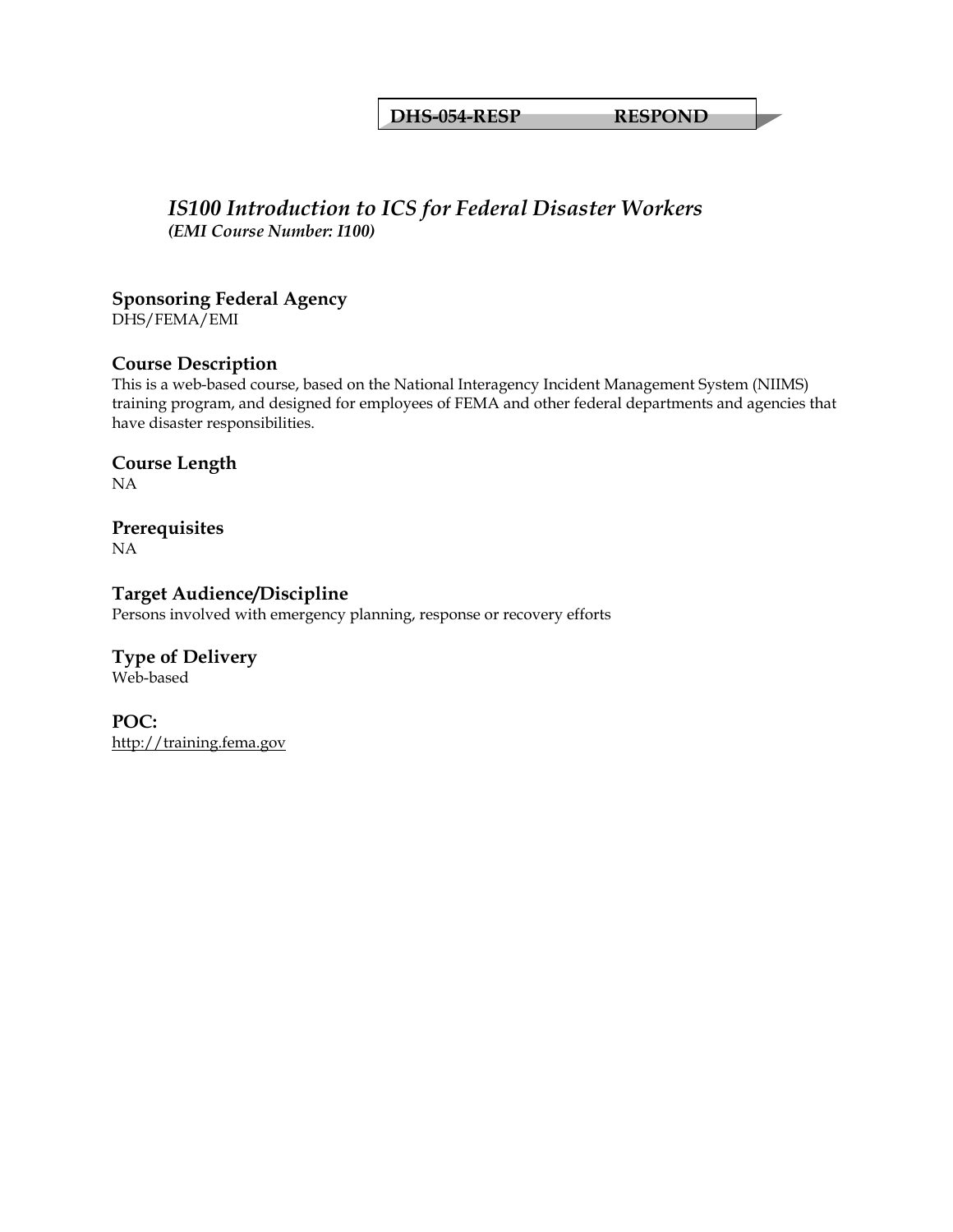#### **DHS-055-RESP RESPOND**

#### *IS200 Basic ICS for Federal Disaster Workers (EMI Course Number: I200)*

**Sponsoring Federal Agency**  DHS/FEMA/ EMI

#### **Course Description**

A follow-up to IS100, this web-based course provides more hands-on training in ICS and is designed for federal audiences.

**Course Length**  NA

**Prerequisites**  IS100

**Target Audience/Discipline**  Persons involved with emergency planning, response or recovery efforts

**Type of Delivery** Web-based

**POC:**  [http://training.fema.gov](http://training.fema.gov/)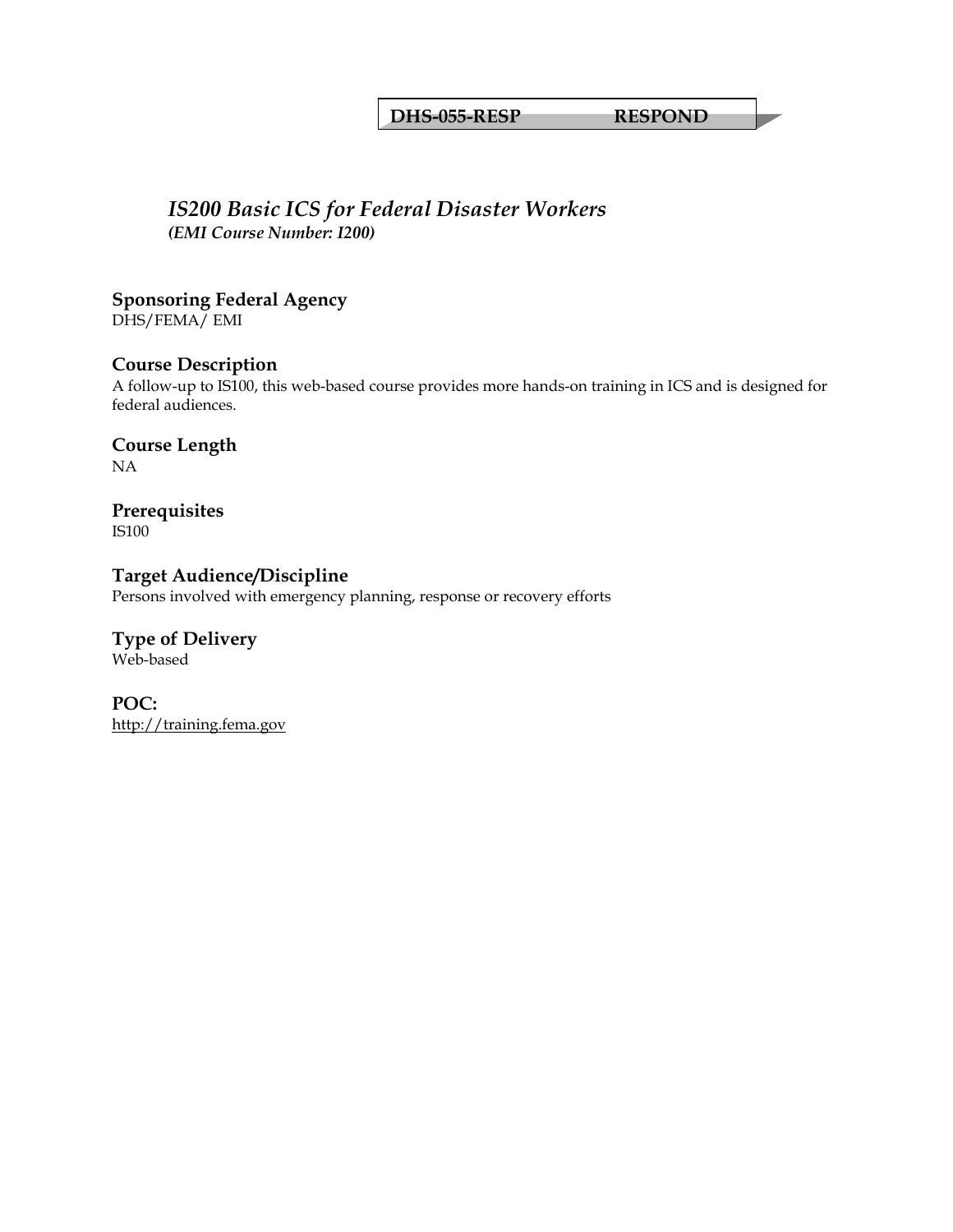#### **DHS-056-RESP RESPOND**

## *Introduction to ICS*

*(EMI Course Number: I100)* 

#### **Sponsoring Federal Agency**

DHS/FEMA/ National Fire Academy

#### **Course Description**

This self-paced course introduces ICS to fire service officers and other emergency managers who use, deploy, implement, and/or function within an incident command organization.

# **Course Length**

NA

#### **Prerequisites**  NA

#### **Target Audience/Discipline**

Emergency Management Emergency Operations Emergency Medical Fire Hazardous Materials Incident Command Law Enforcement

#### **Type of Delivery**

Web-based

#### **POC:**

[www.usfa.fema.gov/fire-service/nfa/courses/offcampus/nfa-off3.shtm](http://www.usfa.fema.gov/fire-service/nfa/courses/offcampus/nfa-off3.shtm) National Fire Academy, 16825 S. Seton Avenue Emmitsburg, Maryland 21727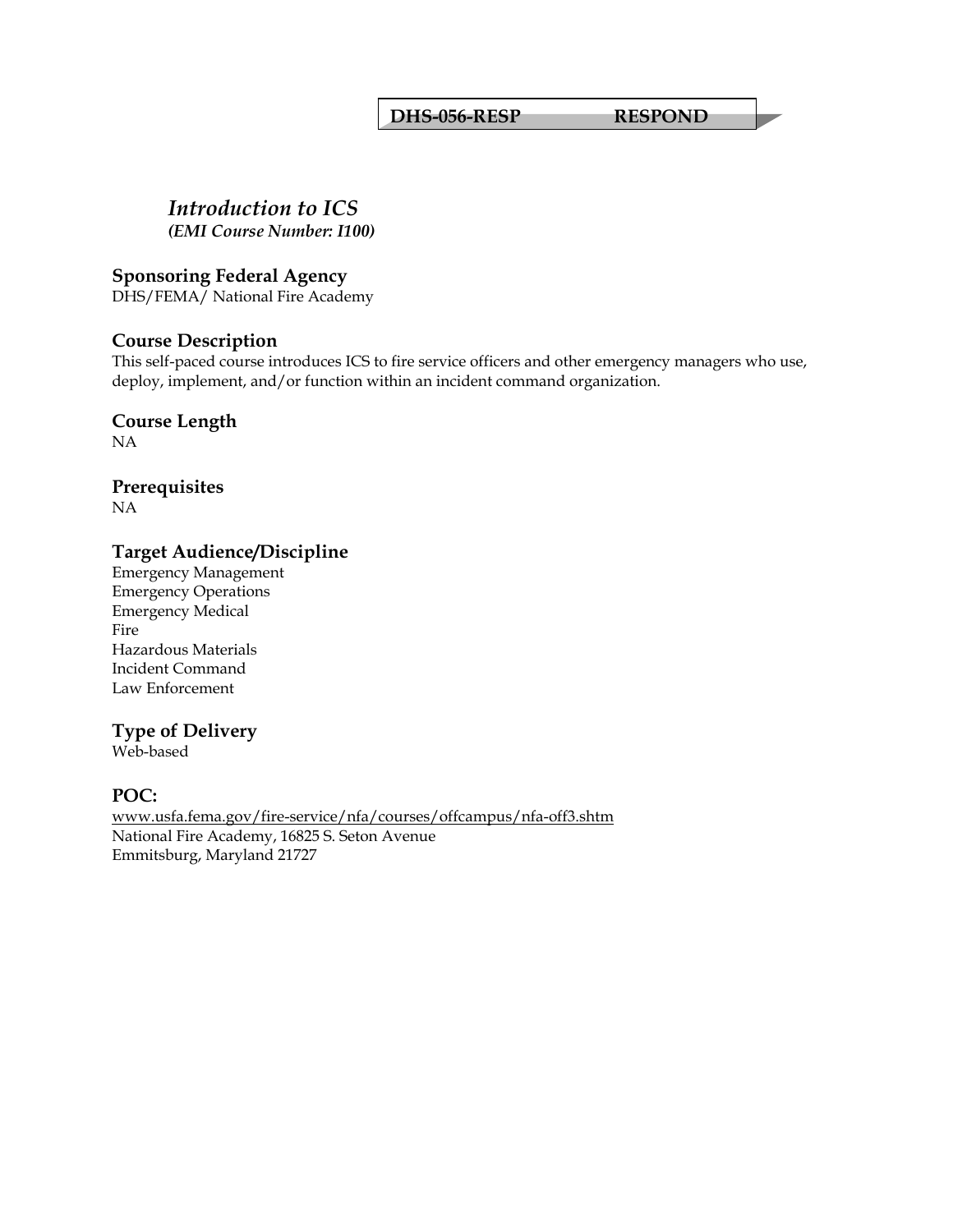#### **DHS-057-RESP RESPOND**

## *Basic ICS: ICS for Single Resources and Initial Action Incidents (EMI Course Number: I200)*

#### **Sponsoring Federal Agency**

DHS/FEMA/National Fire Academy

#### **Course Description**

This course is designed to follow Introduction to ICS. It is web-based, all-hazards ICS course especially designed for all entities of the first responder community with operational responsibilities during emergencies and disasters.

#### **Course Length**

NA

#### **Prerequisites**  Introduction to ICS (I100)

#### **Target Audience/Discipline**

Emergency Management Emergency Operations Emergency Medical Fire Hazardous Materials Law Enforcement

#### **Type of Delivery**

Web-based

#### **POC:**  [http://www.usfa.fema.gov](http://www.usfa.fema.gov/)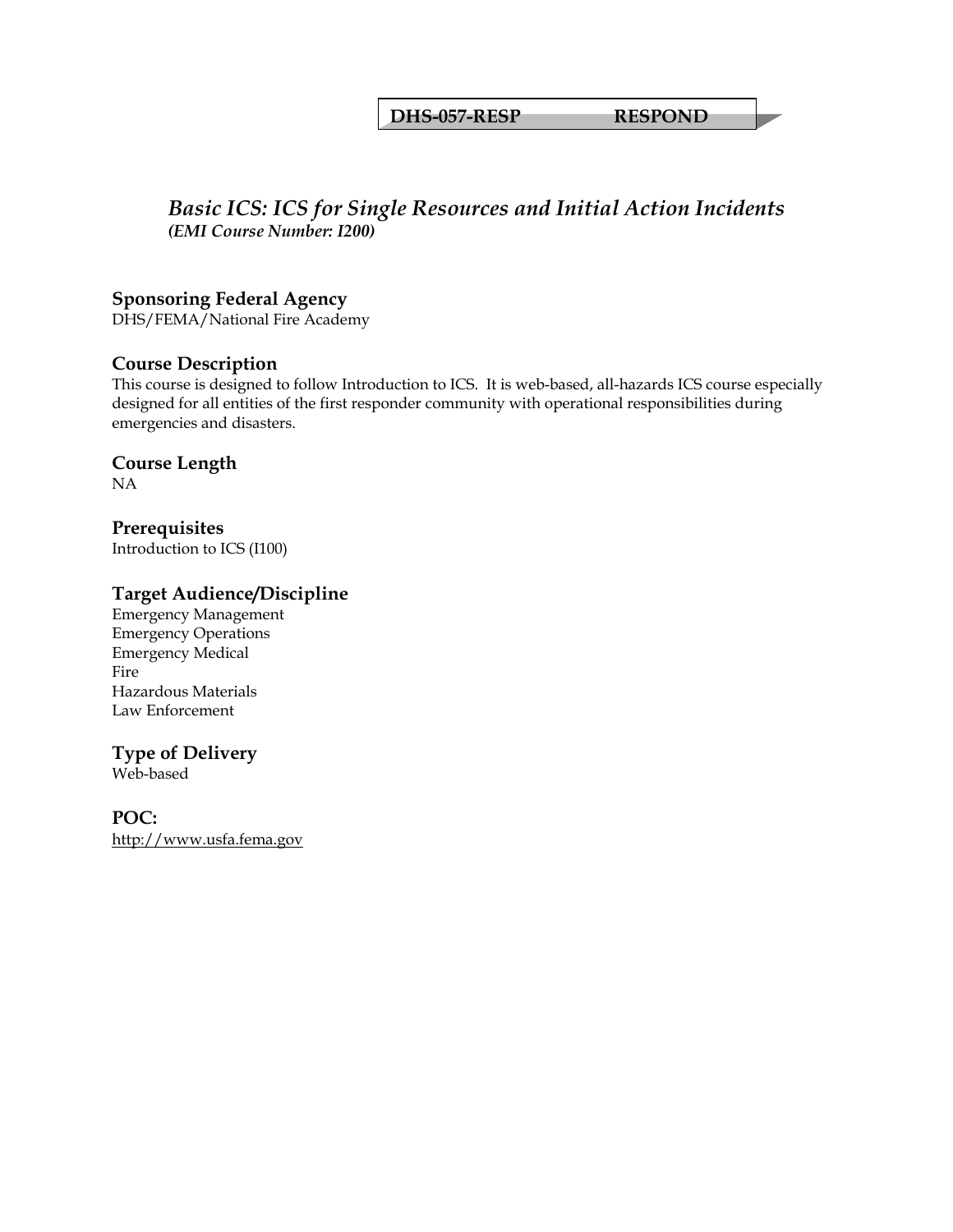**DHS-058-RESP RESPOND** 

# *Intermediate ICS: ICS for Expanding Incidents and Supervisors (EMI Course Number: I300)*

#### **Sponsoring Federal Agency**

DHS/FEMA/ National Fire Academy

#### **Course Description**

This is a follow-up to Basic ICS that combines web-based and classroom-based instruction. An allhazards ICS course, it is designed for all entities of the first responder community that have operational responsibilities during emergencies and disasters.

#### **Course Length**  NA

# **Prerequisites**

Basic ICS (I200)

#### **Target Audience/Discipline**

Persons involved with emergency planning, response or recovery efforts

#### **Type of Delivery**

Web-based and classroom-based instruction

# **POC:**

[http://www.usfa.fema.gov](http://www.usfa.fema.gov/)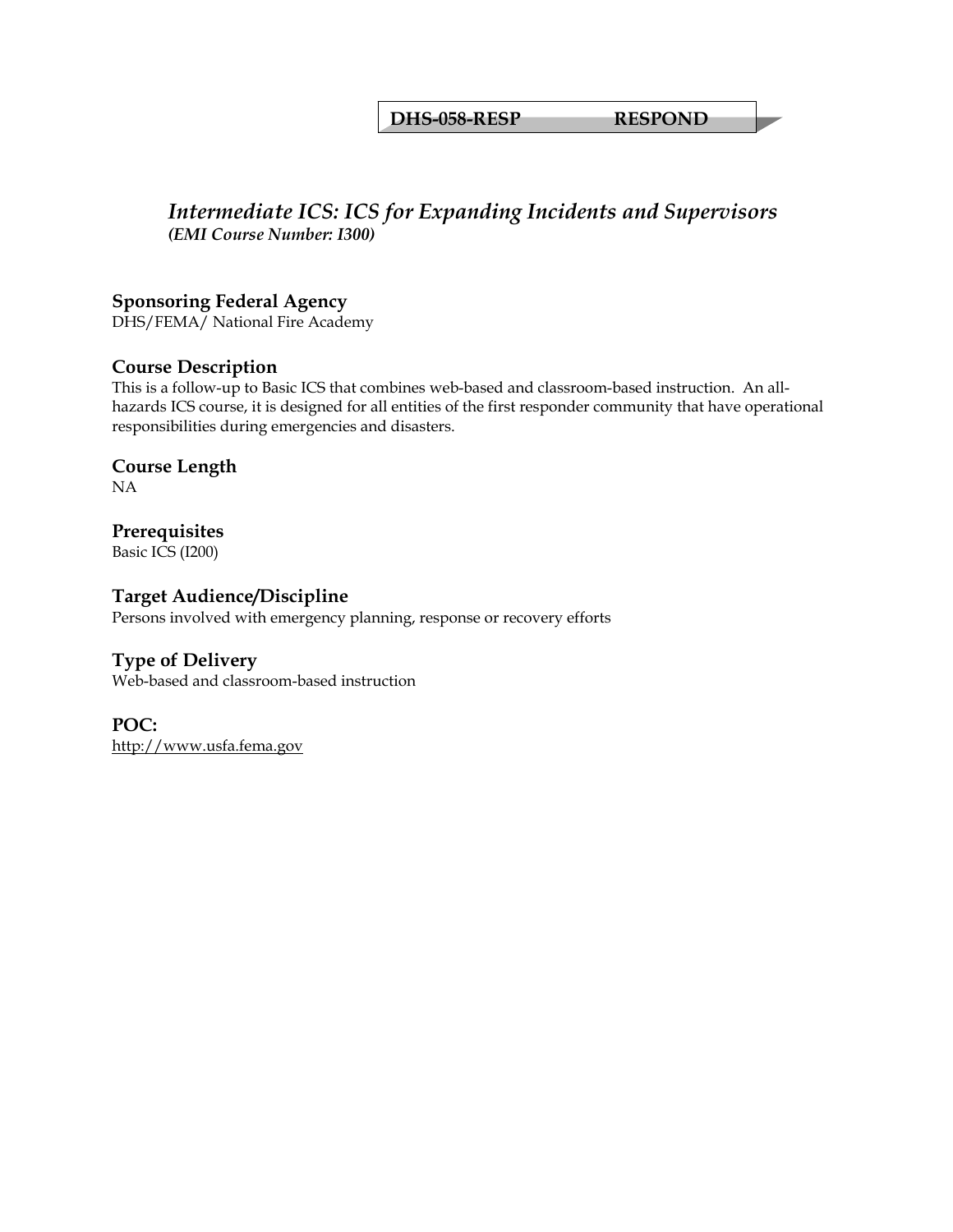#### **DHS-059-RESP RESPOND**

# *Advanced ICS: ICS for Command and General Staff and Complex Incidents*

*(EMI Course Number: I400)* 

#### **Sponsoring Federal Agency**

DHS/FEMA/National Fire Academy

#### **Course Description**

This is a follow-up to Intermediate ICS. It combines web-based and classroom-based instruction and is an all-hazards ICS course especially designed for all entities of the first responder community with operational responsibilities during emergencies and disasters.

#### **Course Length**  NA

**Prerequisites**  Intermediate ICS (I300)

#### **Target Audience/Discipline**

Persons involved with emergency planning, response or recovery efforts

#### **Type of Delivery**

Web-based and classroom-based instruction

#### **POC:**  [http://www.usfa.fema.gov](http://www.usfa.fema.gov/)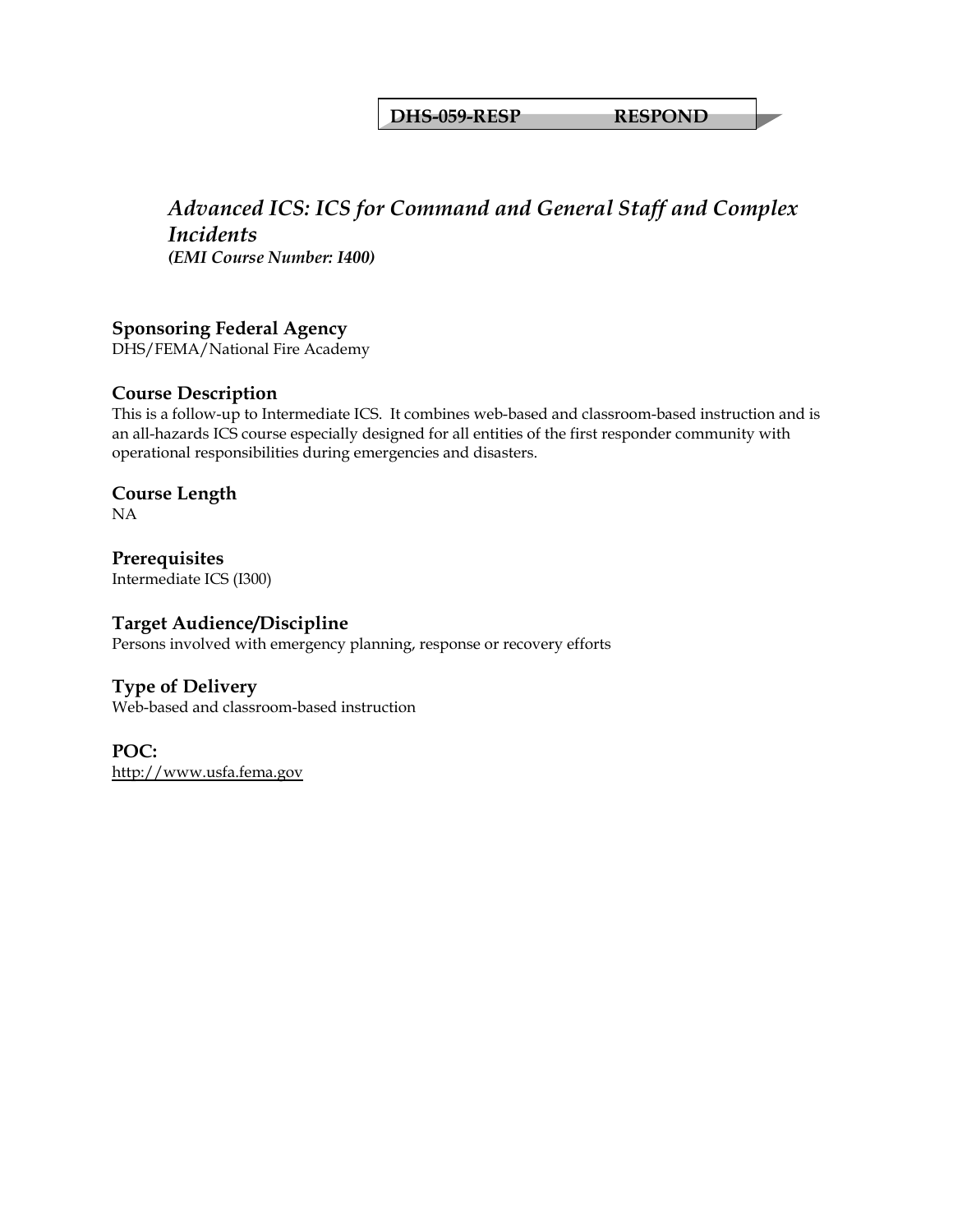#### **DHS-060-RESP RESPOND**

## *Executive Analysis of Fire Service Operations in Emergency Management (EMI Course Number: R306)*

**Sponsoring Federal Agency**  DHS/FEMA/National Fire Academy

#### **Course Description**

This course is designed to prepare senior staff officers in the administrative functions necessary to manage the operational component of a fire and rescue department effectively.

#### **Course Length**

2 Weeks

#### **Prerequisites**

NA

#### **Target Audience/Discipline**

Emergency Management Emergency Operations Emergency Medical **Fire** Hazardous Materials Incident Command Law Enforcement

#### **Type of Delivery**

Classroom-based instruction

#### **POC:**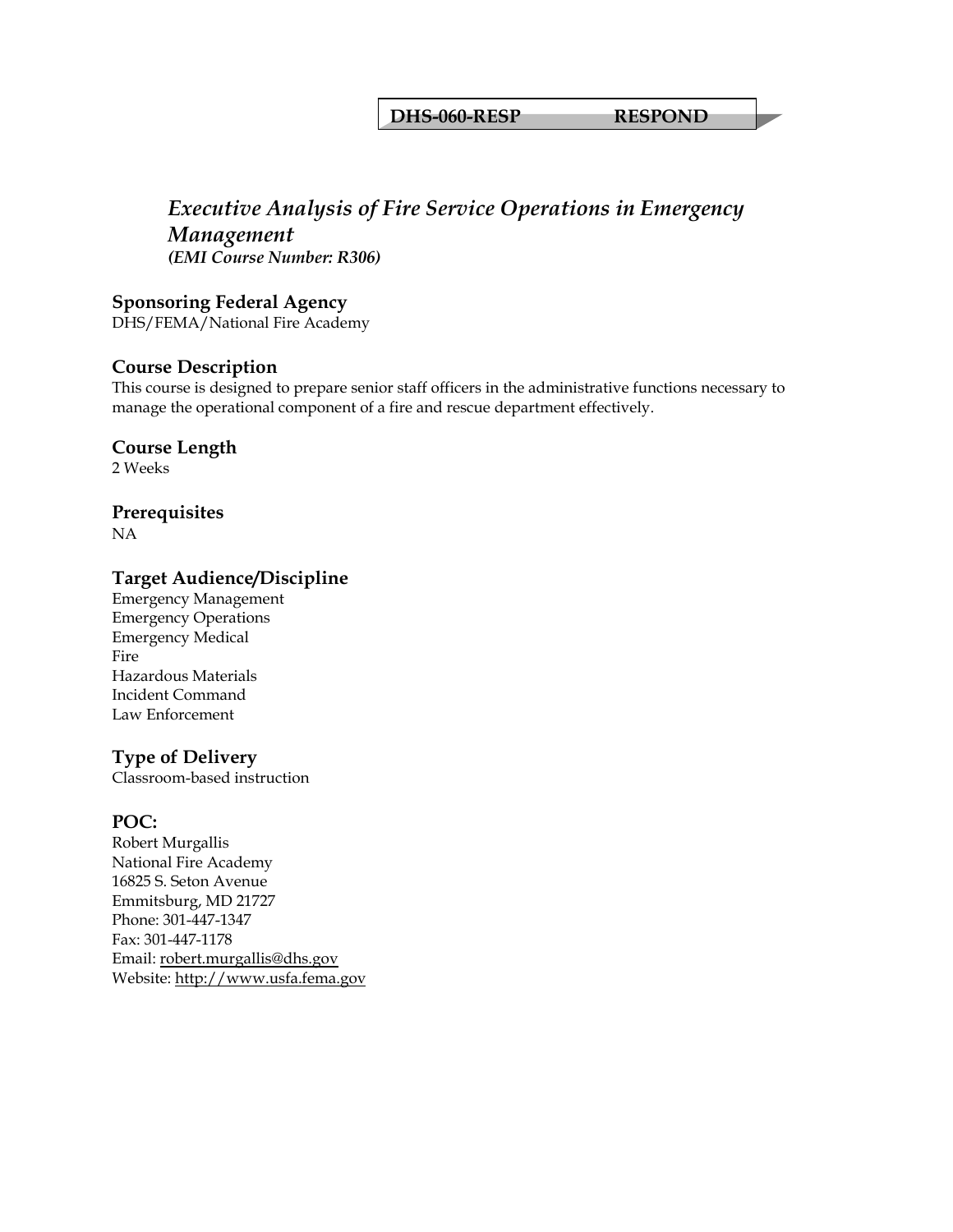#### **DHS-061-RESP RESPOND**

#### *Strategy and Tactics for Initial Company Operations (EMI Course Number: F455)*

#### **Sponsoring Federal Agency**

DHS/FEMA/National Fire Academy

#### **Course Description**

This course is designed to meet the needs of company officers responsible for managing the operations of one or more companies during structural firefighting operations.

#### **Course Length**

2 Days

**Prerequisites** 

NA

#### **Target Audience/Discipline**

Communications / Dispatch Emergency Operations Fire Incident Command Safety

#### **Type of Delivery**

Classroom-based instruction

#### **POC:**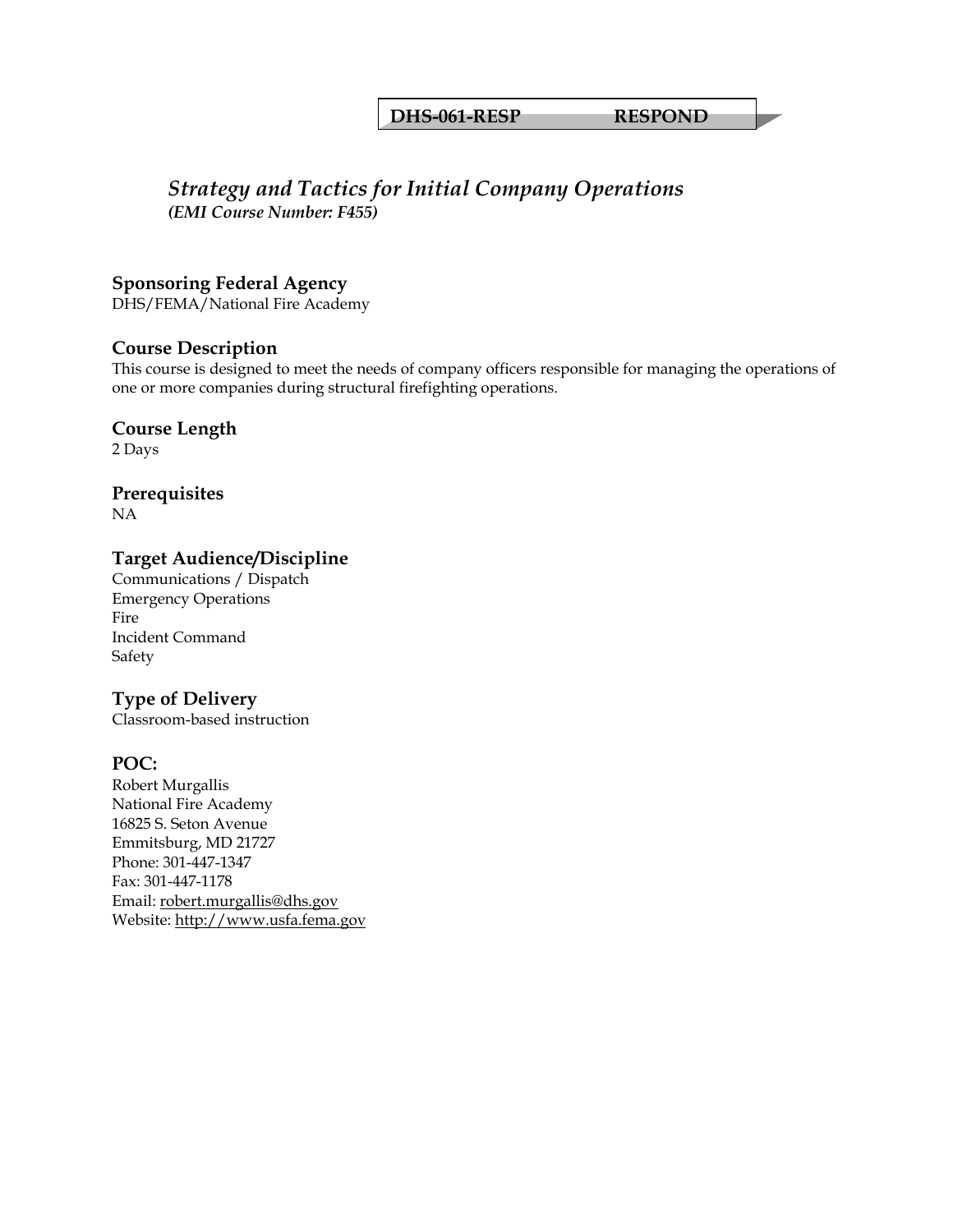**DHS-062-RESP RESPOND** 

# *Introduction to Wildland/Urban Interface Firefighting for the Structural Company Officer (EMI Course Number: F610)*

#### **Sponsoring Federal Agency**

DHS/FEMA/National Fire Academy

#### **Course Description**

This course identifies operational and safety concerns for structural company officers assigned to wildland/urban interface incidents. Students will be introduced to Introduction to Wildland/Wildland Urban Interface firefighting; interface environment; wildland fire behavior; command and control issues of wildland/urban interface firefighting; and tactics.

#### **Course Length**

2 Days

# **Prerequisites**

NA

#### **Target Audience/Discipline**

Communications / Dispatch Emergency Management Emergency Operations **Fire** Incident Command Interdisciplinary Logistics Public Affairs / Information Public Works Safety

#### **Type of Delivery**

Classroom-based instruction

#### **POC:**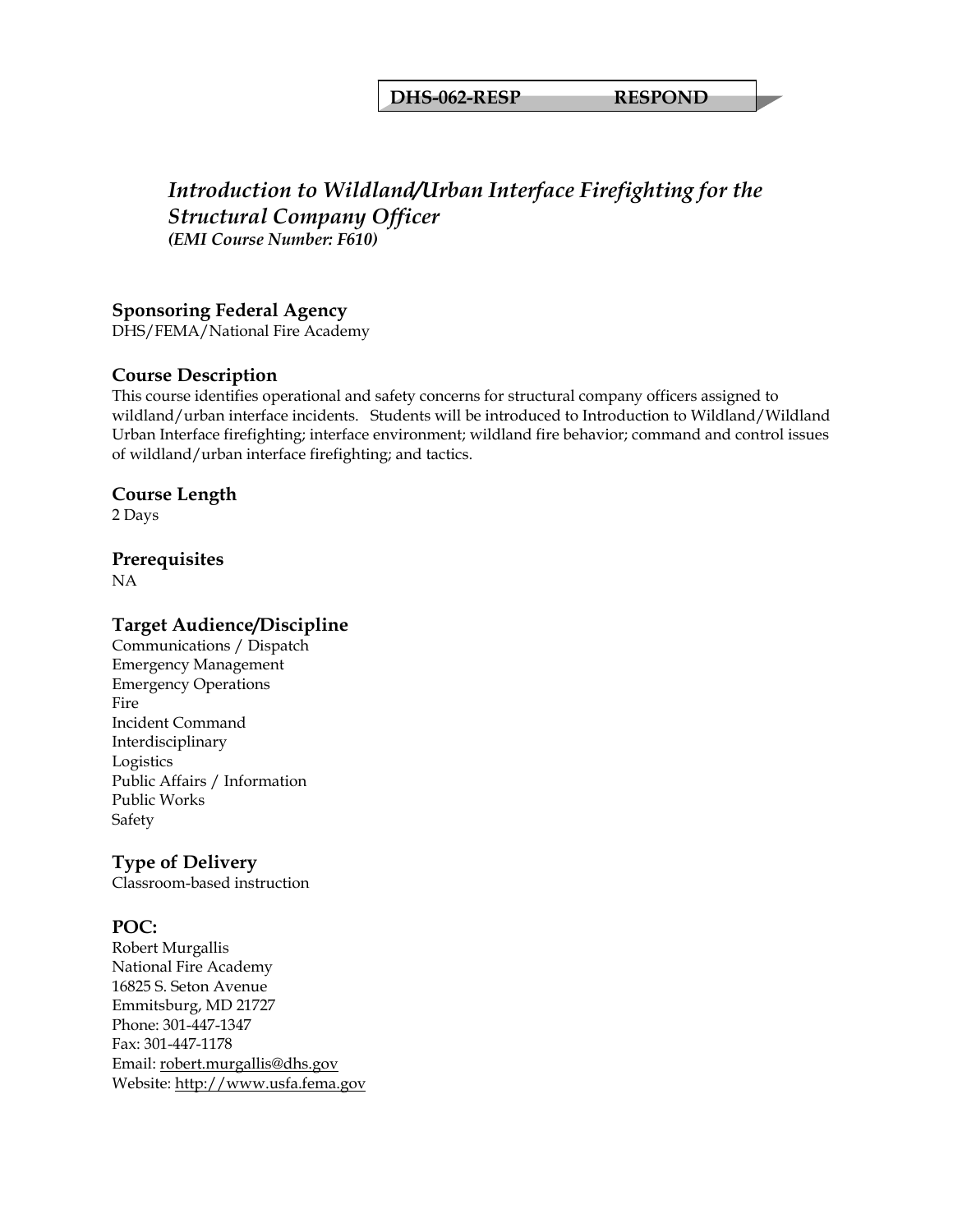#### **DHS-063-RESP RESPOND**

# *Command and Control of Wildland/Urban Interface Operations for Structural Chief Officer (EMI Course Number: F612)*

#### **Sponsoring Federal Agency**

DHS/FEMA/National Fire Academy

#### **Course Description**

This course is designed to provide the chief or company officers, from a structural department who may have command responsibility for multiple resources, with the essential tools and skills to operate safely in wildland/urban interface environments.

#### **Course Length**

2 Days

#### **Prerequisites**

NA

#### **Target Audience/Discipline**

Communications / Dispatch Emergency Management Emergency Operations Fire Incident Command Interdisciplinary Logistics Public Affairs / Information Public Works Safety

#### **Type of Delivery**

Classroom-based instruction

#### **POC:**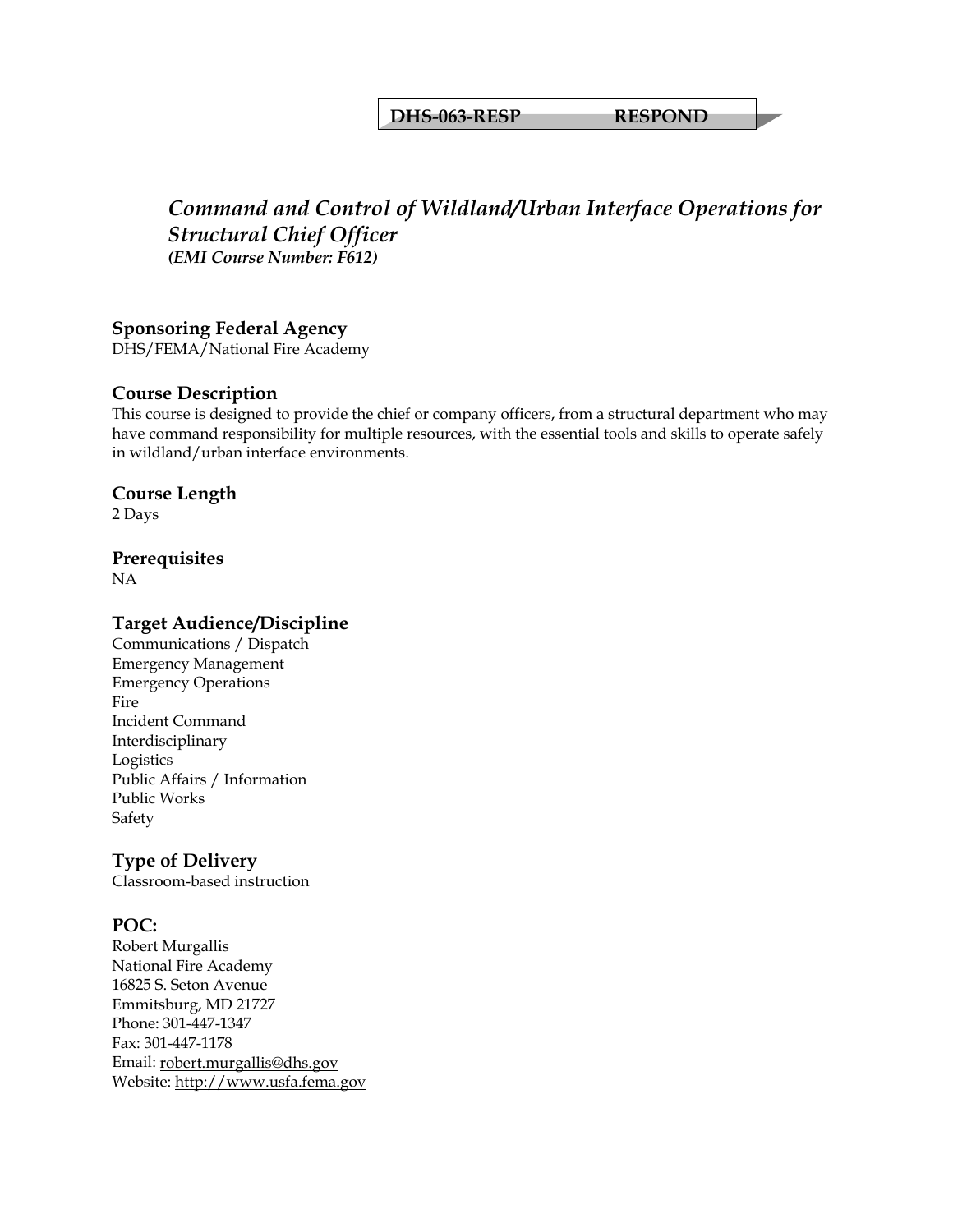#### **DHS-064-RESP RESPOND**

#### *Fire Prevention Systems for Incident Commanders (EMI Course Number: F827)*

#### **Sponsoring Federal Agency**

DHS/FEMA/National Fire Academy

#### **Course Description**

This course integrates the importance of NIMS-based pre-incident planning and incident command with strategic and tactical uses of built-in fire protection systems.

#### **Course Length**  NA

**Prerequisites**  NA

#### **Target Audience/Discipline**  Persons involved with emergency planning, response or recovery efforts

#### **Type of Delivery**

Classroom-based instruction

#### **POC:**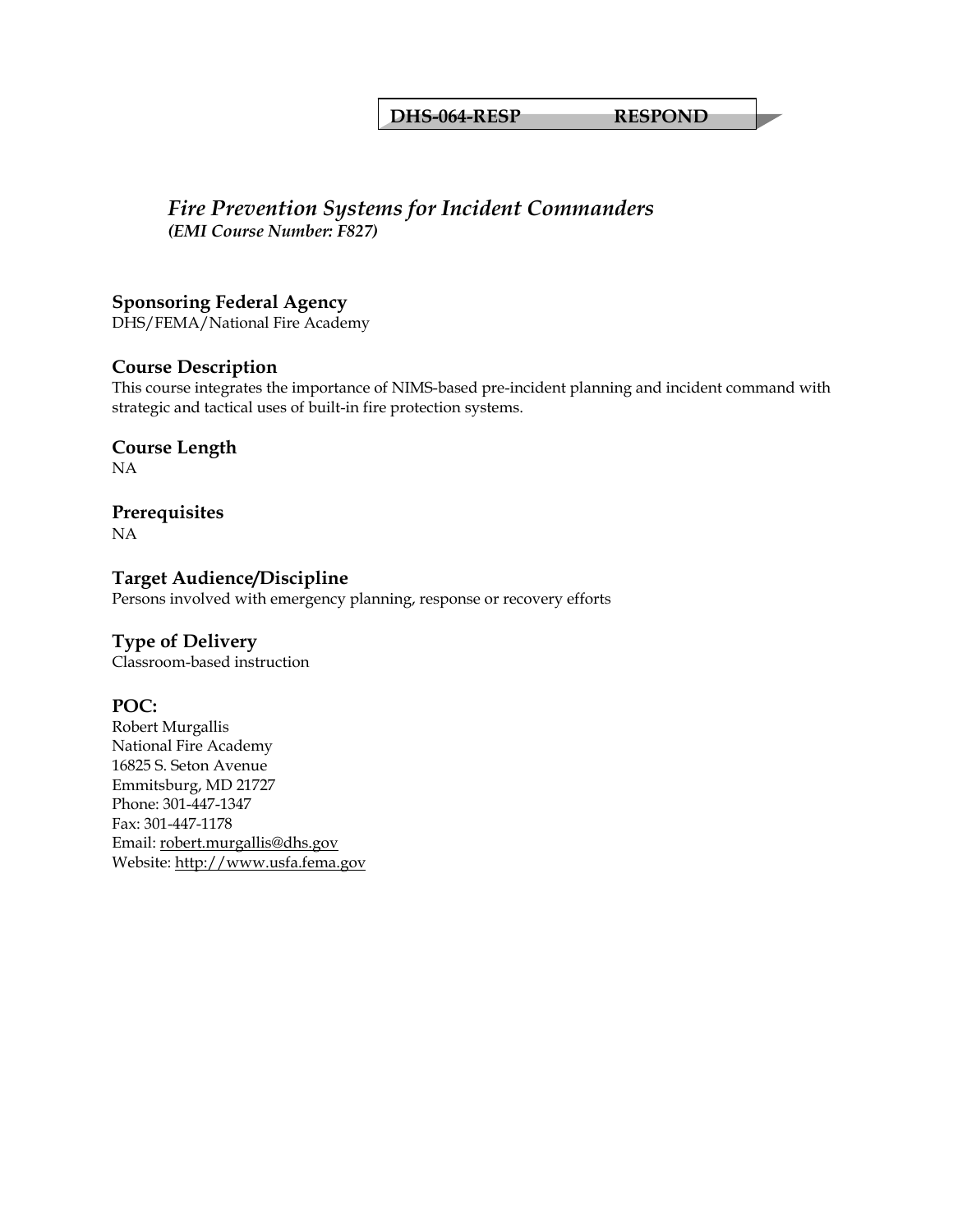**DHS-065-RESP RESPOND** 

# *Incident Command and Control Simulation Series*

#### **Sponsoring Federal Agency**

DHS/FEMA/National Fire Academy

#### **Course Description**

This is a series of self-contained CD-ROM, computer-based training programs designed to provide challenges to the newly appointed, inexperienced fire officer as well as experienced fire officers.

#### **Course Length**  NA

**Prerequisites**  NA

**Target Audience/Discipline**  Persons involved with emergency planning, response or recovery efforts

# **Type of Delivery**

Computer based

#### **POC:**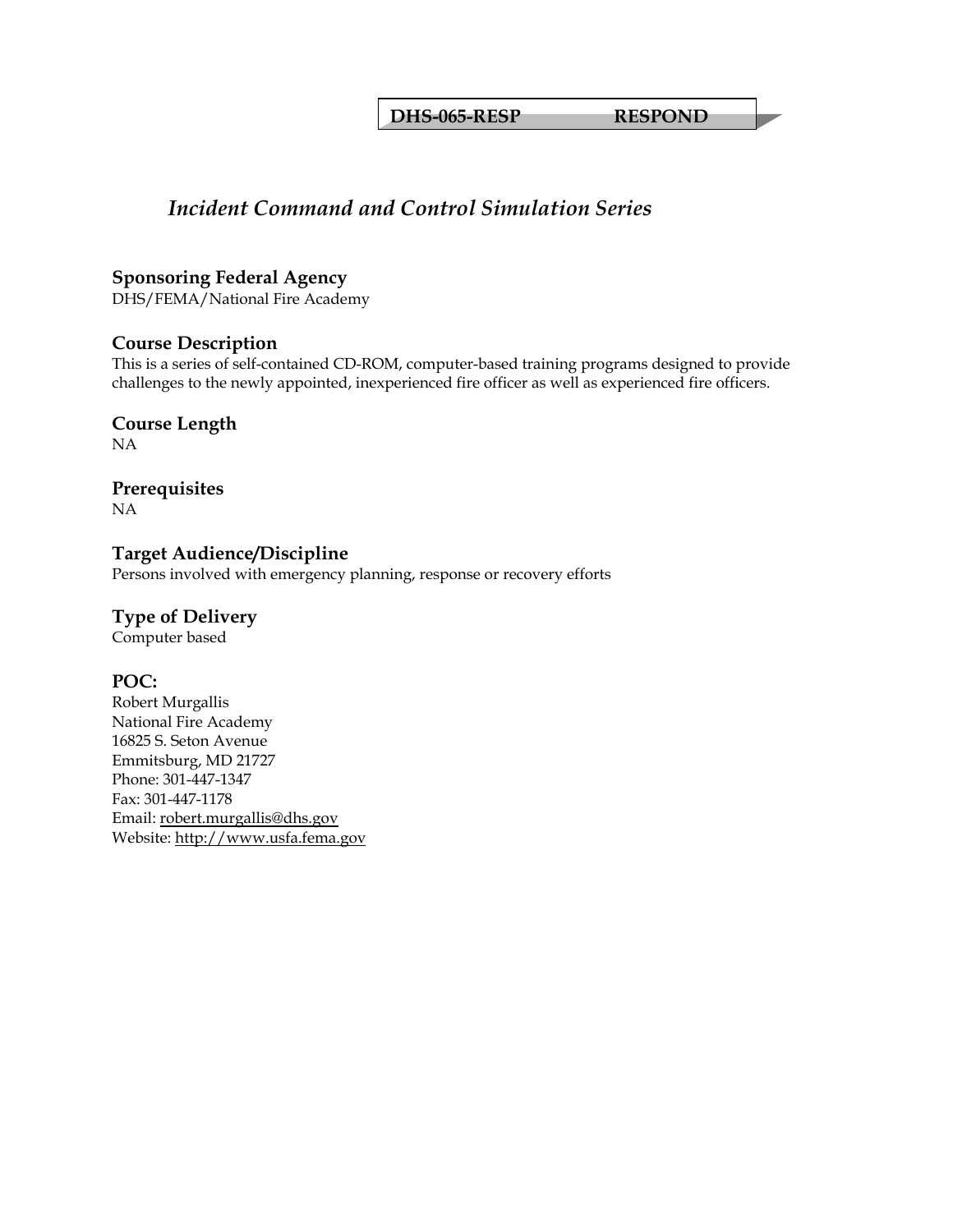**DHS-066-RESP RESPOND** 

# *Orientation to Community Disaster Exercises (IS 120)*

#### **Sponsoring Federal Agency**

DHS/FEMA/Office of Grants and Training

#### **Course Description**

Exercises allow homeland security personnel, from first responders to senior officials, to train and practice prevention, protection, response, and recovery capabilities in a realistic but risk-free environment. Independent Study (IS)-120 is and interactive, web-based course that introduces students to the concepts behind managing an exercise program; designing and developing an exercise; conducting an exercise; evaluating an exercise; and developing and implementing an improvement plan.

This overview course orients participants to exercise basics, while laying the foundation for future courses that address the specifics of a comprehensive exercise program. At the end of the IS-120 Course, students will understand how to begin designing and developing an exercise; how exercises validate training, equipment and planning through a cycle of preparedness; and how exercises can help enhance the preparedness of their community.

**Course Length**  Approximately 2 Hours

**Prerequisites**  NA

**Target Audience/Discipline**  Exercises and program management

**Type of Delivery** Web-based

**POC:**  Rob Schweitzer Phone: 202-786-9626 Email: [Robert.Schweitzer@dhs.gov](mailto:Robert.Schweitzer@dhs.gov)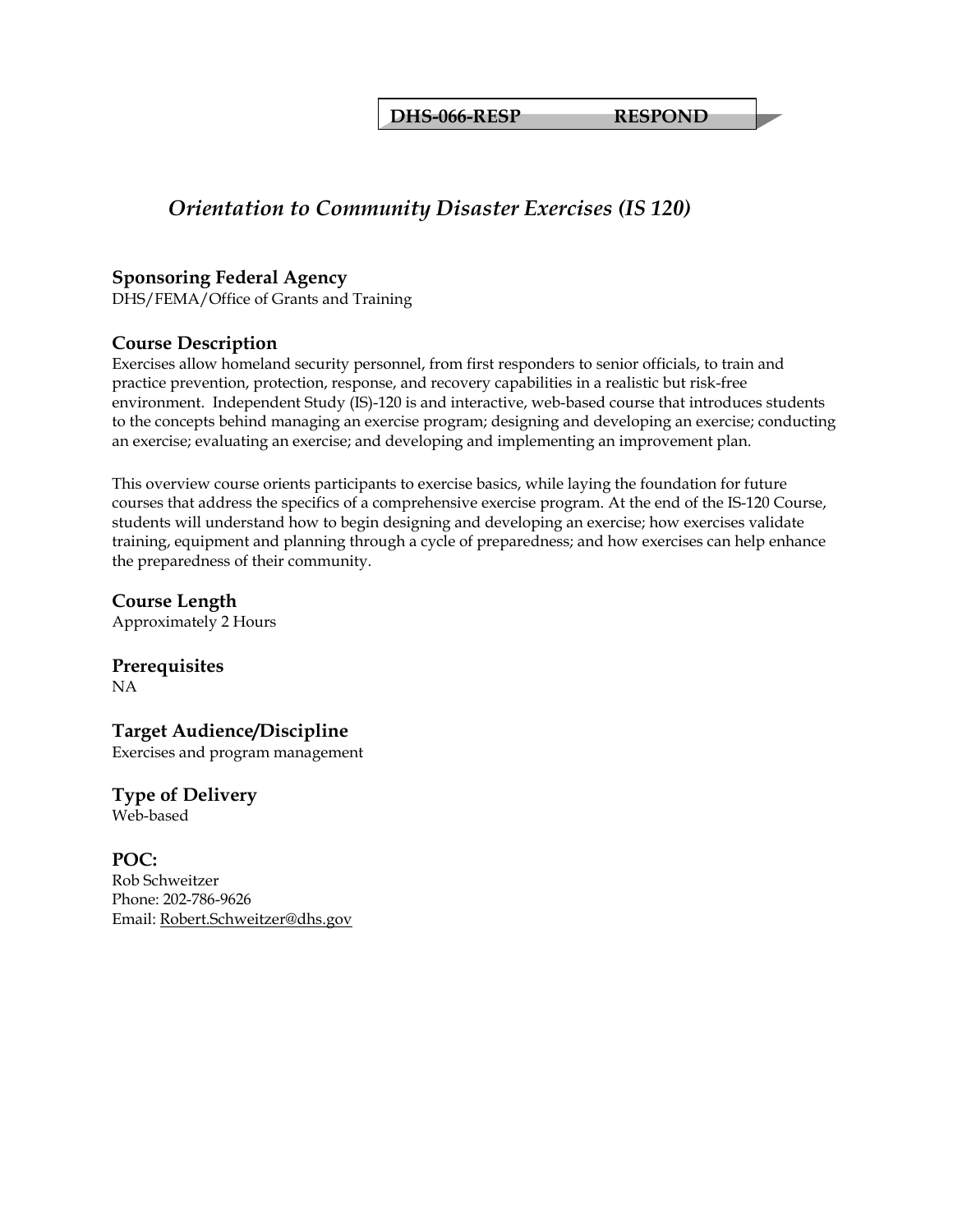**DHS-067-RESP RESPOND** 

# *Boat Operator's Anti-Terrorism Training Course*

#### **Sponsoring Federal Agency**

DHS/FLETC

#### **Course Description**

The BOAT program is a one week course designed to instruct the experienced marine law enforcement officer in the advanced skills required to operate vessels in anti-terrorism/port security operations. The courses of this program addresses various requirements of the President's National Strategy for Maritime Security. The course Strategic Maritime Threat, examines the fundamentals of Maritime Domain Awareness as well as terrorist tactics, techniques and entry points. There is also a review of how many of the aspects of criminal and terrorist activities are synomous and that terrorists are now exploiting traditional criminal activities to support their missions.

# **Course Length**

1 Week

**Prerequisites**  NA

**Target Audience/Discipline**  Law Enforcement

**Type of Delivery** Classroom

**POC:**  Billie McLeod Phone: 912-267-2485 Email: [Billy.McLeod@dhs.gov](mailto:Billy.McLeod@dhs.gov)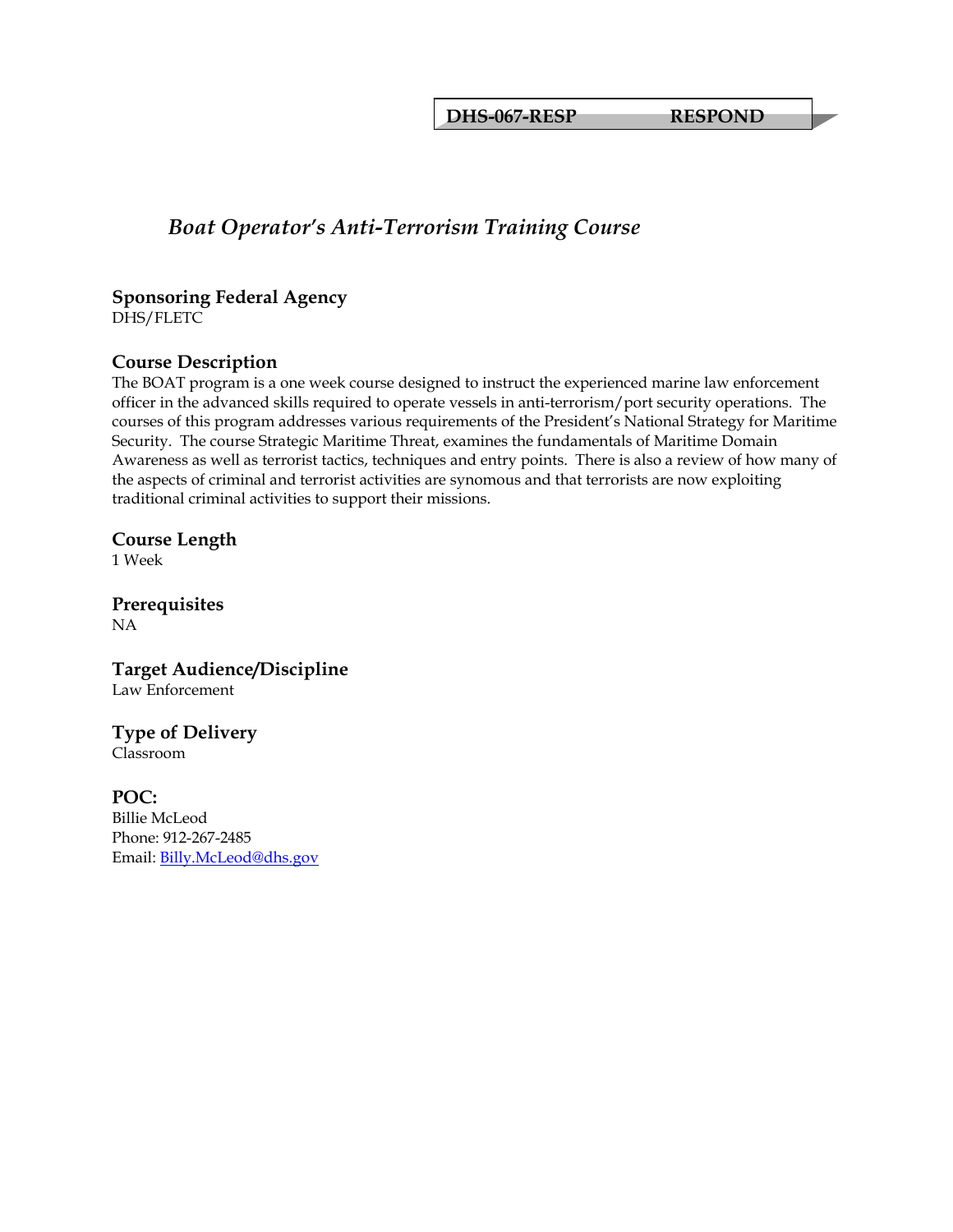**DHS-068-RESP RESPONSE**

# *Surveillance Detection for Commercial Infrastructure Operators and Security Staff*

#### **Sponsoring Federal Agency**

DHS – Office of Infrastructure Protection, Risk Management Division

#### **Course Description**

The Surveillance Detection course is designed for commercial infrastructure operators and security staff and provides a foundation for developing and applying plans which include the fundamentals of Surveillance Detection, recognizing the indicators of an attack, implementing appropriate responses and reporting observations with the necessary detail to aid security officials.

# **Course Length**

NA

#### **Prerequisites**  NA

#### **Target Audience/Discipline**

Commercial infrastructure operators Logistics Public Safety

## **Type of Delivery**

Classroom

#### **POC:**

Shawn O'Reilly Phone: 703-235-5754 Email: [shawn.oreilly@dhs.gov](mailto:shawn.oreilly@dhs.gov)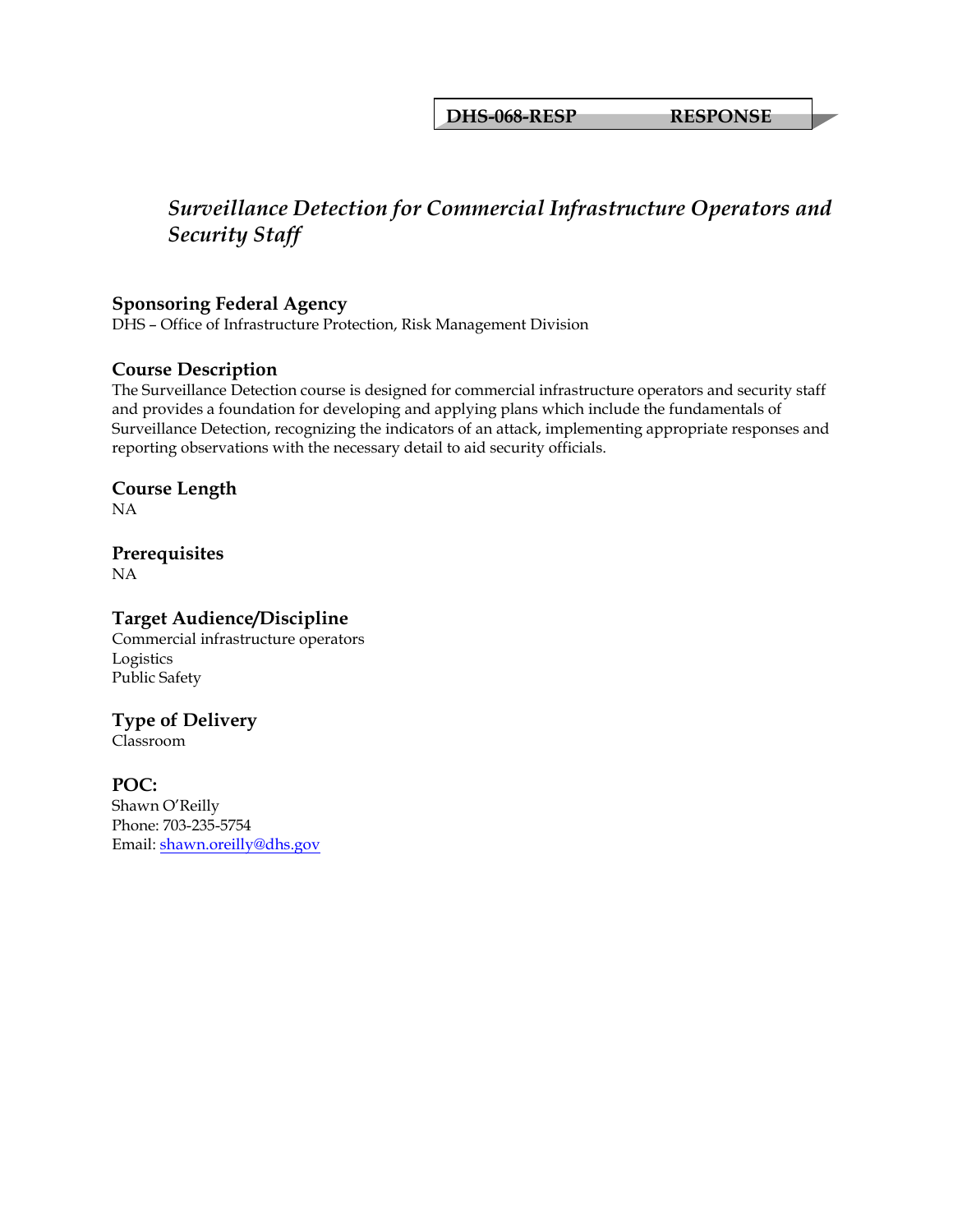**DHS-069-RESP RESPONSE**

*ICS-300*

#### **Sponsoring Federal Agency**

DHS – United States Coast Guard

#### **Course Description**

This ICS course is considered a mid-management level course offering a review of basic ICS components, ICS position responsibilities and relationships, understanding the planning process, developing objectives, resource management, unified command, and development and use of an Incident Action Plan. The course is both presentation and scenario based.

#### **Course Length**

Minimum 20 Hours with a maximum of 24 hours

#### **Prerequisites**

ICS 100 - 200

#### **Target Audience/Discipline**

This program is intended for multi-disciplines involved in incident response and recovery. Coast Guard mid level managers and Command and general staff, local, state, tribal, and federal partners working with Coast Guard entities for planning, response, and recovery.

#### **Type of Delivery**

Classroom

#### **POC:**

David Giordano Emergency Management Specialist/ICS Program Coordinator, United States Coast Guard national Strike Force 1461 N. Road Street Elizabeth City, North Carolina 27909 Phone: 252-331-6000 ext. 3069 Email: david.k.giordano@uscg.mil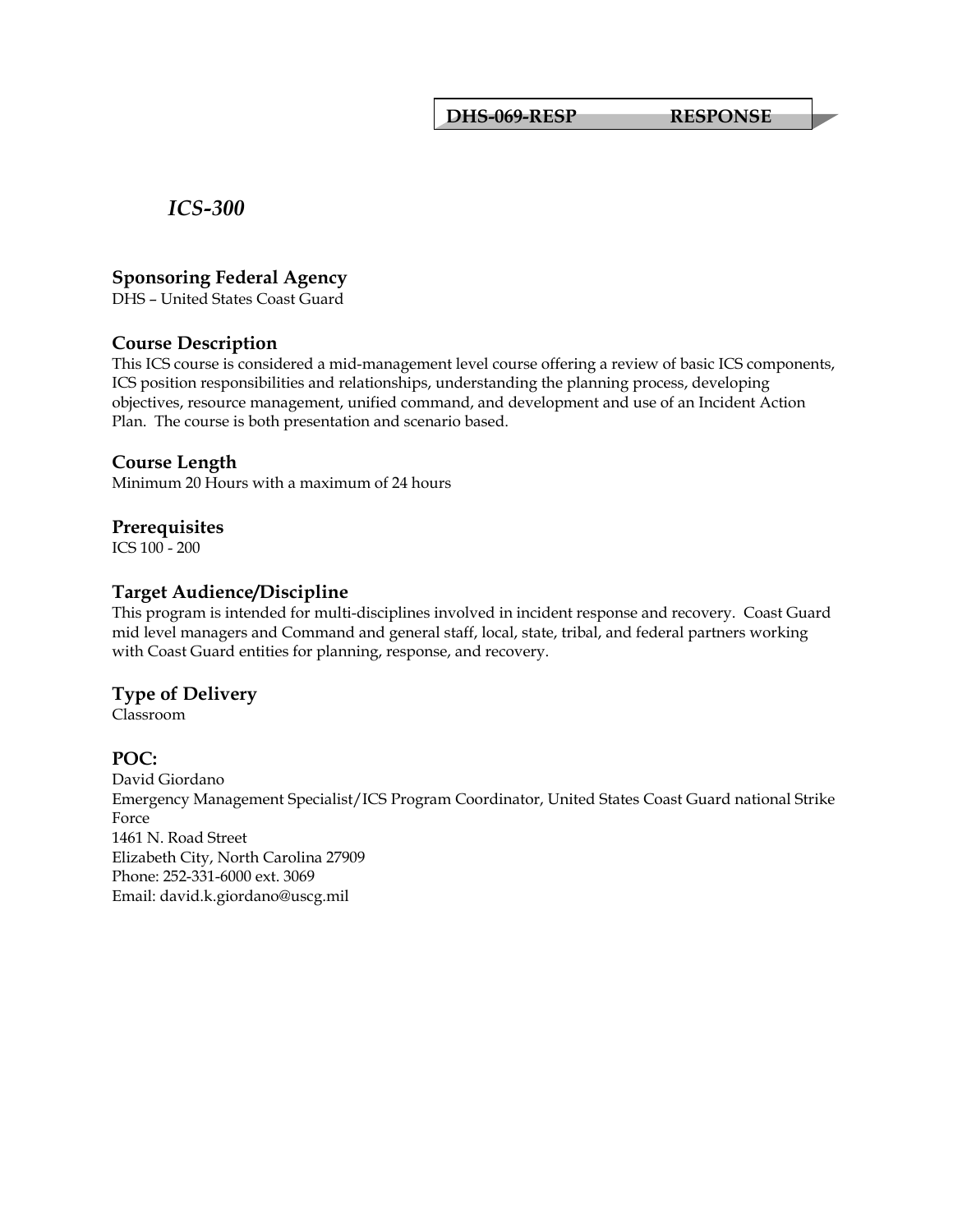**DHS-070-RESP RESPONSE**

*ICS-400*

#### **Sponsoring Federal Agency**

DHS – United States Coast Guard

#### **Course Description**

This ICS course is an expansion of the ICS-300 course and will give participants the knowledge necessary to operate within a response organization involving unified command, area command, a JFP while understanding the concepts of Multi-Agency Coordination Systems. A general review of ICS Command and General Staff positions, use of Deputies and Assistants, review of the planning process, Unified Command, and transfer of command. Additionally the program covers managing major complex incidents, reviews concepts of the National Response Plan, and discusses concepts of Area Command and the implementation of JFO's. A discussion of Delegation of Authorities will tie in to a discussion of differences between Unified Command, Area Command, and JFO's. The course will conclude with a clear outline and presentation of the concepts of a Multi Agency Coordination System.

#### **Course Length**

8 Hours

#### **Prerequisites**

ICS 100, 200, 300

#### **Target Audience/Discipline**

The course is intended for personnel of multi disciplines who will operate within the command and/or general staff functions with the ICS organization as well as those personnel expected to operate within an Area Command and/or JFO.

#### **Type of Delivery**

Classroom

#### **POC:**

David Giordano Emergency Management Specialist/ICS Program Coordinator, United States Coast Guard national Strike Force 1461 N. Road Street Elizabeth City, North Carolina 27909 Phone: 252-331-6000 ext. 3069 Email: [david.k.giordano@uscg.mil](mailto:david.k.giordano@uscg.mil)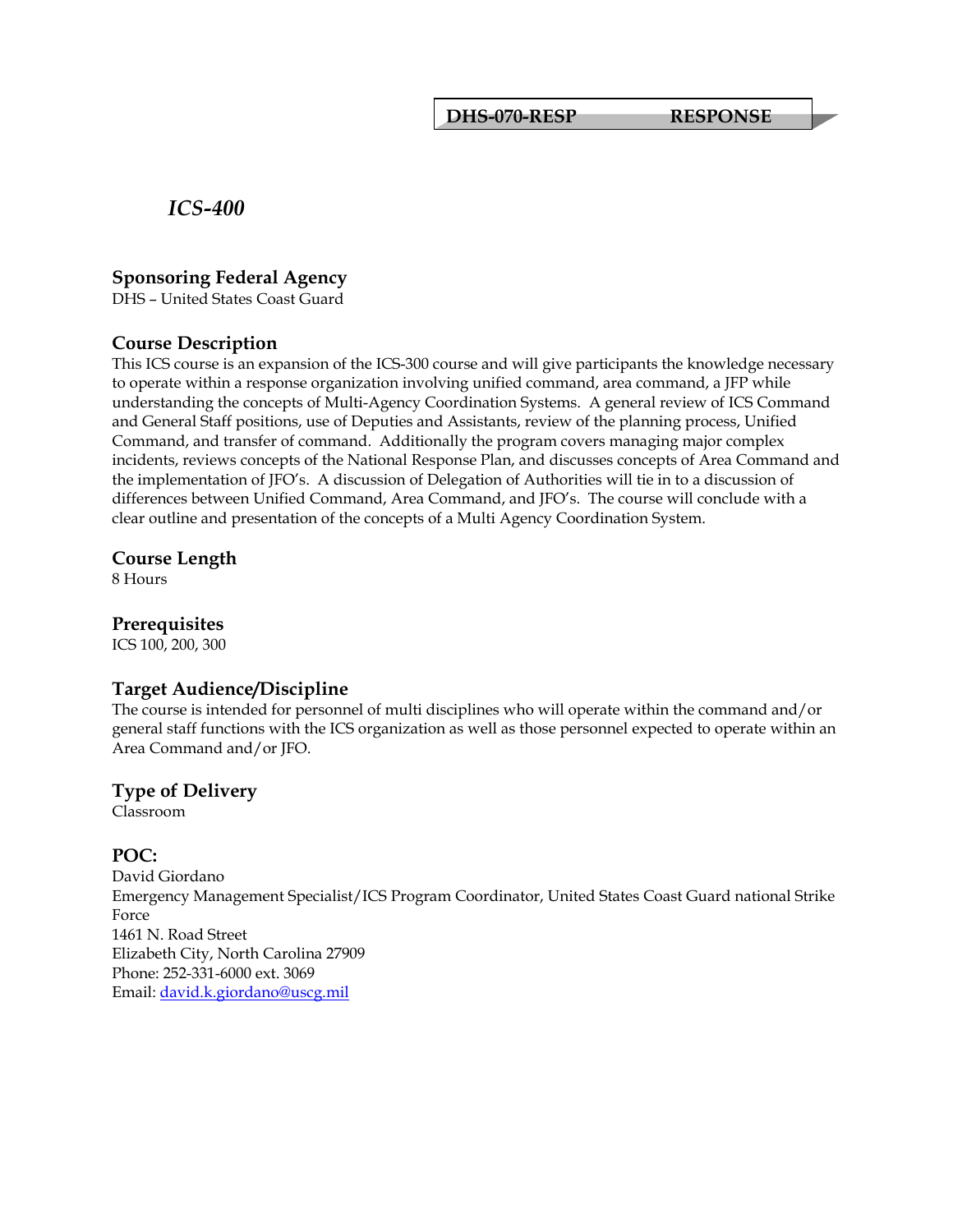**DHS-071-RESP RESPONSE**

### *Radiological Emergency Response Operations (EMI Course Number: B301)*

**Sponsoring Federal Agency** 

DHS/FEMA/EMI

#### **Course Description**

This is a performance-based operations course where the participants learn to respond to and manage radiological incidents. The participants, organized as response teams, operate and make decisions in a realistic exercise environment. This includes on-scene incident management, radiological monitoring, radiation exposure and contamination control, accident victim rescue and care techniques, and reporting procedures. Because of the realism of the exercises, this course is physically challenging.

#### **Course Length**

4.5 Days

#### **Prerequisites**

Successful completion of *Fundamentals Course for Radiological Response*, G320, or equivalent education and experience. *Radiological Emergency Response*, Independent Study course (IS-301) must be completed by all applicants.

#### **Target Audience/Discipline**

Hazardous Material Public Health Health Care

#### **Type of Delivery**

Resident held at Nobel Training Center

**POC:**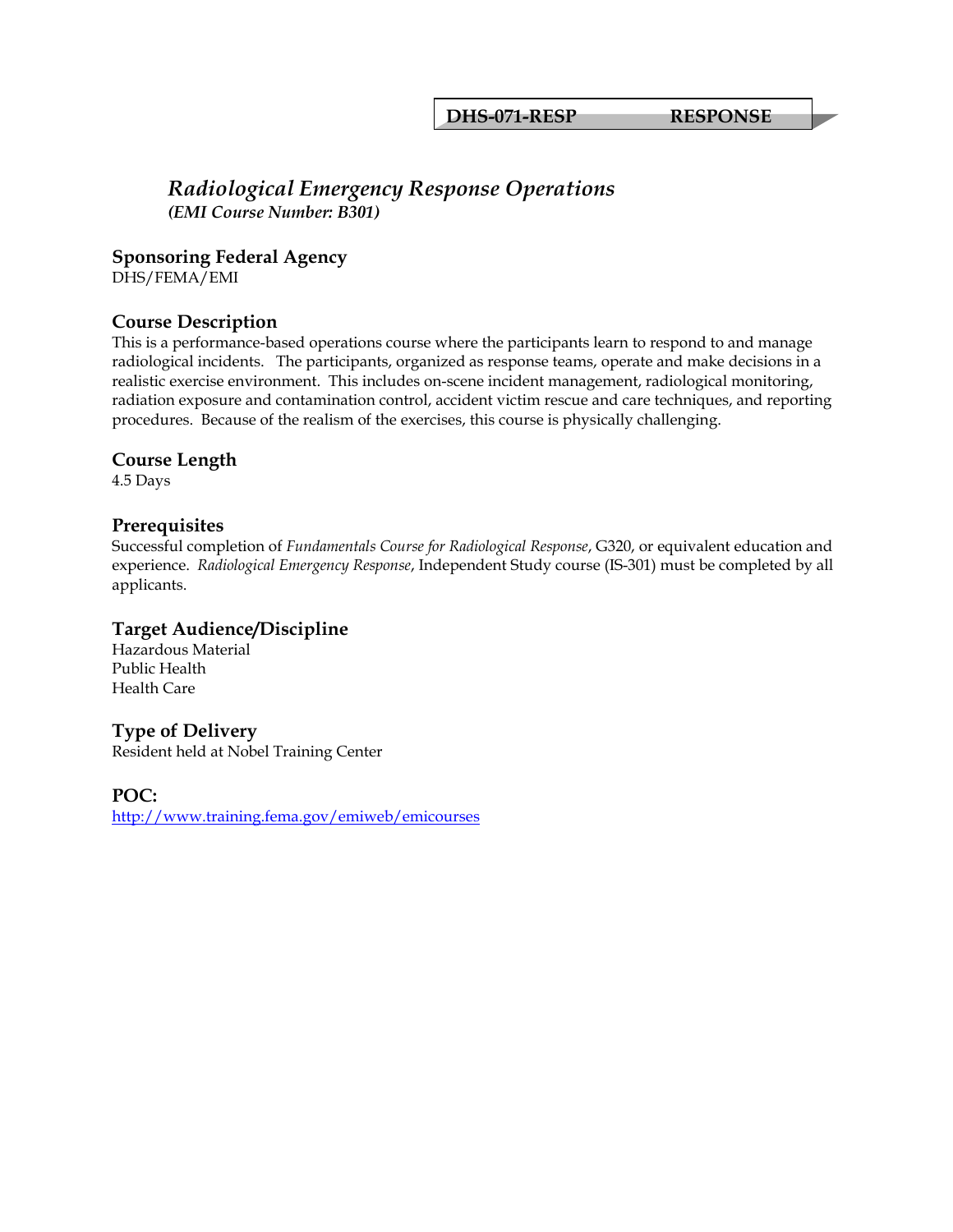**DHS-072-RESP RESPONSE**

#### *Advanced Radiological Incident Operations (EMI Course Number: B302)*

**Sponsoring Federal Agency** 

DHS/FEMA/EMI

#### **Course Description**

This course is an advanced-level course for those individuals who need to refresh or improve skills as a radiological responder or manager. This course focuses on response plans and procedures for complex incident(s). The performance-based training concentrates on organization and jurisdictional issues and planning considerations where all levels of government may be involved in responding to an incident such as a terrorism event. This course is physically challenging.

#### **Course Length**

4.5 Days

#### **Prerequisites**

Successful completion of B301, *Radiological Emergency Response Operations* course

#### **Target Audience/Discipline**

Hazardous Material Public Health Health Care

#### **Type of Delivery**

Resident held at Nobel Training Center

#### **POC:**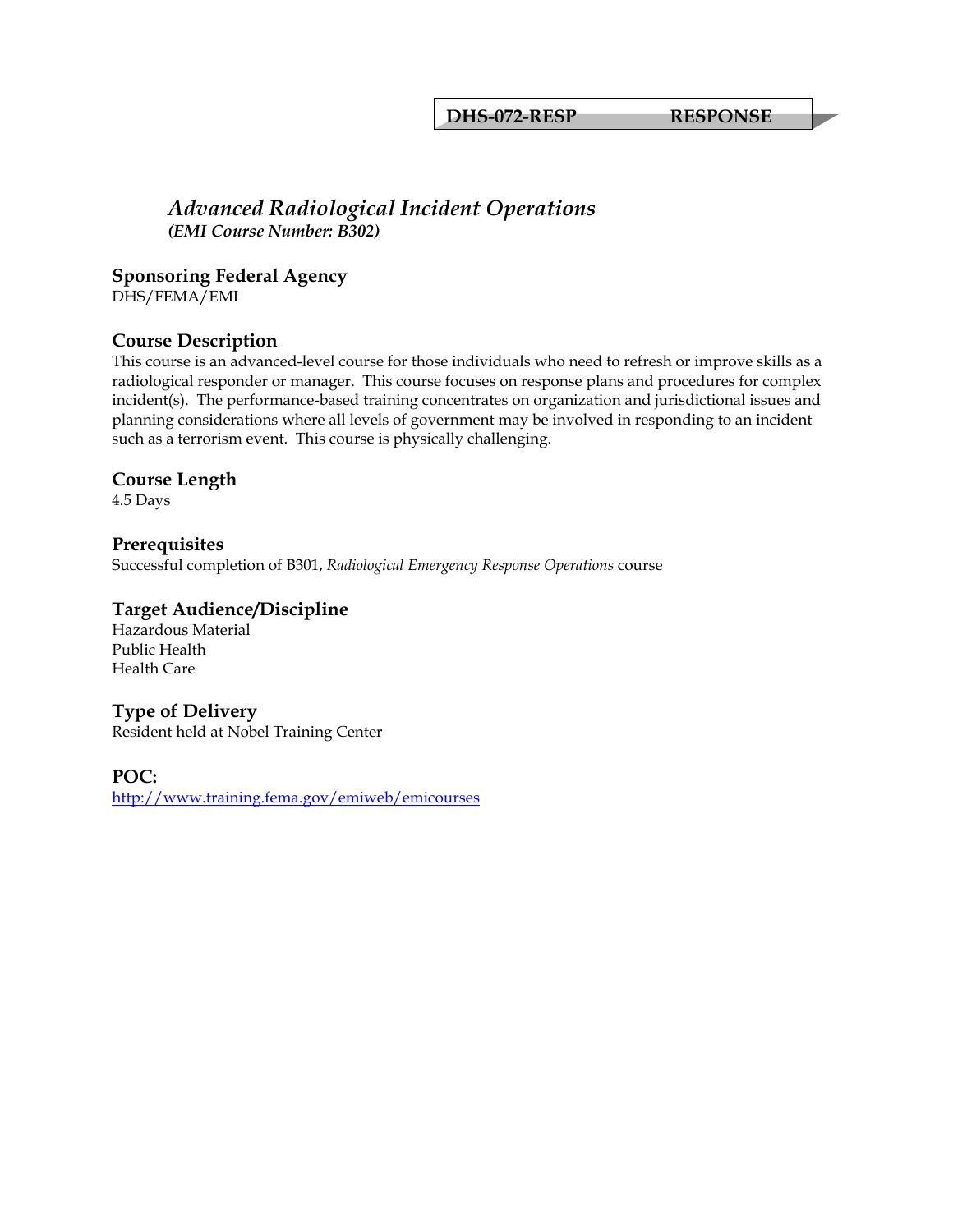**DHS-073-RESP RESPONSE**

## *Homeland Security Planning for Local Governments Train-the-Trainer (EMI Course Number: E407)*

#### **Sponsoring Federal Agency**

DHS/FEMA/EMI

#### **Course Description**

This train-the-trainer prepares you to teach EMI's Homeland Security Planning for Local Governments course (G408). In this TTT, you not only hear from experienced trainers who have taught the course, you will have an opportunity to team-teach one of the modules. To prepare for this, we give you an account on NETC Virtual Campus so you can download the course materials. You must be willing and able to deliver the course; be actively involved in emergency management (including, but not limited to, fire, emergency medical services, public health, public works, and law enforcement); and be experienced in adult training methods.

#### **Course Length**

4 Days

#### **Prerequisites**

Participants should have a working knowledge of emergency planning (as articulated in FEMA's Guide for All-Hazard Emergency Operations Planning), the ICS and/or Emergency Operations Center (EOC) operations, and adult teaching methodologies.

#### **Target Audience/Discipline**

Hazardous Material Public Health Fire Service Emergency Management Agency Emergency Medical Services Law Enforcement Public Works

## **Type of Delivery**

Resident held at the NETC campus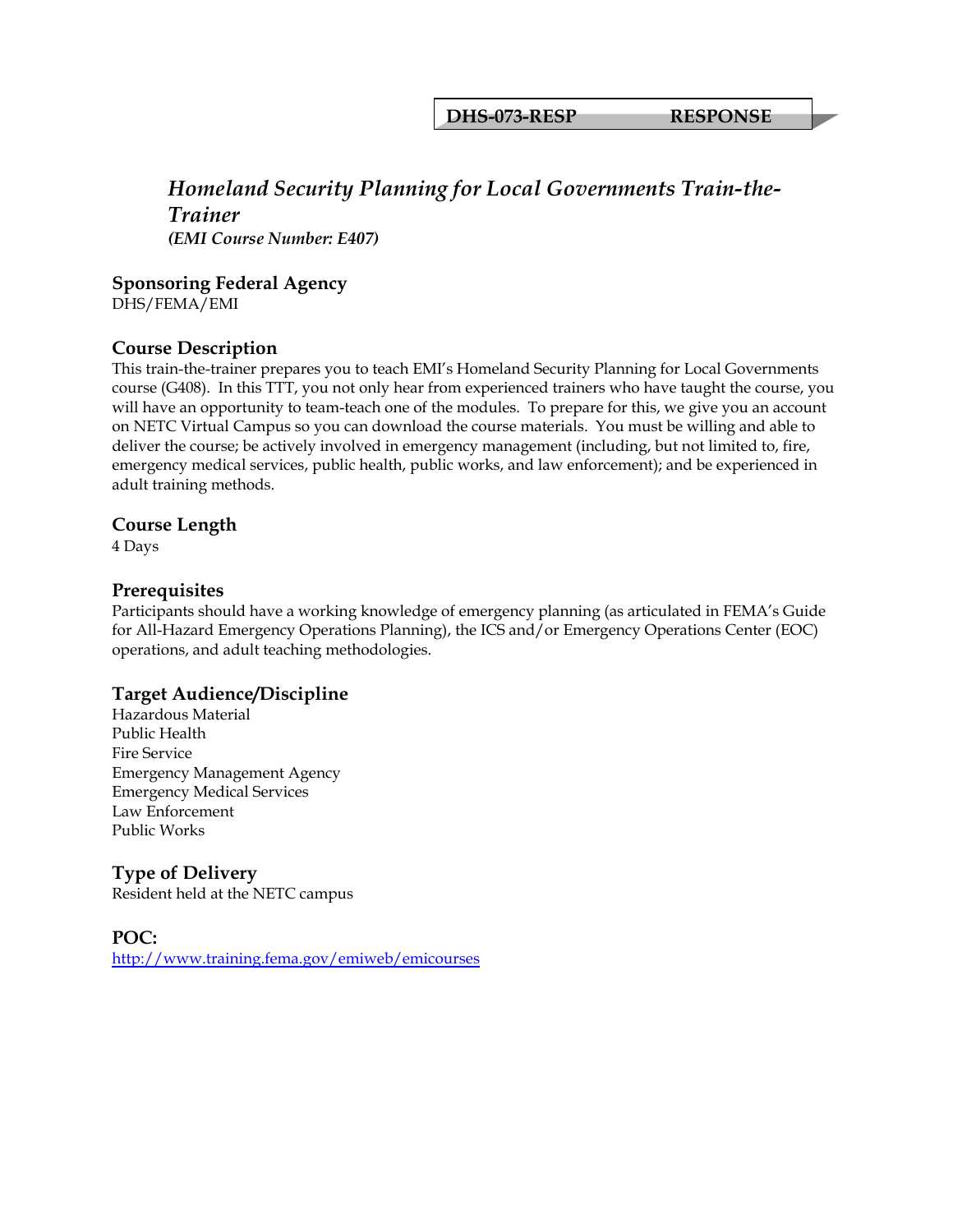**DHS-074-RESP RESPONSE**

# *Radiological Series Train-the-Trainer (EMI Course Number: B425)*

**Sponsoring Federal Agency** 

DHS/FEMA/EMI

#### **Course Description**

This course is designed to qualify instructors to teach the following: Fundamentals Course for Radiological Response (G320), Hospital Emergency Department Management of Hazardous Materials Accidents (HMA) (G346), and Department of Energy MERRTT Training. This course includes background information on the radiological protection system, the management plan for the Radiological Training Series (the TD-100 publication), and all courses of the Radiological Training Series. Microteaching is a major objective of this course.

#### **Course Length**

4 Days

#### **Prerequisites**

Participants should have a working knowledge of emergency planning (as articulated in FEMA's Guide for All-Hazard Emergency Operations Planning), the ICS and/or Emergency Operations Center (EOC) operations, and adult teaching methodologies.

#### **Target Audience/Discipline**

Hazardous Material Public Health Fire Service Law Enforcement Public Works

#### **Type of Delivery**

Resident held at Nobel Training Center

**POC:**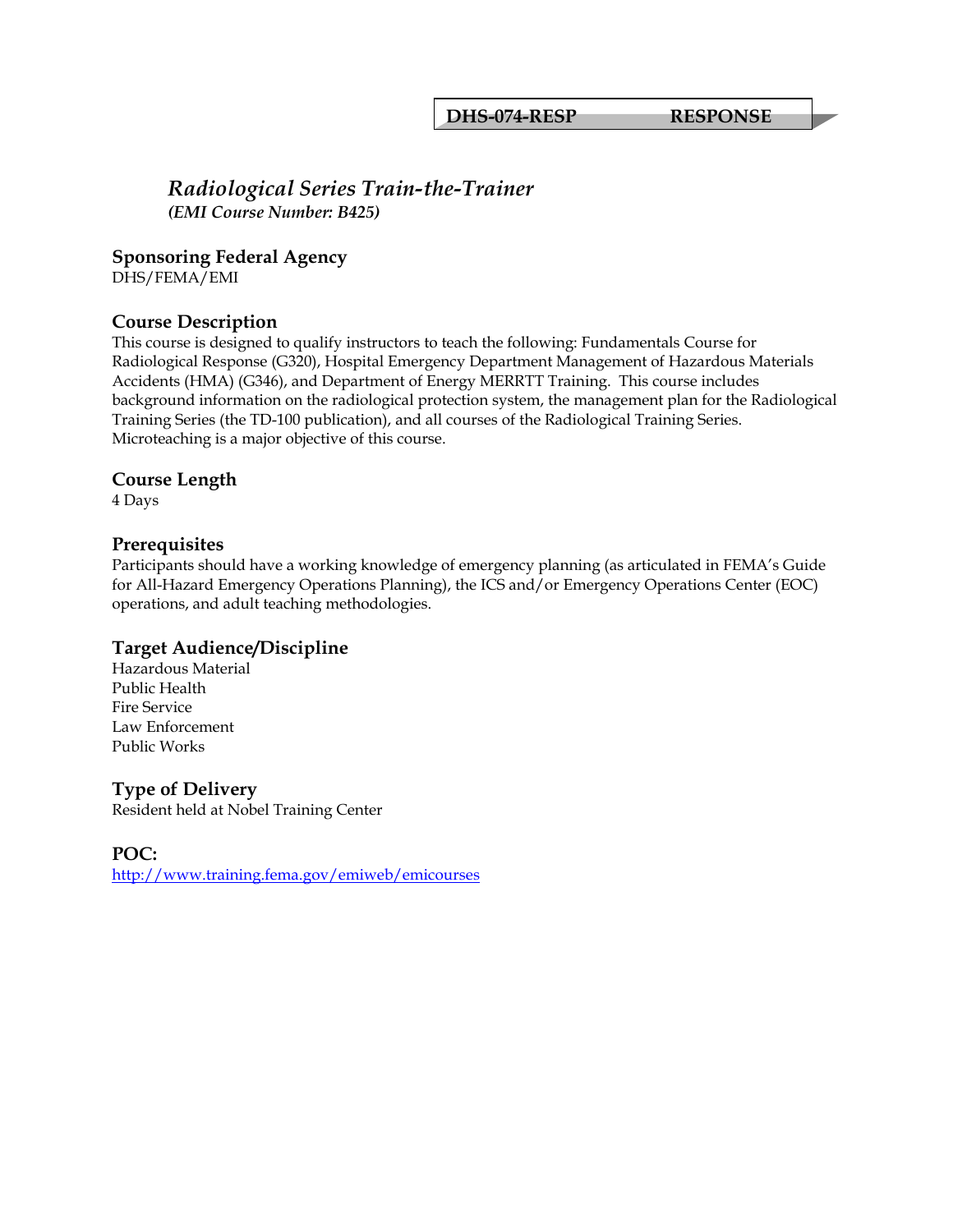**DHS-075-RESP RESPONSE**

#### *Incident Command System Curricula Train-the-Trainer (EMI Course Number: E449)*

#### **Sponsoring Federal Agency**

DHS/FEMA/EMI

#### **Course Description**

This course prepares participants to deliver EMI's ICS-300, Incident Command System (ICS) for Expanding Incidents; ICS-400, Advanced Incident Command System (ICS) Command and General Staff-Complex Incidents; and the Incident Command System/Emergency Operations Center (ICS/EOC) Interface (G191).

#### **Course Length**

4 Days

#### **Prerequisites**

ICS-100, ICS-200, ICS-300, ICS-400, ICS-700, and IS-800. NOTE: Participants must have taken the EMI, U.S. Department of Agriculture, National Fire Academy (NFA), or National Wildfire Coordination Group (NWCG) ICS courses. Other ICS courses must be consistent with the ICS objectives prescribed by the National Incident Management System (NIMS) Integration Center. Participants must have served as Incident Commander (IC), or on Command or General Staff positions on incident longer than one operational period (or requiring a written incident action plan) and involving multi-agency coordination.

#### **Target Audience/Discipline**

Hazardous Material Public Health Fire Service Law Enforcement Public Works

#### **Type of Delivery**

Resident held at Nobel Training Center

#### **POC:**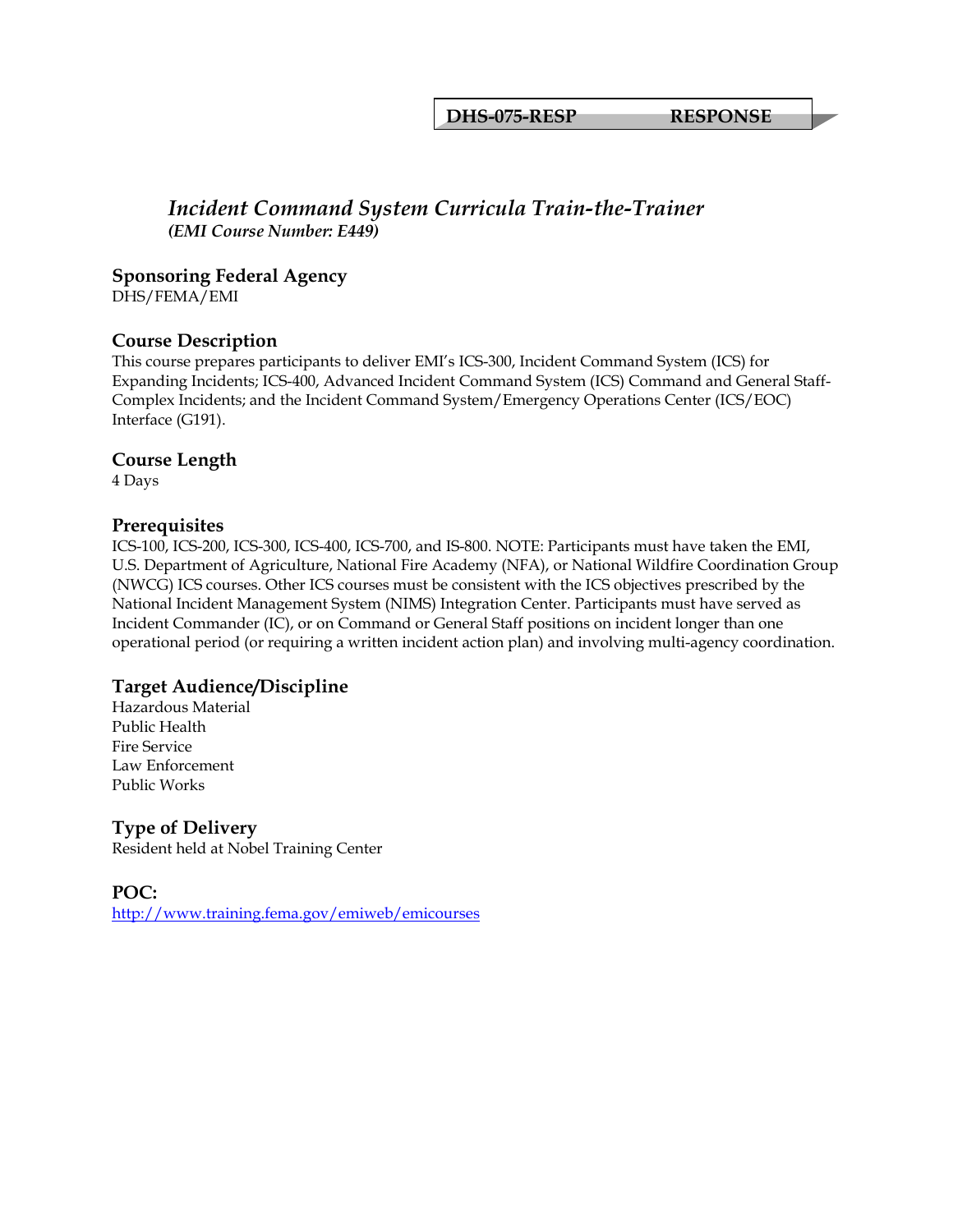**DHS-076-RESP RESPONSE**

#### *Continuity of Operations Program Managers Train-the-Trainer (EMI Course Number: E/L/B528)*

**Sponsoring Federal Agency** 

DHS/FEMA/EMI

#### **Course Description**

This course is designed to acquaint experienced Continuity of Operations (COOP) practitioners and instructors with the COOP Managers course materials. The objectives include defining COOP; explaining the benefits of a viable COOP program; identify processes, resources, and tasks necessary to implement and manage a successful COOP program. The course also will refresh experienced instructors on instructional methodology and techniques.

#### **Course Length**

3 Days

#### **Prerequisites**

Participants must have knowledge of COOP programs, the Federal Preparedness Circular 65, "Federal Executive Branch Continuity of Operations," and be experienced instructors.

#### **Target Audience/Discipline**

Hazardous Material Fire Service Law Enforcement Emergency Management Agency

#### **Type of Delivery**

Resident held at Nobel Training Center, NETC, off-site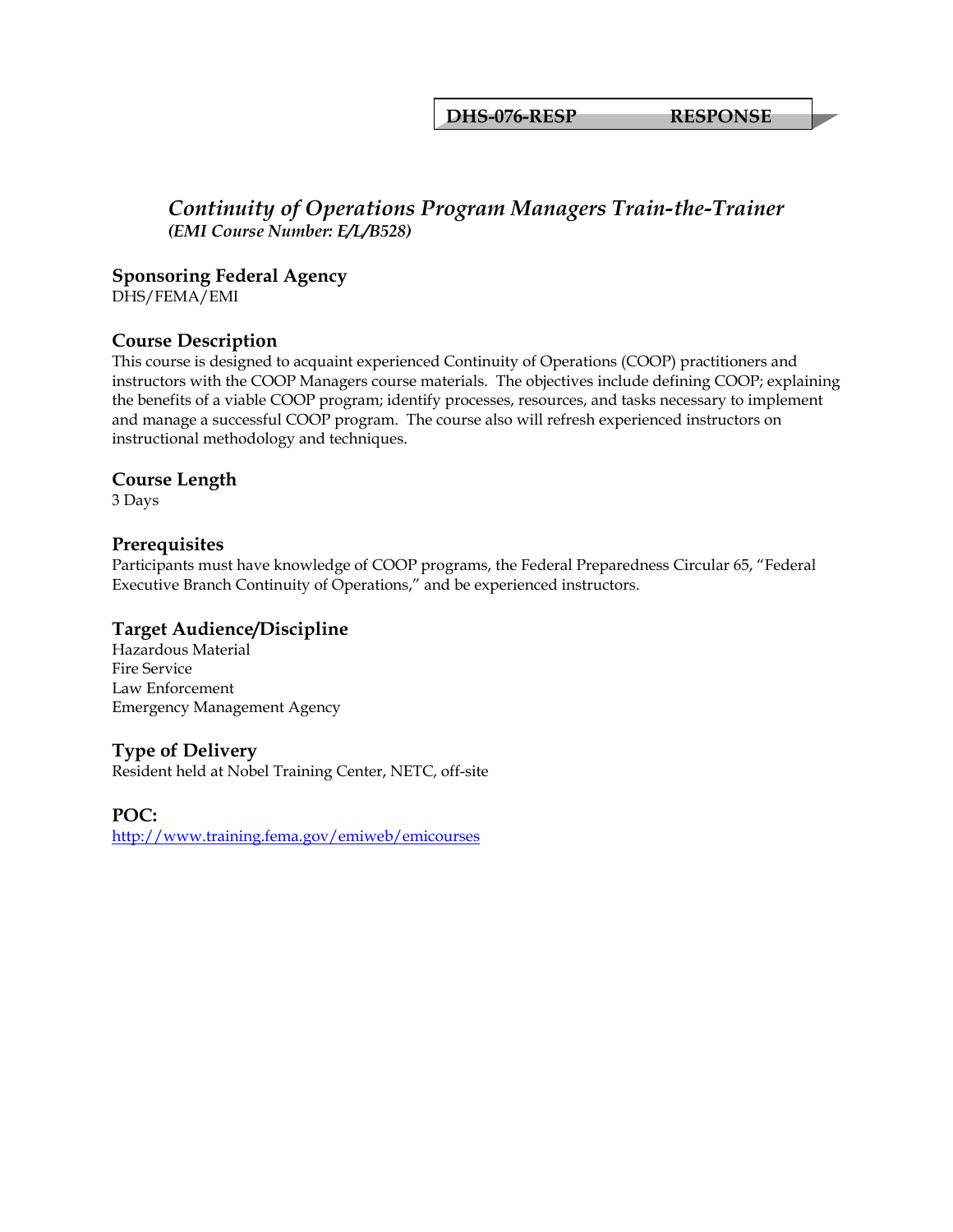**DHS-077-RESP RESPONSE**

## *Continuity of Operations (COOP) Planning (EMI Course Number: E/L/B555)*

**Sponsoring Federal Agency** 

DHS/FEMA/EMI

#### **Course Description**

Federal Preparedness Circular (FPC)-65 provides guidance to the Federal Executive Branch departments and agencies for developing COOP plans and programs. COOP plans facilitate the performance of essential functions during any situation which may disrupt normal operations. This course is designed to provide the skills and knowledge to improve the overall quality and workability of COOP plans.

#### **Course Length**

3 Days

#### **Prerequisites**

Participants must have knowledge of COOP programs, the Federal Preparedness Circular 65, "Federal Executive Branch Continuity of Operations," and be experienced instructors.

#### **Target Audience/Discipline**

Hazardous Material Fire Service Law Enforcement Emergency Management Agency

## **Type of Delivery**

Resident held at Nobel Training Center, NETC, off-site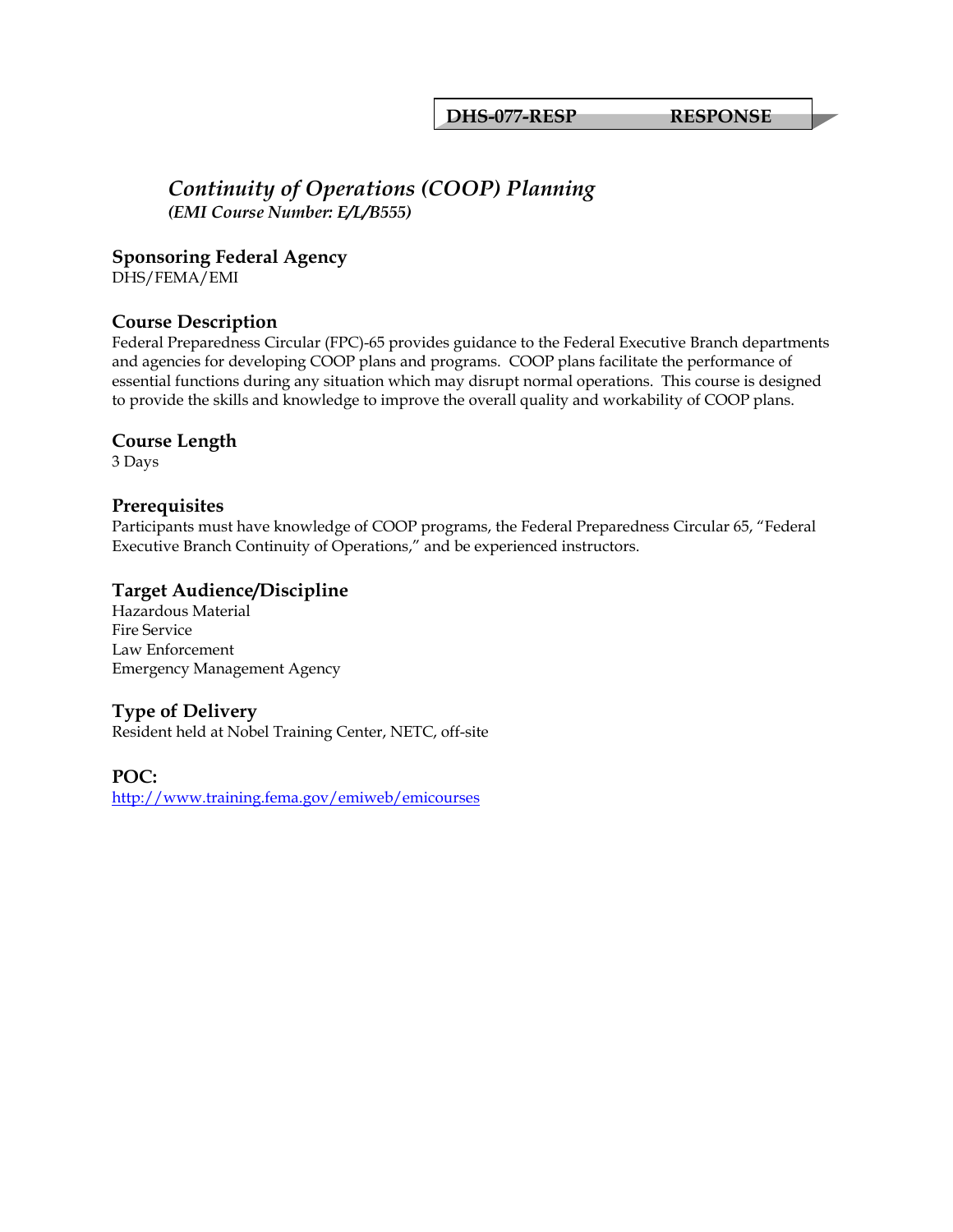**DHS-078-RESP RESPONSE**

# *Emergency Operations Center (EOC) Management and Operations (EMI Course Number: G275)*

**Sponsoring Federal Agency** 

DHS/FEMA/EMI

## **Course Description**

This 3-day course provides participants with the knowledge and skills to effectively manage and operate an EOC during crisis situations. The course covers locating and designing an EOC, how to staff, train, and brief EOC personnel, and how to operate an EMO during various situations. It is modular so that is it flexible to meet various jurisdictions' needs.

#### **Course Length**

3 Days

#### **Prerequisites**

Successful completion of IS-275. The Emergency Operations Center's (EOC's) Role in Community Preparedness, Response, and Recovery Operations

#### **Target Audience/Discipline**

Hazardous Material Fire Service Law Enforcement Emergency Management Agency

# **Type of Delivery**

Field Delivered course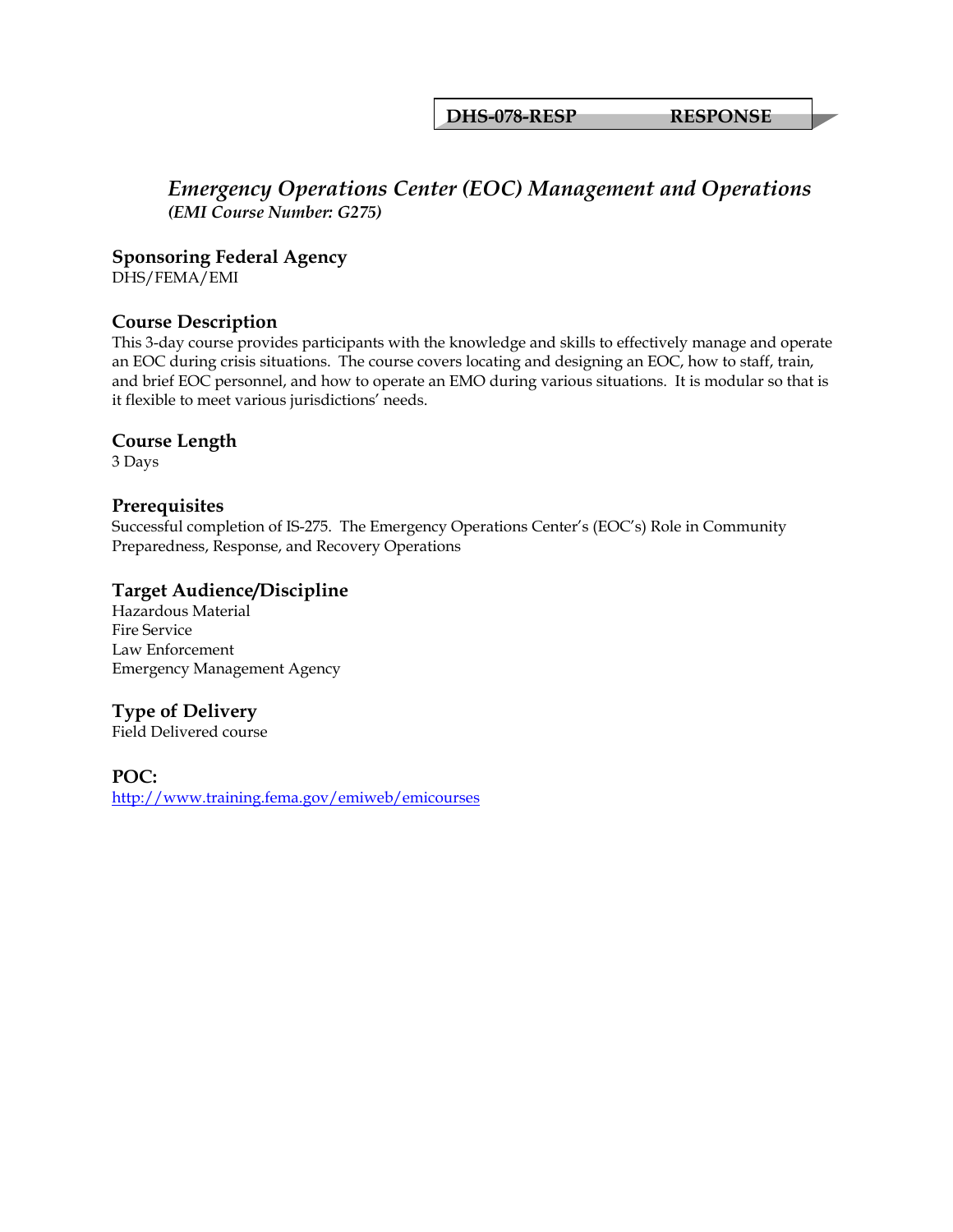#### **DHS-079-RESP RESPONSE**

# *Emergency Operations Center's (EOC) Role in Community Preparedness, Response, and Recovery Operations (EMI Course Number: IS-275)*

**Sponsoring Federal Agency**  DHS/FEMA/EMI

#### **Course Description**

This course is a prerequisite for G275, Emergency Operations Center (EOC) Management and Operations. The goal of this Independent Study course is to provide the reader with an understanding of the vital role an EOC plays in the community's overall preparedness, response, and recovery activities. This course includes a workbook and videotape, The Role of the EOC, which the reader may keep for future reference. Because this course is on video, it cannot be downloaded. However, this test can be completed and submitted online at the Independent Study Web site (http://training.fema.gov/emiweb/is/)

#### **Course Length**

10 Hours

#### **Prerequisites**

None

#### **Target Audience/Discipline**

Hazardous Material Fire Service Law Enforcement Emergency Management Agency

#### **Type of Delivery**

Independent Study

**POC:**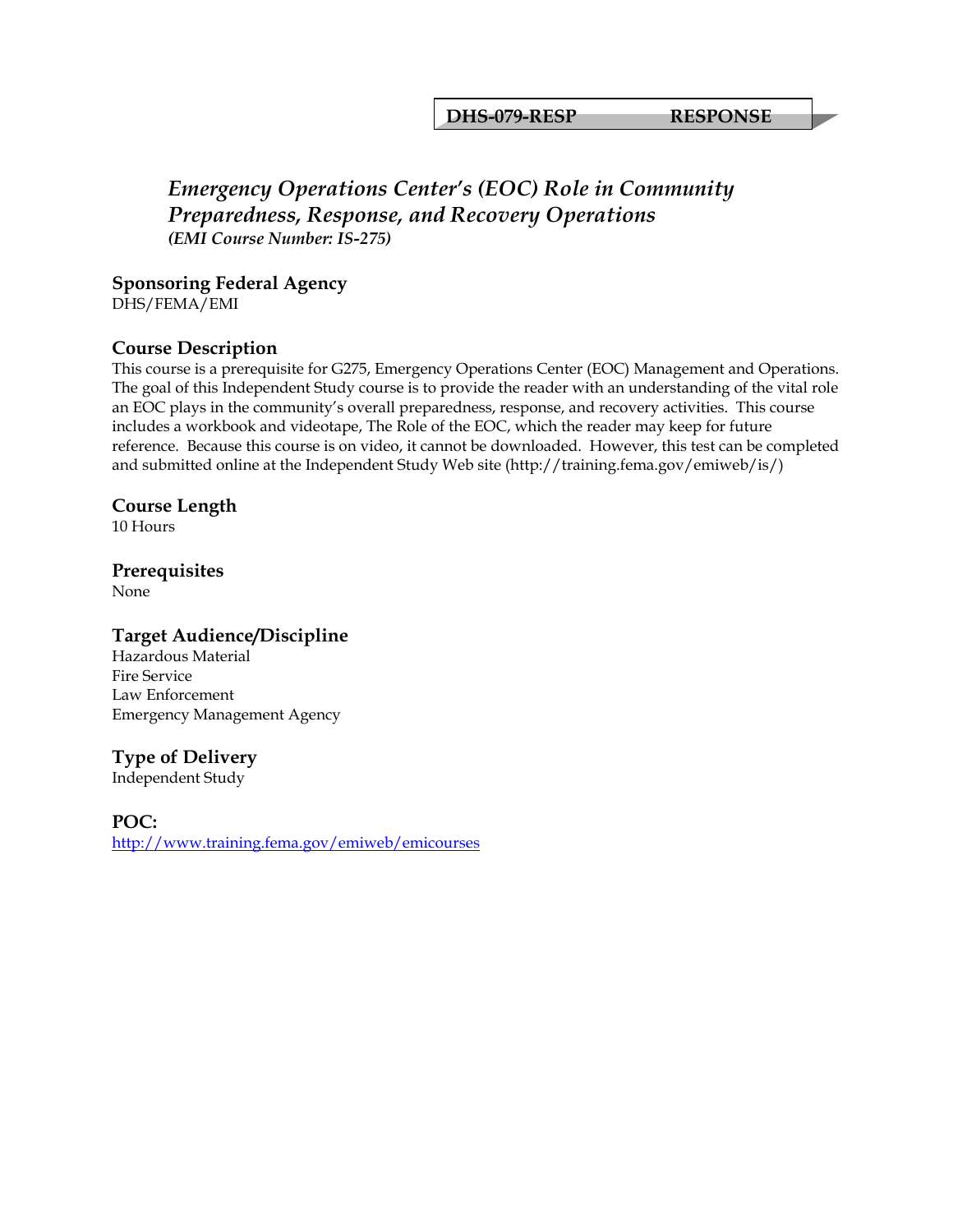**DHS-080-RESP RESPONSE**

# *Resource Management*

*(EMI Course Number: IS-703)*

**Sponsoring Federal Agency** 

DHS/FEMA/EMI

## **Course Description**

This interactive computer-based course provides the principles, tools, processes, and systems used in the NIMS that incident managers need for timely and effective resource management during an incident. Primary tasks addressed in this course are establishing systems for describing, inventorying, requesting, and tracking courses; activating these systems prior to and during an incident; dispatching resources prior to and during an incident; and deactivating or recalling resources during or after incidents.

#### **Course Length**

NA

# **Prerequisites**

None

#### **Target Audience/Discipline**

Hazardous Material Fire Service Law Enforcement Emergency Management Agency

# **Type of Delivery**

Independent Study

#### **POC:**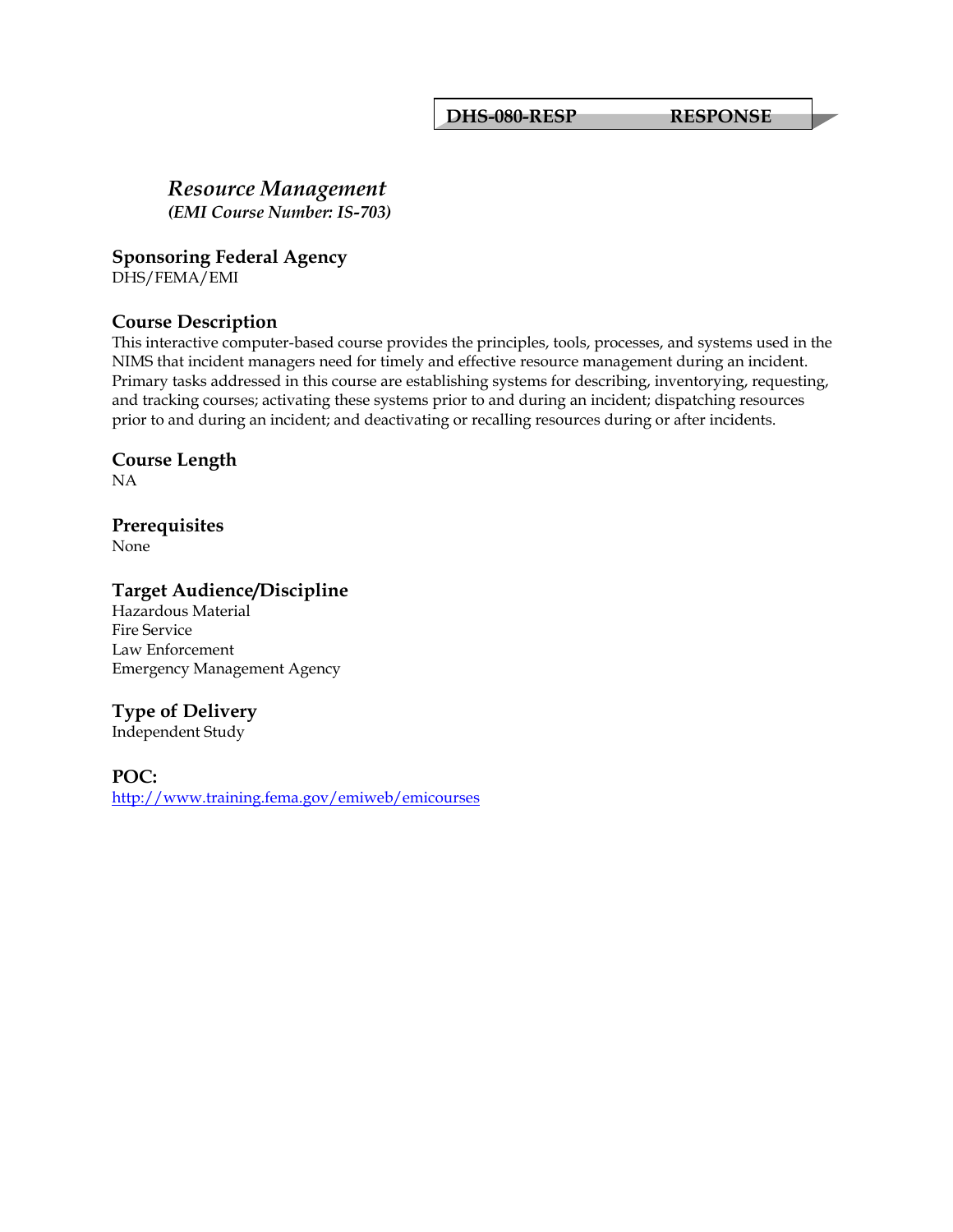**DHS-081-RESP RESPONSE**

#### *Introduction to Hazardous Materials Preparedness (EMI Course Number: G310)*

**Sponsoring Federal Agency** 

DHS/FEMA/EMI

#### **Course Description**

This 5-to 6-hour, 2-module course provides an introduction to hazardous materials concepts and practices. It is predicated on participants' mastery of the hazardous materials Independent Study course (IS-5.A) prior to enrollment. It covers basic principles of preparedness, the role of local communities, and the hazards presented by chemicals in transportation or fixed-site threats. Each participant must be familiar with IS-5.A principles before enrolling in this class.

#### **Course Length**

5-6 Hours

**Prerequisites**  Completion of IS-5.A, An Introduction to Hazardous Materials

#### **Target Audience/Discipline**

Hazardous Material Fire Service Law Enforcement Emergency Management Agency

# **Type of Delivery**

Field Delivered Course

**POC:**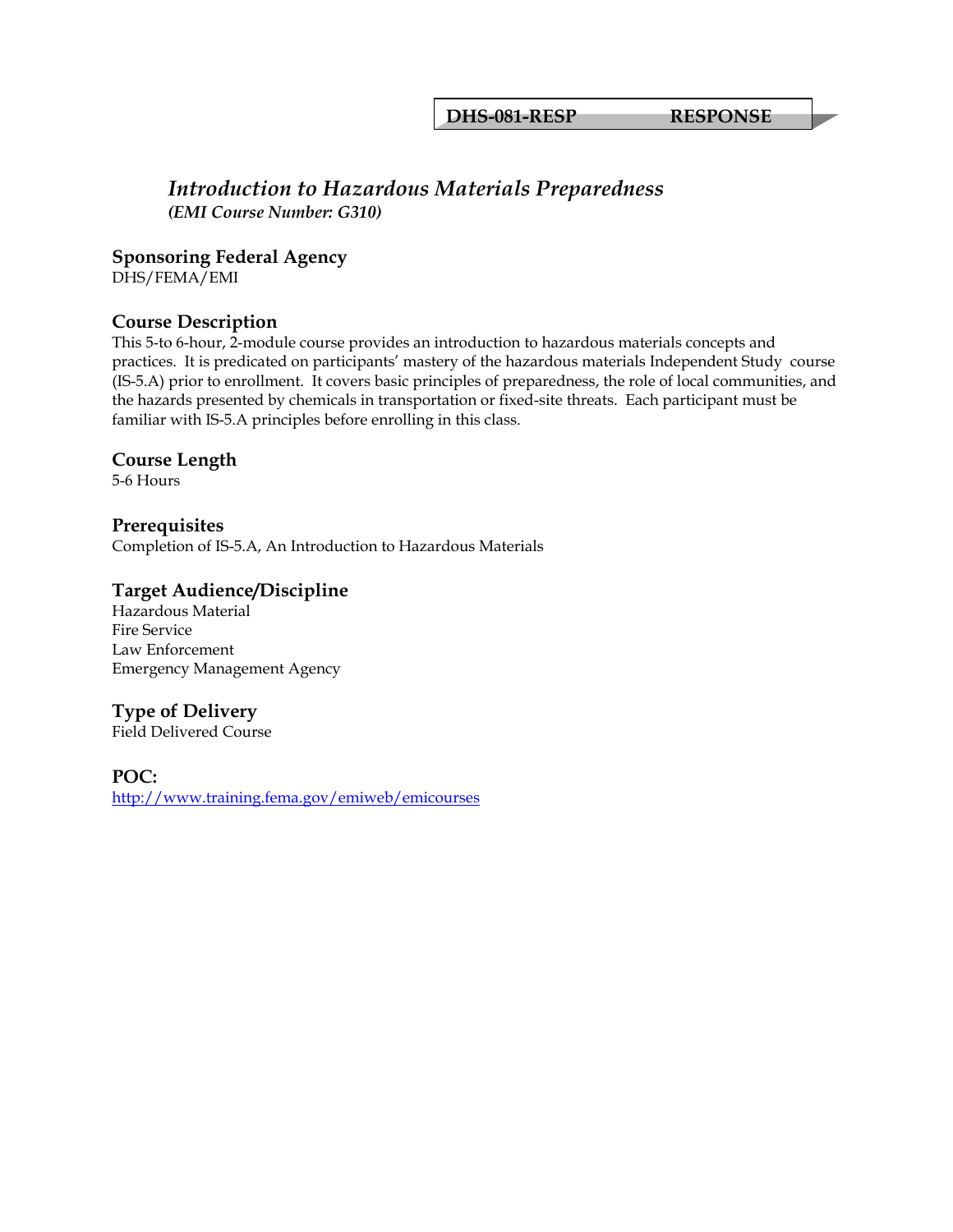#### *Introduction to Hazardous Materials (EMI Course Number: IS-5.A)*

#### **Sponsoring Federal Agency**

DHS/FEMA/EMI

#### **Course Description**

This Independent Study course is intended to provide a general introduction to hazardous materials that can serve as a foundation for more specific studies in the future. The course has five units, which are outlined below. No prior knowledge of the subject is required or assumed. At the end of the course, the participant should be able to: explain the roles of Federal, State, tribal and local governments in reducing hazardous materials risks through health and environmental regulations; discuss the two major hazardous materials identification systems used within the United States; identify possible terrorists' targets of opportunities in the use of toxic industrial chemicals (TIC) as weapons of mass destruction (WMD); identify locations where hazardous materials are commonly found and how to determine their potential health effects; describe basic terms that pertain to exposures to hazardous materials; read and interpret a Materials Safety Data Sheet (MSDS); explain how hazardous materials enter the body and contaminate the environment; describe what communities can do to increase their emergency preparedness to respond to hazardous materials incidents and; identify steps individuals and communities can take to protect themselves during a hazardous materials release.

**Course Length** 

10 Hours

## **Prerequisites**

None

#### **Target Audience/Discipline**

Hazardous Material Fire Service Law Enforcement Emergency Management Agency

#### **Type of Delivery**

Independent Study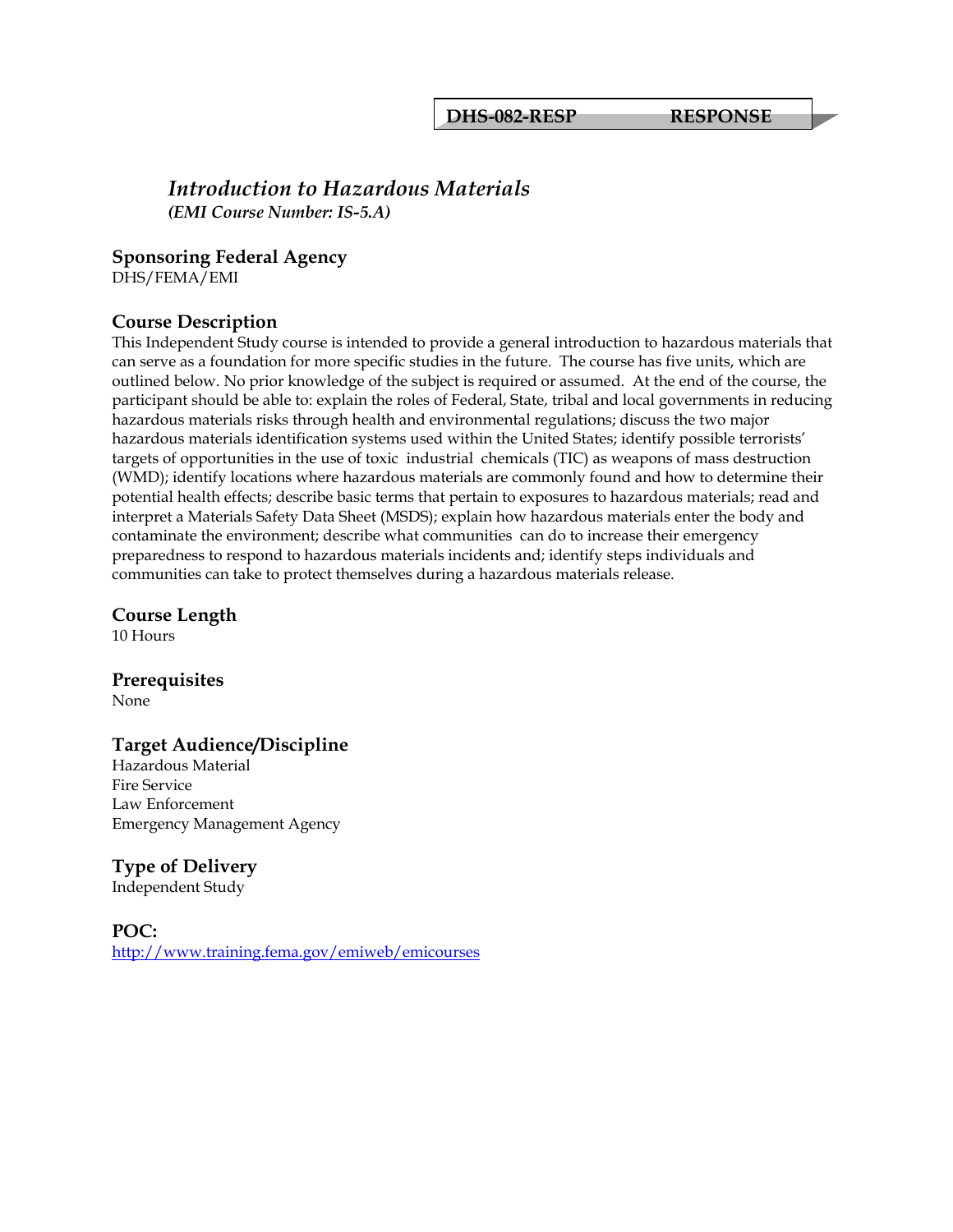**DHS-083-RESP RESPONSE**

# *Hospital Emergency Department Management of Hazardous Materials Accidents (EMI Course Number: G346)*

**Sponsoring Federal Agency** 

DHS/FEMA/EMI

#### **Course Description**

This 1-day course introduced medical personnel to the procedures for handling radiation and other hazardous materials accident victims in the hospital environment. The goal is to enable participants to provide prompt and appropriate care for hazardous materials/radiological accident victims while minimizing exposure and preventing the spread of contamination. Part 1 concentrates on radiation accidents whereas part 2 covers other hazardous material incidents.

#### **Course Length**

1 Day

#### **Prerequisites**  Successful completion of IS-346, Orientation to Hazardous Materials for Medical Personnel

#### **Target Audience/Discipline**

Hazardous Material Fire Service Law Enforcement Emergency Management Agency

#### **Type of Delivery**

Field Delivered Course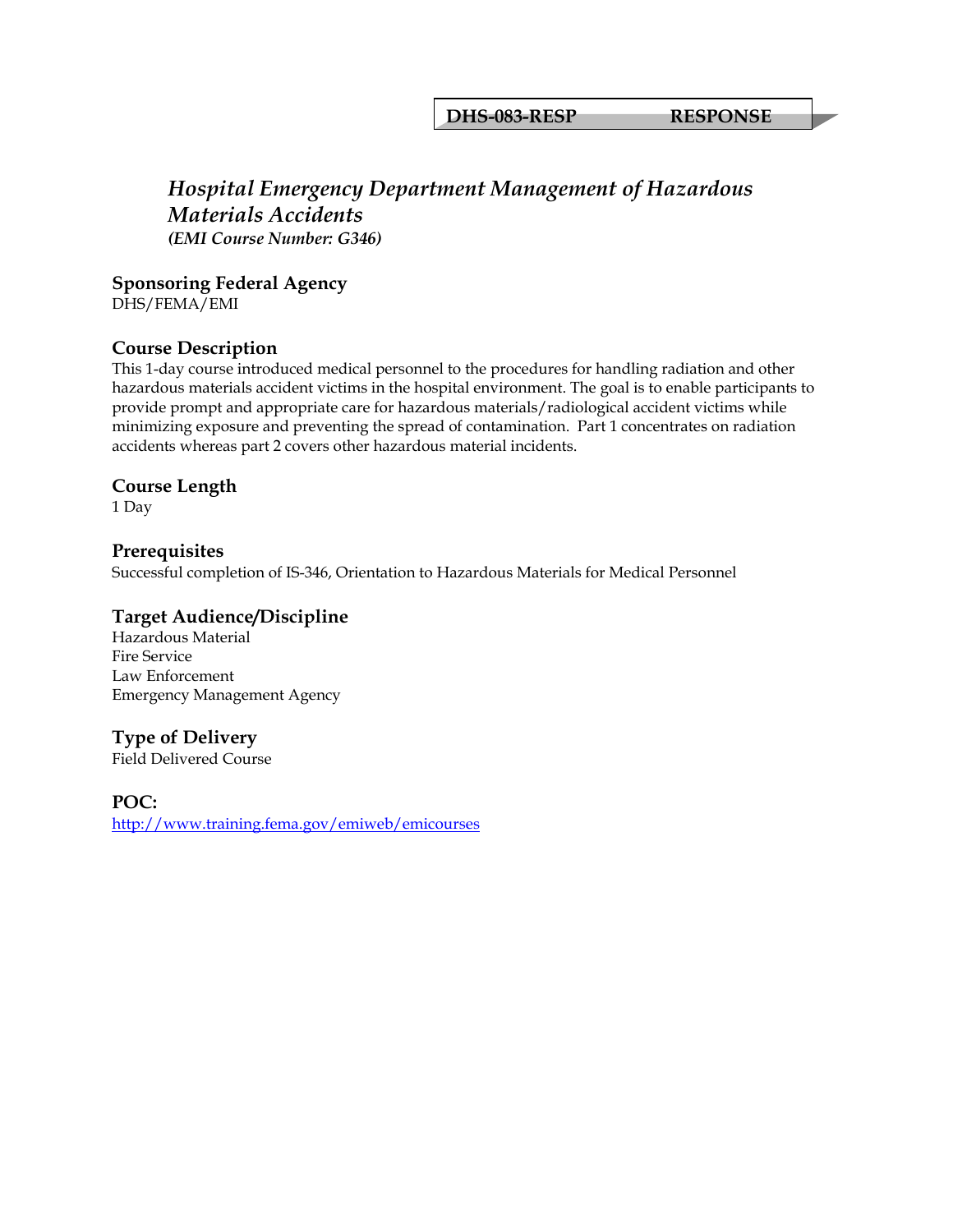**DHS-084-RESP RESPONSE**

#### *Orientation to Hazardous Materials for Medical Personnel (EMI Course Number: IS-346)*

#### **Sponsoring Federal Agency**

DHS/FEMA/EMI

#### **Course Description**

This self-study guide is designed to prepare medical and hospital personnel to analyze hazardous materials situations, take the necessary steps to assure medical provider safety, and identify appropriate resources for decontamination and medial care. This course serves as the prerequisite for the field (Nonresident) course G346, Hospital Emergency Department Management of Hazardous Materials Accidents (HMA). This course can be downloaded from the Independent Study Web site [\(http://trainin.fema.gov/emiweb/is/](http://trainin.fema.gov/emiweb/is/)) and the test can be completed and submitted online.

#### **Course Length**

10 Hours

## **Prerequisites**

None

#### **Target Audience/Discipline**

Hazardous Material Fire Service Law Enforcement Emergency Management Agency

#### **Type of Delivery**

Independent Study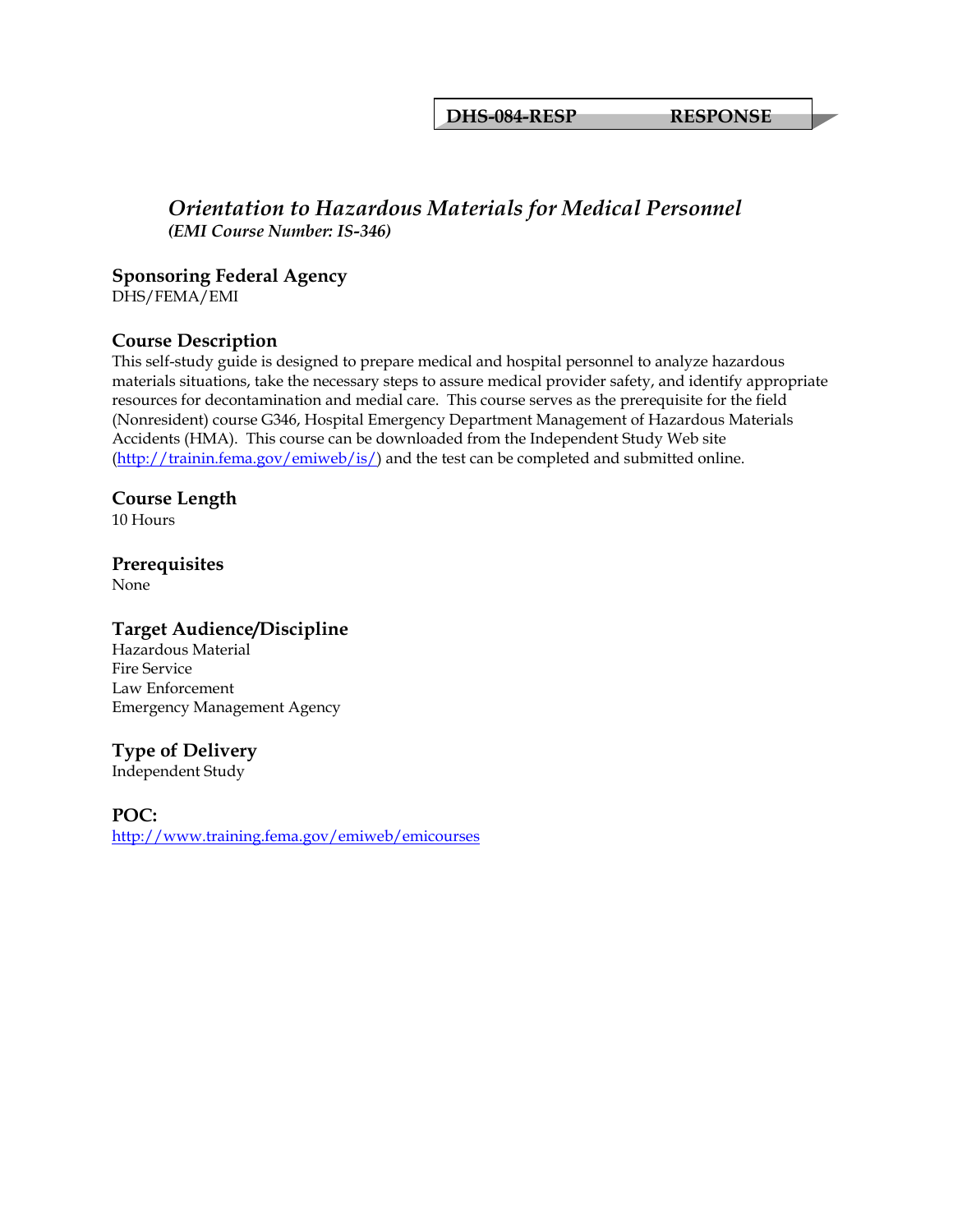**DHS-085-RESP RESPONSE**

#### *Who's in Charge Here? Exercising Leadership in an Emergency or Disaster (EMI Course Number: IS-351)*

**Sponsoring Federal Agency** 

DHS/FEMA/EMI

#### **Course Description**

The purpose of this 6-hour course is to prepare local elected government officials to lead and direct their jurisdiction in implementing comprehensive emergency management systems. At the conclusion of the course, participants will be able to exercise greater leadership in an emergency through a better understanding of their roles and responsibilities; develop emergency management policies and procedures for emergency management activities and implement necessary policies and procedures to respond to and recover from a disaster, initiate appropriate emergency management actions during a disaster; negotiate through the intergovernmental response system to obtain the required resources and assistance in an emergency; maximize gains for disaster recovery assistance through appropriate contacts and knowledge of available resources; understand the partnership among Federal, State, and local governments; establish relationships and partnerships with other agencies and organizations (i.e., profit, not-for-profit, and business and industry) for effective emergency management response and recovery outcomes; and take actions to ensure citizen satisfaction during a disaster and build credibility before a disaster.

**Course Length** 

6 Hours

**Prerequisites** 

None

#### **Target Audience/Discipline**

Hazardous Material Fire Service Law Enforcement Emergency Management Agency

#### **Type of Delivery**

Independent Study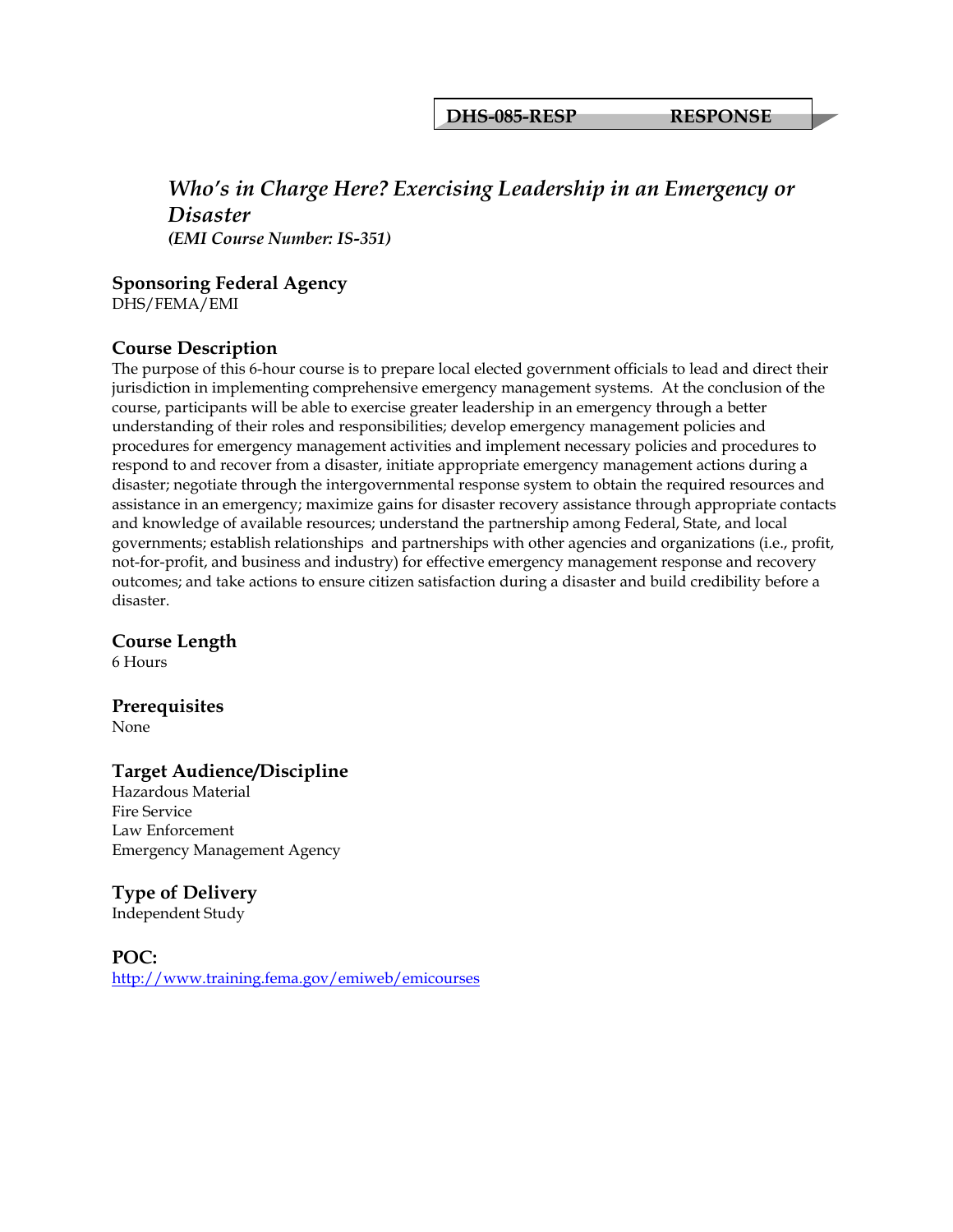**DHS-086-RESP RESPONSE**

#### *Introduction to Continuity of Operation (COOP) (EMI Course Number: IS-547)*

**Sponsoring Federal Agency**  DHS/FEMA/EMI

**Course Description** 

This 5-hour Web-based course is designed for a broad Federal audience-from senior managers to those directly involved in the COOP planning effort. The course provides a working knowledge of the COOP guidance found in Federal Preparedness Circular 65, "Federal Executive Branch Continuity of Operations." The course provides activities to enhance your COOP program.

#### **Course Length**

5 Hours

**Prerequisites**  IS-546, Continuity of Operations (COOP) Awareness

#### **Target Audience/Discipline**

Hazardous Material Fire Service Law Enforcement Emergency Management Agency

#### **Type of Delivery**

Independent Study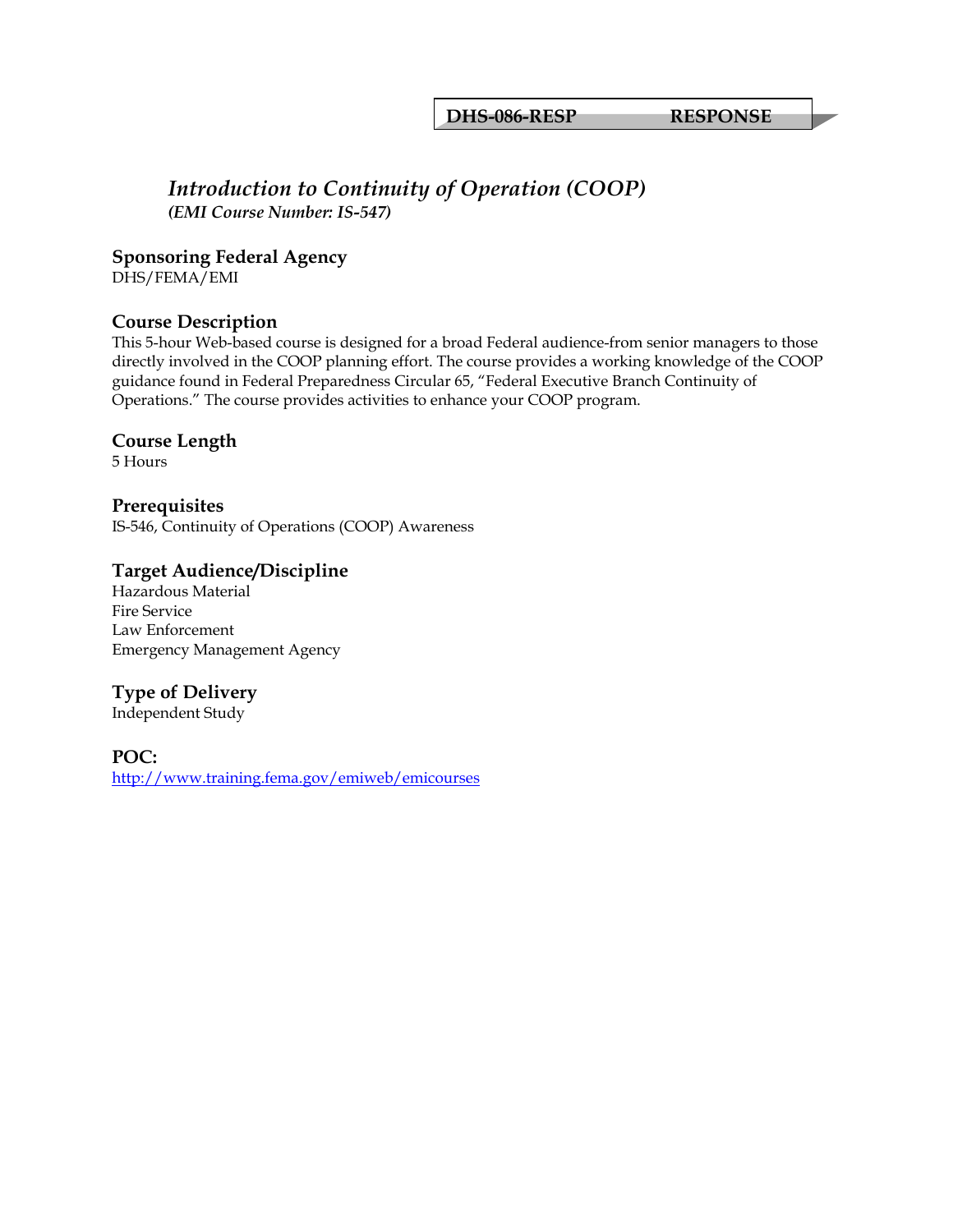**DHS-087-RESP RESPONSE**

### *Advanced Public Information Officers (EMI Course Number: E-388)*

**Sponsoring Federal Agency** 

DHS/FEMA/EMI

#### **Course Description**

This advanced course builds on the foundations established in Basic Public Information Officers (G290) by focusing on Public Information Officers (PIO) responsibilities in large-scale emergency situations. This is accomplished through a series of lectures and simulation exercises. Topics include legal issues, risk communication, interpersonal skills, effective communications, interpersonal skills, and effective communications in emergencies, media relations, and use of the joint information system.

#### **Course Length**

4 Days

**Prerequisites**  Basic Public Information Officers (G290) (or pre-approved EMI waiver)

#### **Target Audience/Discipline**

Hazardous Material Fire Service Law Enforcement Emergency Management Agency Public Safety Communications

#### **Type of Delivery**

Resident course held at NETC Campus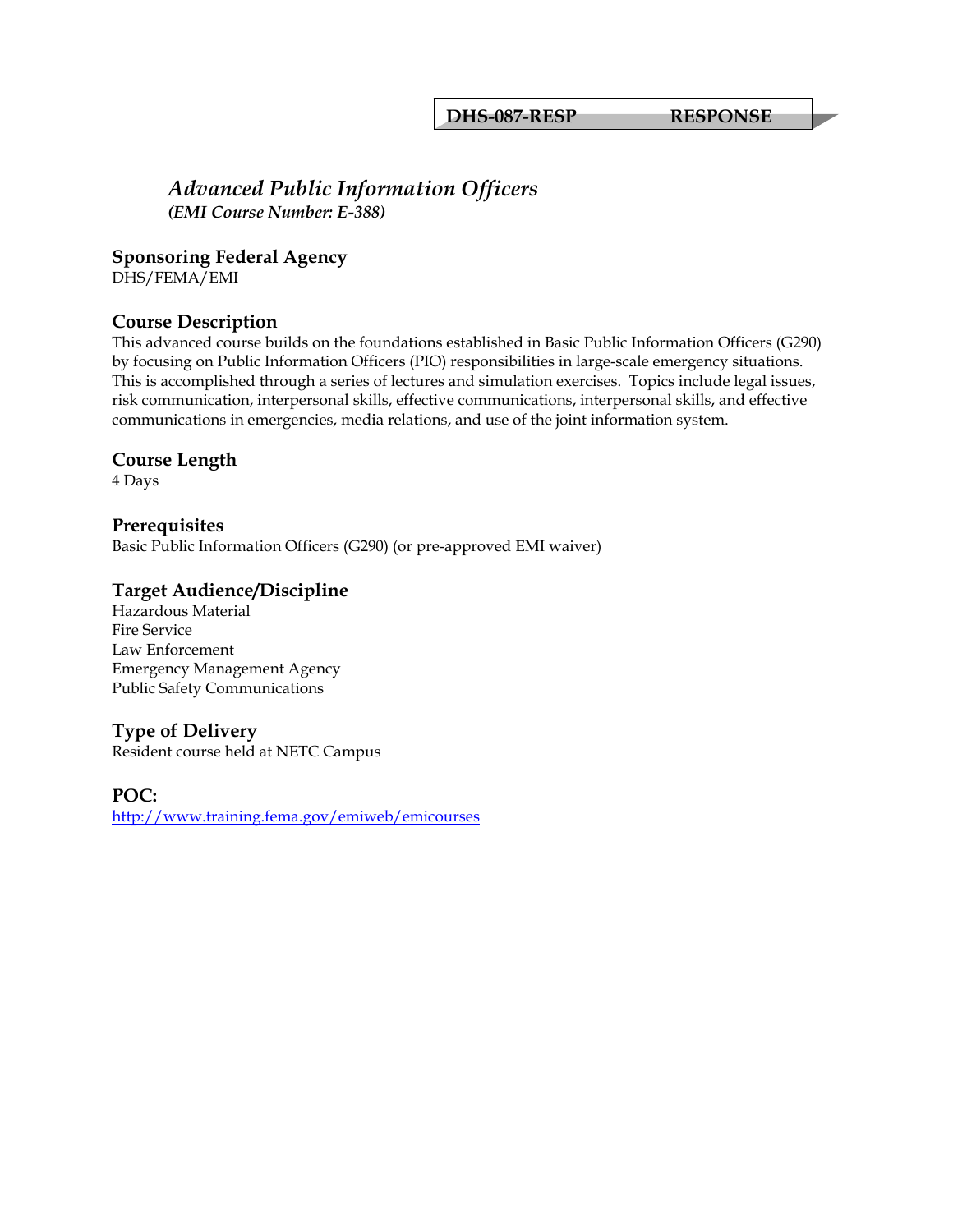**DHS-088-RESP RESPONSE**

#### *Basic Public Information Officers (EMI Course Number: G-290)*

**Sponsoring Federal Agency** 

DHS/FEMA/EMI

# **Course Description**

This 2.5 day course is intended for the new or less experienced PIO. Its emphasis is on the basic skills and knowledge needed for emergency management public information activities. Topics in include the role of the PIO in emergency management, conducting awareness campaigns, news release writing, and television interviews.

#### **Course Length**

2.5 Days

#### **Prerequisites**

None

#### **Target Audience/Discipline**

Hazardous Material Fire Service Law Enforcement Emergency Management Agency Public Safety Communications

#### **Type of Delivery**

Resident course held at NETC Campus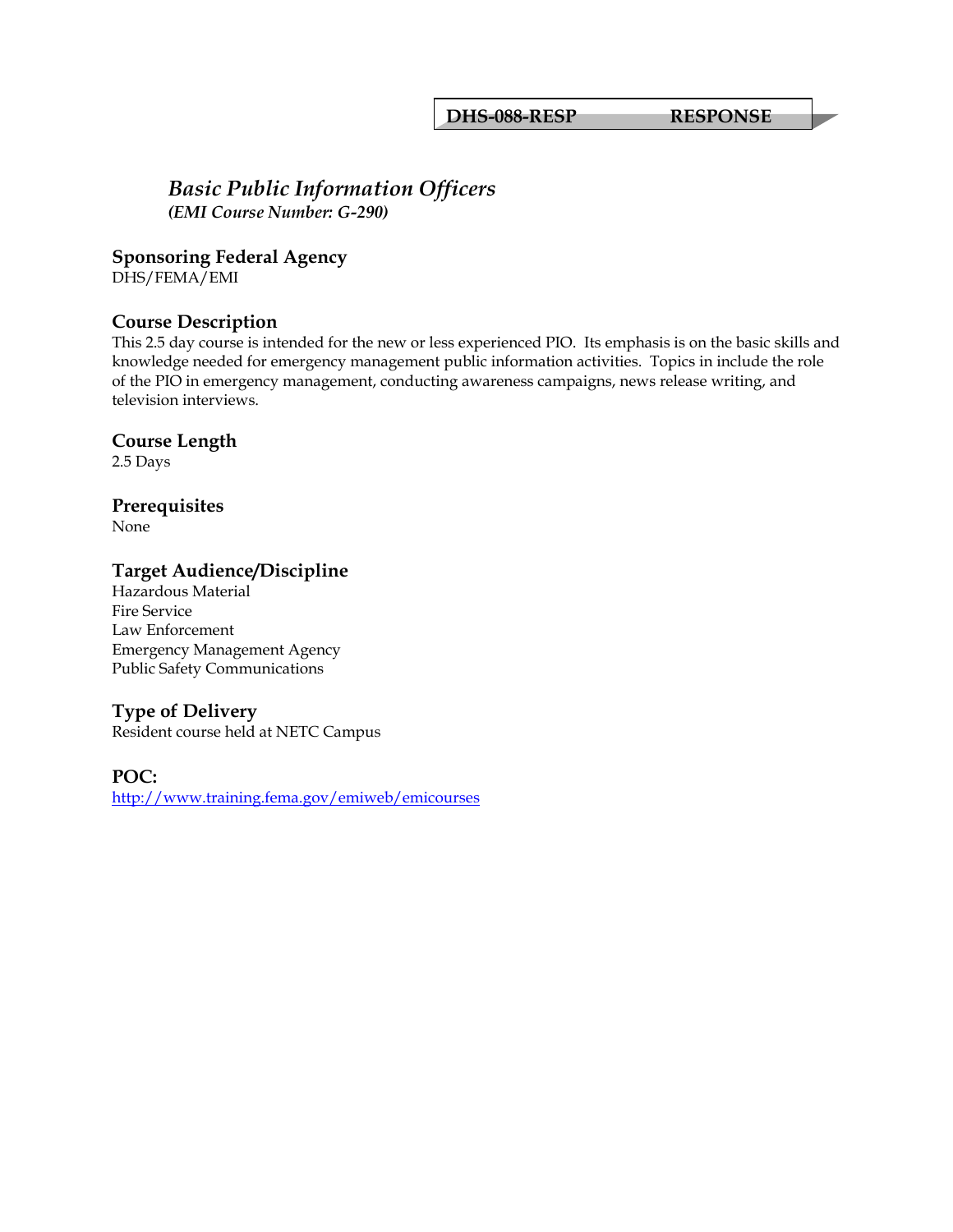**DHS-089-RESP RESPONSE**

#### *Fundamentals of Healthcare Emergency Management (EMI Course Number: B-965)*

**Sponsoring Federal Agency** 

DHS/FEMA/EMI

#### **Course Description**

This new 4 day course, taught at the Nobel Training Center (NTC), is designed for personnel who are responsible for development, implementation, maintenance, and administration of emergency management plans for hospitals, clinics, community health centers, and other healthcare organizations. The course provides an overview of healthcare-oriented emergency management planning processes and stresses the need to coordinate these plans with local and regional emergency operations plans. Course topics include standards and regulations, hazard vulnerability analysis, incident command, training and exercises, facility infrastructure, resource management, personal protective equipment, surge planning and reimbursement, and evacuation planning.

#### **Course Length**

4 Days

#### **Prerequisites**

None

#### **Target Audience/Discipline**

Hazardous Material Fire Service Law Enforcement Emergency Management Agency Public Safety Communications

#### **Type of Delivery**

Resident course held at Nobel Training Center

#### **POC:**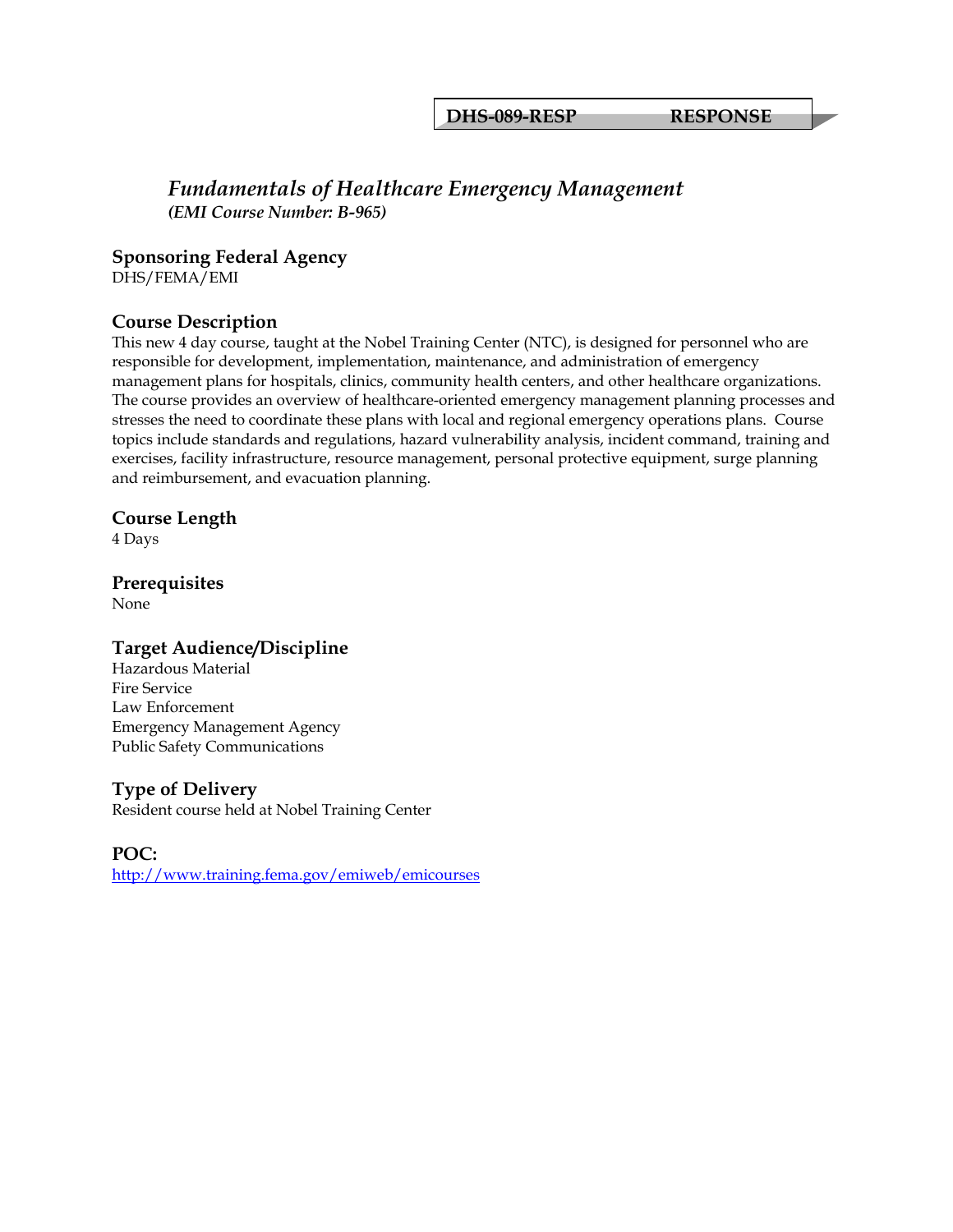**DHS-090-RESP RESPONSE**

# *Healthcare Leadership and Administrative Decision Making in Response to Weapons of Mass Destruction (WMD) Incidents (EMI Course Number: B-960)*

**Sponsoring Federal Agency**  DHS/FEMA/EMI

#### **Course Description**

This 4-day exercise-based training course delivered at the NTC in Anniston, Alabama, provides a realistic setting in which expert instructors assist healthcare professionals to develop the appropriate decisions in response to a WMD event. Participants will learn by doing through the use of functionally realistic and technically correct scenario-based exercises. Exercises will be supported by challenging and dynamic discussions and background presentations that are current, with constantly evolving standards, protocols, and procedures.

#### **Course Length**

4 Days

#### **Prerequisites**

None

#### **Target Audience/Discipline**

Hazardous Material Fire Service Law Enforcement Emergency Management Agency Health Care Public Health Emergency Medical Services

#### **Type of Delivery**

Resident course held at Nobel Training Center

**POC:**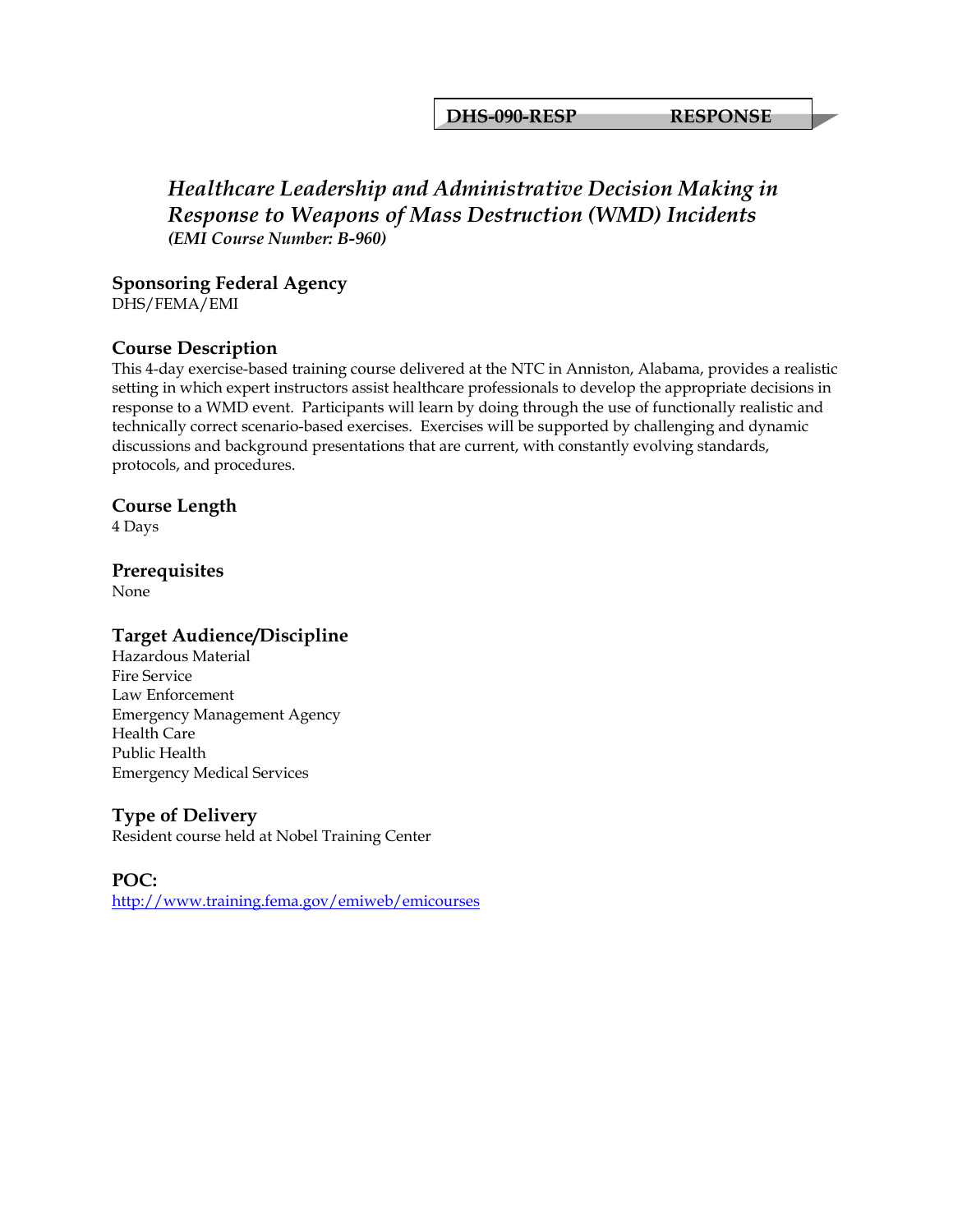#### **DHS-091-RESP RESPONSE**

#### *Advanced Public Information Officers Course: Health and Hospital Emergencies (EMI Course Number: B-966)*

**Sponsoring Federal Agency**  DHS/FEMA/EMI

# **Course Description**

This course is the modified version of EMI's popular Advanced Public Information Officers (E-388) course to meet the needs of a health-related emergency. The goal of this course is to prepare these PIO's to make significant, positive contributions to their community's response to health-related emergencies by providing credible information to the public. The concept of this course is for the participants to apply their knowledge and skills to an emergency situation. This is accomplished through instruction and a series of practical exercises. Course topics include legal issue, risk communications, interpersonal skills, conflict resolution, communication, interpersonal skills, conflict resolution, communicating during an emergency, media relations, use of the Joint Information Center (JIC), and stress management.

#### **Course Length**

4 Days

**Prerequisites** 

None

#### **Target Audience/Discipline**

Hazardous Material Fire Service Law Enforcement Emergency Management Agency Health Care Public Health Emergency Medical Services

#### **Type of Delivery**

Resident course held at Nobel Training Center

**POC:**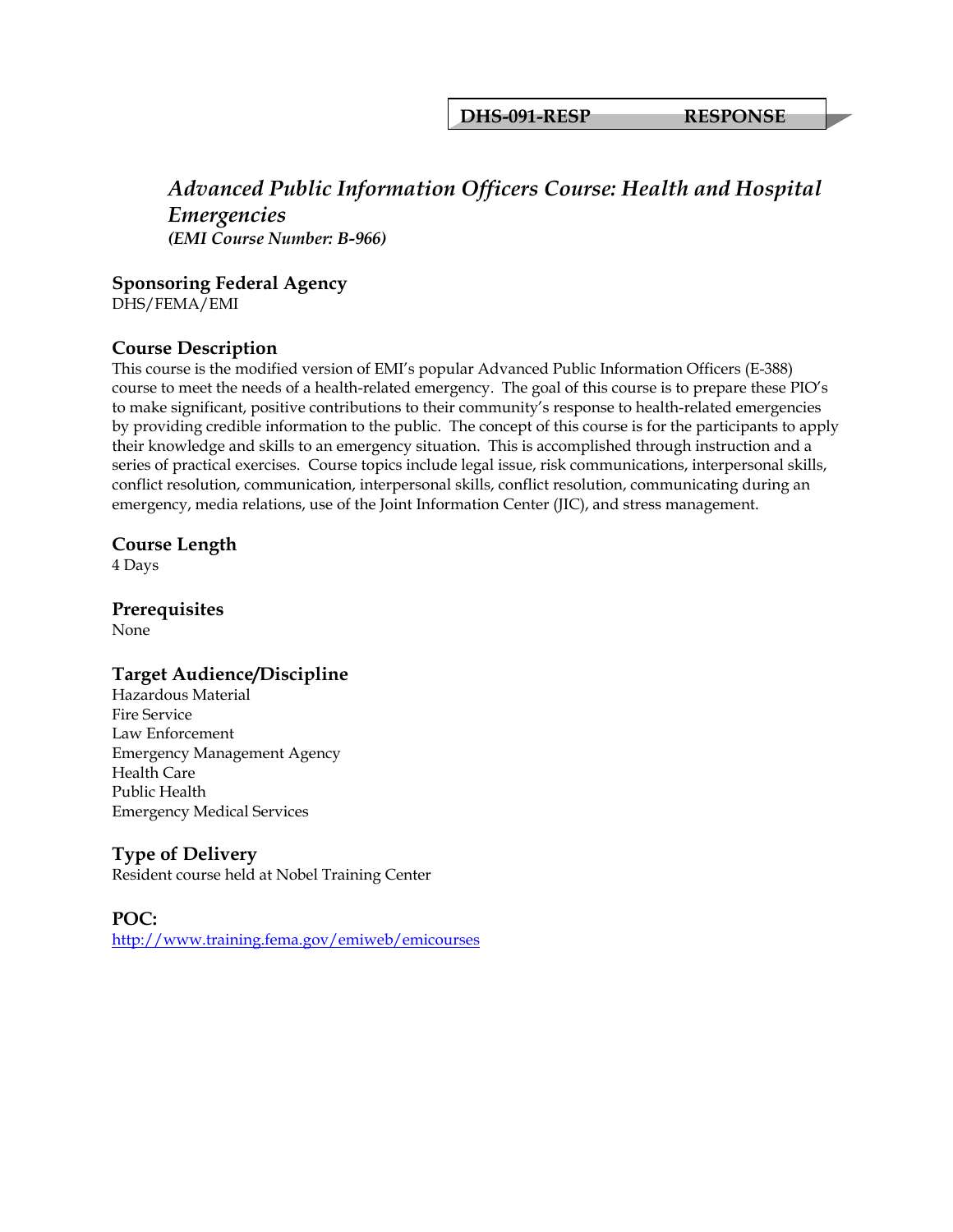**DHS-092-RESP RESPONSE**

#### *Multi-Hazard Emergency Planning for Schools (EMI Course Number: IS-362)*

**Sponsoring Federal Agency** 

DHS/FEMA/EMI

#### **Course Description**

This Independent Study course will provide individuals with the basic information and tools needed to develop effective plans for the wide array of potential emergencies that schools may face. It addresses understanding emergency management, recruiting your planning team, assessing your hazards, developing your plan, planning for terrorism, and training and testing your plan. The audience for this course includes all who are responsible for planning and responding to school emergencies. This course can be downloaded from the Independent Study Web site (http://training.fema.gov/emiweb/is)

#### **Course Length**

.8 Hours

#### **Prerequisites**

None

#### **Target Audience/Discipline**

Hazardous Material Fire Service Law Enforcement Emergency Management Agency Health Care Public Health Emergency Medical Services

#### **Type of Delivery**

Independent study course

**POC:**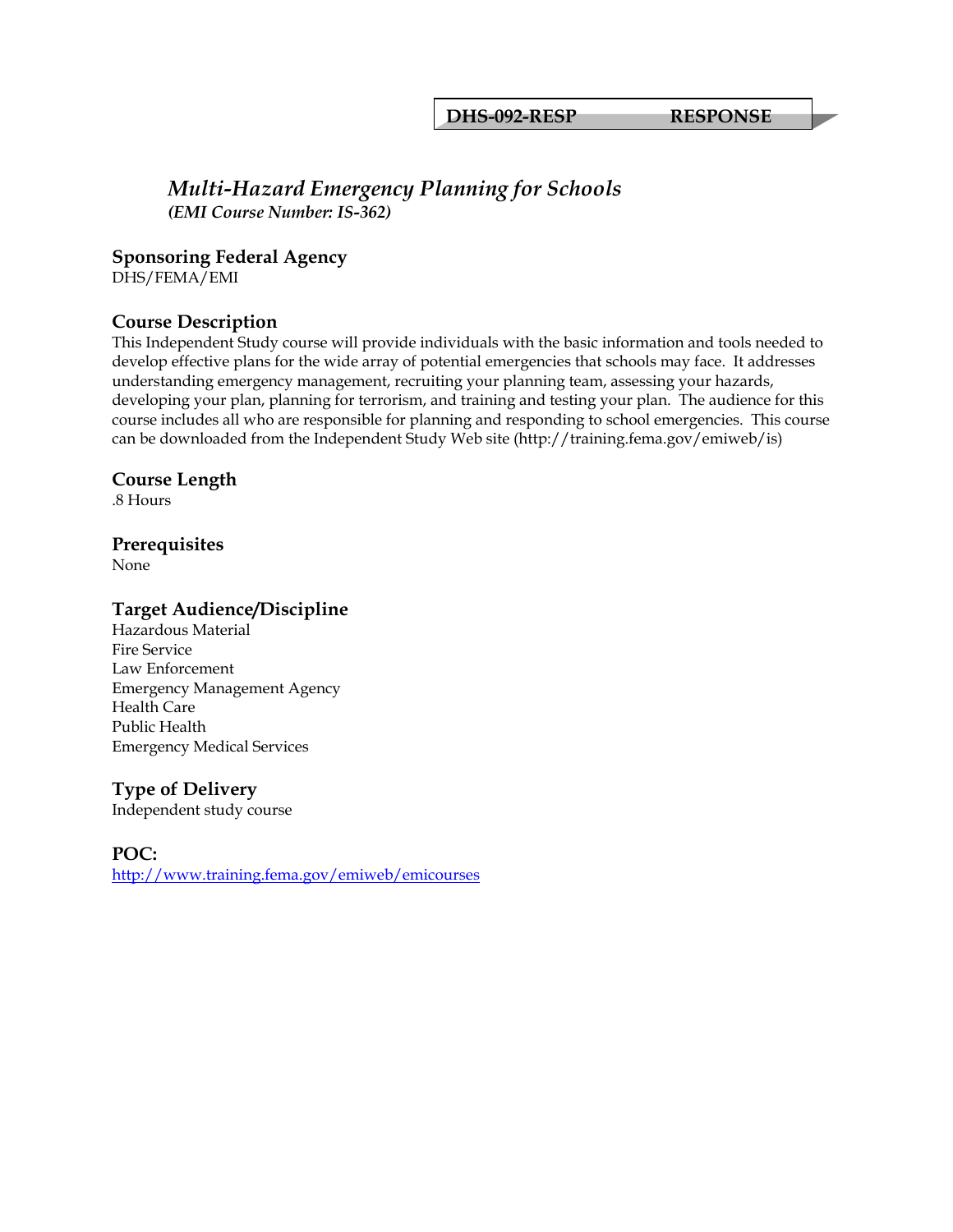#### **DHS-093-RESP RESPONSE**

### *Emergency Operations Center (EOC) Management and Operations (EMI Course Number: G-275)*

**Sponsoring Federal Agency** 

DHS/FEMA/EMI

#### **Course Description**

This 3-day course provides participants with the knowledge and skills to effectively manage and operation an EOC during crisis situations. The course covers locating and designing an EOC, how to staff, train, and brief EOC personnel, and how to operate an EOC during various situations. It is modular so that it is flexible to meet various jurisdictions' needs.

#### **Course Length**

.8 Hours

#### **Prerequisites**

Successful completion of IS-275, The Emergency Operations Center's (EOC's) Role in Community Preparedness, Response, and Recovery Operations.

#### **Target Audience/Discipline**

Hazardous Material Fire Service Law Enforcement Emergency Management Agency Health Care Public Health Emergency Medical Services

#### **Type of Delivery**

Field delivered course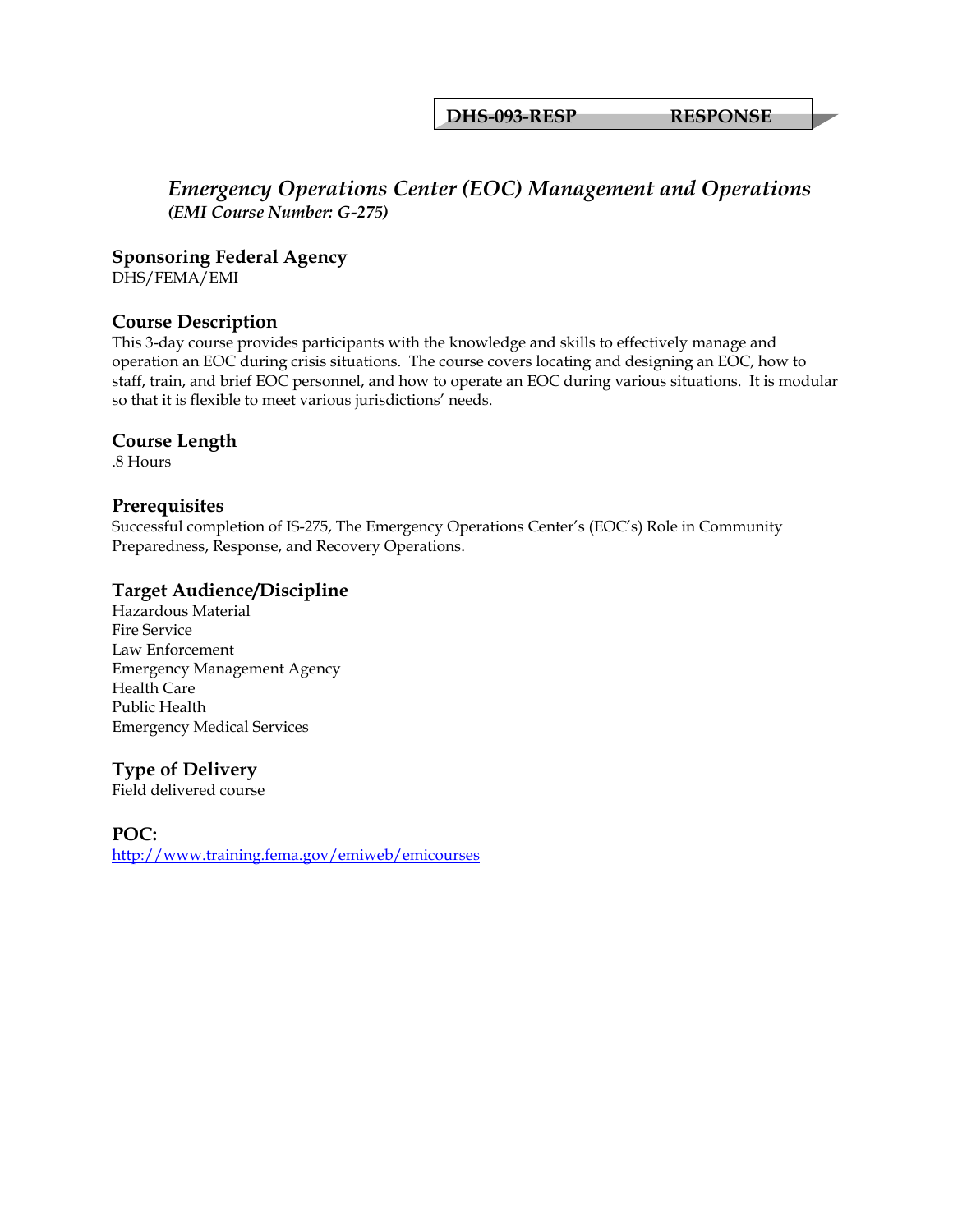#### *Community Mass Care Management (EMOC) (EMI Course Number: G-108)*

**Sponsoring Federal Agency** 

DHS/FEMA/EMI

#### **Course Description**

This 2-day course is intended to equip emergency management staff and volunteer agency personnel with the knowledge and skills necessary to perform as effective mass care coordinators in a broad range of disaster situation. The course covers how to assess and size up mass care needs; how to plan for mass care; recruitment, training, and exercises for mass care personnel; and actions to take in short-term and long-term mass care operations (response and recovery).

#### **Course Length**

2 Days

### **Prerequisites**

None

#### **Target Audience/Discipline**

Hazardous Material Fire Service Law Enforcement Emergency Management Agency Health Care Public Health Emergency Medical Services

#### **Type of Delivery**

Field delivered course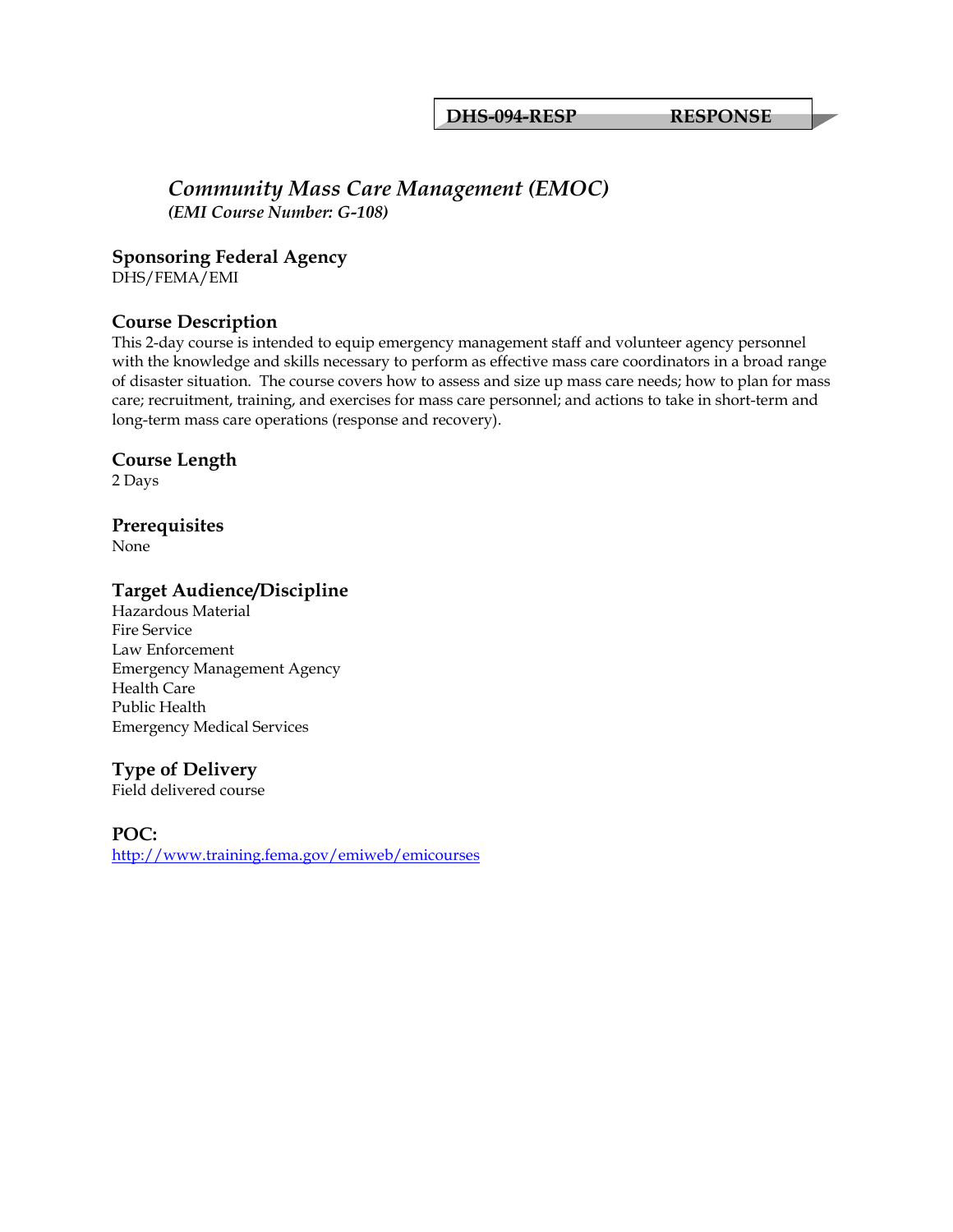**DHS-095-RESP RESPONSE**

# *Emergency Management Operations Course (EMOC) for Local Governments (EMI Course Number: G-110)*

**Sponsoring Federal Agency**  DHS/FEMA/EMI

#### **Course Description**

The EMOC is designed for local communities or tribal governments that may not be able to participate in FEMA's resident Integrated Emergency Management courses. The EMOC is an exercise based program with planning sessions that begin weeks prior to the actual course, and it includes classroom sessions and exercises. The flexible format of the EMOC allows it to be conducted in a 2.5 or 3 day format. The purpose of the EMOC is to improve operational capabilities as they relate to managing emergencies in the local community. The course places emphasis on the EOC as a focal point for managing a simulated emergency.

#### **Course Length**

2.5-3 Days

#### **Prerequisites**

None

#### **Target Audience/Discipline**

Hazardous Material Fire Service Law Enforcement Emergency Management Agency Health Care Public Health Emergency Medical Services

#### **Type of Delivery**

Field delivered course

#### **POC:**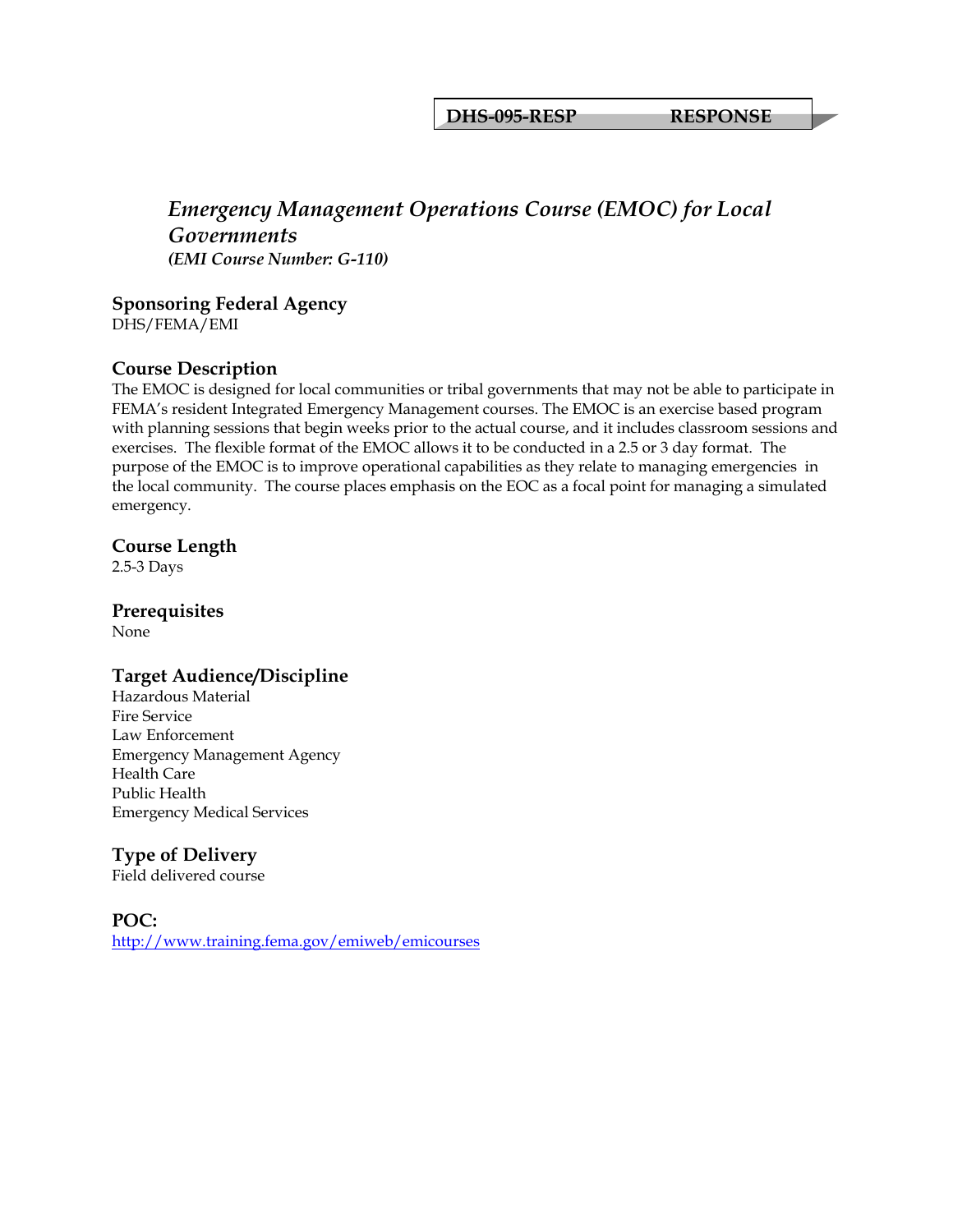**DHS-096-RESP RESPONSE**

#### *Emergency Planning and Special Needs Populations (EMI Course Number: G-197)*

**Sponsoring Federal Agency** 

DHS/FEMA/EMI

#### **Course Description**

This 2.5 day course is intended to provide those with responsibilities for providing emergency planning or care of seniors, people with disabilities, and/or special needs groups with the skills and knowledge they will need to prepare for, respond to, and recover from emergency situations.

#### **Course Length**

2.5 Days

#### **Prerequisites**

None

#### **Target Audience/Discipline**

Hazardous Material Fire Service Law Enforcement Emergency Management Agency Health Care Public Health Emergency Medical Services

#### **Type of Delivery**

Field delivered course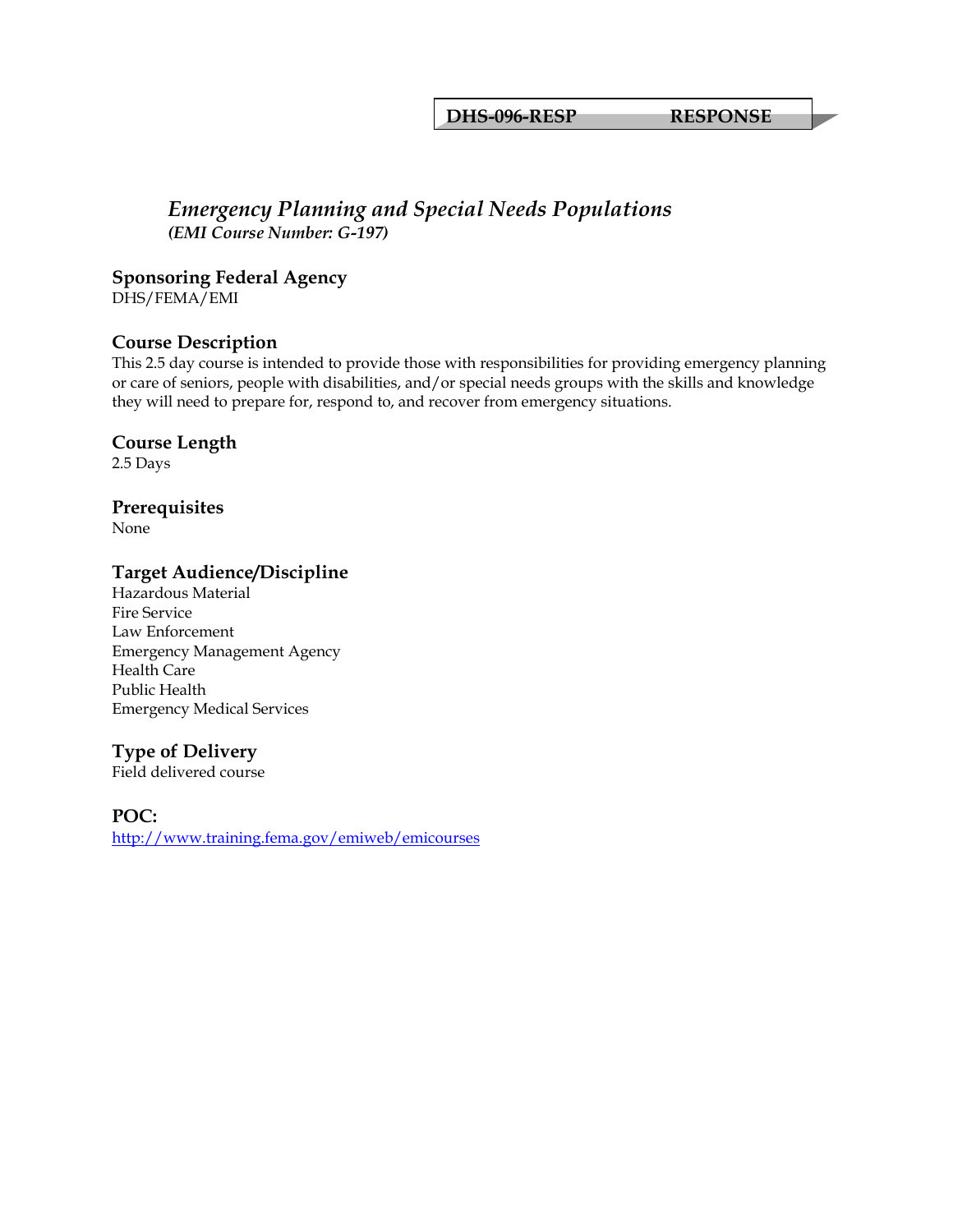**DHS-097-RESP RESPONSE**

#### *Mass Fatalities Incident Response (EMI Course Number: G-386)*

**Sponsoring Federal Agency** 

DHS/FEMA/EMI

#### **Course Description**

This course prepares local and State response personnel and other responsible agencies and professionals to handle mass fatalities effectively and to work with the survivors in an emergency or disaster. This course covers support operations, and assistance from the Federal government. The course concludes with a tabletop exercise.

**Course Length** 

NA

#### **Prerequisites**

None

#### **Target Audience/Discipline**

Hazardous Material Fire Service Law Enforcement Emergency Management Agency Health Care Public Health Emergency Medical Services

#### **Type of Delivery**

Field delivered course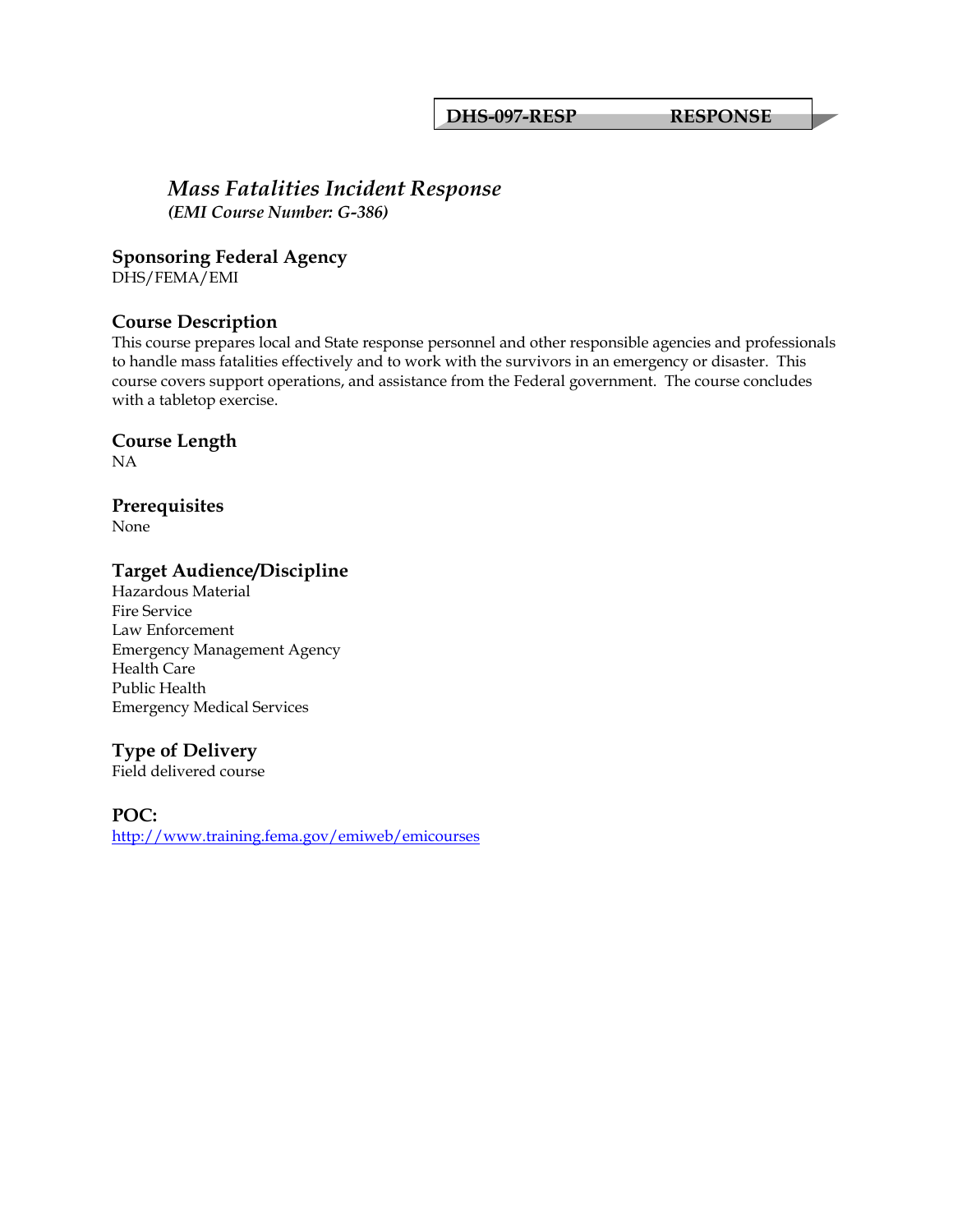**DHS-098-RESP RESPONSE**

#### *Recovery from Disaster: The Local Government Role (EMI Course Number: E-210)*

**Sponsoring Federal Agency** 

DHS/FEMA/EMI

#### **Course Description**

This resident course is designed for local disaster recovery teams consisting of emergency managers, city/county administrators, public works directors, building inspectors, and community planners. The course focuses on the roles and responsibilities of each team member, and provides guidance on developing a local disaster recovery plan. Best practices in disaster recovery are summarized in a CD-ROM toolkit included in course materials. Participants are given the opportunity to develop an outline of their own recovery plan during the course.

#### **Course Length**

4 Days

#### **Prerequisites**

None

#### **Target Audience/Discipline**

Hazardous Material Fire Service Law Enforcement Emergency Management Agency Health Care Public Health Emergency Medical Services

#### **Type of Delivery**

Resident course at NETC Campus

#### **POC:**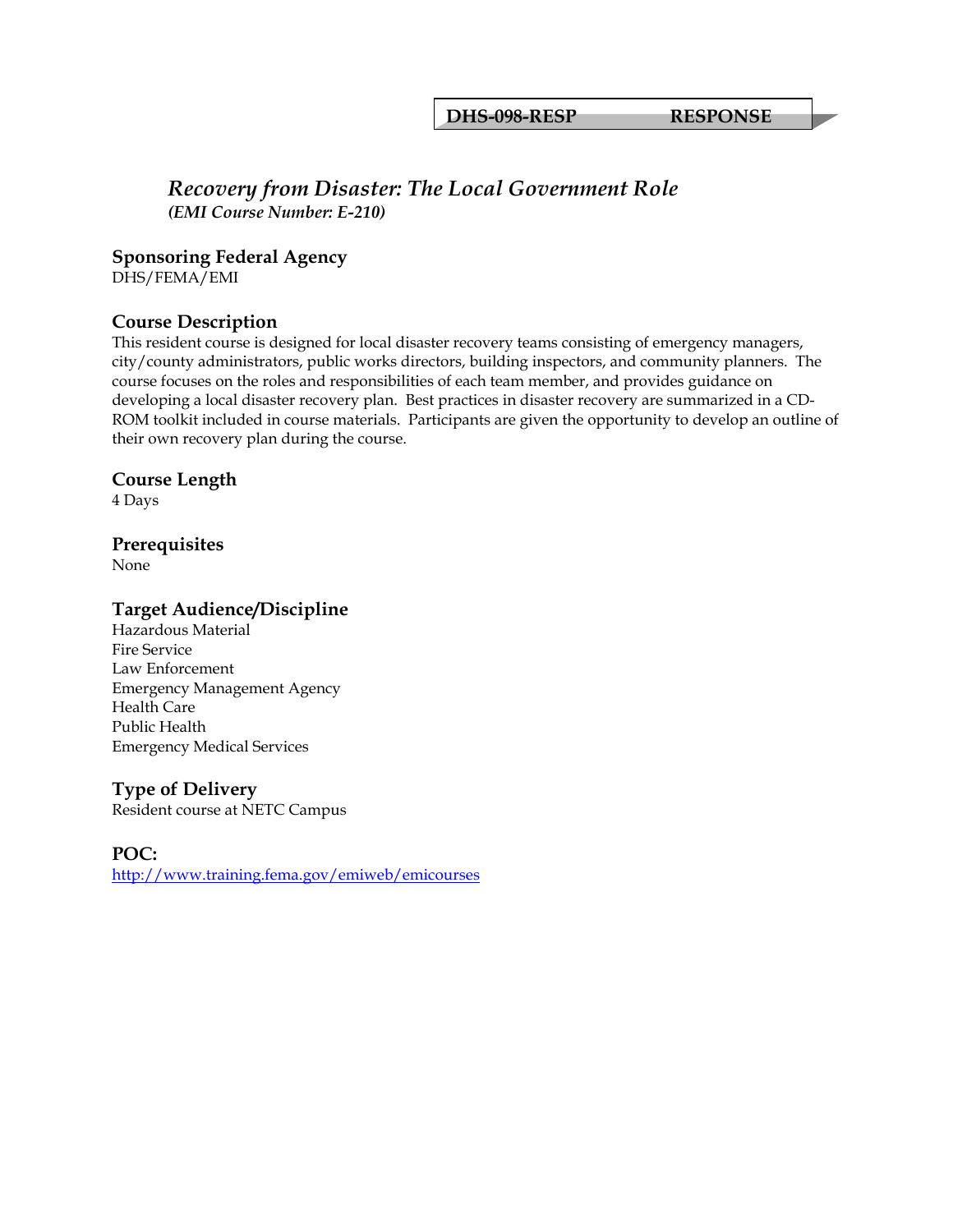**DHS-099-RESP RESPONSE**

# *IEMC/Homeland Security*

*(EMI Course Number: E-915)*

#### **Sponsoring Federal Agency**

DHS/FEMA/EMI

#### **Course Description**

This IEMC focuses on preparing for and responding to the consequences of a terrorist act. This exercise based course is conducted for two types of audiences. The participants in the "generic" audience IEMC represent various communities from throughout the country. The "specific" audience IEMC is made up of participants all from one community. The IEMC places public officials and other key community leaders in a disaster simulation. The course methodologies of classroom instructions, planning sessions, and exercises allow for structured decision making in a realistic learning environment. In the IEMC/Homeland Security, special attention is placed on the response among agencies when the disaster area also is a crime scene.

#### **Course Length**

4.5 Days

#### **Prerequisites**

None

#### **Target Audience/Discipline**

Hazardous Material Fire Service Law Enforcement Emergency Management Agency Health Care Public Health Emergency Medical Services

#### **Type of Delivery**

Resident course held at NETC Campus

#### **POC:**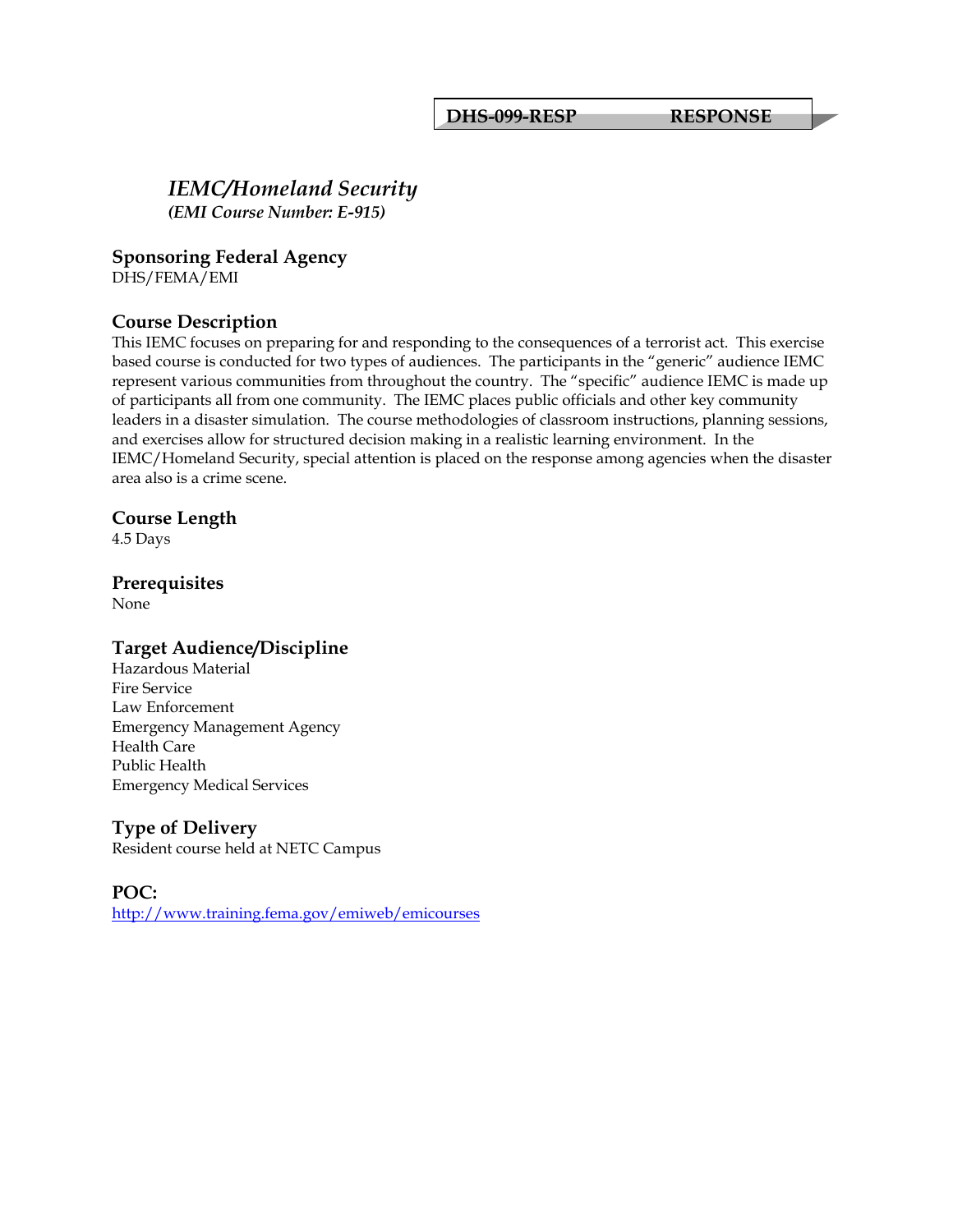#### *IEMC/Food and Agriculture Terrorism (EMI Course Number: E-916)*

#### **Sponsoring Federal Agency**

DHS/FEMA/EMI

#### **Course Description**

This IEMC focuses on preparing for, determining scope of, and recovering from terrorist acts on the Nation's food and agriculture systems. Participants will be introduced to situational threat assessment, ICS/NIMS, crime scene issues, decontamination, disposal and restoration of food systems, quarantine/recall concerns, resource management, economic impacts, EOC protocols, as well as societal concerns, case study analysis, and roles and responsibilities as outlines in Homeland Presidential Decision Directive 9. As with other IEMC's, officials from Federal, State, and local public health and agriculture agencies, emergency services disciplines, elected/appointed officials, and private industry will have an opportunity to participate in exercises simulating terrorist acts upon food and agriculture infrastructure.

#### **Course Length**

4.5 Days

# **Prerequisites**

None

#### **Target Audience/Discipline**

Hazardous Material Fire Service Law Enforcement Emergency Management Agency Health Care Public Health Emergency Medical Services

#### **Type of Delivery**

Resident course held at NETC Campus

#### **POC:**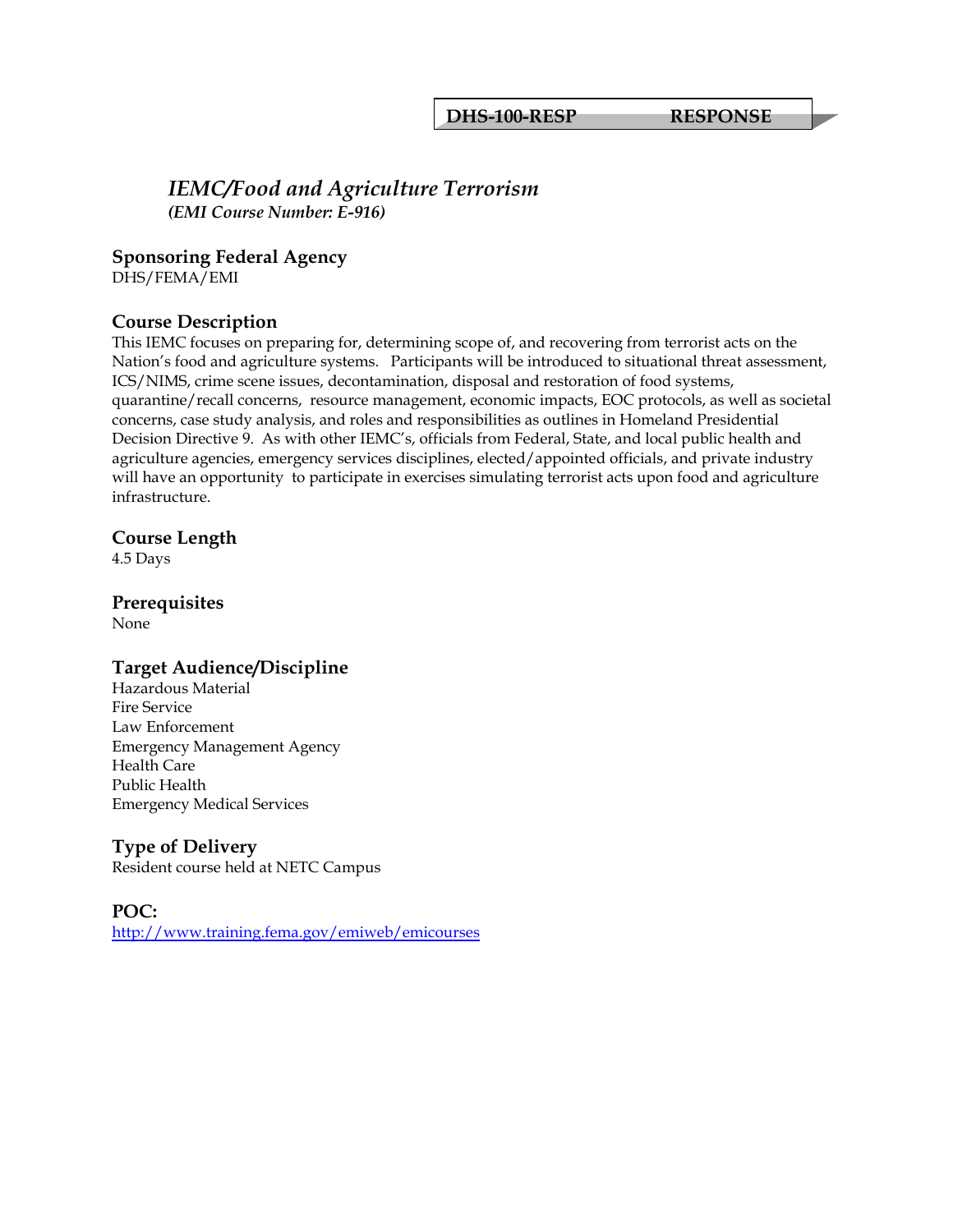**DHS-101-RESP RESPONSE**

#### *IEMC/Metropolitan Medical Response System (MMRS) (EMI Course Number: B/L970)*

#### **Sponsoring Federal Agency**

DHS/FEMA/EMI

#### **Course Description**

MMRS jurisdictions throughout the United States face unique challenges as they plan and prepare for an integrated response to medical emergencies resulting from a terrorist use of weapons of mass destruction and from other hazards. MMRS requirements center around the following emergency management needs:

- Development/coordination of response systems
- Development of appropriate MMRS plans
- Acquisition of required pharmaceuticals
- Acquisition of required equipment
- **Integration of system organization, plans, pharmaceuticals, and equipment to achieve operational** capability for the MMRS and
- Planning and resource management coordination with neighboring jurisdictions and State government organizations including enhanced mutual aid

This IEMC is designed to exercise the individual and organizational skills required in responding to and recovering from a mass causality terrorism-related disaster. Functional areas addressed by the course include policymaking, decision making, communications, coordination of resources, management of personnel, and implementation of procedures-that is, the crisis response system needed for effective emergency response. Since the course participants represent the entire MMRS crisis response community, a highly authentic and useful experience is possible.

#### **Course Length**

4.5 Days

**Prerequisites**  None

#### **Target Audience/Discipline**

Hazardous Material Fire Service Law Enforcement Emergency Management Agency Health Care Public Health Emergency Medical Services

#### **Type of Delivery**

Resident course held at NETC Campus

#### **POC:**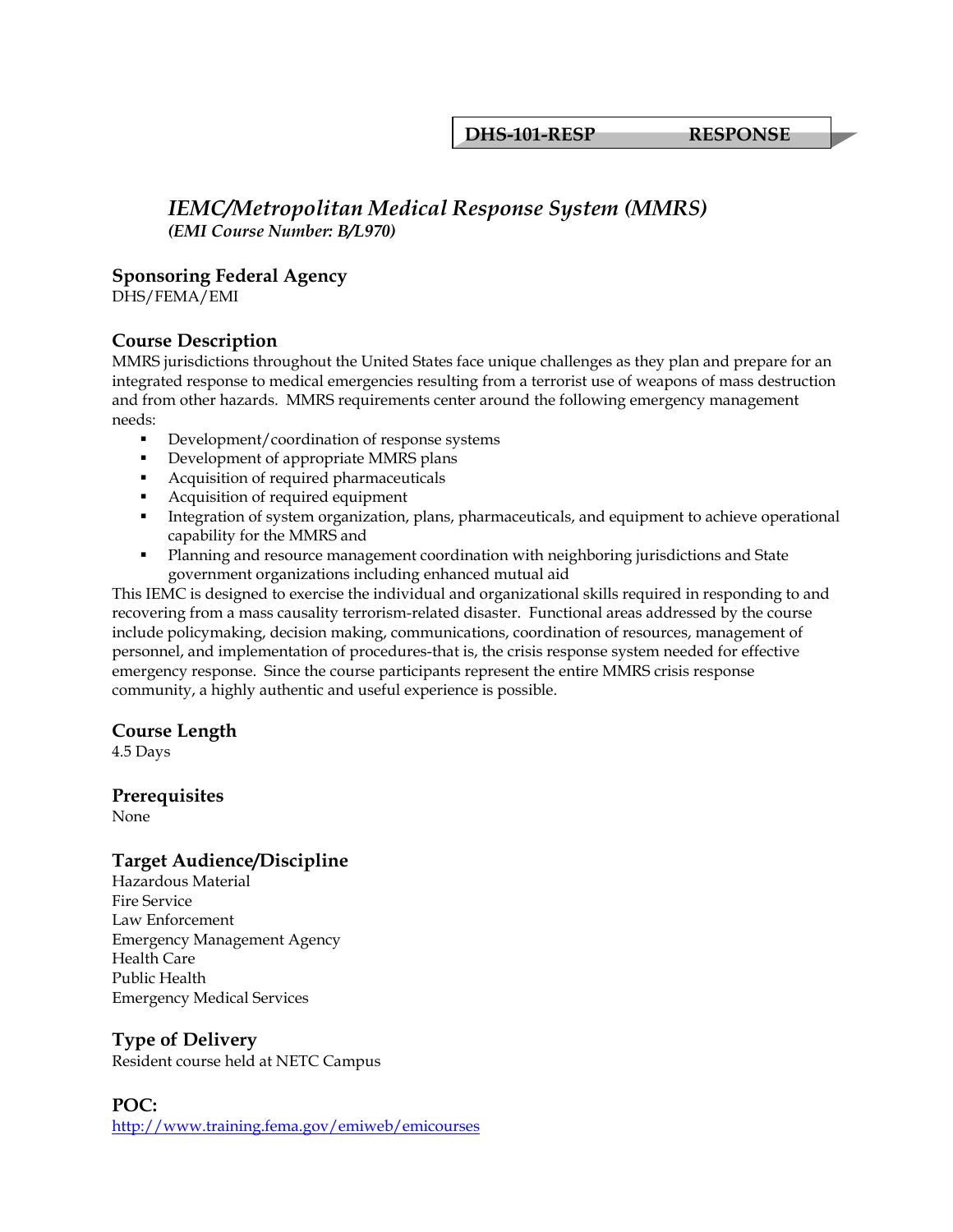**DHS-102-RESP RESPONSE**

#### *Hospital Emergency Response Training for Mass Casualty Incidents 24 Hour (EMI Course Number: B-462)*

**Sponsoring Federal Agency** 

DHS/FEMA/EMI

#### **Course Description**

This course is designed to provide guidance to hospitals, EMS, healthcare facilities, and citizens who may become involved in a mass casualty incident as a result of an HMI or WMD event. Unlike many courses of this nature, the HERT/MCI expands on the IMS within the hospital, addresses CPC&E requirements, presents guidance for the design, development, and decontamination teams. This course prepares these teams to conduct safe and effective emergency response activities during an MCI. This is not a hazmat course, although participants must be physically and psychologically fit to wear CPC&E or a Level C ensemble during the training.

#### **Course Length**

2.5-3 Days

# **Prerequisites**

None

#### **Target Audience/Discipline**

Hazardous Material Fire Service Law Enforcement Emergency Management Agency Health Care Public Health Emergency Medical Services

#### **Type of Delivery**

Resident course held at NETC Campus

**POC:**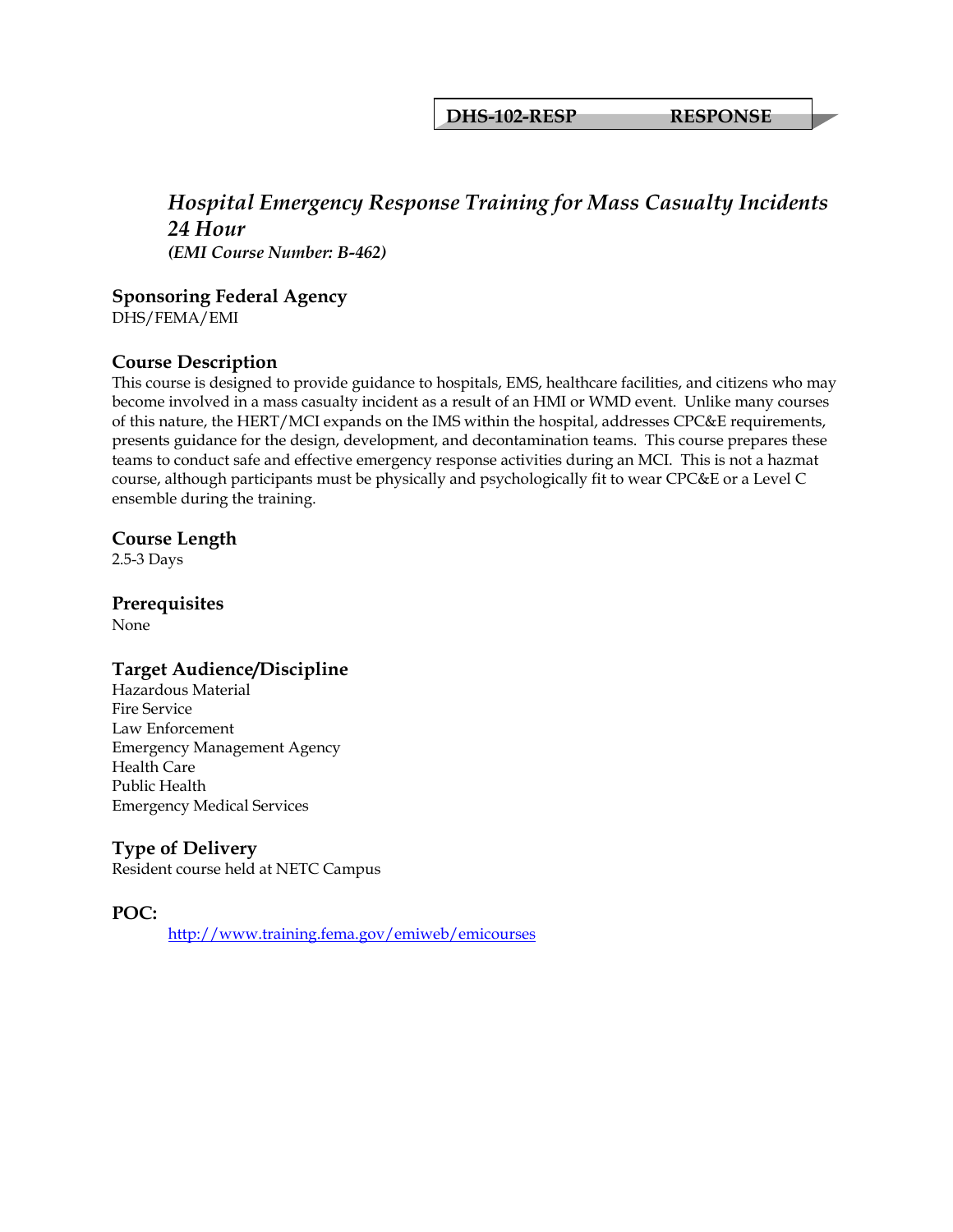**DHS-103-RESP RESPONSE**

#### *Incident Command System Curricula Train-the-Trainer (EMI Course Number: E-449)*

**Sponsoring Federal Agency** 

DHS/FEMA/EMI

#### **Course Description**

This course prepares participants to deliver EMI's ICS-300, Incident Command System (ICS) for Expanding Incidents; ICS-400, Advanced Incident Command System (ICS) Command and General Staff-Complex Incidents; and the Incident Command System/Emergency Operation Center (ICS/EOC) Interface (G191)

#### **Course Length**

4 Days

#### **Prerequisites**

ICS-100, ICS-200, ICS-300, ICS-400, ICS-700, ICS-800 Participants must have served as Incident Command (IC), or on Command or General Staff positions on incidents longer than one operational period (or requiring a written incident action plan and involving multi-agency coordination.

#### **Target Audience/Discipline**

Hazardous Material Fire Service Law Enforcement Emergency Management Agency Health Care Public Health Emergency Medical Services

#### **Type of Delivery**

Resident course held at NETC Campus

**POC:**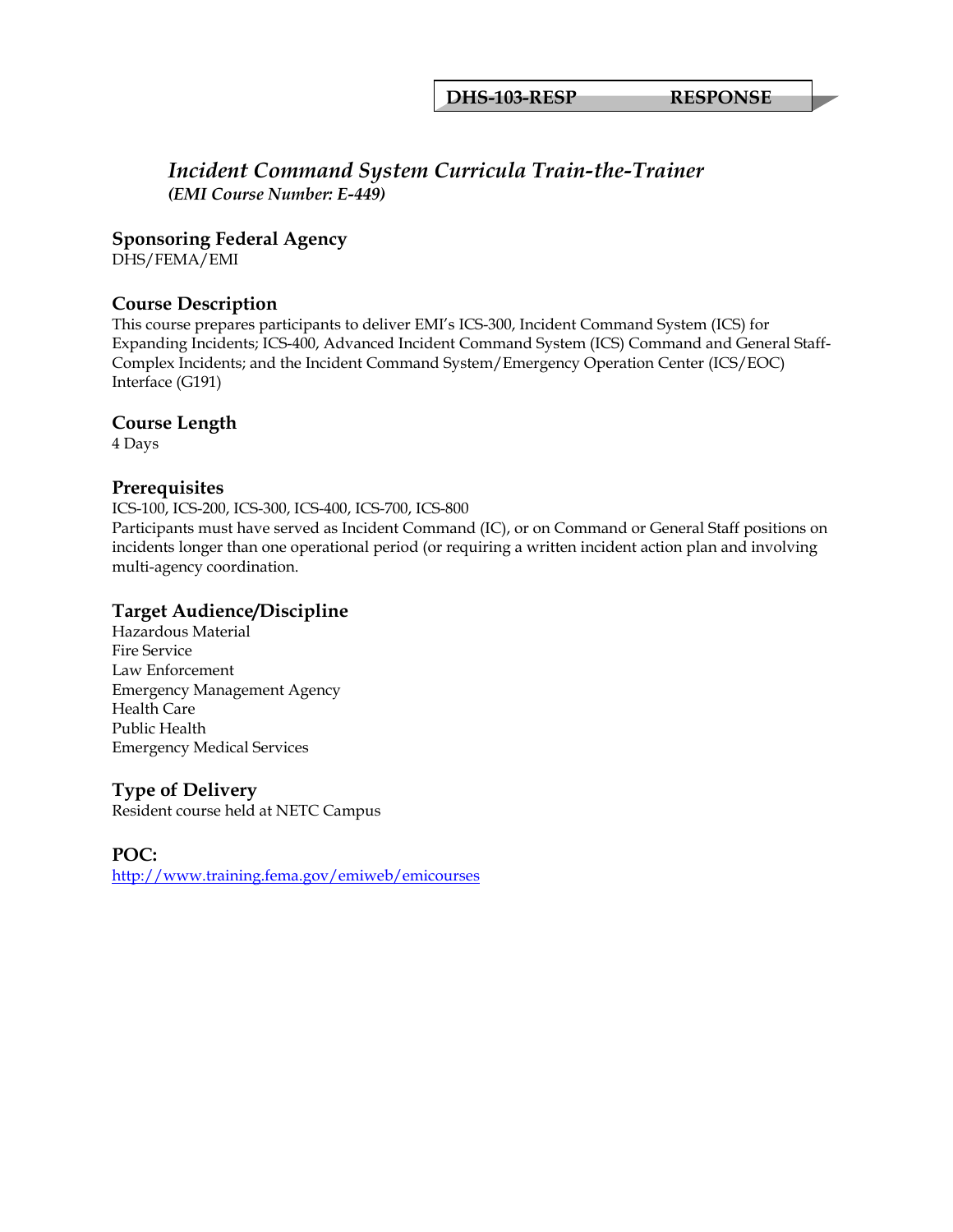#### **DHS-104-RESP RESPONSE**

# *Advanced Incident Command System (ICS) Command and General Staff Complex Incidents (EMI Course Number: G-400)*

**Sponsoring Federal Agency**  DHS/FEMA/EMI

#### **Course Description**

This course provides training on and resources for personnel who require advanced application of the ICS. This course expands upon information covered in ICS-100. This course expands upon information covered in ICS-100 through ICS-300 courses. These earlier courses are prerequisites for ICS-400.

#### **Course Length**

14 Hours

**Prerequisites**  ICS-100, ICS-200, ICS-300, ICS-700, ICS-800

#### **Target Audience/Discipline**

Hazardous Material Fire Service Law Enforcement Emergency Management Agency Health Care Public Health Emergency Medical Services

#### **Type of Delivery**

Field Delivered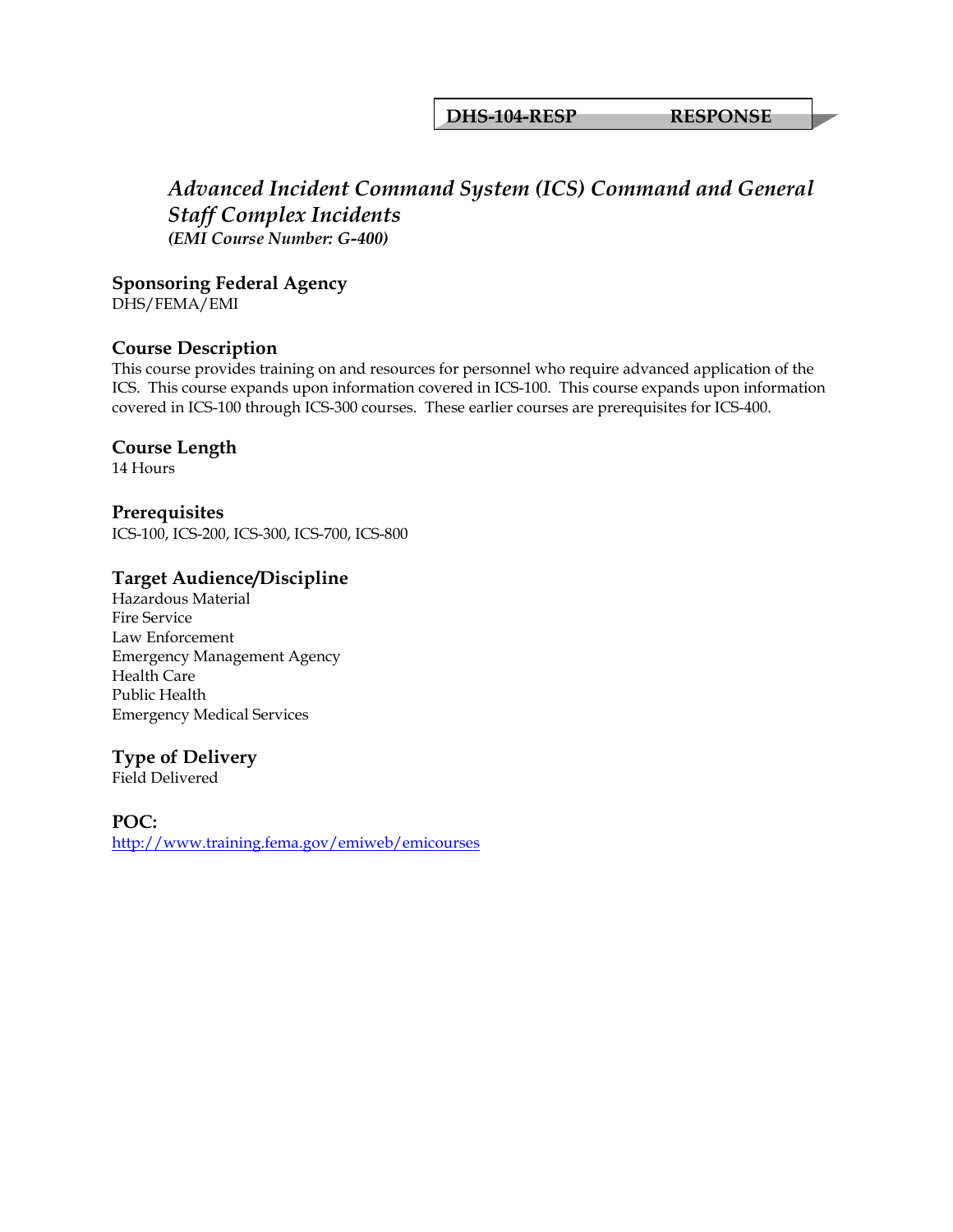# *Critical Response Team (CRT) Training*

#### **Sponsoring Federal Agency**

Department of Defense/Clara Barton Center for Domestic Preparedness, Pine Bluff Arsenal, American Red Cross, and General Physics Corporation

#### **Course Description**

The purpose of this training is to prepare individuals to serve as a member of an American Red Cross Critical Response Team (CRT) and effectively manage and lead the response to transportation, Weapons of Mass Destruction/Terrorism, and other mass casualty events.

#### **Course Length**

3.5 Days

# **Prerequisites**

None

# **Target Audience/Discipline**

Non-Government Organizations

#### **Type of Delivery**

Classroom

#### **POC:**

Tim Jones Manager, WMD/Terrorism Training Program, ARC 2025 E Street NW, Washington, DC 20006 Phone: 202-303-7271 Email: [JonesTim@usa.redcross.org](mailto:JonesTim@usa.redcross.org) Website: [http://www.redcross.org](http://www.redcross.org/)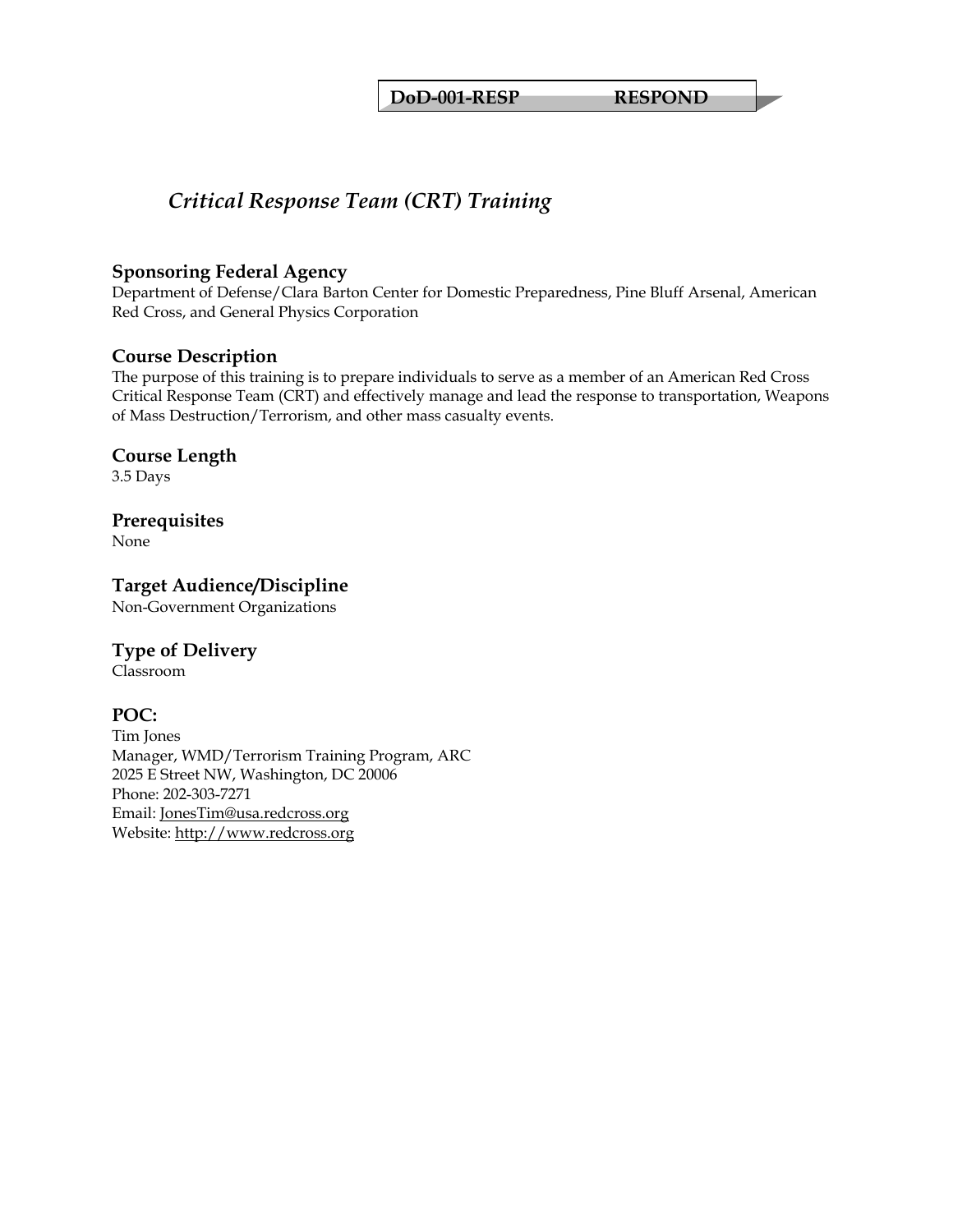**DoD-002-RESP RESPOND** 

# *Field Management of Chemical and Biological Casualties*

#### **Sponsoring Federal Agency**

U.S. Army Medical Research Institute of Chemical Defense (MRICD)

#### **Course Description**

Intended for non-medical officers, non-commissioned officers, and first responders in military field units. Emphasizes initial treatment of casualties, transportation, and decontamination of chemical and biological agent casualties. Held 4 times per year at the U.S. Army MRICD and the U.S. Army Medical Research Institute of Infectious Diseases.

#### **Course Length**

5 Days

#### **Prerequisites**

Intended for non-medical officers, non-commissioned officers, and first responders in military field units.

#### **Target Audience/Discipline**

Fire Service Hazardous Materials Law Enforcement

#### **Type of Delivery**

Classroom

**POC:**  Ms. Janell Fisher USAMRICD Edgewood Area, Aberdeen Proving Ground, MD 21010 Phone: 410-436-2230 Email: [janell.fisher@amedd.army.mil](mailto:janell.fisher@amedd.army.mil) Website: [http://ccc.apgea.army.mil](http://ccc.apgea.army.mil/)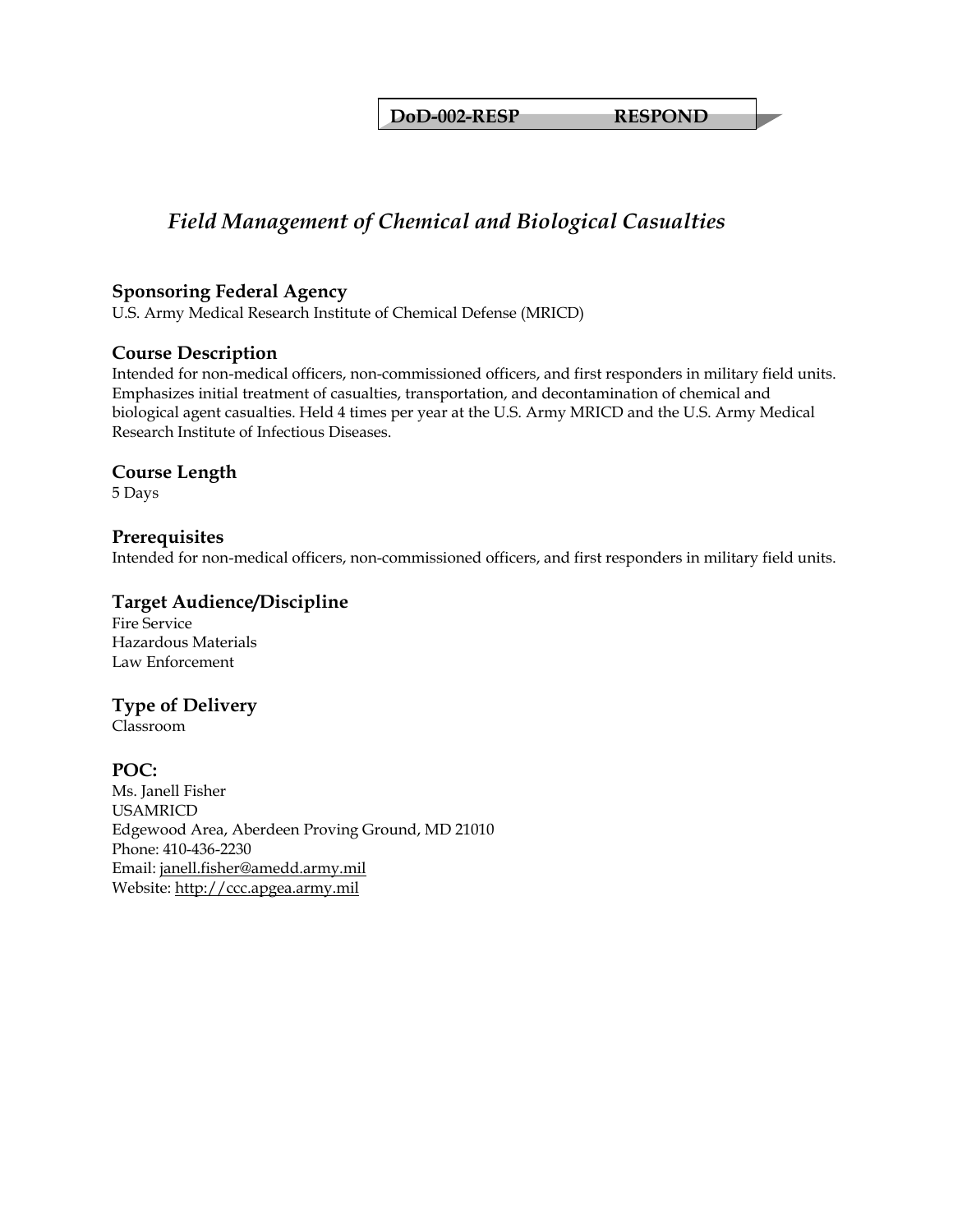**DoD-003-RESP RESPOND** 

# *Medical Management of Chemical and Biological Casualties*

### **Sponsoring Federal Agency**

U.S. Army MRICD, MRIID

#### **Course Description**

Sponsored by the Army Medical Research Institute of Infectious Diseases (MRIID) and Medical Research Institute of Chemical Defense (MRICD). This course is intended for military medical personnel (physicians, nurses, physicians' assistants, and certain corpsmen) and for civilian medical personnel who work around military chemical agents or who might manage military chemical or biological agent casualties (e.g., in war or after a depot accident). The prerequisite is that the attendee be a health care provider. The course is held four times a year at the U.S. Army Medical Research Institute of Chemical Research (MRICR) and Medical Research Institute of Infectious Diseases (MRIID).

#### **Course Length**

6 Days (4 times per year at USAMRICD)

#### **Prerequisites**

The prerequisite is that the attendee be a health care provider.

#### **Target Audience/Discipline**

Emergency Medical Services Fire Service Hazardous Material Health Care

#### **Type of Delivery**

Classroom

#### **POC:**

Ms. Janell Fisher USAMRICD Edgewood Area, Aberdeen Proving Ground, MD 21010 Phone: 410-436-2230 Email: [janell.fisher@medd.army.mil](mailto:janell.fisher@medd.army.mil) Website: [http://ccc.apgea.army.mil](http://ccc.apgea.army.mil/)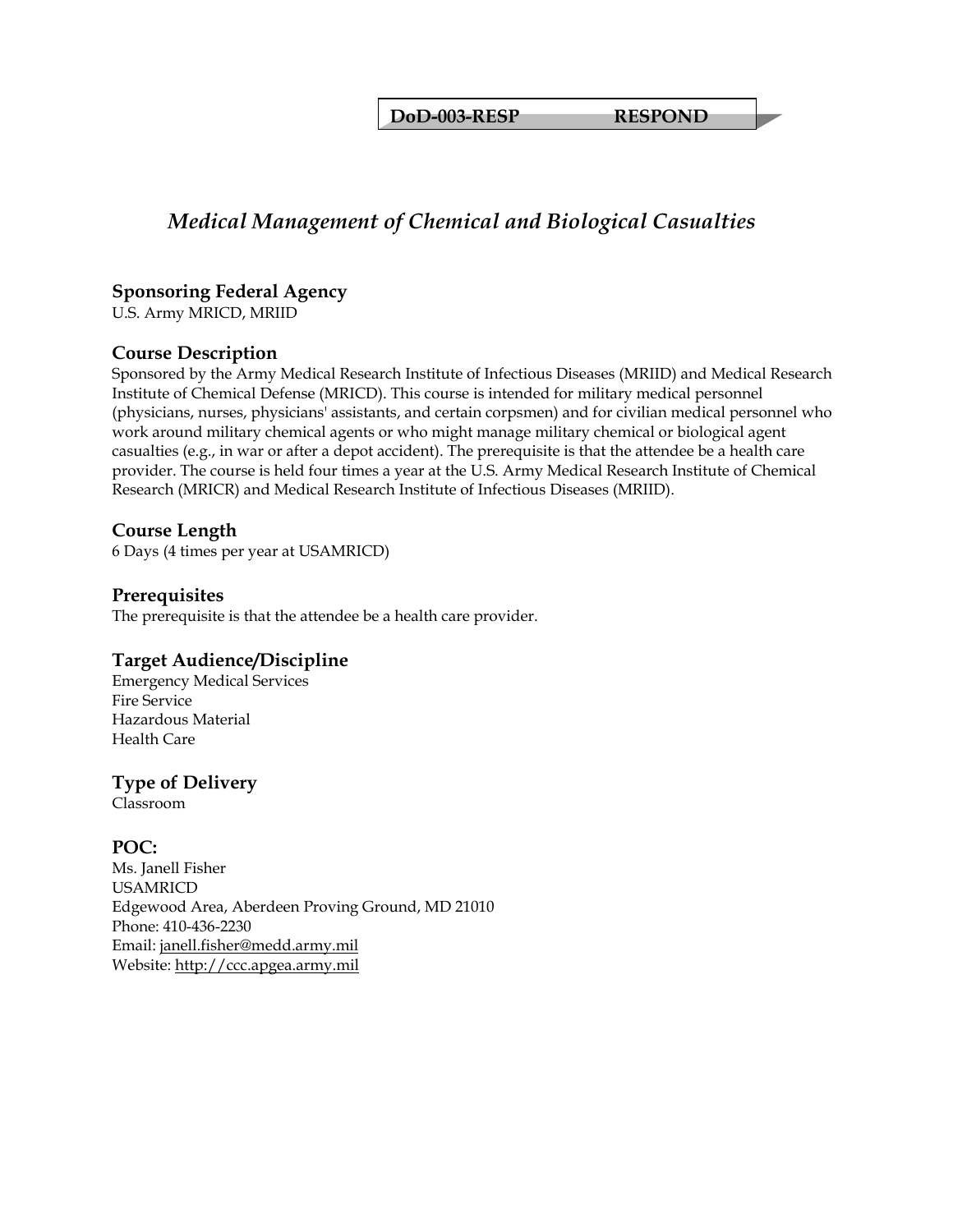**DoD-004-RESP RESPOND** 

# *Weapons of Mass Destruction/Terrorism: An Overview (ARC 3079-2)*

#### **Sponsoring Federal Agency**

Department of Defense/Clara Barton Center for Domestic Preparedness, Pine Bluff Arsenal, American Red Cross, and General Physics Corporation

#### **Course Description**

The purpose of this training is to provide basic information about the issues and safety concerns in providing emergency human services in an environment involving a weapon of mass destruction and/or terrorism incident.

#### **Course Length**

3.5 Hours

#### **Prerequisites**

It is recommended that students complete Introduction to Disaster Services (ARC 3066).

#### **Target Audience/Discipline**

Law Enforcement Fire Service Non-Government Organizations

#### **Type of Delivery**

Classroom

#### **POC:**

Tim Jones Manager, WMD/Terrorism Training Program, ARC 2025 E Street NW, Washington, DC 20006 Phone: 202-303-7271 Email: [JonesTim@usa.redcross.org](mailto:JonesTim@usa.redcross.org) Website: [http://www.redcross.org](http://www.redcross.org/)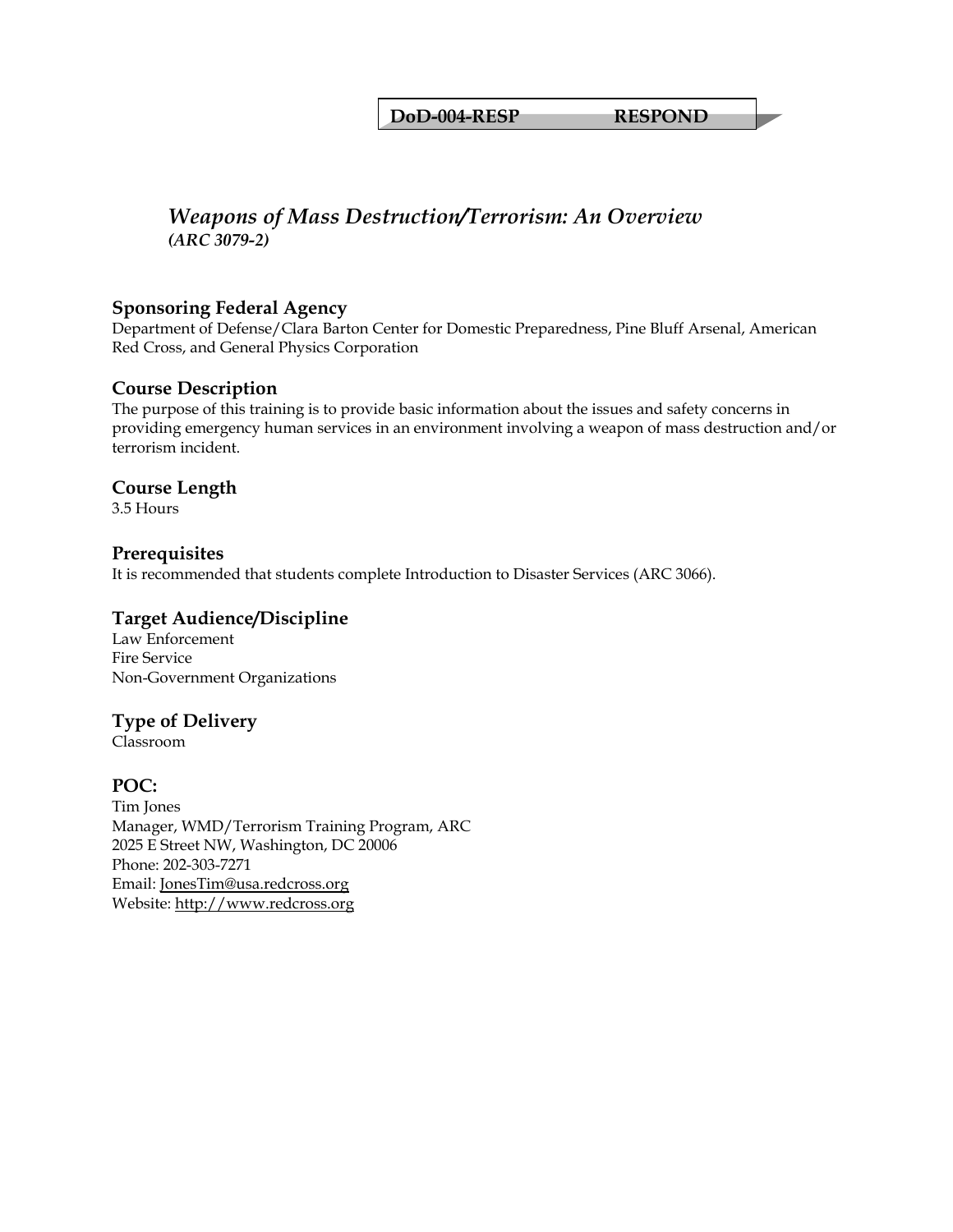**DOE-001-RESP RESPOND** 

# *Modular Emergency Response Radiological Transportation Training (MERRTT): Assessing Package Integrity*

#### **Sponsoring Federal Agency**

Department of Energy/ Office of Environmental Management

#### **Course Description**

The purpose of this module is to increase your understanding of the information contained on warning labels and the radiation levels associated with radioactive material packages. Being able to correctly read the warning labels can help you assess the radioactive material package integrity, which in turn, will improve your ability to respond safely.

#### **Course Length**

30 Minutes

**Prerequisites**  Technician Level HazMat Training

#### **Target Audience/Discipline**

Emergency Management Agency Fire Service Hazardous Materials

#### **Type of Delivery**

Classroom

#### **POC:**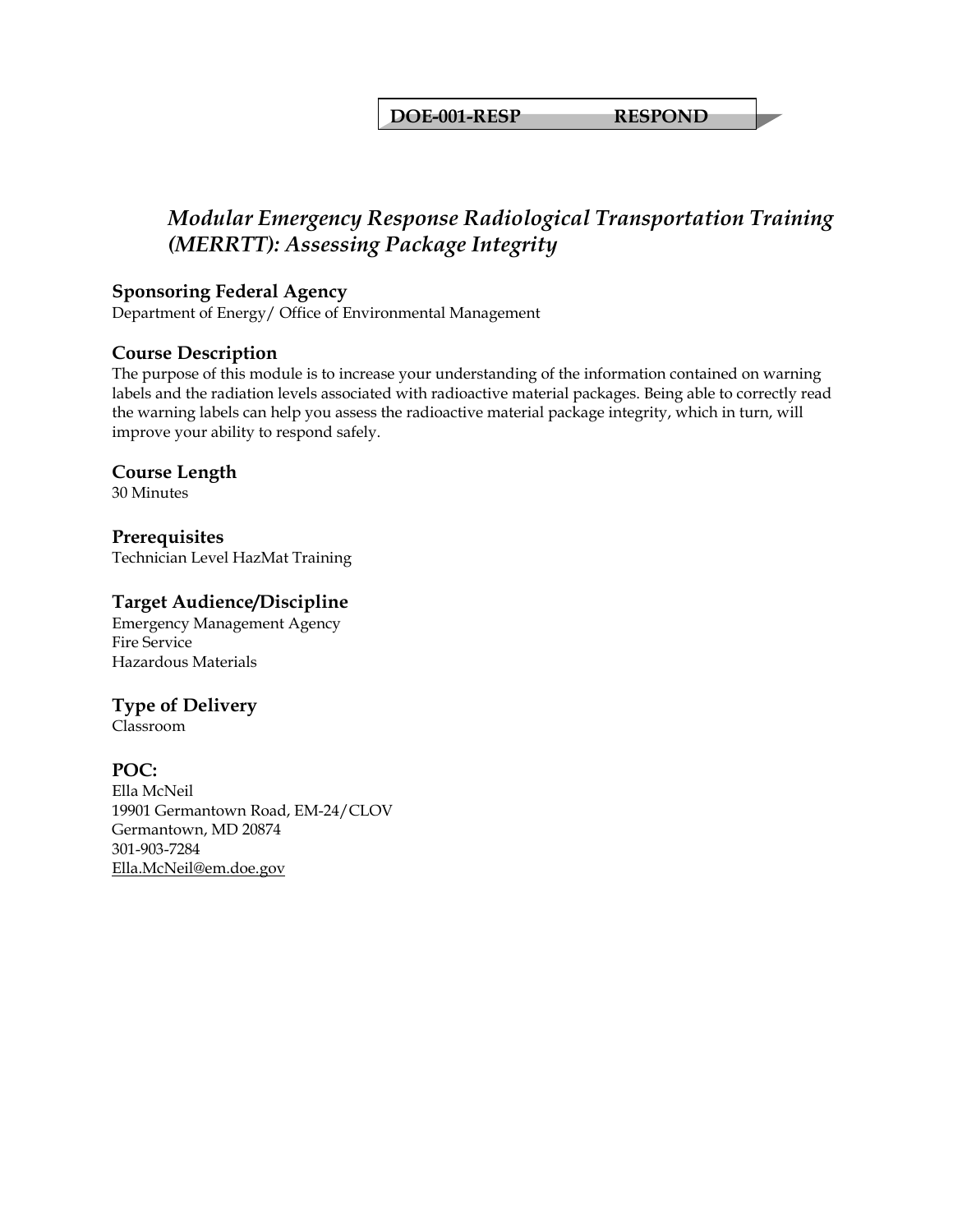**DOE-002-RESP RESPOND** 

# *WMD AIM CBT Application Disk 1: Incident Commander and Staff*

#### **Sponsoring Federal Agency**

Department of Energy

#### **Course Description**

To support weapons of mass destruction (WMD) training activities for State and local personnel. The computer-based training (CBT) course is divided into five training areas. WMD Agents and Properties and Usage: Learn the characteristics of terrorism, indicators and unique features, epidemiological clues, WMD incident vs. HAZMAT, and weapons of mass destruction effects. Planning and Procedures: Learn about current preparedness, WMD delta consideration, and legal considerations. Control Procedures: Learn about command and control functions, the incident command system (ICS), incident phase management, contamination procedures, decontamination procedures, chemical downwind hazard analysis, and law enforcement responsibilities. Protection Procedures: Learn about personal protective (PPE), detection and identification equipment for chemical agents, detection and identification equipment for biological agents, detection and identification equipment for radiological materials, and radiation protection guideline factors. WMD Review Library: Review agents, advanced concepts, and references.

#### **Course Length**

**Prerequisites**  None

**Target Audience/Discipline**  Law Enforcement Fire Service Emergency Medical Services

#### **Type of Delivery**

Computer-Based Training

#### **POC:**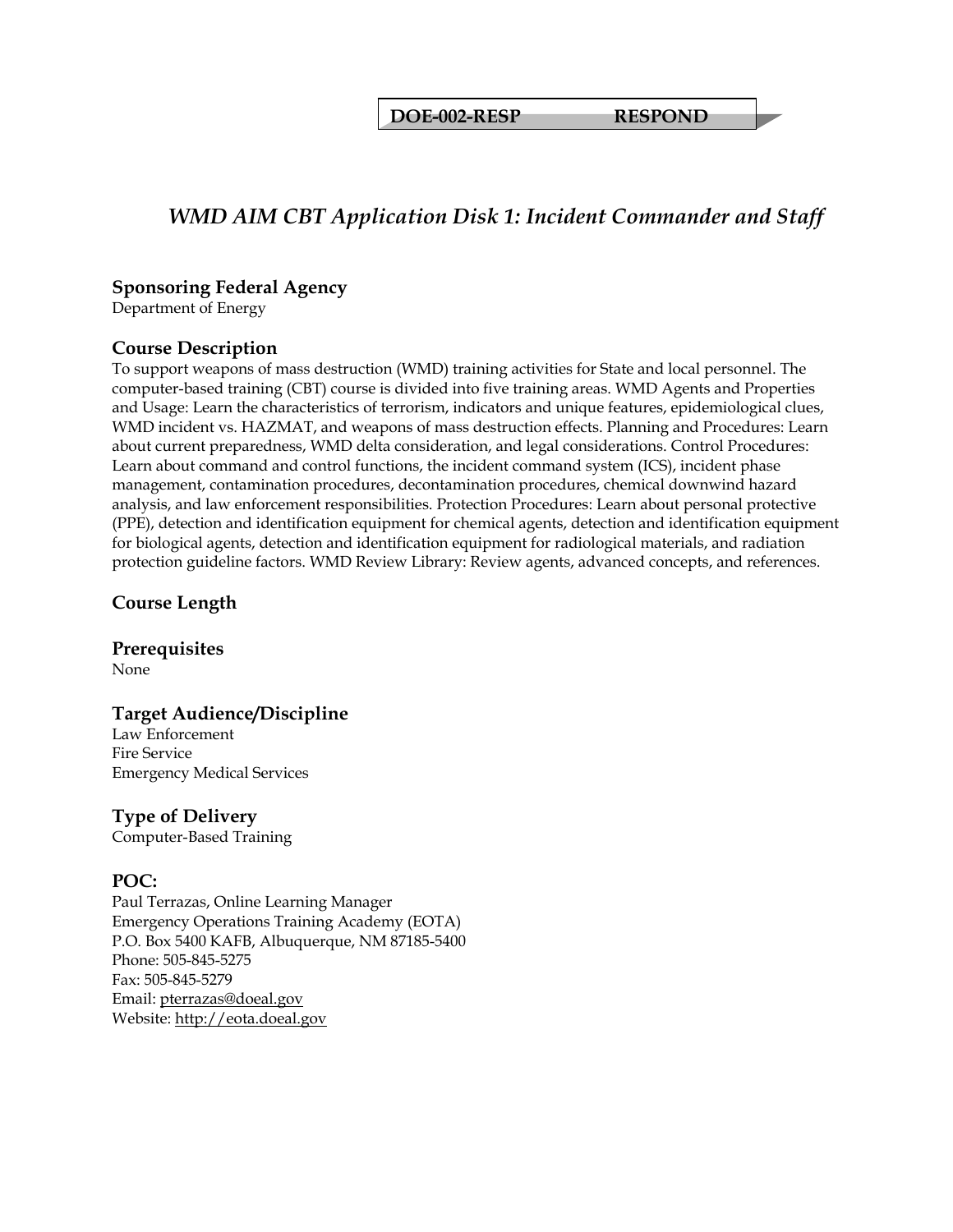**DOE-003-RESP RESPOND** 

# *WMD AIM CBT Application Disk 2: HazMat First Responder*

#### **Sponsoring Federal Agency**

Department of Energy

#### **Course Description**

To support weapons of mass destruction (WMD) training activities for State and local personnel. The computer-based training (CBT) course is divided into seven training areas. Terrorism: Learn about the indicators of a WMD attack and methods of dissemination. WMD Agent Properties: Learn about explosive properties, chemical agent properties, biological agent properties, and radiological material properties. Treatment Procedures: Learn about the decontamination process, medical treatment, and casualty treatment. Protection Procedures: Learn about level of protection, chemical biological and radiological protection requirements, precautions and safety guidelines, and detection methods. HAZMAT First Responder Skills: Learn about the responder planning process, casualty management, and chemical downwind hazard analysis. WMD Review Library: Review agents, advanced concepts, and references. Testing: Enter an interactive scenario that will allow you to use the lessons learned in the CD-ROM in a simulation of a WMD incident.

#### **Course Length**

**Prerequisites**  None

#### **Target Audience/Discipline**

Law Enforcement Fire Service Emergency Medical Services

#### **Type of Delivery**

Computer-Based Training

#### **POC:**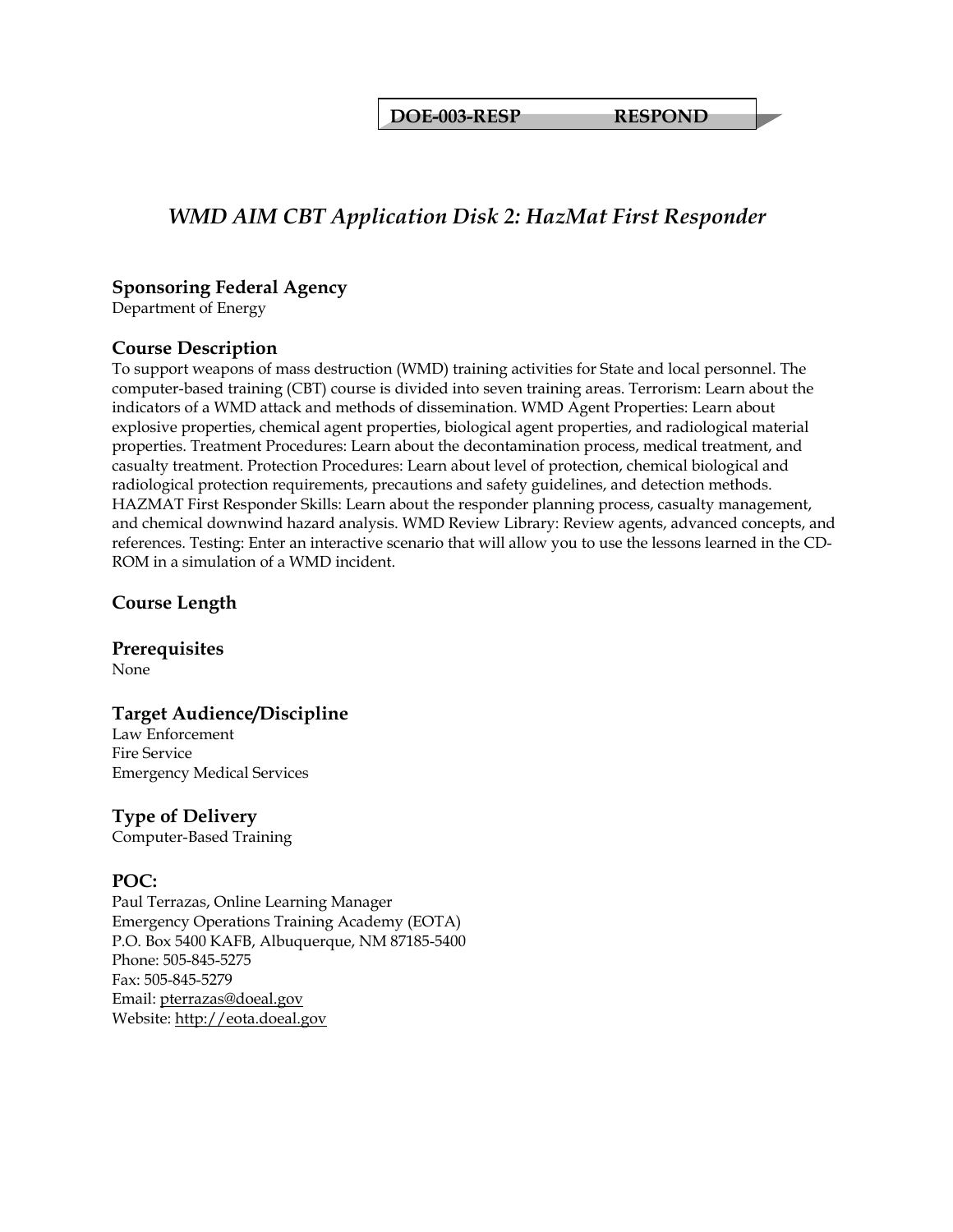**DOE-004-RESP RESPOND** 

# *WMD AIM CBT Application Disk 3: Hospital and EMS – First Responder*

#### **Sponsoring Federal Agency**

Department of Energy

#### **Course Description**

To support weapons of mass destruction (WMD) training activities for State and local personnel. The computer-based training (CBT) course is divided into seven training areas. Terrorism: Learn about the indicators of a WMD attack, epidemiological clues, and modes of dissemination. WMD Agent Properties: Learn about explosives, chemical agents, biological agents, and radiological material. Treatment Procedures: Learn about the decontamination process for chemical agents and radiological materials, treatment during an explosives incident, treatment during a chemical incident, treatment during a biological incident, and treatment during a radiological incident. Hospital and EMS Skills: Learn about EMS procedures, hospital care, management of mass casualties, incident phases, incident site consideration, biological and radiological special requirements, and responder-planning process. Protection Procedures: Learn about levels of protection, chemical, biological and radiological protection requirement, precautions and safety guidelines, and detection and identification equipment. WMD Review Library: Review agents, advanced concepts, and references. Testing: Enter an interactive scenario that will allow you to use the lessons learned in the CD-ROM in a simulation of a WMD incident.

#### **Course Length**

**Prerequisites**  None

#### **Target Audience/Discipline**

Law Enforcement Fire Service Emergency Medical Services

#### **Type of Delivery**

Computer-Based Training

#### **POC:**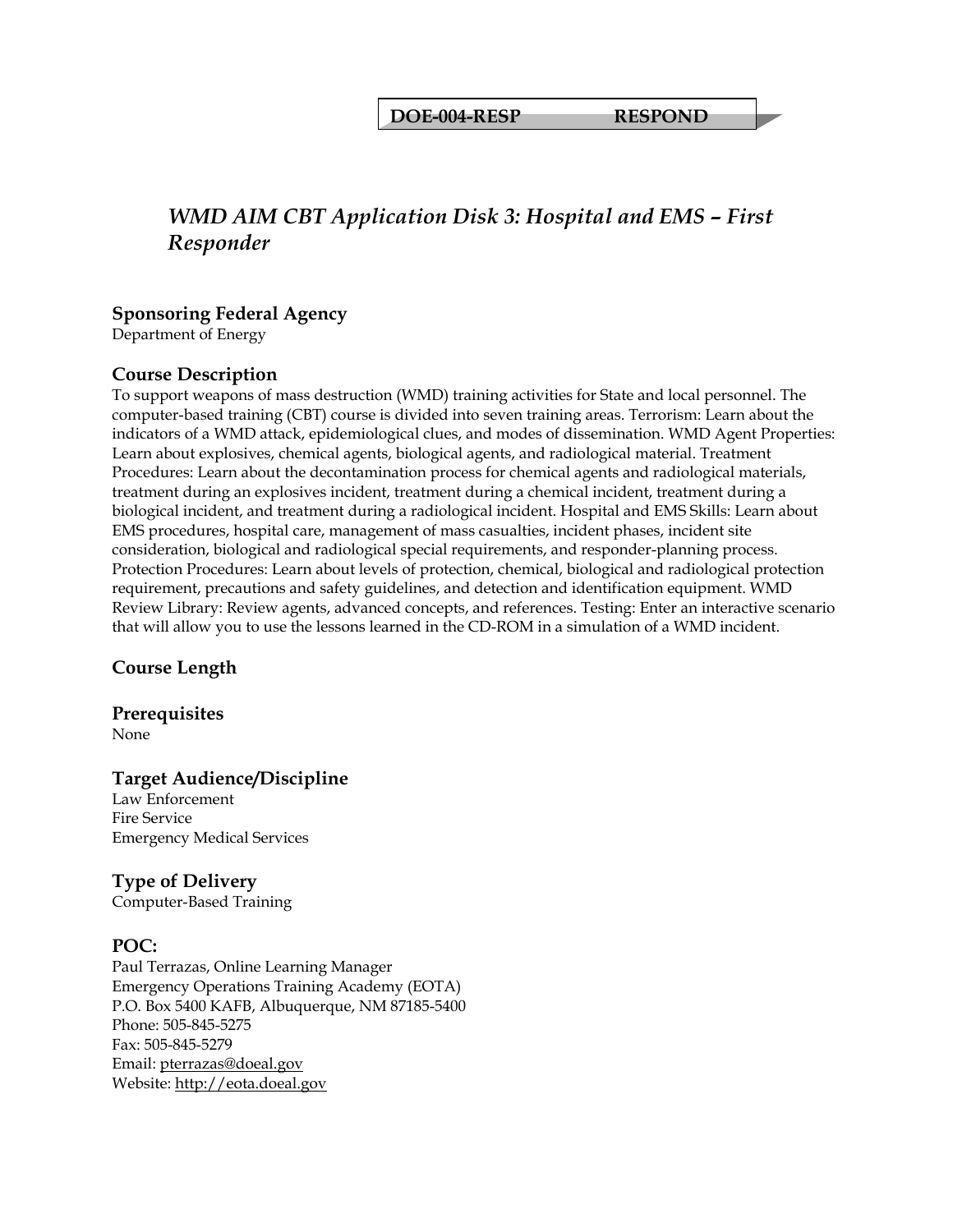**DOE-005-RESP RESPOND** 

# *WMD AIM CBT Application Disk 4: General Education*

#### **Sponsoring Federal Agency**

Department of Energy

#### **Course Description**

To support weapons of mass destruction (WMD) training activities for State and local personnel. The computer-based training (CBT) course is divided into five training areas. Terrorism: Learn about the characteristics of terrorism, terrorist WMD attack characteristics, indicators of a WMD attack, and WMD terrorism incident vs. HAZMAT incidents. WMD Agent Properties: Learn about explosives effects, chemical agent effects, and biological agent effects. Protection Procedures: Learn about detection and identification equipment, personal protective equipment, and safety procedures. Response Actions: Learn about the planning process for addressing WMD, decontamination process, role of 911 operators and dispatchers. WMD Review Library: Review agents, advanced concepts, and references.

#### **Course Length**

**Prerequisites**  None

**Target Audience/Discipline**  Law Enforcement Fire Service Emergency Medical Services

# **Type of Delivery**

#### **POC:**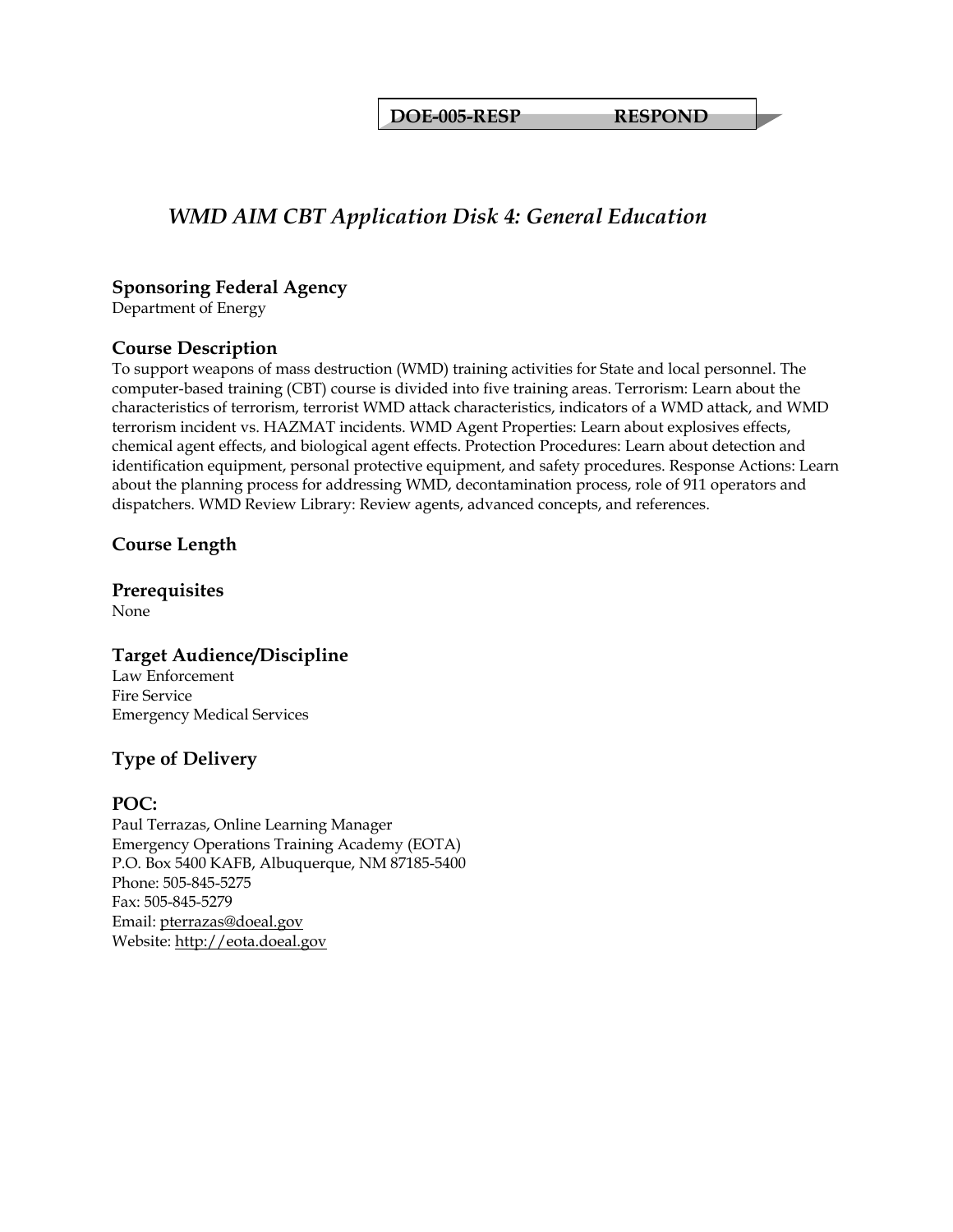**DOE-006-RESP RESPOND** 

# *WMD CBT Disk 1: Chemical Exercise*

#### **Sponsoring Federal Agency**

Department of Energy

#### **Course Description**

This exercise supports WMD training activities for State and local personnel - specifically State, city, and community incident commanders, their staffs, and law-enforcement personnel. It includes an interactive, chemical incident scenario and gives participants the opportunity to make decisions in a virtual Emergency Operations Center, using clickable screens, maps, and charts.

#### **Course Length**

# **Prerequisites**

None

#### **Target Audience/Discipline**

Law Enforcement Fire Service Emergency Medical Services

#### **Type of Delivery**

Computer-Based Training

#### **POC:**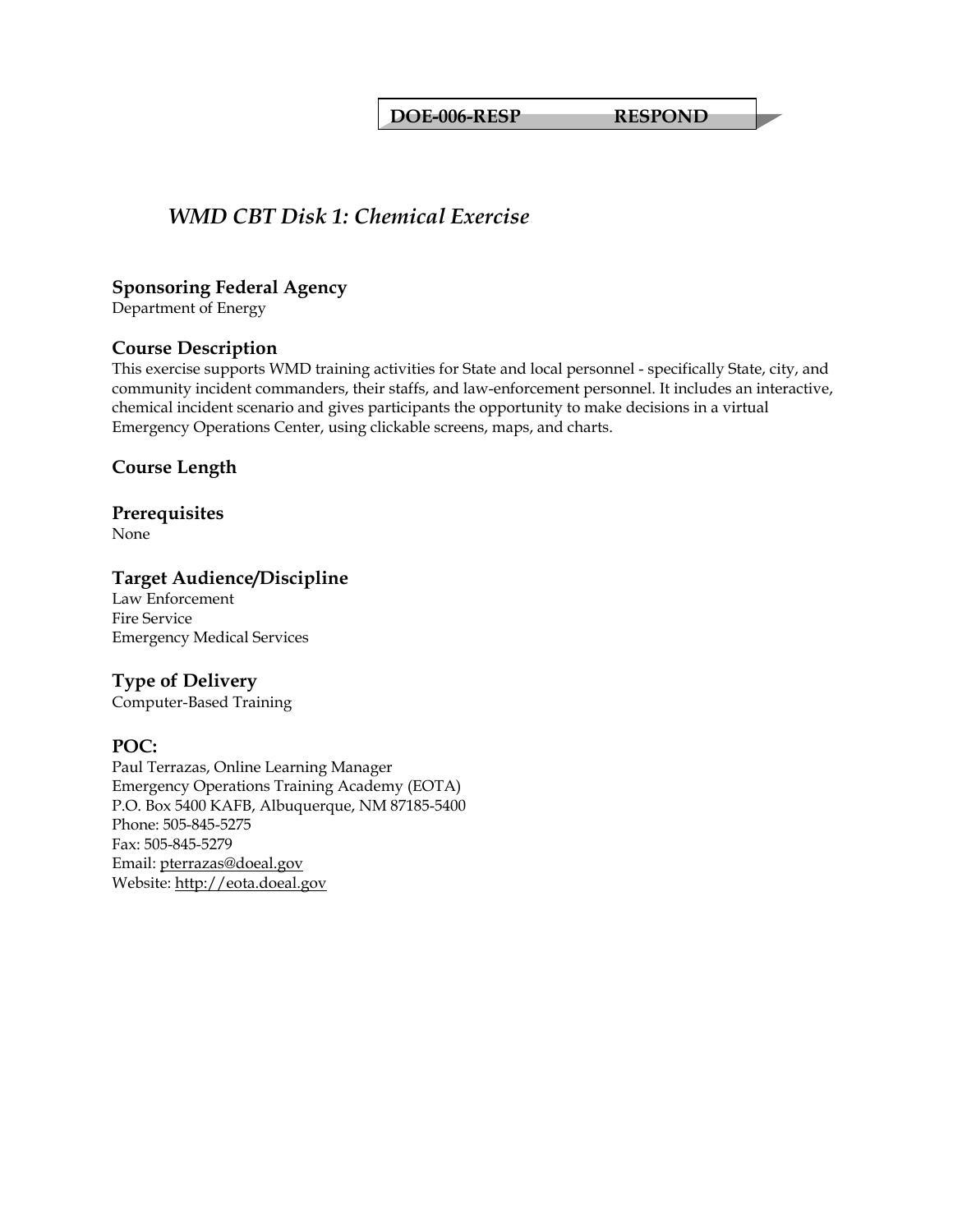**DOE-007-RESP RESPOND** 

# *WMD CBT Disk 2: Biological Exercise*

#### **Sponsoring Federal Agency**

Department of Energy

#### **Course Description**

This exercise supports WMD training activities for State and local personnel - specifically State, city, and community incident commanders, their staffs, and law-enforcement personnel. It includes an interactive, biological incident scenario and gives participants the opportunity to make decisions in a virtual Emergency Operations Center, using clickable screens, maps, and charts.

#### **Course Length**

# **Prerequisites**

None

#### **Target Audience/Discipline**

Law Enforcement Fire Service Emergency Medical Services

#### **Type of Delivery**

Computer-Based Training

#### **POC:**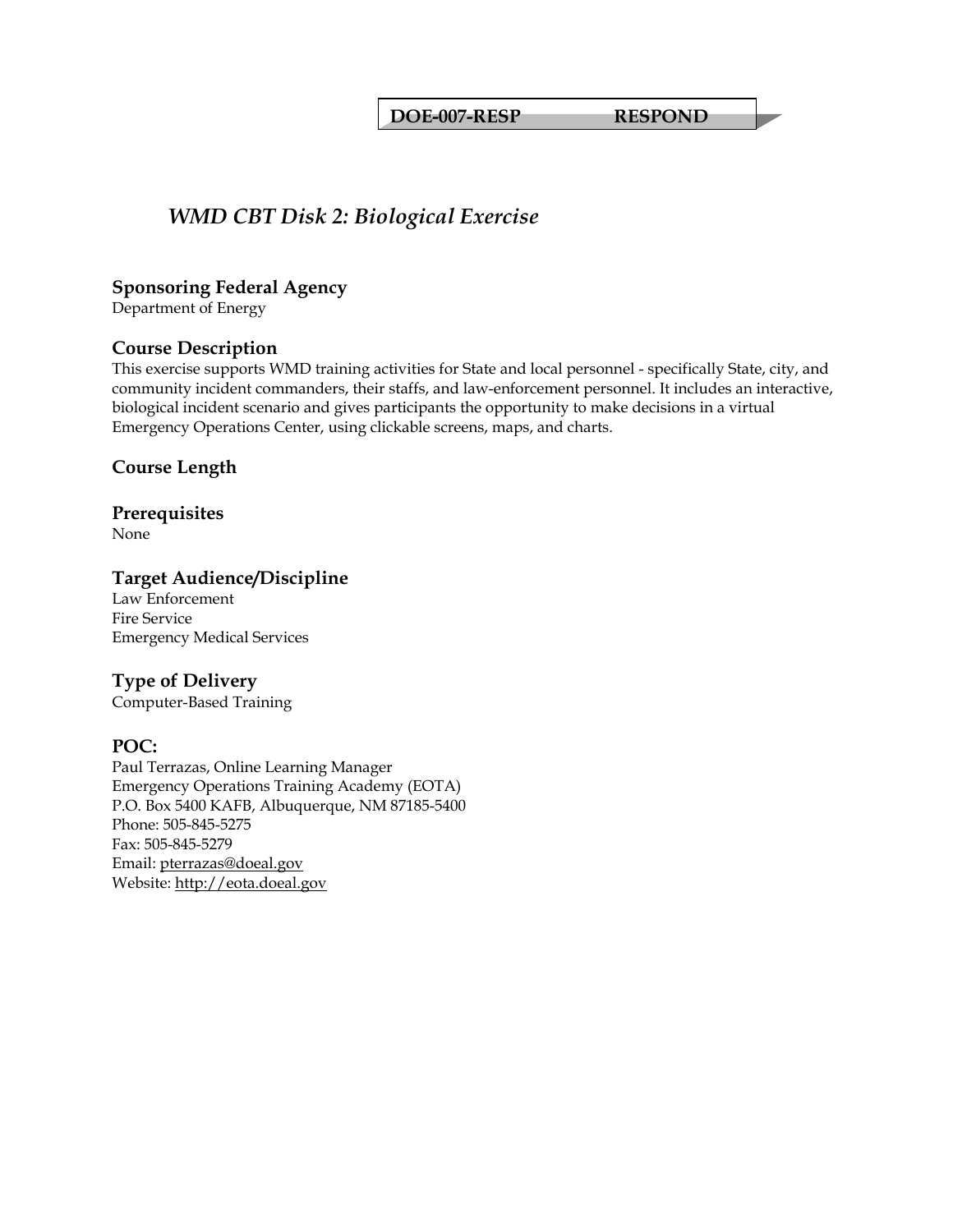**DOE-008-RESP RESPOND** 

# *WMD CBT Disk 3: High Explosive Exercise*

#### **Sponsoring Federal Agency**

Department of Energy

#### **Course Description**

This exercise supports WMD training activities for State and local personnel - specifically State, city, and community incident commanders, their staffs, and law-enforcement personnel. It includes an interactive, high-explosive incident scenario and gives participants the opportunity to make decisions in a virtual Emergency Operations Center, using clickable screen, maps, and charts.

#### **Course Length**

# **Prerequisites**

None

#### **Target Audience/Discipline**

Law Enforcement Fire Service Emergency Medical Services

#### **Type of Delivery**

Computer-Based Training

#### **POC:**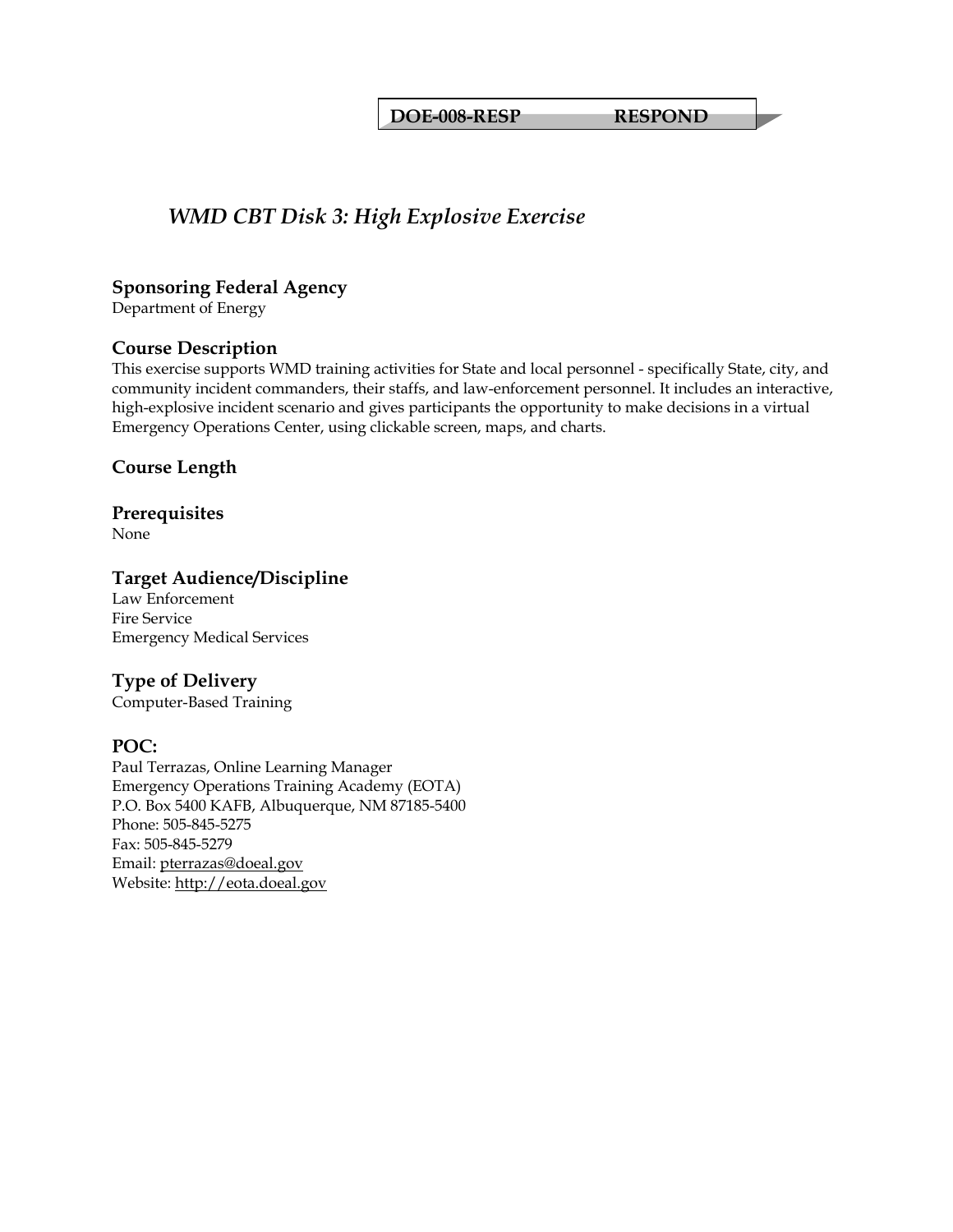**DOE-009-RESP RESPOND** 

# *WMD CBT Disk 4: Radiological Exercise*

#### **Sponsoring Federal Agency**

Department of Energy

#### **Course Description**

This exercise supports WMD training activities for State and local personnel - specifically State, city, and community incident commanders, their staffs, and law enforcement personnel. It includes an interactive, radiological incident scenario and gives participants the opportunity to make decisions in a virtual Emergency Operations Center, using clickable screens, maps, and charts.

#### **Course Length**

# **Prerequisites**

None

#### **Target Audience/Discipline**

Law Enforcement Fire Service Emergency Medical Services

#### **Type of Delivery**

Computer-Based Training

#### **POC:**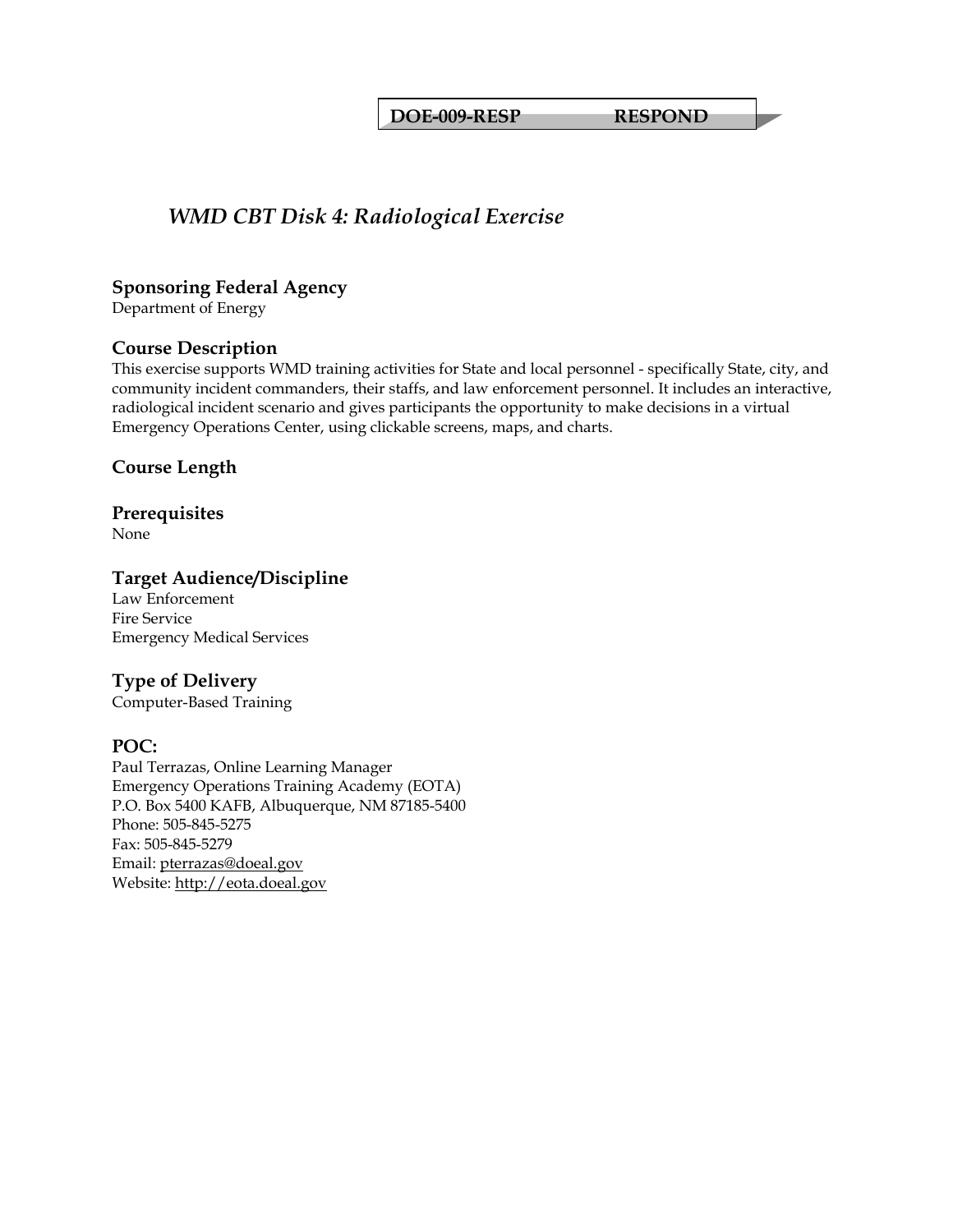**DOE-010-RESP RESPOND** 

# *Modular Emergency Response Radiological Transportation Training (MERRTT): Biological Effects of Ionizing Radiation*

#### **Sponsoring Federal Agency**

Department of Energy/ Office of Environmental Management

#### **Course Description**

In this module, the students will learn about the potential health effects of ionizing radiation, acute and chronic radiation exposure, and ways that radioactive material can enter the body.

**Course Length** 

30 Minutes

**Prerequisites**  Awareness Level HazMat Training

**Target Audience/Discipline**  Hazardous Materials

# **Type of Delivery**

Classroom

#### **POC:**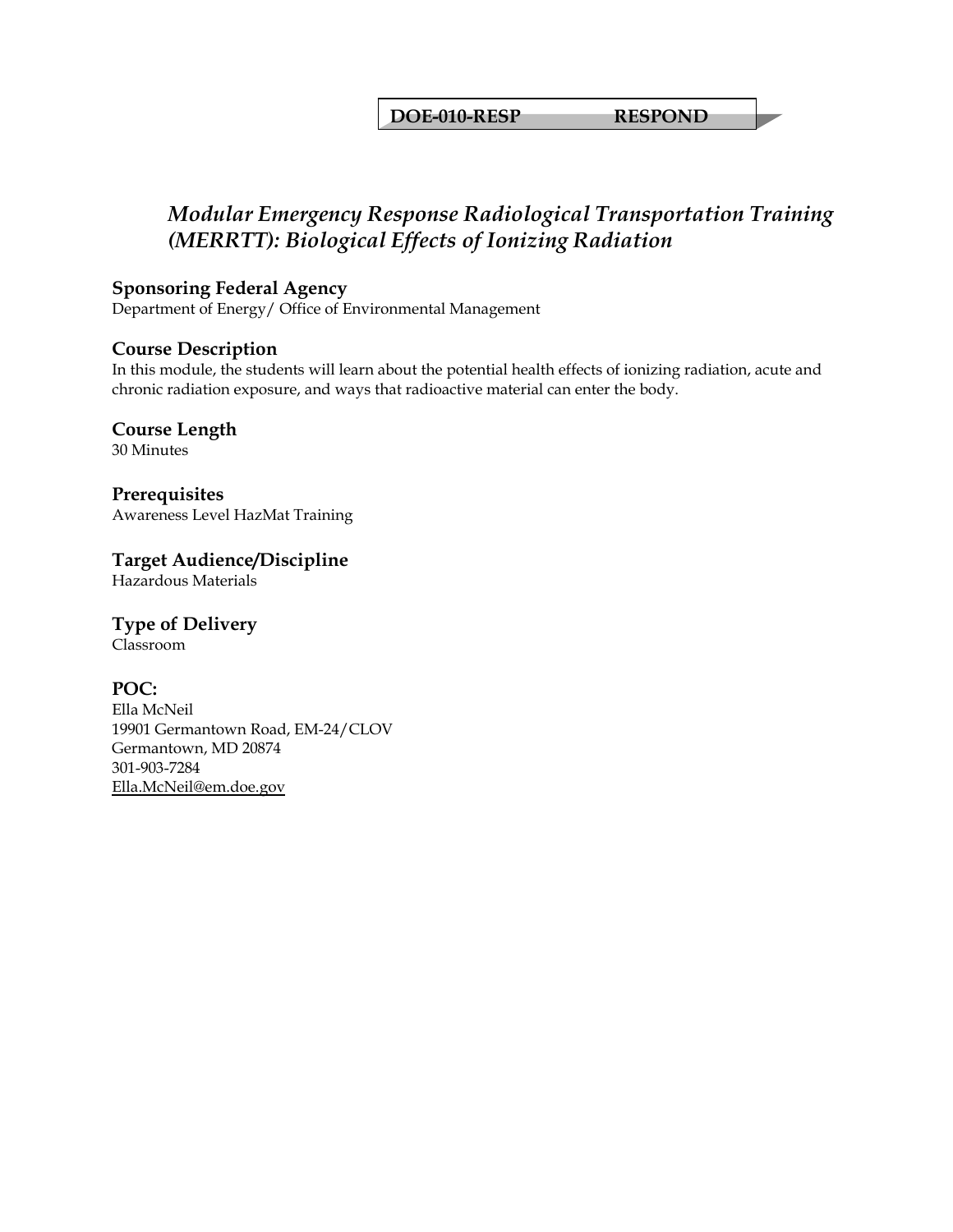**DOE-011-RESP RESPOND** 

# *Modular Emergency Response Radiological Transportation Training (MERRTT): Decontamination, Disposal, and Documentation*

#### **Sponsoring Federal Agency**

Department of Energy/ Office of Environmental Management

#### **Course Description**

This module discusses ways in which equipment and a personnel become contaminated with radioactive material and describes some field decontamination methods.

**Course Length** 

30 Minutes

**Prerequisites**  Technician Level HazMat Training

**Target Audience/Discipline** 

Hazardous Materials

# **Type of Delivery**

Classroom

#### **POC:**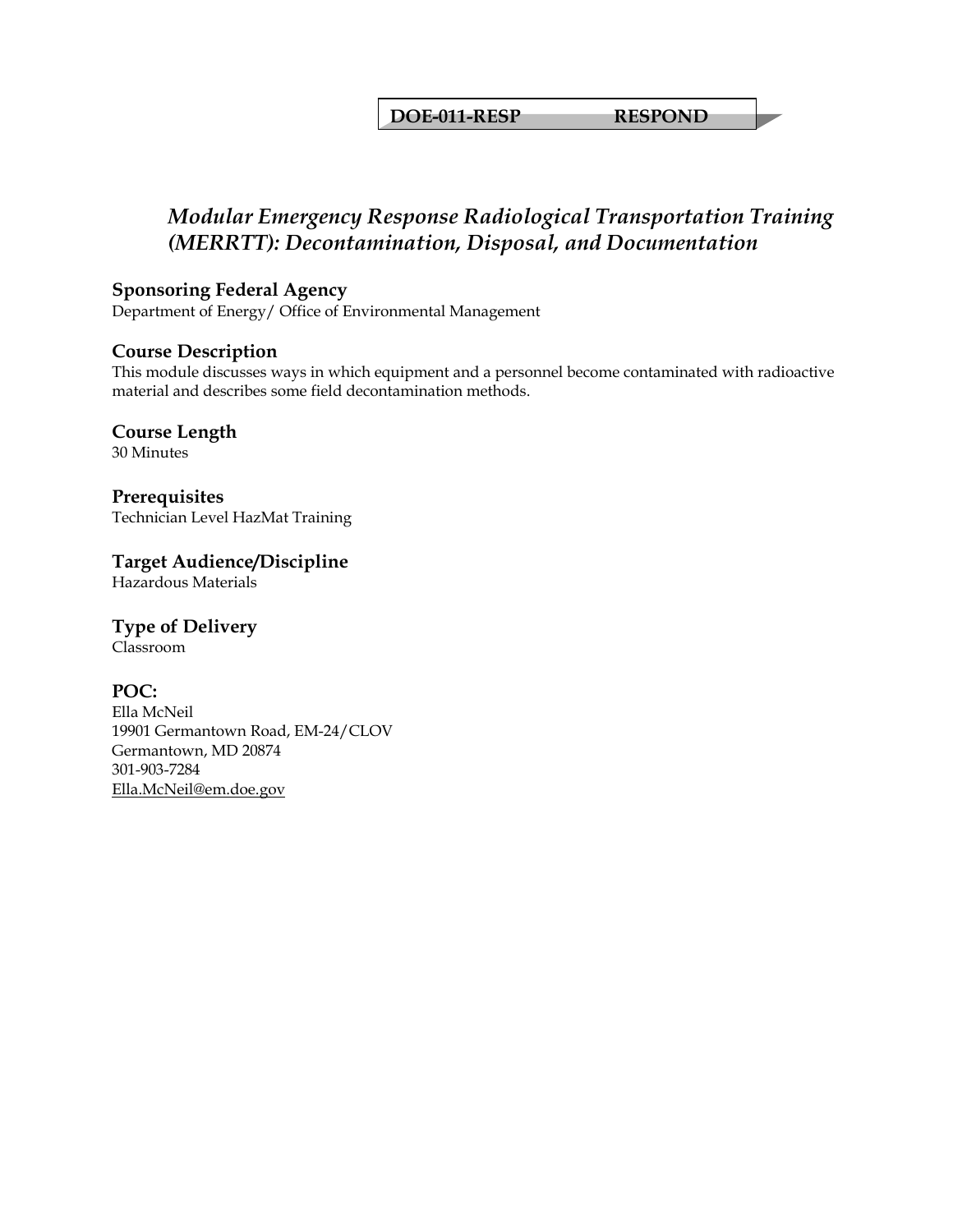#### **DOE-012-RESP RESPOND**

# *Modular Emergency Response Radiological Transportation Training (MERRTT): Hazard Recognition*

#### **Sponsoring Federal Agency**

Department of Energy/ Office of Environmental Management

#### **Course Description**

In this module, students will learn about the various communication requirements used by shippers of radioactive material.

**Course Length** 

30 Minutes

**Prerequisites**  Awareness Level HazMat Training

**Target Audience/Discipline** 

Hazardous Materials

### **Type of Delivery**

Classroom

#### **POC:**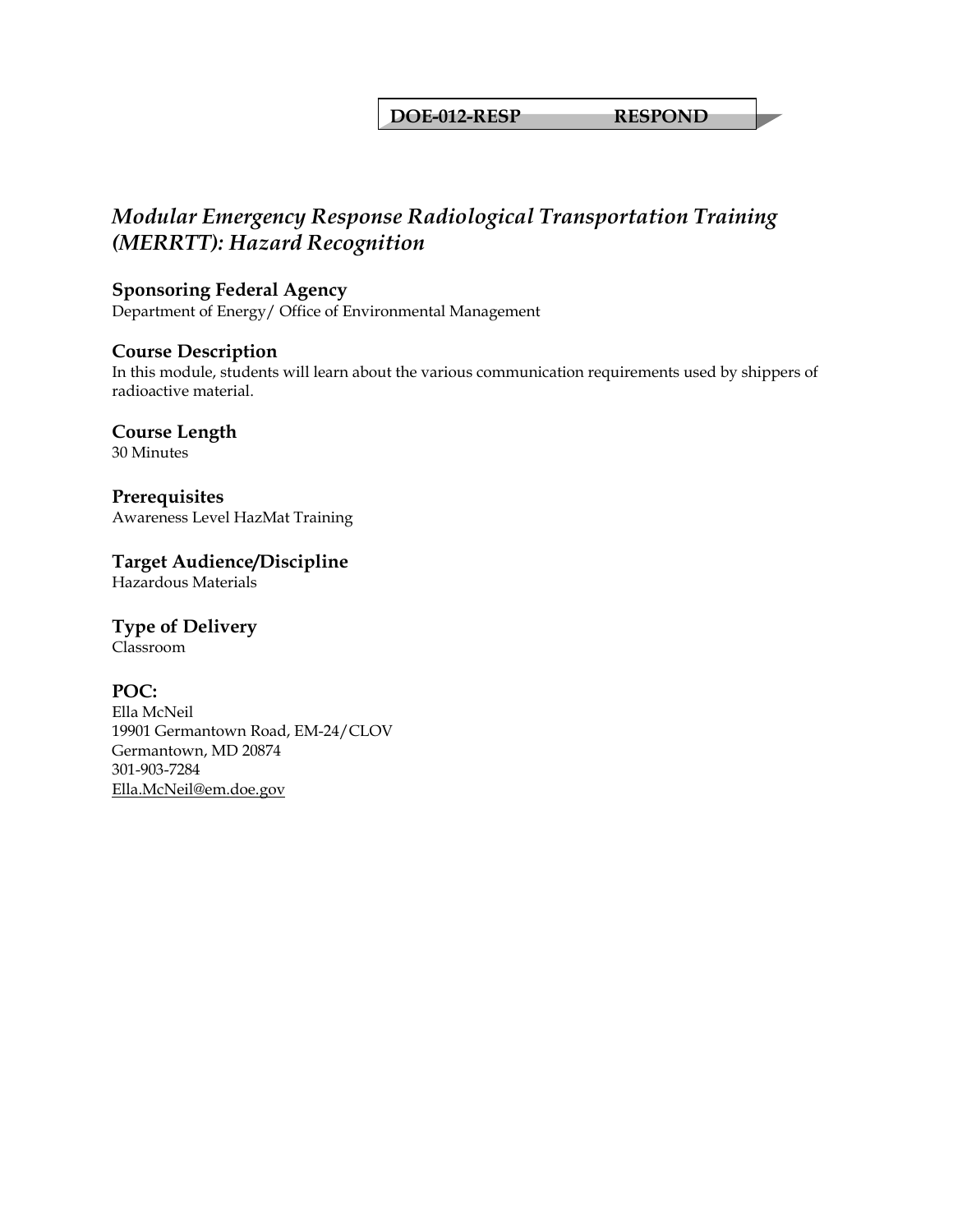**DOE-013-RESP RESPOND** 

# *Modular Emergency Response Radiological Transportation Training (MERRTT): Incident Command--Recovery Phase*

# **Sponsoring Federal Agency**

Department of Energy/ Office of Environmental Management

### **Course Description**

This module provides information concerning the actions that must be completed at the scene of an incident involving radioactive material before the incident is moved to the recovery phase. The module also addresses issues that may be of concern during transition from the response phase to the recovery phase.

# **Course Length**

30 Minutes

**Prerequisites**  Incident Command Training

### **Target Audience/Discipline**

Hazardous Materials

# **Type of Delivery**

Classroom

### **POC:**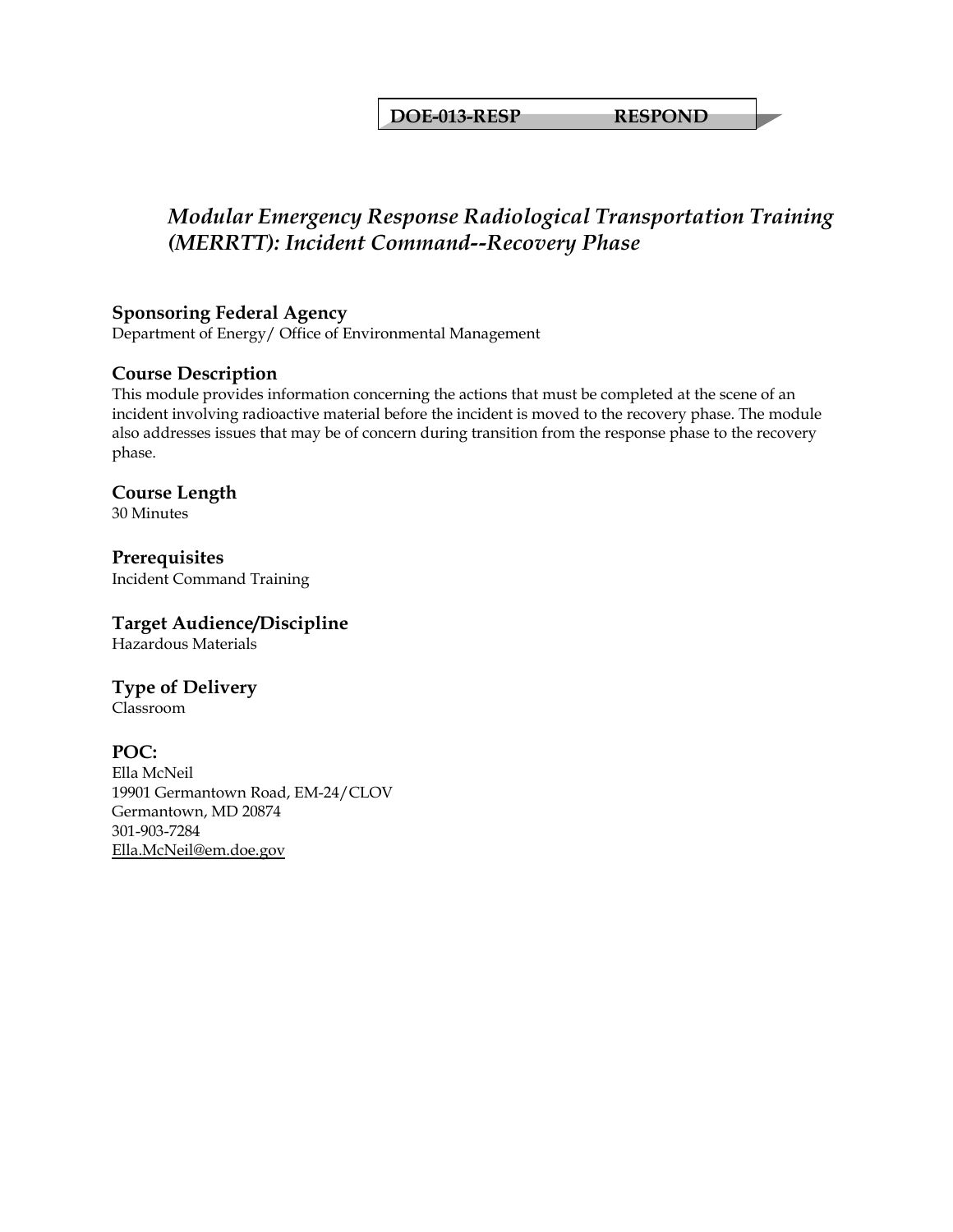**DOE-014-RESP RESPOND** 

# *Modular Emergency Response Radiological Transportation Training (MERRTT): Incident Command--Response Phase*

# **Sponsoring Federal Agency**

Department of Energy/ Office of Environmental Management

### **Course Description**

This module describes the steps that an Incident Commander (IC) should take at the scene of an incident involving radioactive material. It discusses actions, hazards, and other considerations the IC should assess before allowing personnel to enter an incident scene. The module also identifies external agencies that are available to provide assistance to the IC, and identifies actions necessary for controlling access to an incident scene involving radioactive material.

### **Course Length**

30 Minutes

**Prerequisites**  Incident Command Training

### **Target Audience/Discipline**

Hazardous Materials

# **Type of Delivery**

Classroom

### **POC:**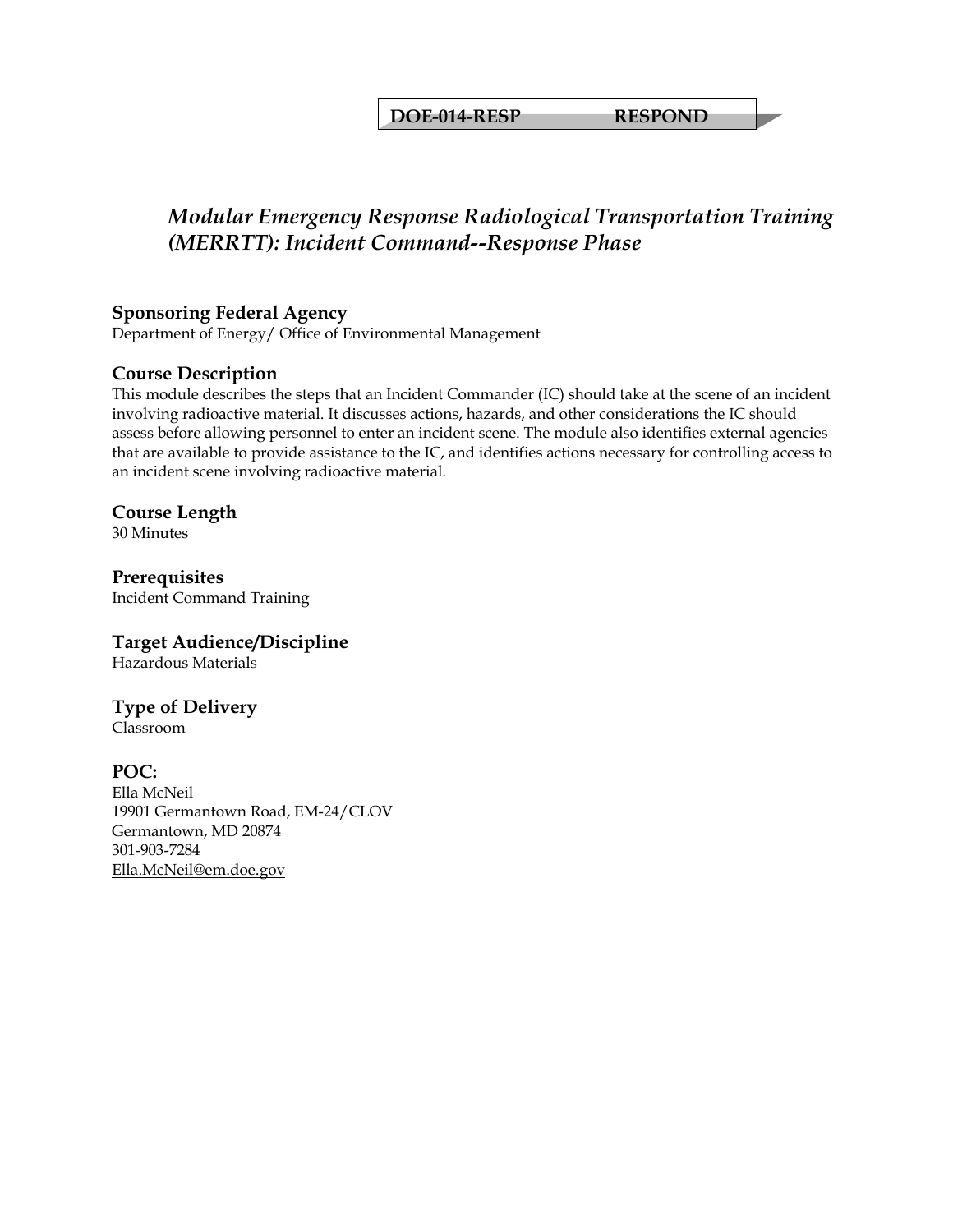#### **DOE-015-RESP RESPOND**

# *Modular Emergency Response Radiological Transportation Training (MERRTT): Information Resources*

**Sponsoring Federal Agency** 

Department of Energy/ Office of Environmental Management

### **Course Description**

This module provides information about resources, including shipping papers and State and Federal resources that can be of assistance at the scene of an incident involving radioactive material.

**Course Length**  30 Minutes

**Prerequisites**  Operations Level HazMat Training

**Target Audience/Discipline**  Hazardous Materials

**Type of Delivery**

Classroom

### **POC:**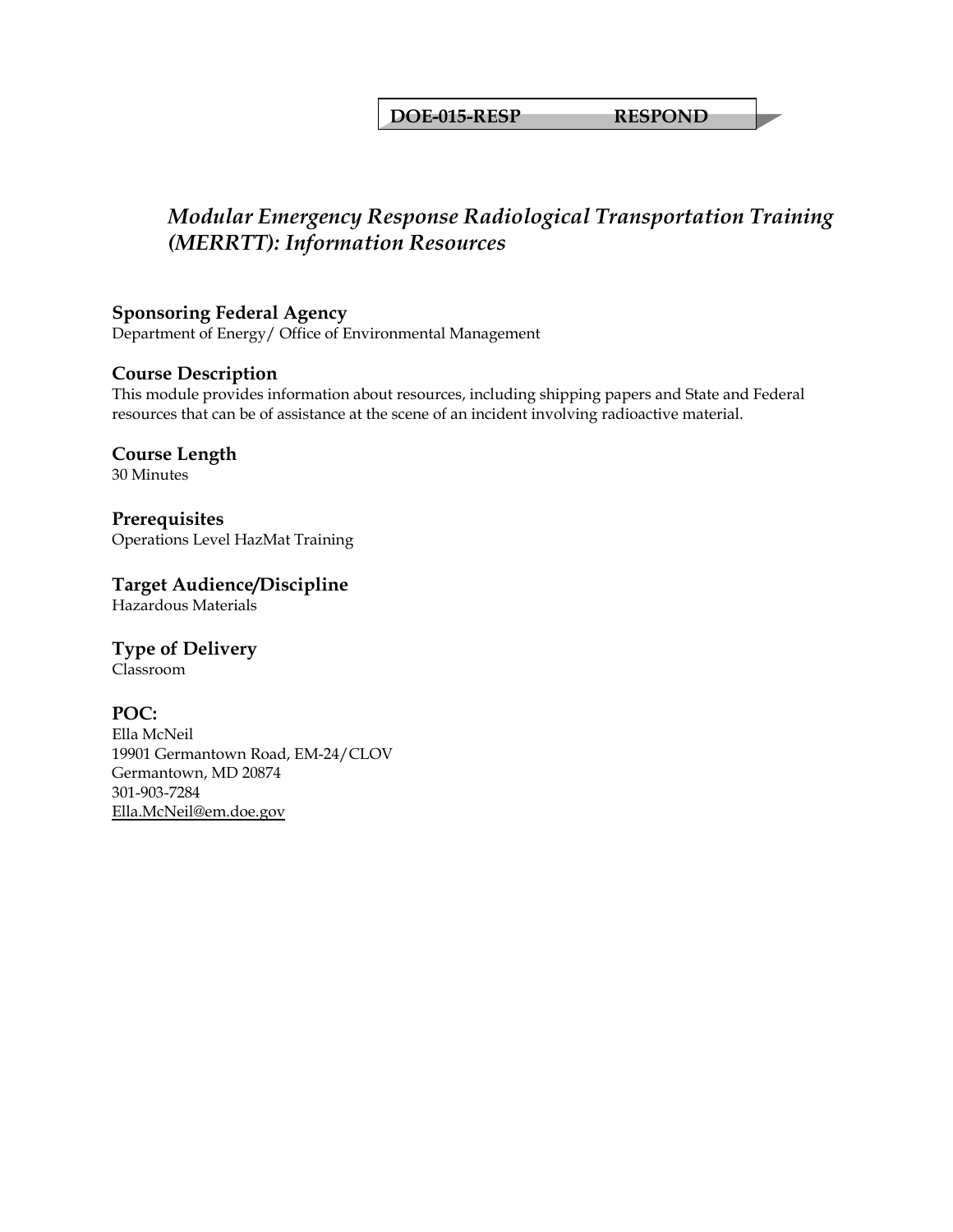### **DOE-016-RESP RESPOND**

# *Modular Emergency Response Radiological Transportation Training (MERRTT): Initial Response Actions*

#### **Sponsoring Federal Agency**

Department of Energy/ Office of Environmental Management

#### **Course Description**

Students will learn to identify medical priorities at a radioactive material transportation incident. They will also learn to use the Emergency Response Guidebook (ERG), and how to isolate and control and accident scene.

#### **Course Length**  30 Minutes

#### **Prerequisites**  Awareness Level HazMat Training

### **Target Audience/Discipline**

Hazardous Materials

# **Type of Delivery**

Classroom

### **POC:**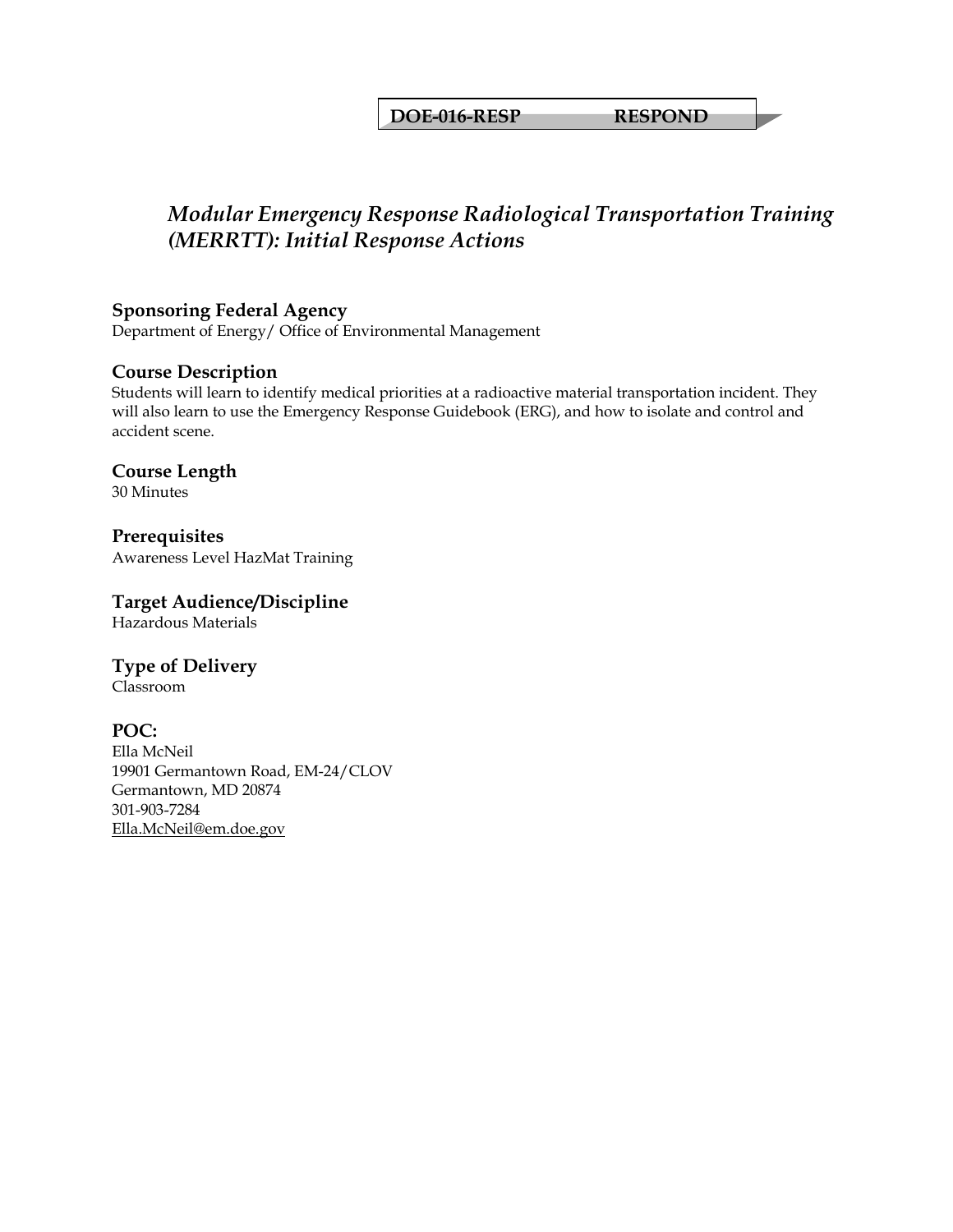### **DOE-017-RESP RESPOND**

# *Modular Emergency Response Radiological Transportation Training (MERRTT): Patient Handling*

# **Sponsoring Federal Agency**

Department of Energy/ Office of Environmental Management

### **Course Description**

This module provides information on how to assess the risk of your response efforts, remembering that the care of the patient takes priority over radiological concerns.

#### **Course Length**  30 Minutes

**Prerequisites**  Awareness Level HazMat Training

# **Target Audience/Discipline**

Hazardous Materials Health Care

### **Type of Delivery**

Classroom

### **POC:**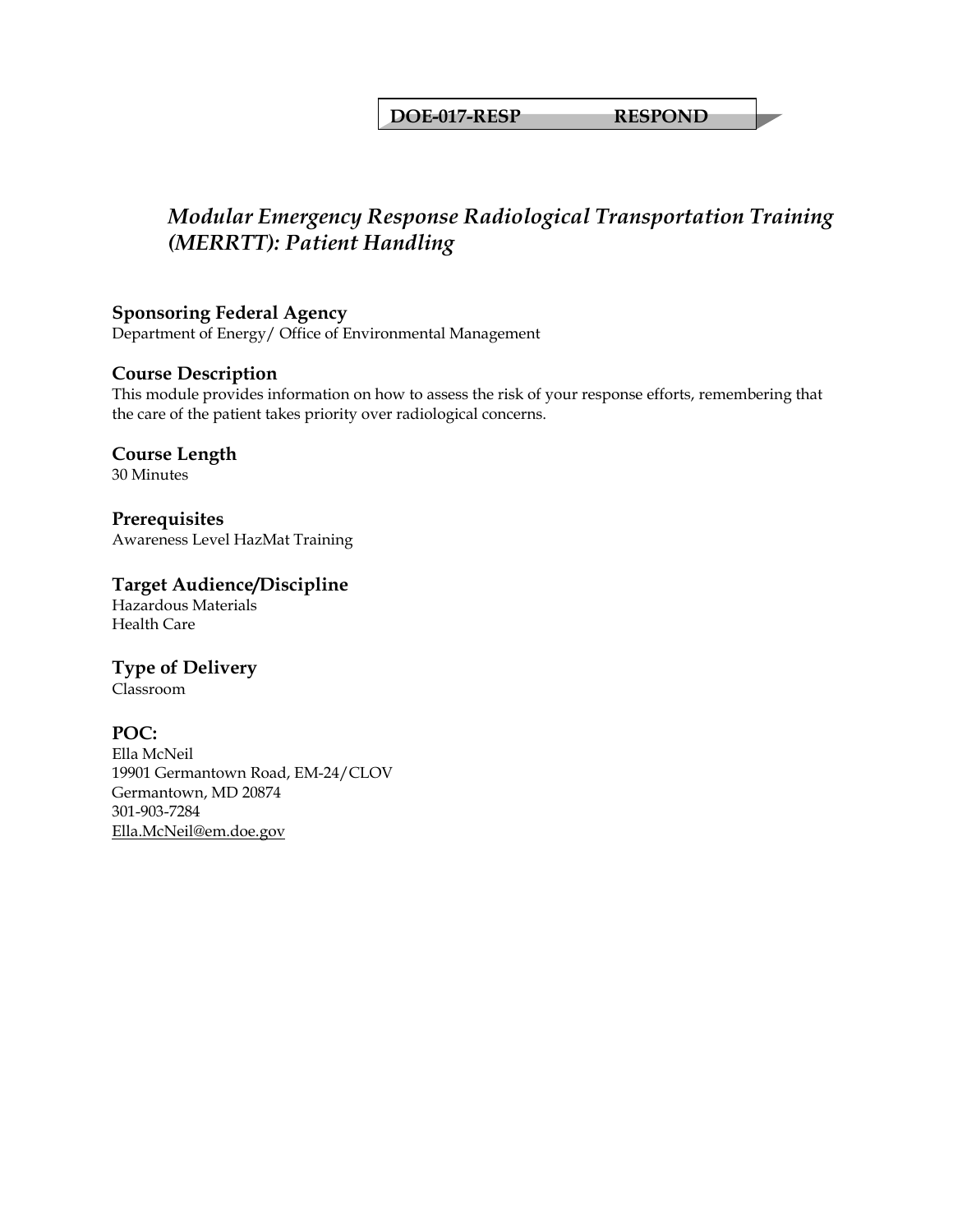### **DOE-018-RESP RESPOND**

# *Modular Emergency Response Radiological Transportation Training (MERRTT): Pre-Hospital Practices*

# **Sponsoring Federal Agency**

Department of Energy/ Office of Environmental Management

#### **Course Description**

In this module, the students will learn how to properly handle and manage patients involved in a radioactive material transportation incident.

#### **Course Length**  30 Minutes

# **Prerequisites**

EMS Training

### **Target Audience/Discipline**

Hazardous Materials Health Care

### **Type of Delivery**

Classroom

#### **POC:**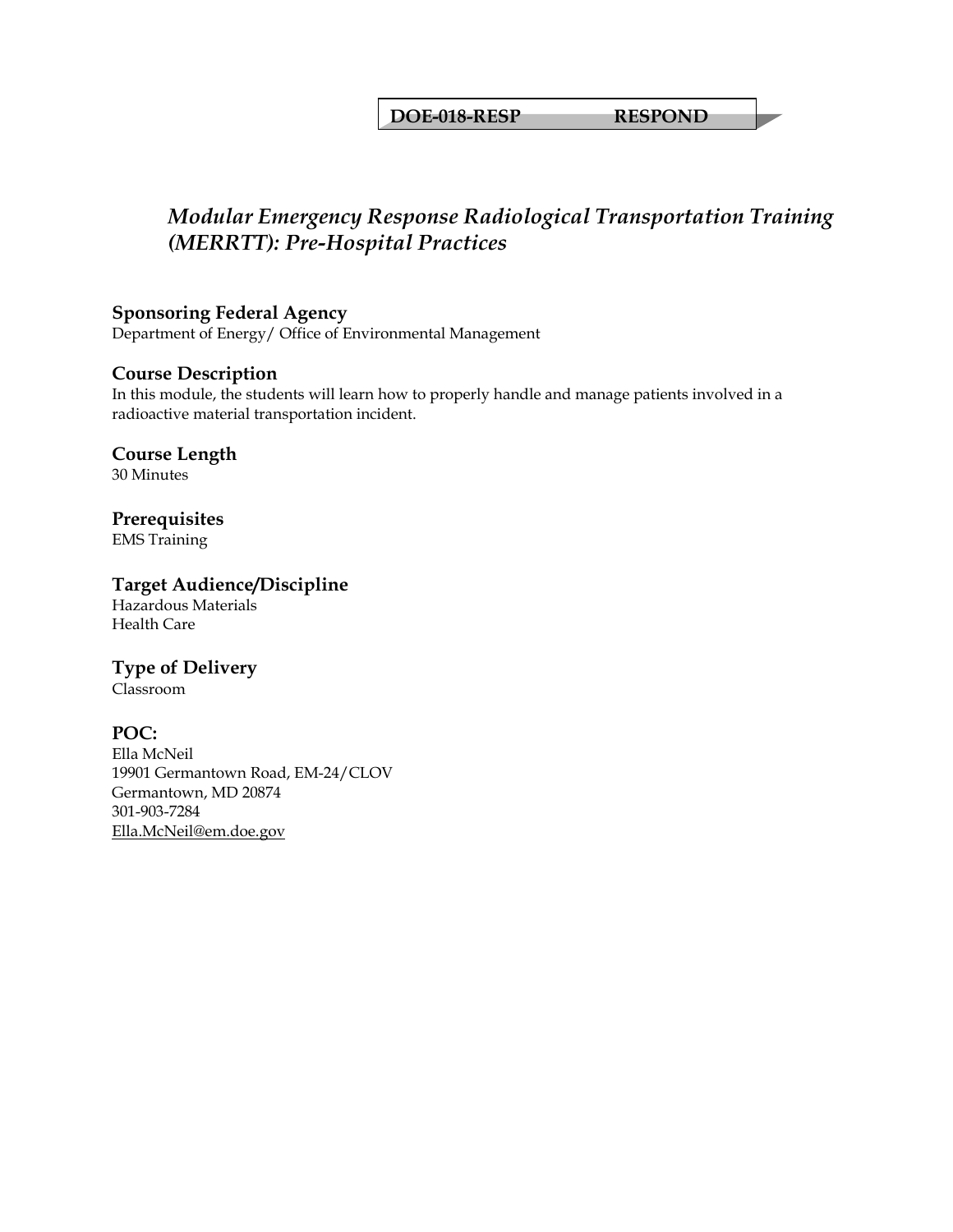### **DOE-019-RESP RESPOND**

# *Modular Emergency Response Radiological Transportation Training (MERRTT): Public Information Officer*

### **Sponsoring Federal Agency**

Department of Energy/ Office of Environmental Management

### **Course Description**

This module provides information about the role of the Public Information Officer (PIO) during transportation incidents involving radioactive material. The module also discusses public concerns and perceptions concerning radioactive material incidents, and identifies basic statements that should be delivered to the media and the general public during these incidents.

#### **Course Length**

30 Minutes

**Prerequisites**  Awareness Level HazMat Training

#### **Target Audience/Discipline**

Hazardous Materials Emergency Medical Services Emergency Management Agency Government Administrative

### **Type of Delivery**

Classroom

#### **POC:**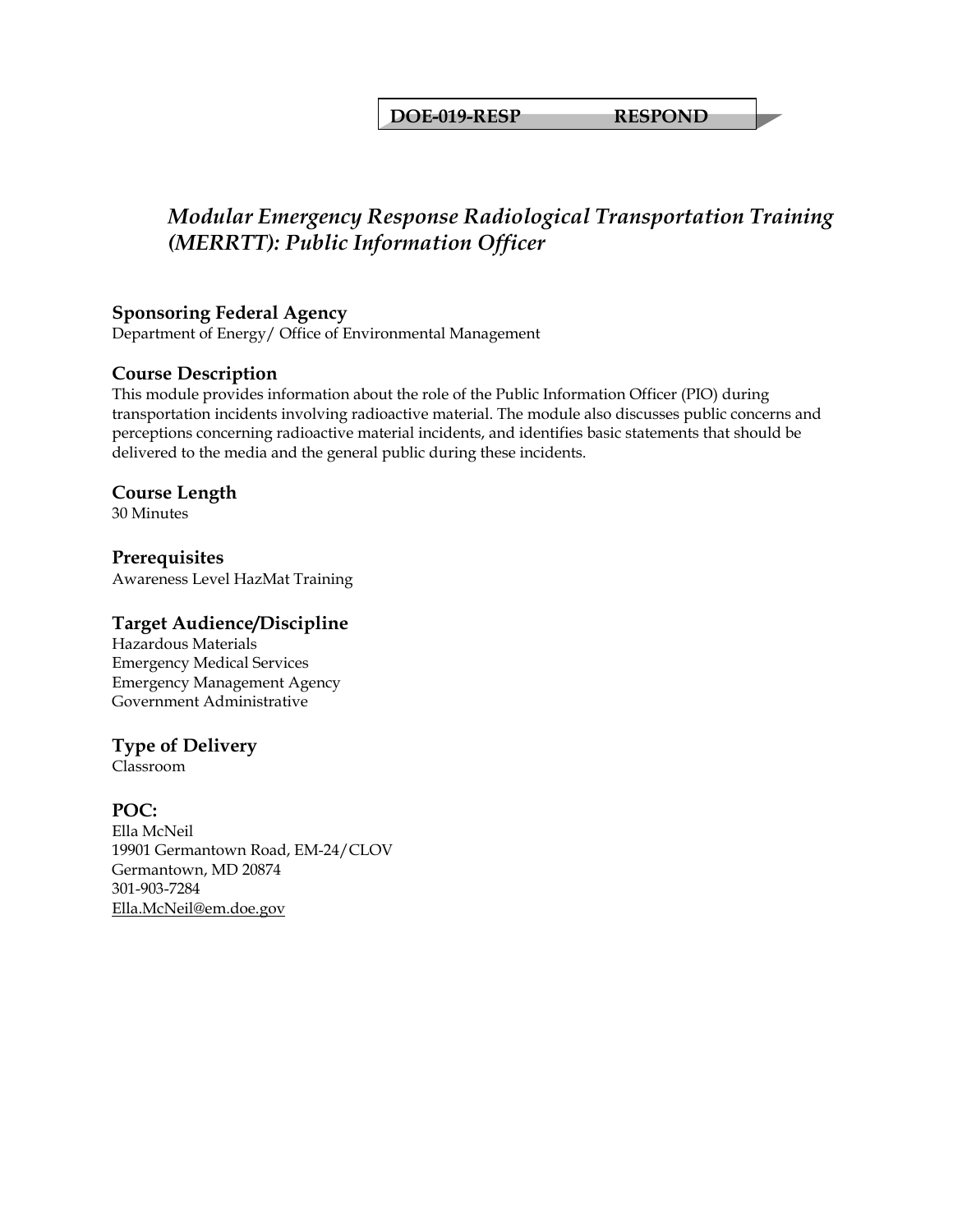**DOE-020-RESP RESPOND** 

# *Modular Emergency Response Radiological Transportation Training (MERRTT*): *Radioactive Material Shipping Packages*

# **Sponsoring Federal Agency**

Department of Energy/ Office of Environmental Management

### **Course Description**

This module provides information about identifying packages used to transport radioactive material and how to recognize this material when responding to a transportation incident. Four types of packaging will be discussed: Excepted packaging, industrial packaging, Type A packaging, and Type B packaging. Students will learn the philosophy behind radioactive material packaging design as well as the safety features associated with the radioactive material package and the stringent package testing requirements.

#### **Course Length**

30 Minutes

**Prerequisites**  Awareness Level HazMat Training

### **Target Audience/Discipline**

Hazardous Materials

# **Type of Delivery**

Classroom

### **POC:**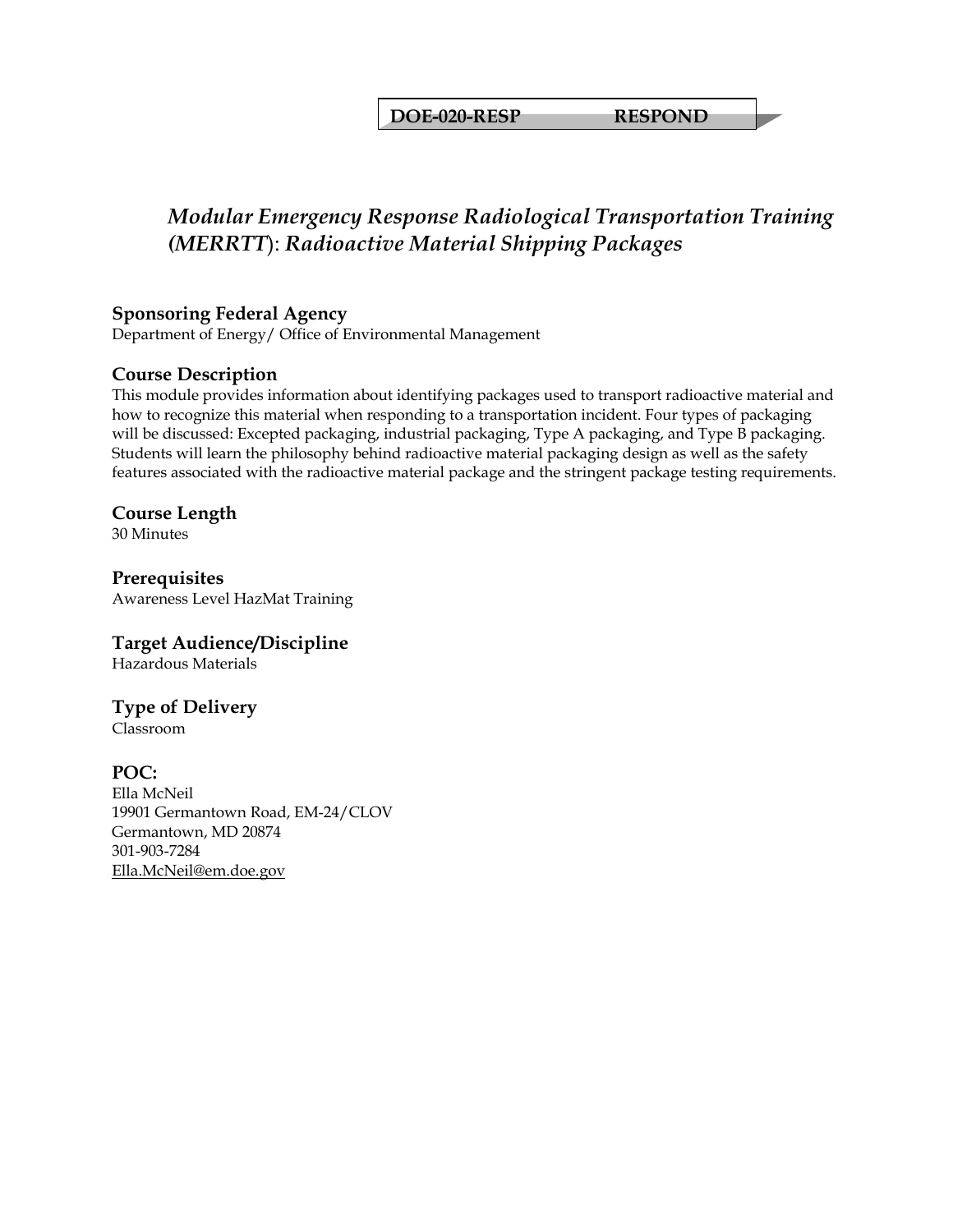### **DOE-021-RESP RESPOND**

# *Modular Emergency Response Radiological Transportation Training (MERRTT*): *Radiological Basics*

**Sponsoring Federal Agency** 

Department of Energy/ Office of Environmental Management

### **Course Description**

Upon completion of this module, students will have a better understanding of the basic structure of an atom and the fundamentals of radiation.

**Course Length**  30 Minutes

**Prerequisites**  Awareness Level HazMat Training

**Target Audience/Discipline**  Hazardous Materials

**Type of Delivery**

Classroom

### **POC:**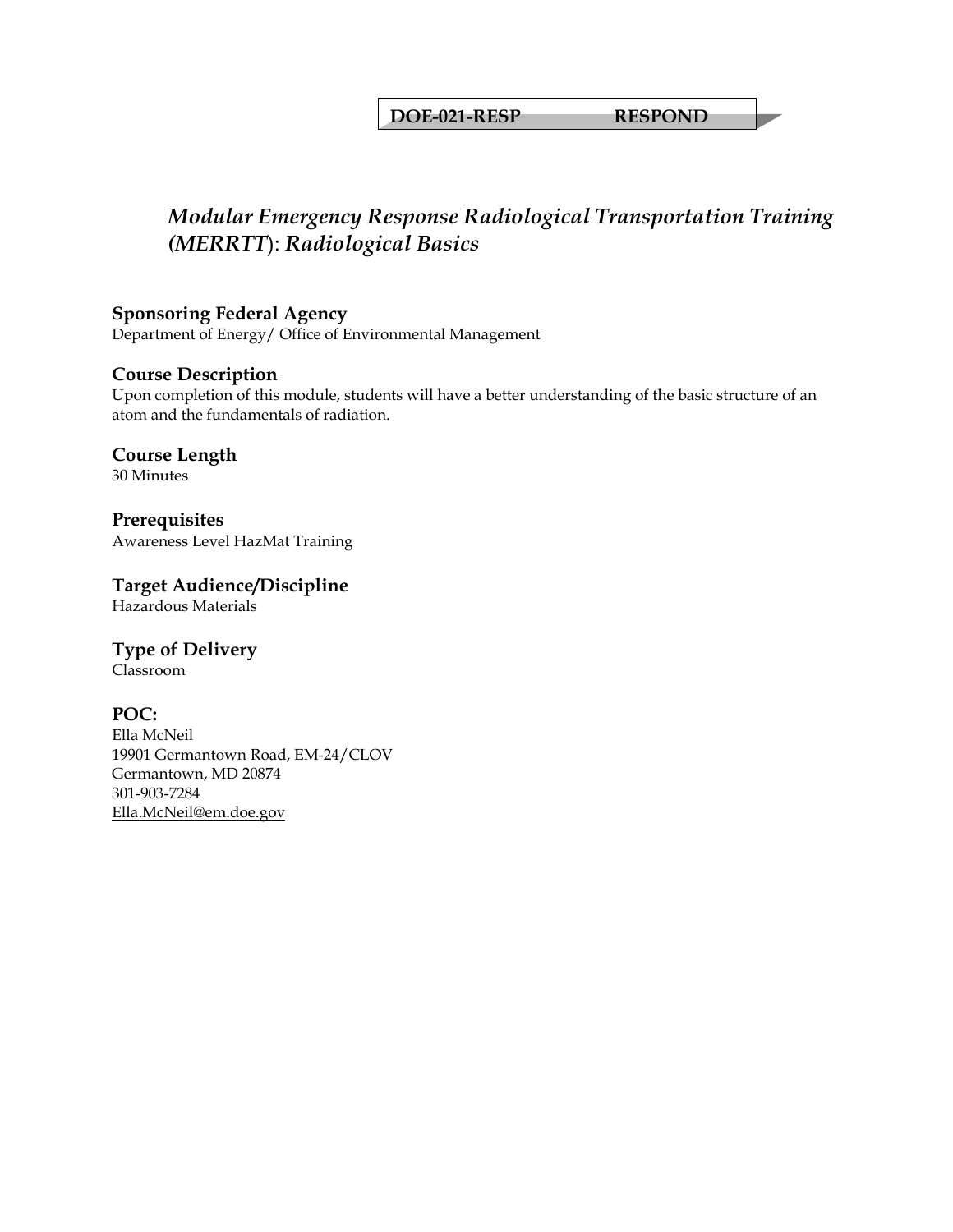**DOE-022-RESP RESPOND** 

# *Modular Emergency Response Radiological Transportation Training (MERRTT*): *Radiological Survey Instruments and Dosimetry Devices*

# **Sponsoring Federal Agency**

Department of Energy/ Office of Environmental Management

### **Course Description**

This module provides general information about radiological survey instruments. Basic function and limitations are discussed. Because there are many models of survey instruments available, this discussion provides only a general description of survey instrument types and uses.

**Course Length**  30 Minutes

**Prerequisites**  Awareness Level HazMat Training

**Target Audience/Discipline**  Hazardous Materials

**Type of Delivery** Classroom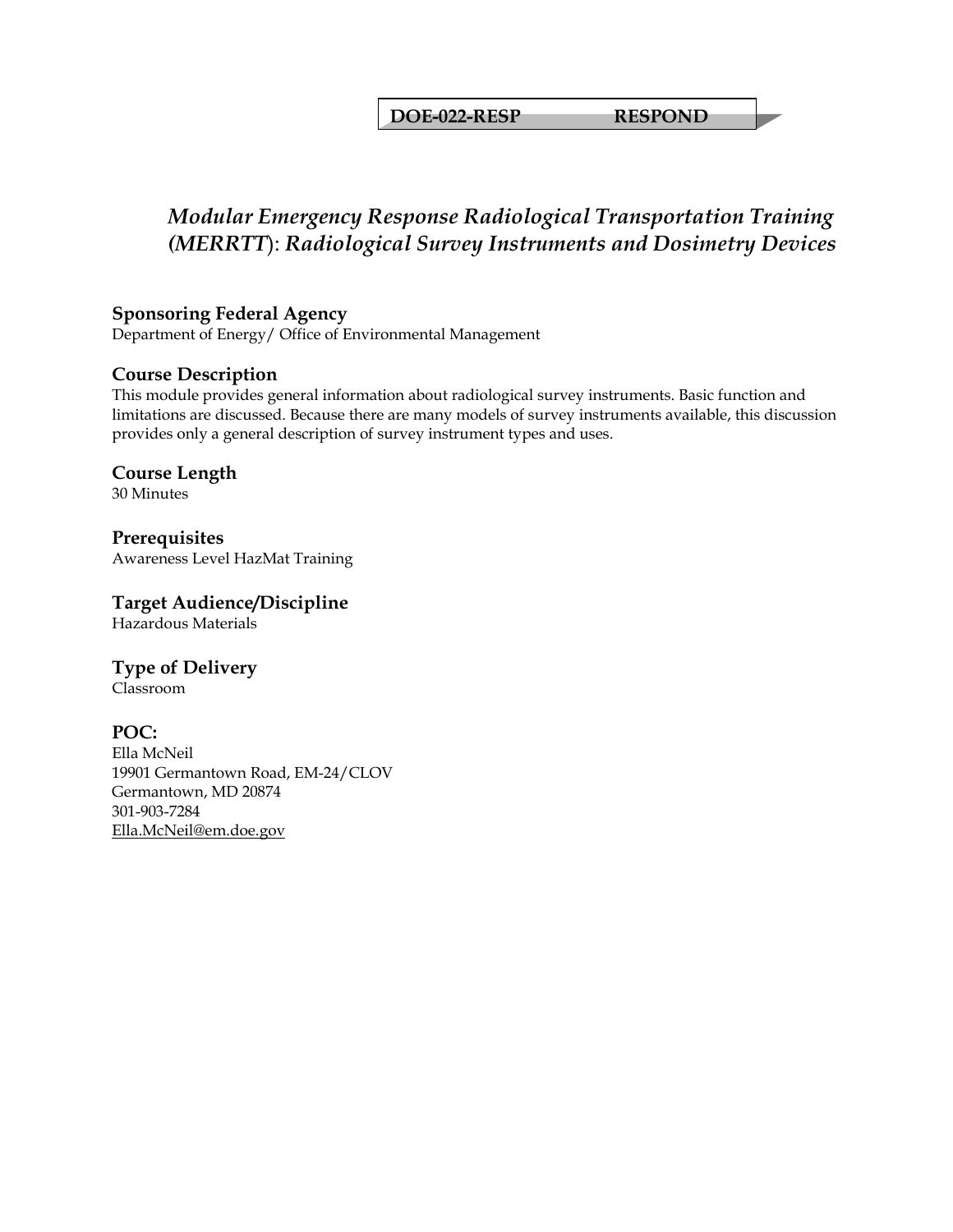**DOE-023-RESP RESPOND** 

# *Modular Emergency Response Radiological Transportation Training (MERRTT*): *Radiological Terminology and Units*

### **Sponsoring Federal Agency**

Department of Energy/ Office of Environmental Management

### **Course Description**

This module provides students with information about four different types of ionizing radiation. Radiological terminology used in the transport of radioactive material and radioactive waste will be defined and discussed. This module also identifies the different units used for measuring radiation and radioactivity.

# **Course Length**

30 Minutes

**Prerequisites**  Operations Level HazMat Training

### **Target Audience/Discipline**

Hazardous Materials

# **Type of Delivery**

Classroom

### **POC:**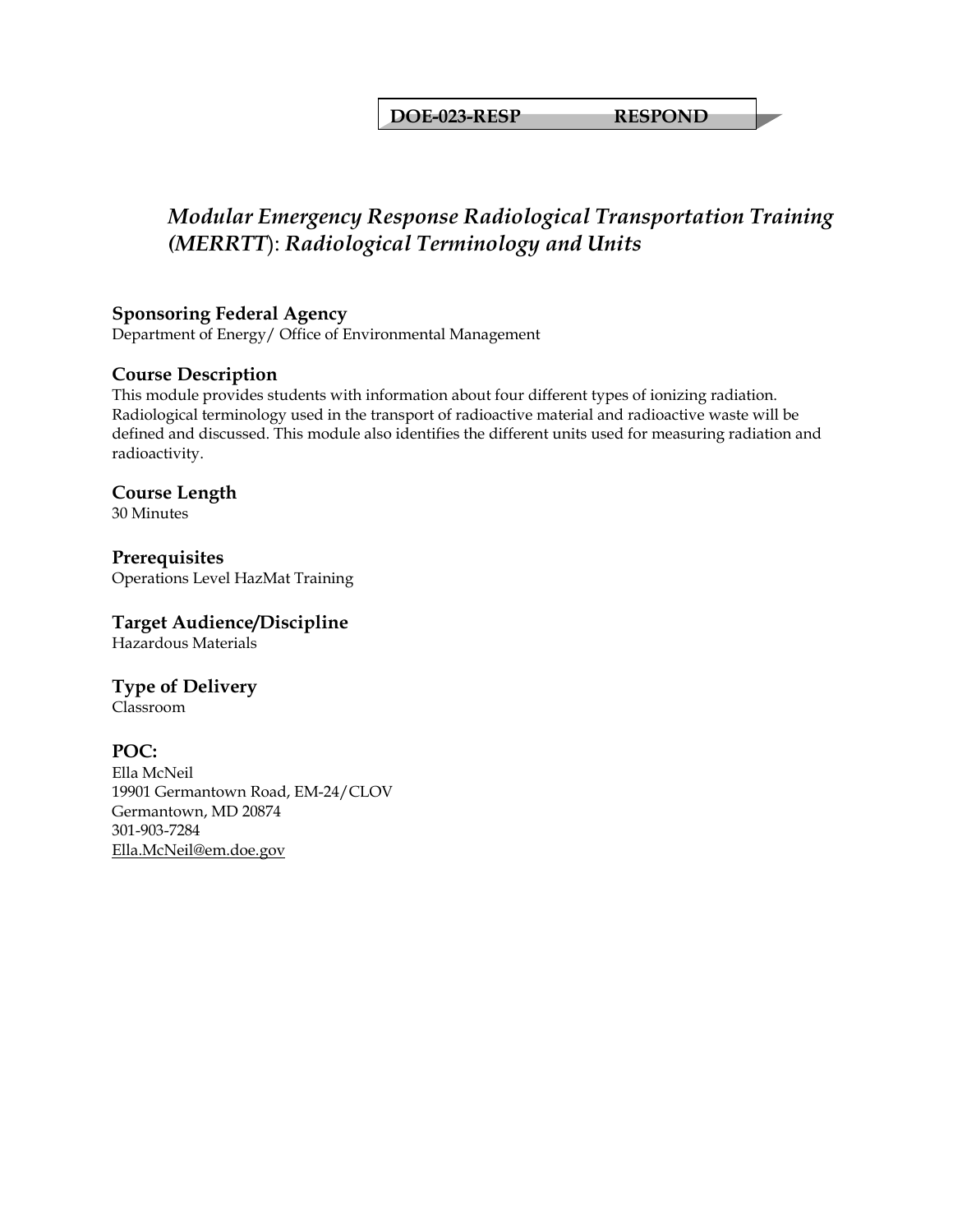#### **DOE-024-RESP RESPOND**

# *Modular Emergency Response Radiological Transportation Training (MERRTT*): *Scene and Incident Control*

### **Sponsoring Federal Agency**

Department of Energy/ Office of Environmental Management

### **Course Description**

This module provides information about methods used to control the spread of radioactive contamination at the scene of a transportation incident involving radioactive material. The process for identification and hazard assessment at a hazardous material incident will be introduced along with the protective measures of time, distance, and shielding. This modules also discusses the use of personal protective equipment as well as proper work practices used to help control radiological contamination. Crowd control is also discussed in this module.

#### **Course Length**

30 Minutes

**Prerequisites**  Operations Level HazMat Training

### **Target Audience/Discipline**

Hazardous Materials

# **Type of Delivery**

Classroom

### **POC:**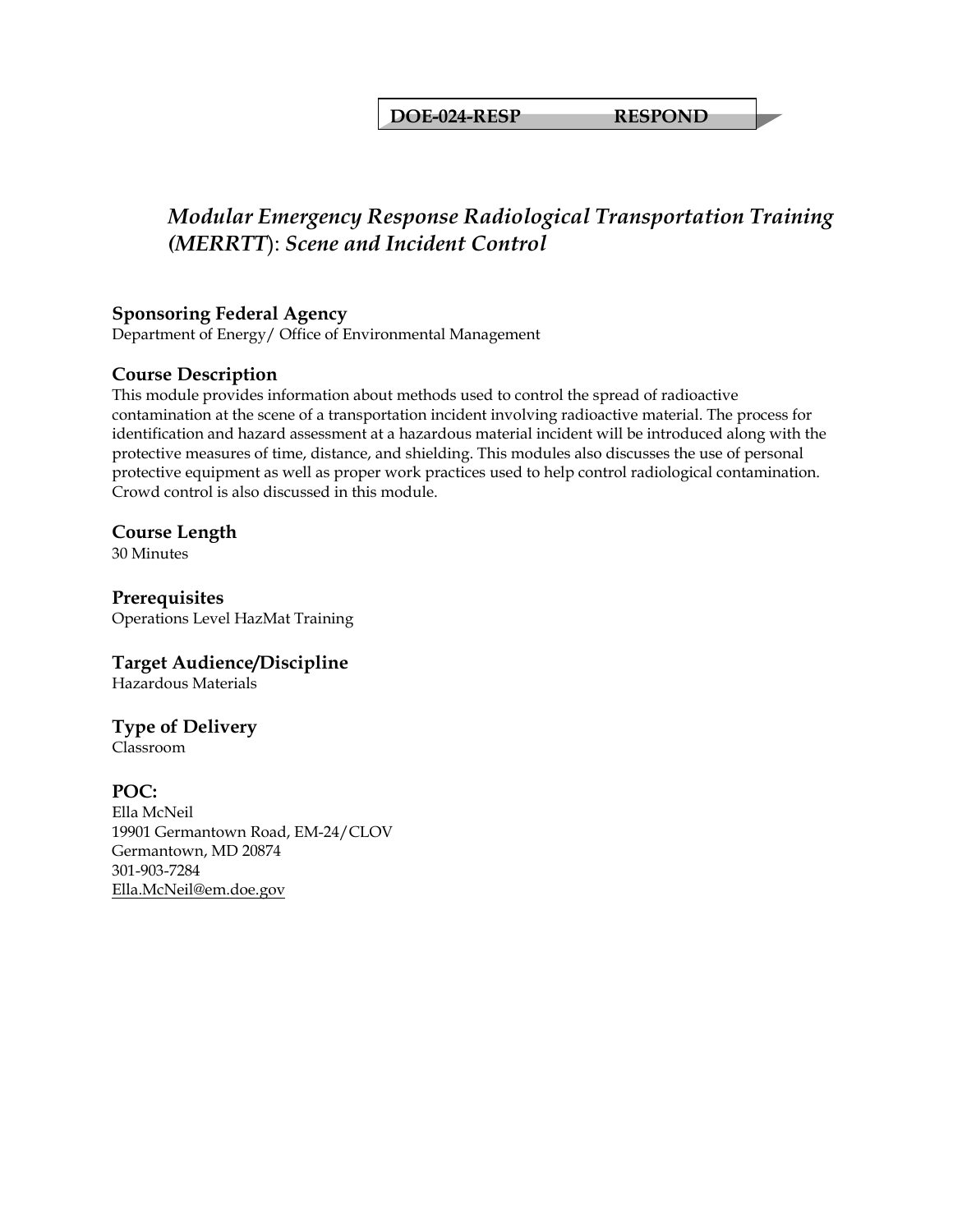#### **DOE-025-RESP RESPOND**

# *Modular Emergency Response Radiological Transportation Training (MERRTT*): *Shipments by DOE*

**Sponsoring Federal Agency**  Department of Energy/ Office of Environmental Management

### **Course Description**

This module will teach students about the material being transported by the Department of Energy (DOE), and the modes used to transport material by DOE.

**Course Length**  30 Minutes

**Prerequisites**  Awareness Level HazMat Training

**Target Audience/Discipline**  Hazardous Materials

**Type of Delivery**

Classroom

#### **POC:**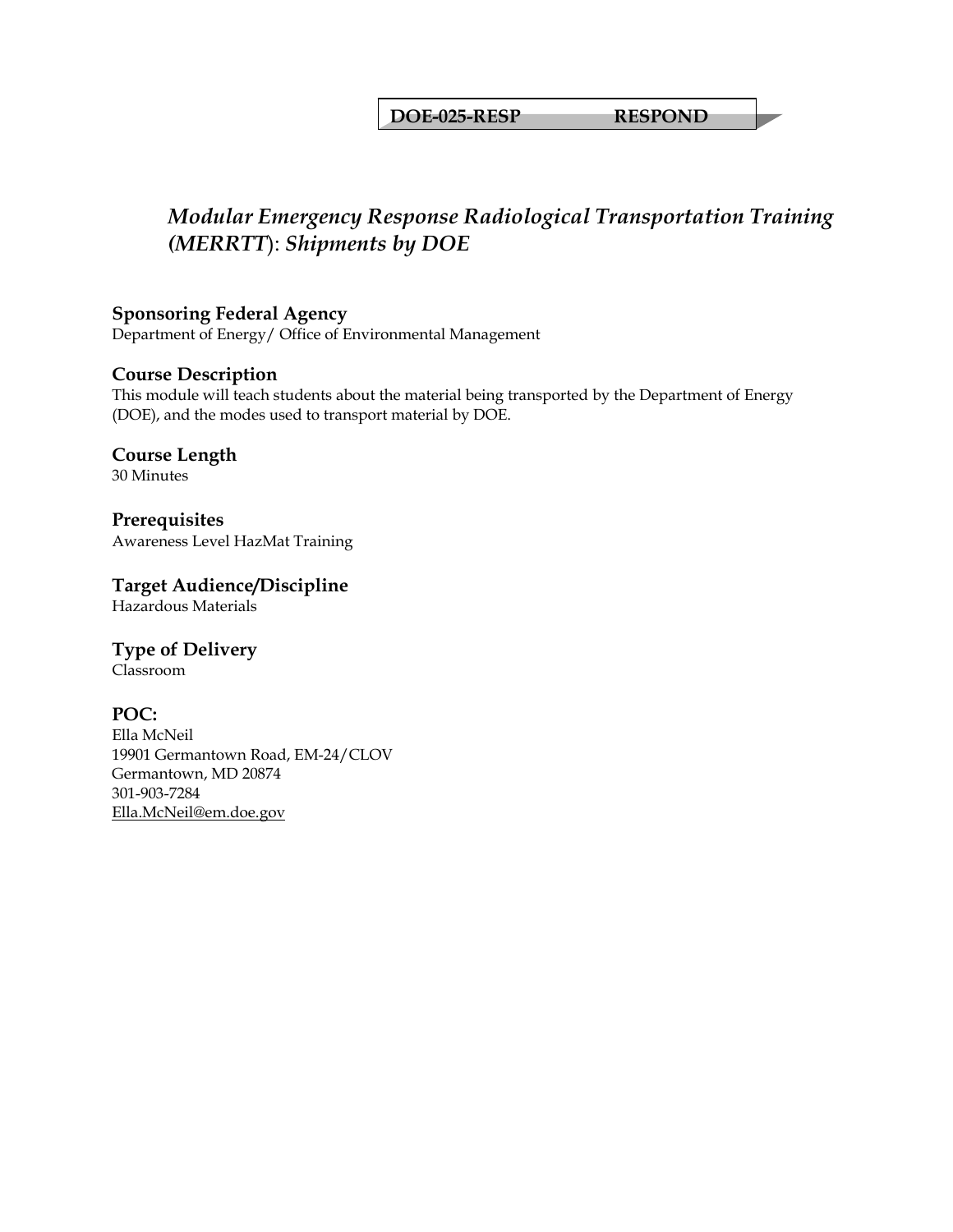#### **DOE-026-RESP RESPOND**

# *Modular Emergency Response Radiological Transportation Training (MERRTT*): *Tactics and Strategies*

### **Sponsoring Federal Agency**

Department of Energy/ Office of Environmental Management

### **Course Description**

This module describes the rationale and methods used in establishing hot, warm, and cold zones. The Emergency Response Guidebook (ERG) helps you establish guidelines for safe control zones. Considerations for selecting personal protective equipment (PPE), and basic radiological protection principles, at the scene of an incident involving radioactive material will be discussed.

# **Course Length**

30 Minutes

**Prerequisites**  Technician Level HazMat Training

### **Target Audience/Discipline**

Hazardous Materials

# **Type of Delivery**

Classroom

### **POC:**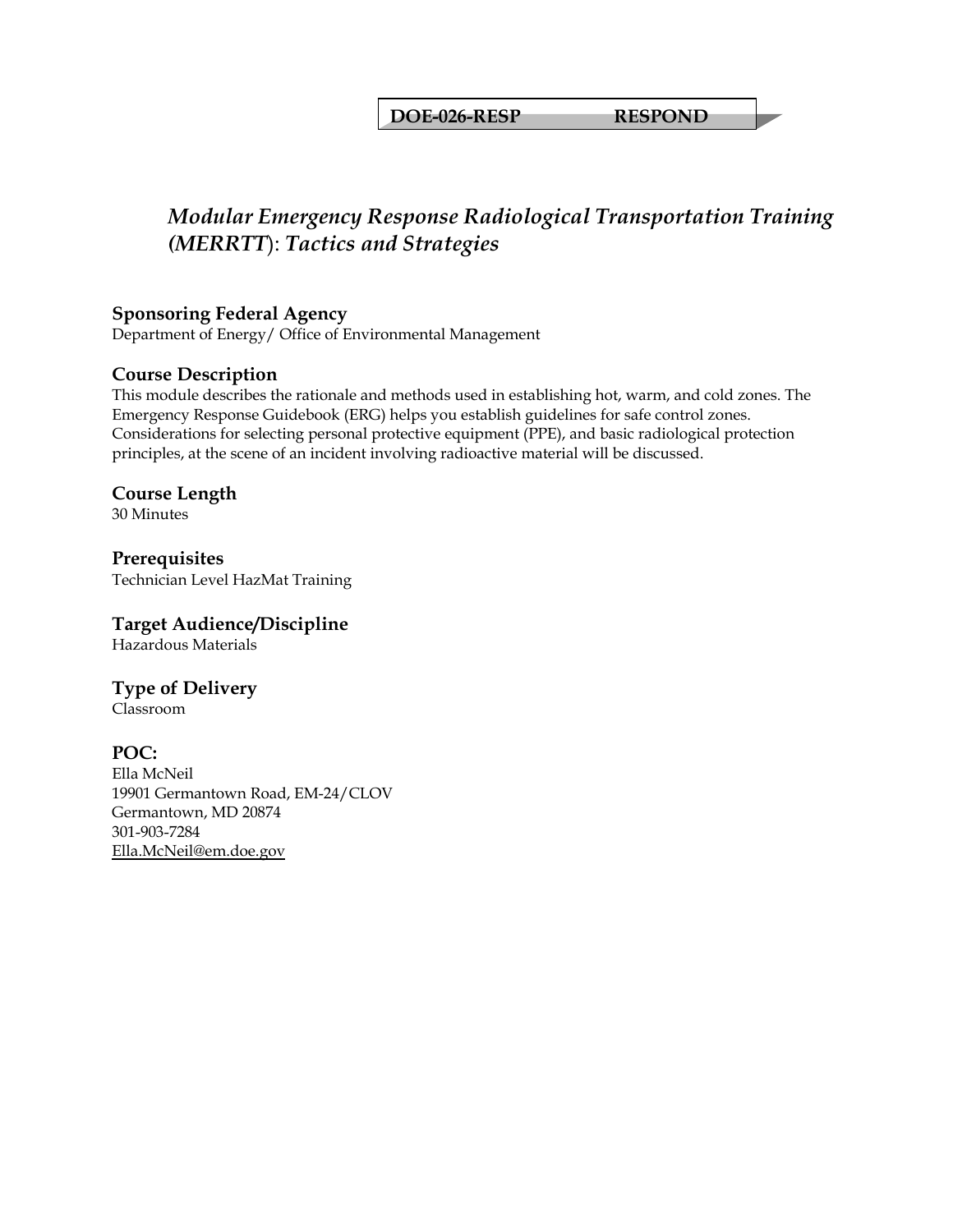**DOJ-001-RESP RESPOND** 

# *Weapons of Mass Destruction HazMat Evidence Collection*

#### **Sponsoring Federal Agency**

Department of Justice/Federal Bureau of Investigation/ Community Research Associates (CRA)

### **Course Description**

This Operations Level course involves instruction in how to collect weapons of mass destruction (WMD) hazardous materials (HazMat) evidence and ensure that collection protocols are followed and that proper chain of custody is maintained. This course has been jointly developed by CRA and the Federal Bureau of Investigation's (FBI's) Hazardous Materials Response Unit (HMRU). Emergency responders may be asked to assist in hazard risk assessment and to act as a crime scene "specialist" in the actual collection of evidence at the direction of crime scene investigators. The objective is to provide Public Safety personnel with the skills and knowledge to effectively collect hazardous criminal evidence as a crime scene "specialist" at the direction of law enforcement. The 2-day course is composed of classroom hours and a practical scenario.

### **Course Length**

16 Hours

### **Prerequisites**

Completion of AWR-103.

### **Target Audience/Discipline**

Emergency Medical Services Emergency Management Agency Law Enforcement Fire Service Hazardous Material

**Type of Delivery** Classroom

### **POC:**

Centralized Scheduling and Information Desk Phone: 800-368-6498 Email: [askcsd@ojp.usdoj.gov](mailto:askcsd@ojp.usdoj.gov)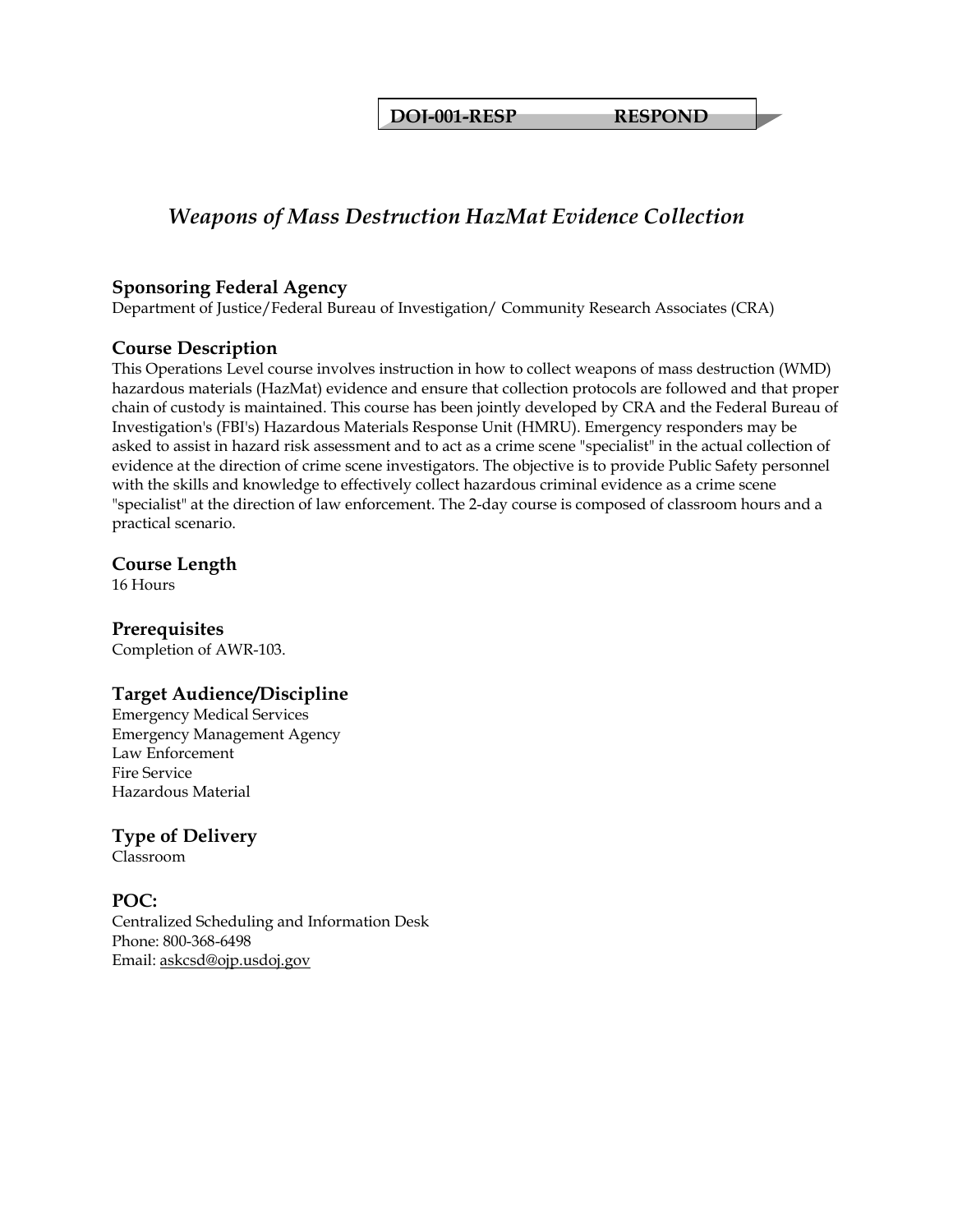**DOJ-002-RESP RESPOND** 

# *Large Vehicle Bomb Advanced Post Blast Investigation*

#### **Sponsoring Federal Agency**

Department of Justice/Federal Bureau of Investigation

### **Course Description**

This 4.5-day course is designed to expose Federal, State, and local law enforcement investigative and bomb technician personnel to advanced techniques and procedures that have been successfully employed by the FBI during LVB investigations such as the World Trade Center (1993), Oklahoma City (1995), Khobar Towers, Saudi Arabia (1996), and U.S. Embassies in Kenya and Tanzania (1998). Instruction addresses the command and control procedures for a major LVB incident as well as forensic scene operations. The lectured discuss the problems and difficulties encountered in conducting an investigation into a massive crime scene that may involve an entire city in magnitude. Emphasis is on planning and preparation for the organization and management of an enormously complex crime scene.

### **Course Length**

4.5 Days

### **Prerequisites**

Generally, participation in this course is limited to those individuals who would be expected to process a LVB crime scene should it occur in their jurisdiction. Additional specific prerequisites that apply to personnel attending this course are the following:

- Must be employed full time by a law enforcement agency, fire department, or crime lab
- Bomb squad members, post blast crime scene members, crime lab personnel, and public safety supervisory personnel responsible for direct supervision of a LVB scene
- Must have completed a basic post blast crime scene school from an established instructional entity (Certified bomb technicians are exempted from this requirement.)
- At least 3 years of tenure remaining in their current position to allow for application of course material

### **Target Audience/Discipline**

This course is designed primarily for fire service and law enforcement personnel in Federal, State and local public safety agencies. In most cases, this includes fire service and law enforcement bomb technicians, bombing investigators, crime scene investigators, and forensic laboratory examiners who are assigned to investigate crime scenes involving the use of explosives as part of their primary duties.

### **Type of Delivery**

Classroom

**POC:**  Special Agent Kevin Miles 11000 Wilshire Blvd. Los Angeles, CA Phone: (310) 420-4123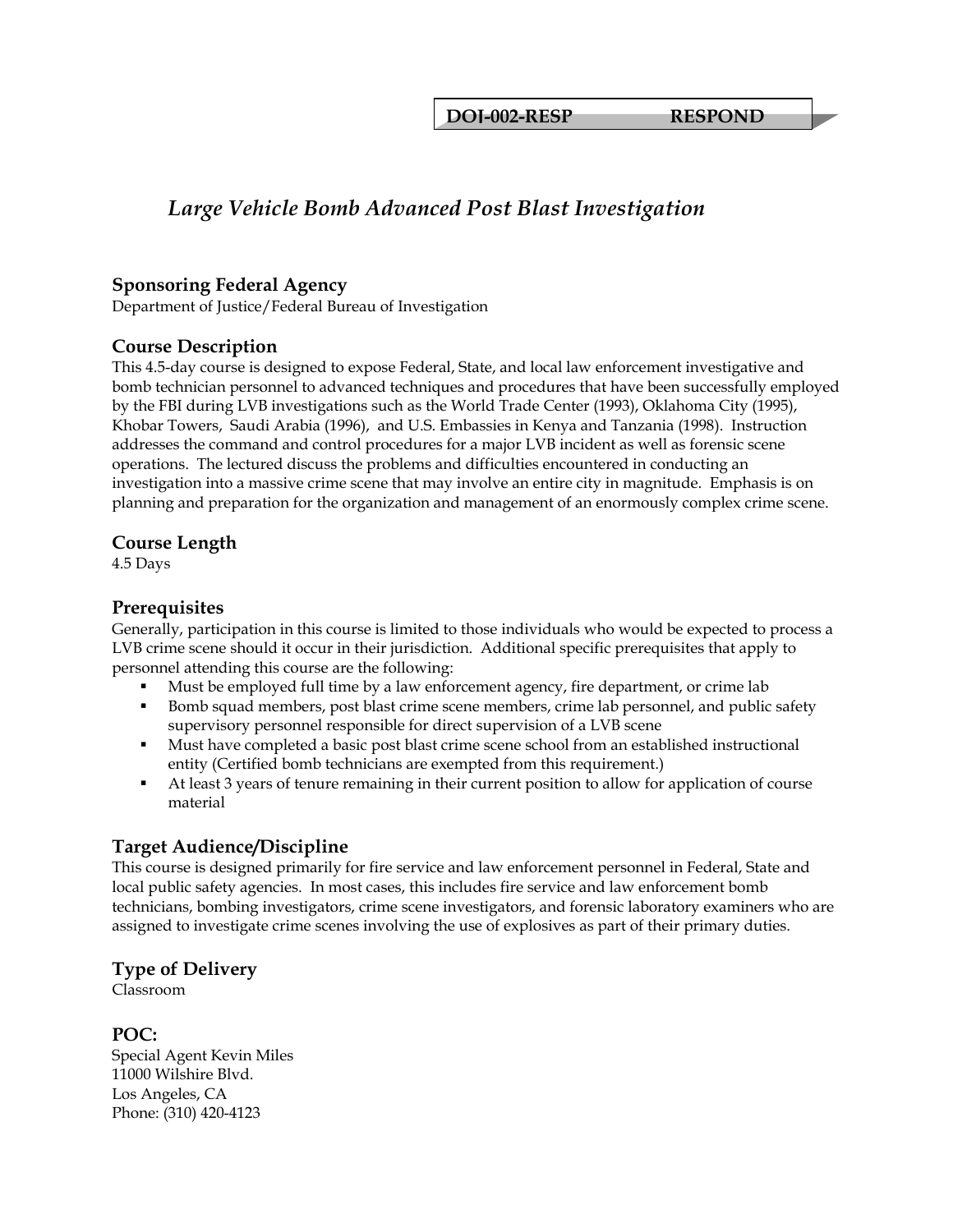**DOL-001-RESP RESPOND** 

# *Disaster Site Worker Course #7600*

#### **Sponsoring Federal Agency**

DOL/OSHA/Office of Training and Education and DHHS/NIEHS

### **Course Description**

This course emphasizes awareness of the safety and health hazards that may be encountered at natural or man-made disaster sites. Students will be aware of the importance of personal protective equipment, decontamination, and incident command organization. Students will be able to inspect an air-purifying respirator, don and doff an air-purifying respirator, and perform a user seal check. Upon completion, participants will receive a "Disaster Site Worker Course Card."

#### **Course Length**

2 days (16 hours)

# **Prerequisites**

OSHA 10-Hour Construction Outreach Training Course

#### **Target Audience/Discipline**

Skilled Support Personnel Public Works

### **Type of Delivery**

Classroom

### **POC:**

Cathleen Cronin, Chief Division of Training and Educational Development OSHA Office of Training and Education 2020 S. Arlington Heights Road Arlington Heights, Il 60005 Phone: 847-759---7725 Email: cronin.cathleen@dol.gov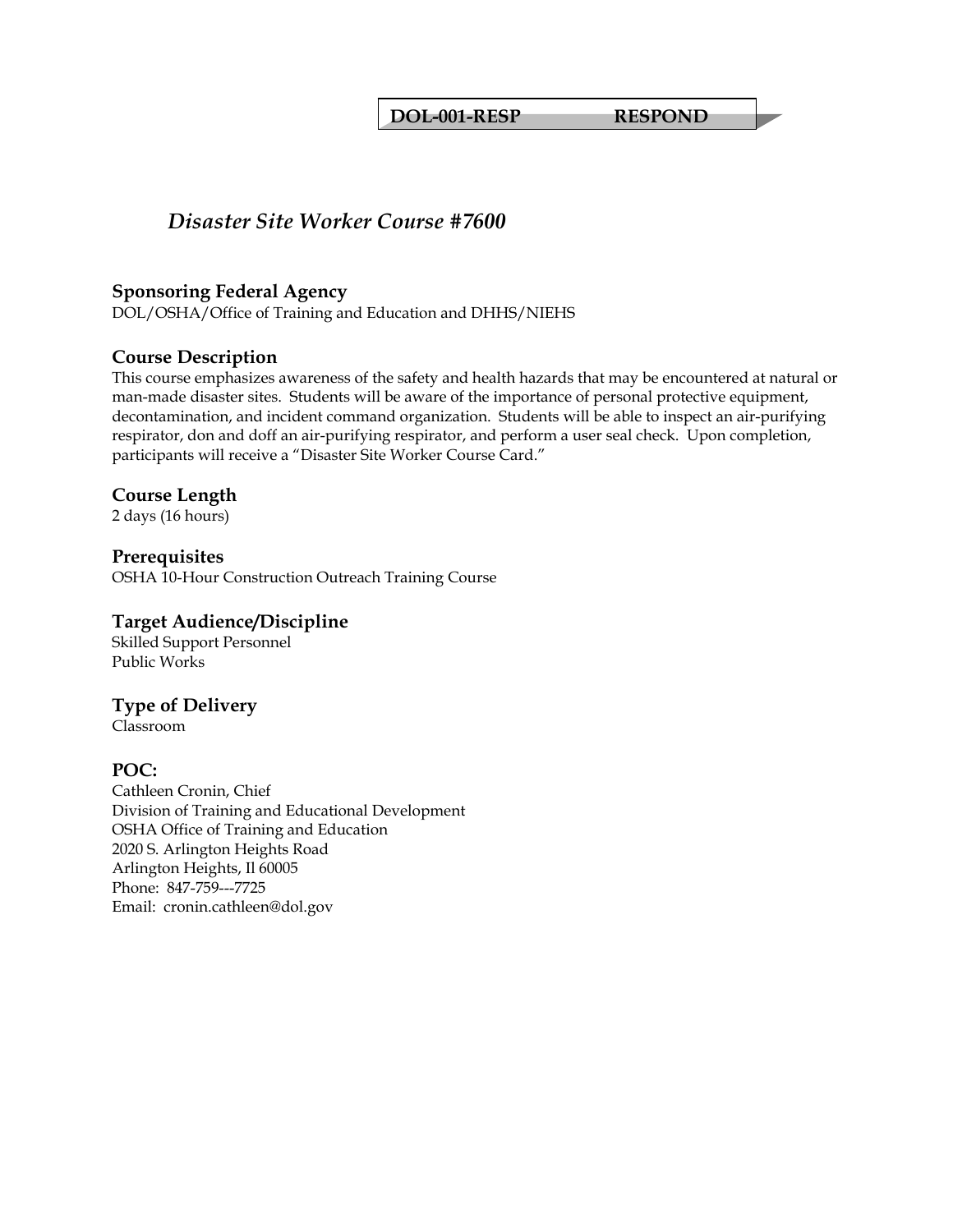#### **DOT-001-RESP RESPOND**

# *Security Training Courses: Response to Weapons of Mass Destruction*

#### **Sponsoring Federal Agency**

Federal Transit Administration

#### **Course Description**

This course provides information on chemical/biological/nuclear terrorist incidents, current events, the nature of chemical/biological/radiological agents, and how to respond to such events in a transit environment. Internal and external resources, transit's role in responding to such incidents in the community, and the roles and cross-jurisdictional responsibilities of emergency responders are identified.

#### **Course Length**

2 Days

#### **Prerequisites**

None

### **Target Audience/Discipline**

Emergency Medical Services Emergency Management Agency Law Enforcement Fire Service Hazardous Material

# **Type of Delivery**

#### **POC:**

Michael Taborn, Acting Team Leader for Security Federal Transit Administration Phone: 202-366-3526 Email: [michael.taborn@fta.dot.gov](mailto:michael.taborn@fta.dot.gov)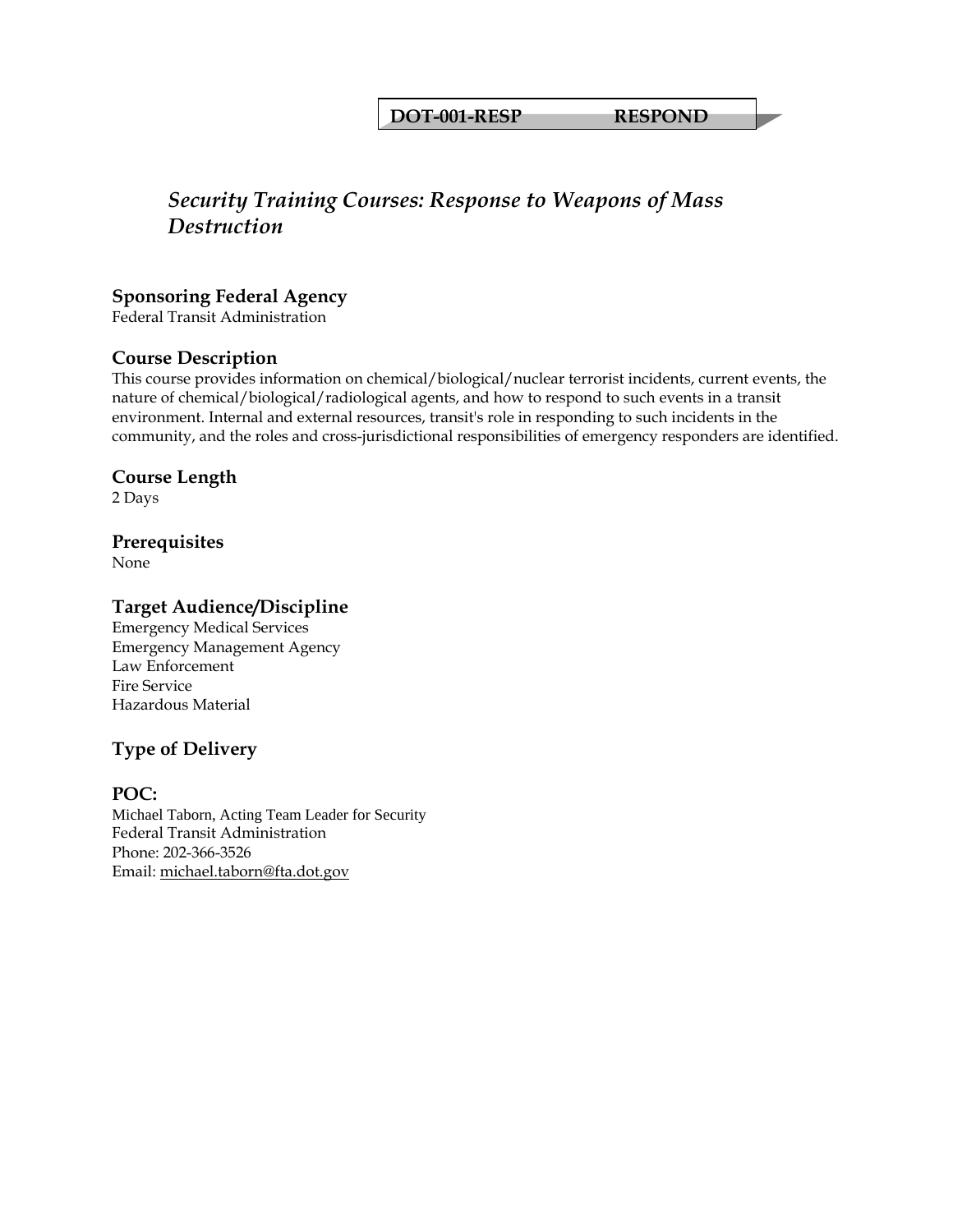**EPA-001-RESP RESPOND** 

# *Emergency Response to Hazardous Materials Incidents*

#### **Sponsoring Federal Agency**

Environmental Protection Agency

#### **Course Description**

This course provides emergency response personnel, primarily firefighters, police officers, and emergency medical services personnel, with the information and skills needed to recognize, evaluate, and control an incident involving the release, or potential release, of hazardous materials. It is intended for members of hazardous materials response teams. The focus of the course is on recognizing and evaluating a hazardous materials incident, organizing the response team, protecting response personnel, identifying and using response resources, implementing basic control measures, refining decisionmaking skills, and protecting the public. Topics that are discussed include safety plans and standard operating procedures, chemical and physical properties of hazardous materials, incident command, sizeup strategy and tactics, containment and confinement of materials, levels of protection, chemical protective clothing, direct-reading instruments, and decontamination. Instructional methods used are lectures, class problem-solving sessions, and field exercises. Emphasis is on the hands-on use of equipment to apply lecture information in a practical manner. Participants will wear self-contained breathing apparatus (SCBA) fully-encapsulating suits and chemical splash suits.

#### **Course Length**

5 days

#### **Prerequisites**

A medical evaluation in accordance with the Respiratory Protection Standard, 29 CFR 1910.134 is necessary in order to participate in this course.

### **Target Audience/Discipline**

Law Enforcement Fire Service Emergency Medical Services Emergency Management Agency Hazardous Materials

# **Type of Delivery**

Classroom

**POC:**  Bruce Potoka Phone: 513-569-7038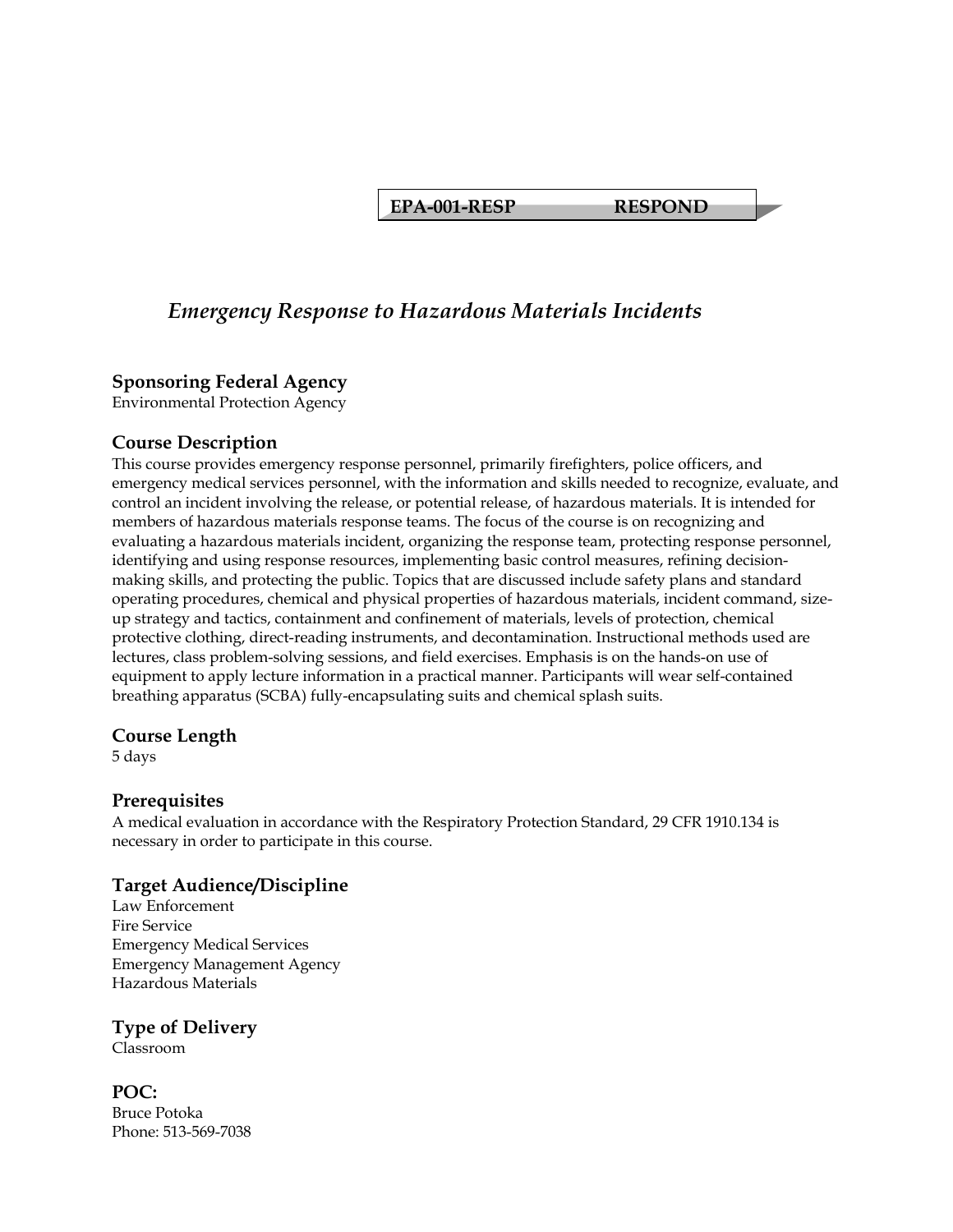Email: [potoka.bruce@epa.gov](mailto:potoka.bruce@epa.gov)